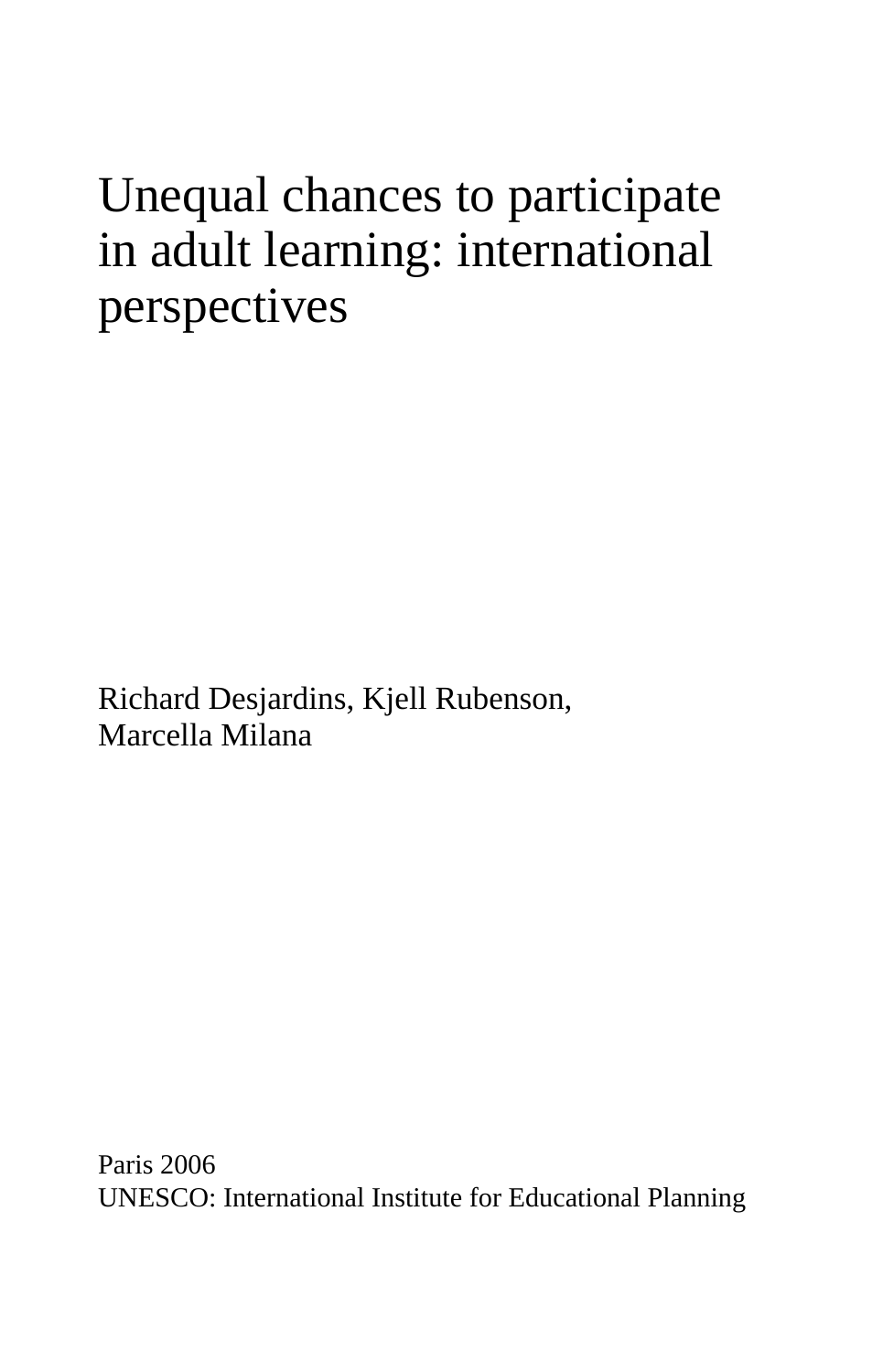Fundamentals of educational planning – 83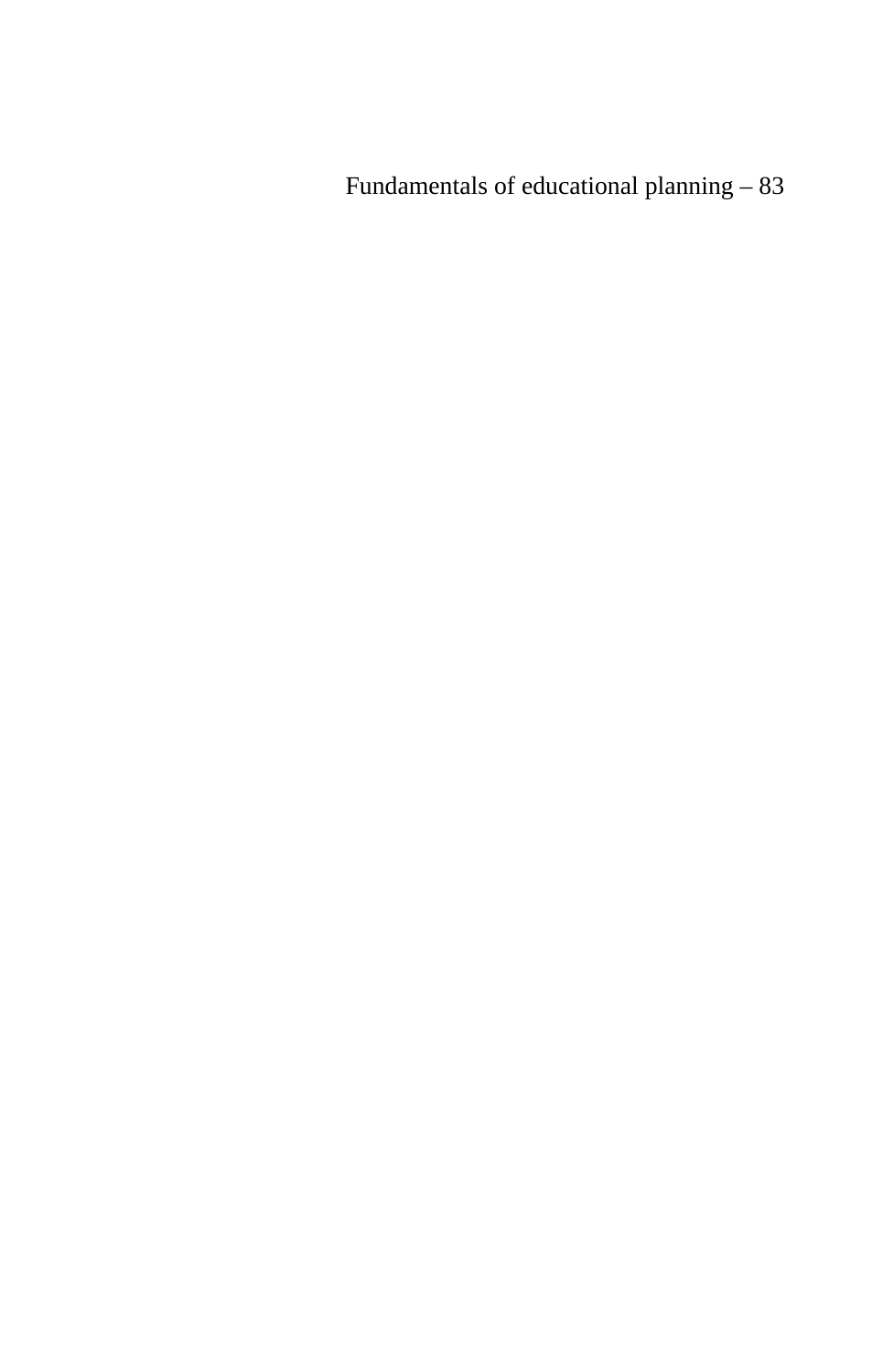Included in the series:\*

- 2. The relation of educational plans to economic and social planning, *R. Poignant* 4. Planning and the educational administrator, *C.E. Beeby*
- 
- 5. The social context of educational planning, *C.A. Anderson*
- 6. The costing of educational plans, *J. Vaizey, J.D. Chesswas*
- 7. The problems of rural education, *V.L. Griffiths*<br>8. Educational planning: the adviser's role A. Cu
- 8. Educational planning; the adviser's role, *A. Curle*
- 10. The analysis of educational costs and expenditure, *J. Hallak*
- 11. The professional identity of the educational planner, *A. Curle*<br>12. The conditions for success in educational planning *G.C. Ruse*
- 12. The conditions for success in educational planning, *G.C. Ruscoe*
- 13. Cost-benefit analysis in educational planning, *M. Woodhall*<br>18. Planning educational assistance for the second development
- 18. Planning educational assistance for the second development decade, *H.M. Philips*
- 20. Realistic educational planning, *K.R. McKinnon*
- 21. Planning education in relation to rural development, *G.M. Coverdale*
- 22. Alternatives and decisions in educational planning, *J.D. Montgomery*
- 23. Planning the school curriculum, *A. Lewy*
- 24. Cost factors in planning educational technological systems, *D.T. Jamison*
- 25. The planner and lifelong education, *P. Furter*
- 26. Education and employment: a critical appraisal, *M. Carnoy* 27. Planning teacher demand and supply, *P. Williams*
- 
- 28. Planning early childhood care and education in developing countries, *A. Heron*
- 29. Communication media in education for low-income countries, *E.G. McAnany, J.K. Mayo*
- 30. The planning of nonformal education, *D.R. Evans*<br>31. Education, training and the traditional sector, *J. H*.<br>32. Higher education and employment: the IIEP exper
- Education, training and the traditional sector, *J. Hallak, F. Caillods* Higher education and employment: the IIEP experience in five
- 32. Higher education and employment: the IIEP experience in fi ve less-developed countries, *G. Psacharopoulos, B.C. Sanyal*
- 
- 33. Educational planning as a social process, *T. Malan* 34. Higher education and social stratifi cation: an international comparative study, *T. Husén*
- 35. A conceptual framework for the development of lifelong education in the USSR, *A. Vladislavlev*
- 36. Education in austerity: options for planners, *K. Lewin* 37. Educational planning in Asia, *R. Roy-Singh*
- 
- 38. Education projects: elaboration, financing and management, *A. Magnen* 39. Increasing teacher effectiveness. *L.W. Anderson*
- 39. Increasing teacher effectiveness, *L.W. Anderson*
- 40. National and school-based curriculum development, *A. Lewy*
- Redefining basic education for Latin America: lessons to be learned from the Colombian Escuela Nueva, *E. Schiefelbein*
- 43. The management of distance learning systems, *G. Rumble*
- 44. Educational strategies for small island states, *D. Atchoarena*
- 45. Judging educational research based on experiments and surveys, *R.M. Wolf*
- 46. Law and educational planning, *I. Birch*
- 47. Utilizing education and human resource sector analyses, *F. Kemmerer*
- 48. Cost analysis of educational inclusion of marginalized populations, *M.C. Tsang*
- 
- 
- 50. National examinations: design, procedures and reporting, *J.P. Keeves*.<br>51. Education policy-planning process: an applied framework, *W.D. Haddad*, with the assistance of *T. Demsky*
- 52. Searching for relevance: the development of work orientation in basic education, *W. Hoppers*
- 53. Planning for innovation in education, *D.E. Inbar*
- 54. Functional analysis (management audits) of the organization of ministries of education, *R. Sack, M. Saïdi*
- 
- 55. Reducing repetition: issues and strategies, *T.O. Eisemon* 56. Increasing girls and women's participation in basic education, *N.P. Stromquist*
- 
- 57. Physical facilities for education: what planners need to know, *J. Beynon* 58. Planning learner-centred adult literacy programmes, *S.E. Malone, R.F. Arnove*<br>59. Training teachers to work in schools considered difficult, *J.-L. Auduc*
- 
- 
- 60. Evaluating higher education, *J.L. Rontopoulou* 61. The shadow education system: private tutoring and its implication for planners, *M. Bray* 62. School-based management, *I. Abu-Duhou*
- 
- 63. Globalization and educational reform: what planners need to know, *M. Carnoy*
- 64. Decentralization of education: why, when, what and how?, *N. McGinn, T. Welsh*
- 65. Early childhood education: need and opportunity, *D. Weikart*
- 
- 66. Planning for education in the context of HIV/AIDS, *M.J. Kelly* 67. Legal aspects of educational planning and administration, *C. D.* 68. Improving school effectiveness. *J. Scheerens* 67. Legal aspects of educational planning and administration, *C. Durand-Prinborgne*
- 68. Improving school effectiveness, *J. Scheerens*
- 69. Reviewing quantitative research to inform policy processes, *S.J. Hite*
- 70. National strategies for e-learning in post-secondary education and training, *T. Bates* 71*.* Using assessment to improve the quality of education, *T. Kellaghan, V. Greaney*
- 
- 
- 72. Demographic aspects of educational planning, *T.N. Châu* 73. Planning education in and after emergencies, *M. Sinclair*
- $\Box$  Educational privatization: causes, consequences and planning implications, *C.R. Belfield*,
- *H.M. Levin*
- 75. Planning human resources: methods, experiences and practices, *O. Bertrand*
- 76. Multigrade schools: improving access in rural Africa?, *E. Brunswick, J. Valérien*
- 77. ICT in education around the world: trends, problems and prospects, *W.J. Pelgrum, N. Law*
- 78. Social inequality at school and educational policies, *M. Duru-Bellat*
- 79 Increasing teacher effectiveness, *L.W. Anderson* (2nd edition) 80. Cost-benefit analysis in educational planning *M. Woodhall* (4)
- Cost-benefit analysis in educational planning, *M. Woodhall* (4th edition)
- 81. Monitoring educational achievement, *T.N. Postlethwaite*<br>82. Education reforms and teachers' unions: avenues for acti
- 82. Education reforms and teachers' unions: avenues for action, *D. Vaillant*
- \* Also published in French. Other titles to appear.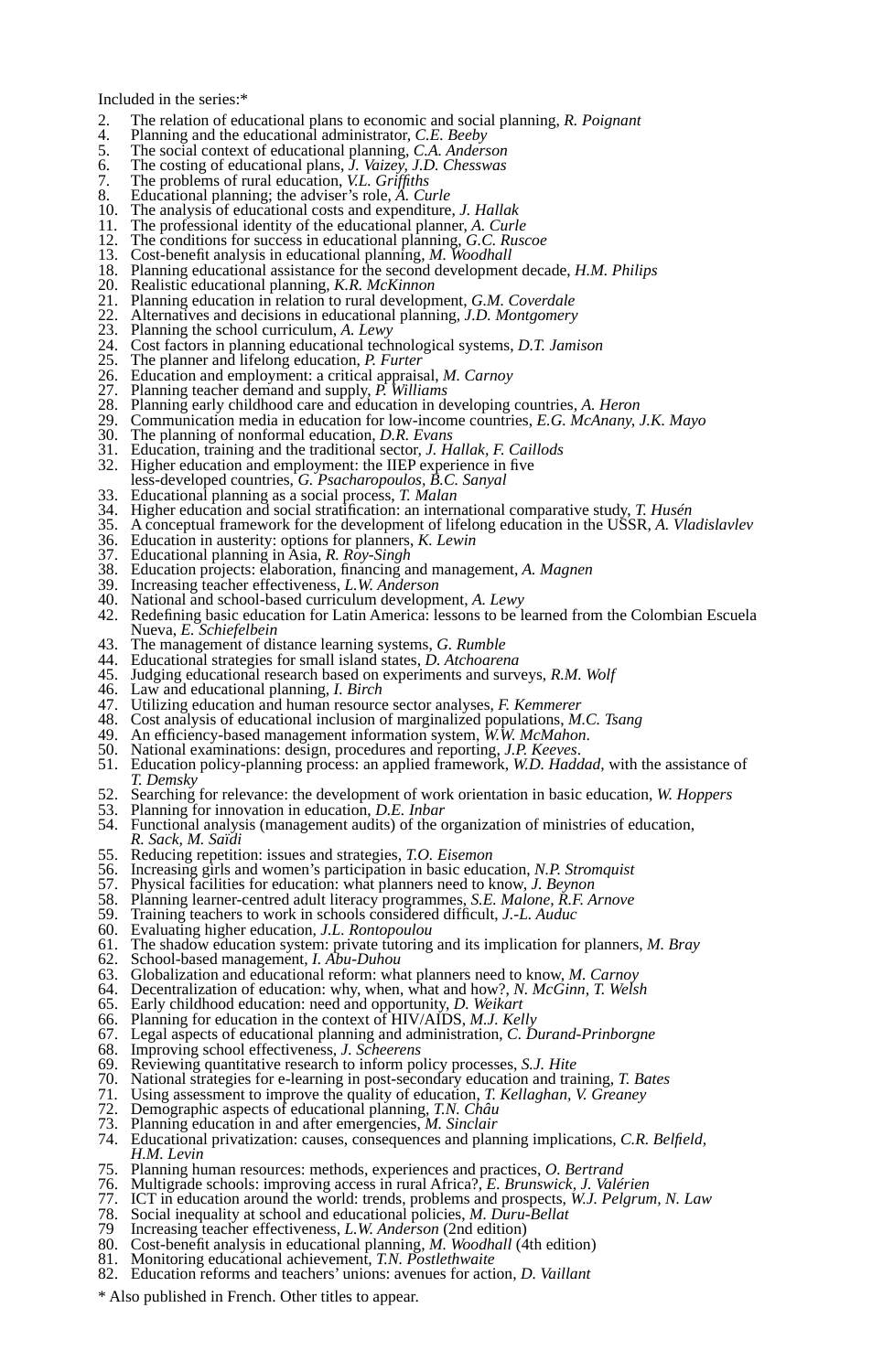The views and opinions expressed in this booklet are those of the author and do not necessarily represent the views of UNESCO or the IIEP. The designations employed and the presentation of material throughout this review do not imply the expression of any opinion whatsoever on the part of UNESCO or the IIEP concerning the legal status of any country, territory, city or area or its authorities, or concerning its frontiers or boundaries.

The publication costs of this study have been covered through a grant-in-aid offered by UNESCO and by voluntary contributions made by several Member States of UNESCO, the list of which will be found at the end of the volume.

Published in 2006 by the United Nations Educational, Scientific and Cultural Organization 7 place de Fontenoy, F75352, Paris 07 SP

Cover design: Pierre Finot Typesetting: Linéale Production Printed in France

ISBN-10: 92-803-1292-8 ISBN-13: 978-92-803-1292-8 © UNESCO 2006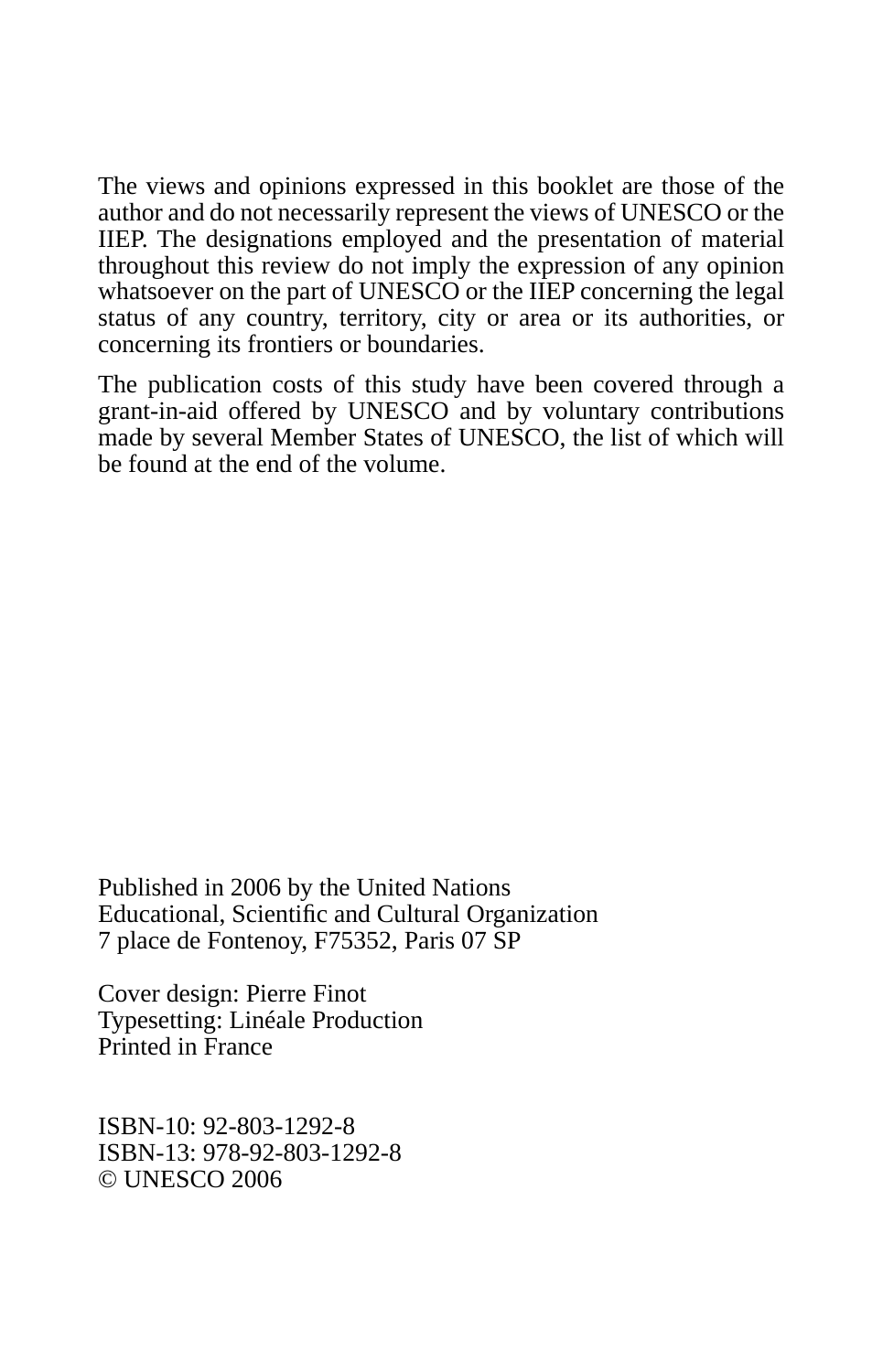## Fundamentals of educational planning

The booklets in this series are written primarily for two types of clientele: those engaged in educational planning and administration, in developing as well as developed countries; and others, less specialized, such as senior government officials and policy-makers who seek a more general understanding of educational planning and of how it is related to overall national development. They are intended to be of use either for private study or in formal training programmes.

Since this series was launched in 1967 practices and concepts of educational planning have undergone substantial change. Many of the assumptions which underlay earlier attempts to rationalize the process of educational development have been criticized or abandoned. Even if rigid mandatory centralized planning has now clearly proven to be inappropriate, this does not mean that all forms of planning have been dispensed with. On the contrary, the need for collecting data, evaluating the efficiency of existing programmes, undertaking a wide range of studies, exploring the future and fostering broad debate on these bases to guide educational policy and decision-making has become even more acute than before. One cannot make sensible policy choices without assessing the present situation, specifying the goals to be reached, marshalling the means to attain them and monitoring what has been accomplished. Hence planning is also a way to organize learning: by mapping, targeting, acting and correcting.

The scope of educational planning has been broadened. In addition to the formal system of education, it is now applied to all other important educational efforts in non-formal settings. Attention to the growth and expansion of education systems is being complemented and sometimes even replaced by a growing concern for the quality of the entire educational process and for the control of its results. Finally, planners and administrators have become more and more aware of the importance of implementation strategies and of the role of different regulatory mechanisms in this respect: the choice of financing methods, the examination and certification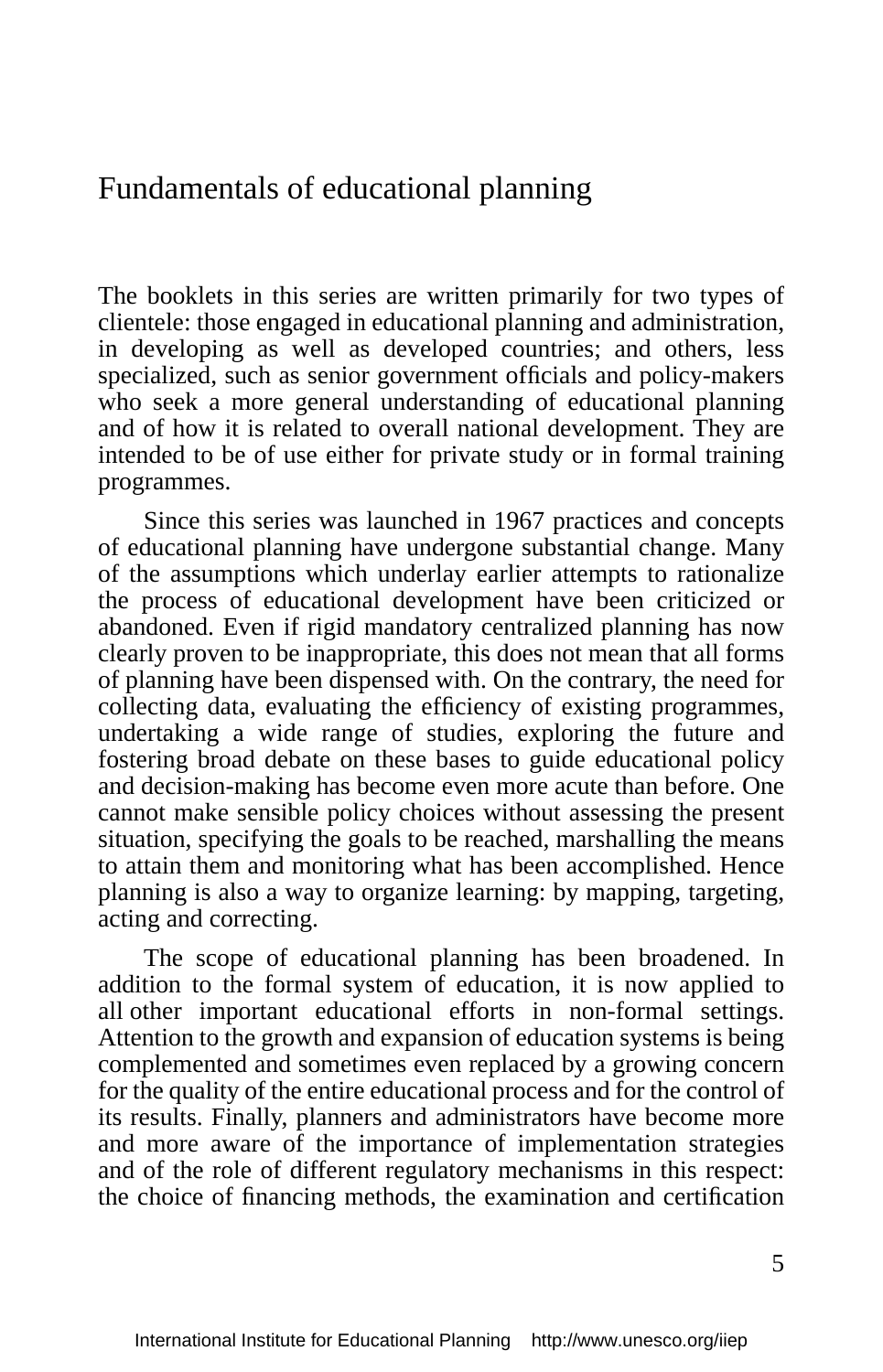procedures or various other regulation and incentive structures. The concern of planners is twofold: to reach a better understanding of the validity of education in its own empirically observed specific dimensions and to help in defining appropriate strategies for change.

The purpose of these booklets includes monitoring the evolution and change in educational policies and their effect upon educational planning requirements; highlighting current issues of educational planning and analyzing them in the context of their historical and societal setting; and disseminating methodologies of planning which can be applied in the context of both the developed and the developing countries.

For policy-making and planning, vicarious experience is a potent source of learning: the problems others face, the objectives they seek, the routes they try, the results they arrive at and the unintended results they produce are worth analysis.

In order to help the Institute identify the real up-to-date issues in educational planning and policy-making in different parts of the world, an Editorial Board has been appointed, composed of two general editors and associate editors from different regions, all professionals of high repute in their own field. At the first meeting of this new Editorial Board in January 1990, its members identified key topics to be covered in the coming issues under the following headings:

- 1. Education and development.
- 2. Equity considerations.
- 3. Quality of education.
- 4. Structure, administration and management of education.
- 5. Curriculum.<br>6 Cost and fini
- Cost and financing of education.
- 7. Planning techniques and approaches.
- 8. Information systems, monitoring and evaluation.

Each heading is covered by one or two associate editors.

The series has been carefully planned but no attempt has been made to avoid differences or even contradictions in the views expressed by the authors. The Institute itself does not wish to impose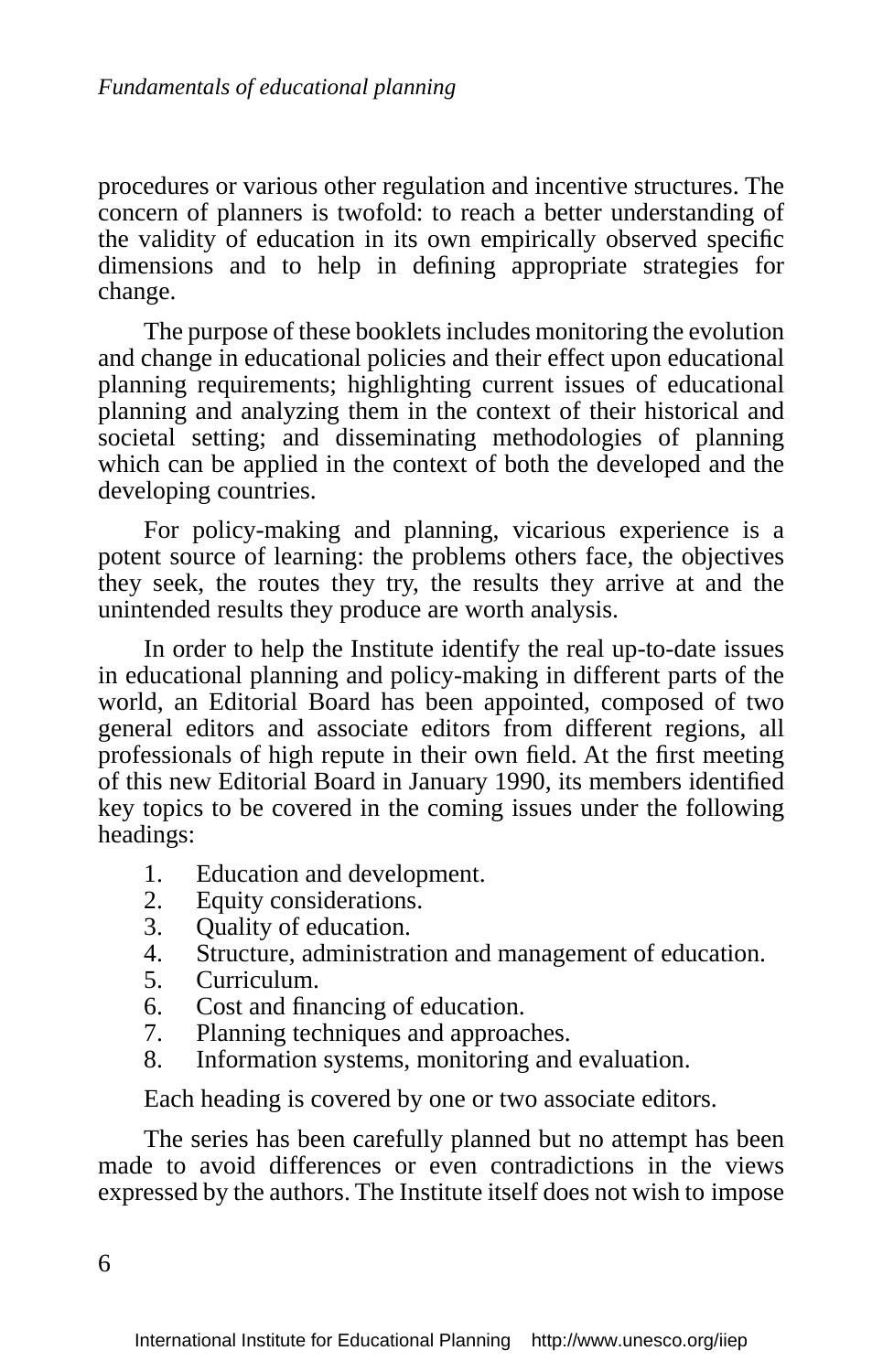any official doctrine. Thus, while the views are the responsibility of the authors and may not always be shared by UNESCO or the IIEP, they warrant attention in the international forum of ideas. Indeed, one of the purposes of this series is to reflect a diversity of experience and opinions by giving different authors from a wide range of backgrounds and disciplines the opportunity of expressing their views on changing theories and practices in educational planning.

This booklet deals with the needs for adults to continue learning after they leave school. For some it is possible to gain basic literacy and language skills through remedial courses if they were deprived of such education as youngsters; for others it is an opportunity to continue their education through professional development and vocational education, and to develop their professional competencies throughout their working lives to help them avoid losing their job, being unemployed for long periods, or to simply enable them to be promoted or find better work. Beyond merely enhancing adults' employment opportunities, adult education and training plays an important role in integration, in combating social exclusion and in promoting social cohesion, and also assists them in their day-to-day life.

In discussing the motivations for seeking some kind of training, the authors distinguish the various forms that such education can take; be it lifelong, lifewide, formal, non-formal or informal. They also explain how to go about measuring and analyzing participation in adult education and training, using data of refined research whilst underlining the dangers and pitfalls to be aware of when comparing such surveys.

Although the data used is essentially from developed countries, it is relevant all over the world.

IIEP is very grateful to the authors for sharing their knowledge of this important topic.

> Mark Bray Director, IIEP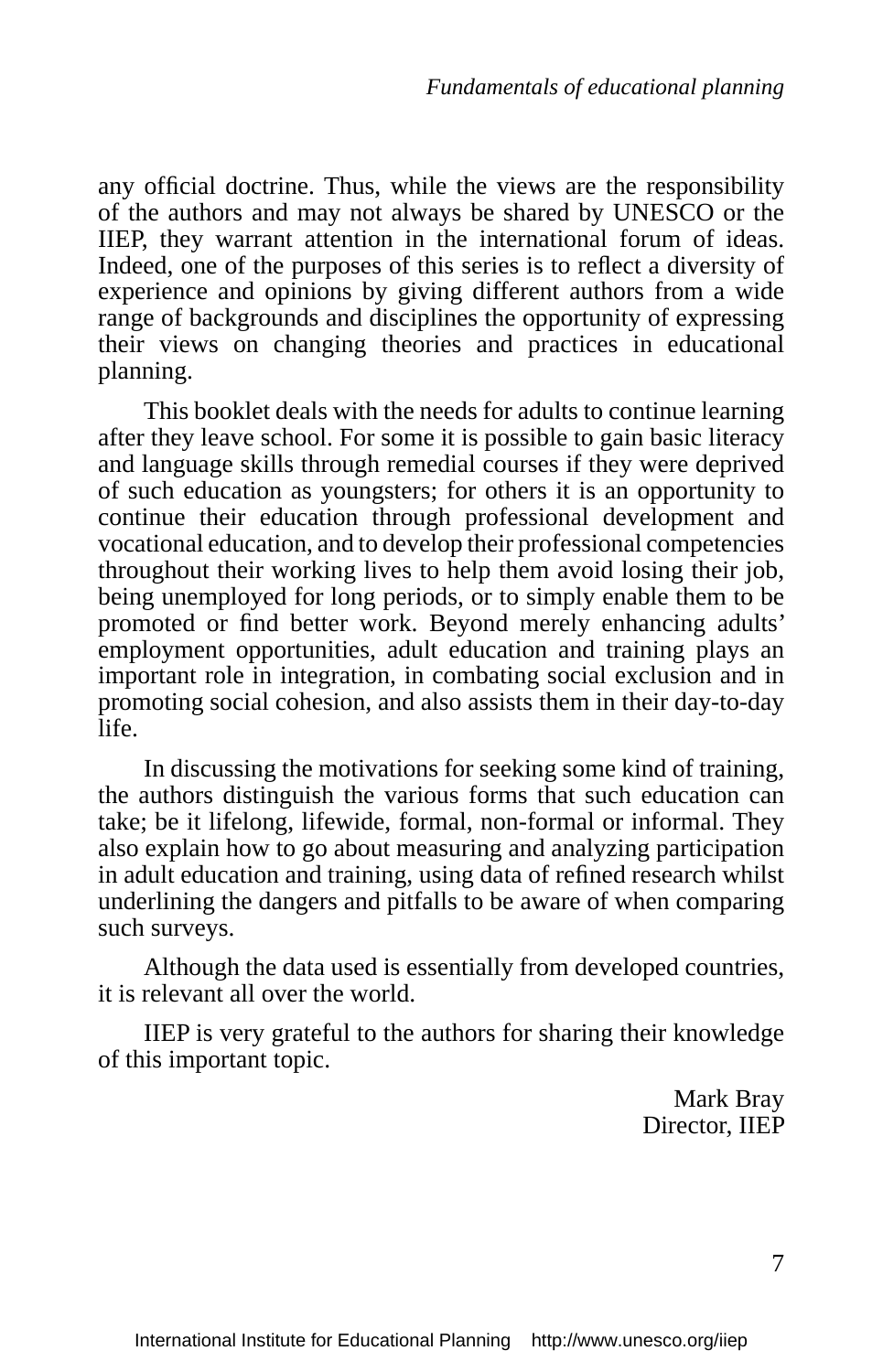### *Composition of the Editorial Board*

| Chairman:          | Mark Bray<br>Director, IIEP                                                          |
|--------------------|--------------------------------------------------------------------------------------|
| General Editors:   | Françoise Caillods<br>Deputy Director, IIEP                                          |
|                    | T. Neville Postlethwaite<br>(Professor Emeritus)<br>University of Hamburg<br>Germany |
| Associate Editors: | François Orivel<br>IREDU, University of Bourgogne<br>France                          |
|                    | Jacques Hallak<br>Consultant<br>France                                               |
|                    | <b>Eric Hanushek</b><br><b>Stanford University</b><br>USA                            |
|                    | Claudio de Moura Castro<br>Faculdade Pitágoras<br><b>Brazil</b>                      |
|                    | Fernando Reimers<br>Harvard University                                               |
|                    | Kenneth N. Ross<br><b>IIEP</b><br>France                                             |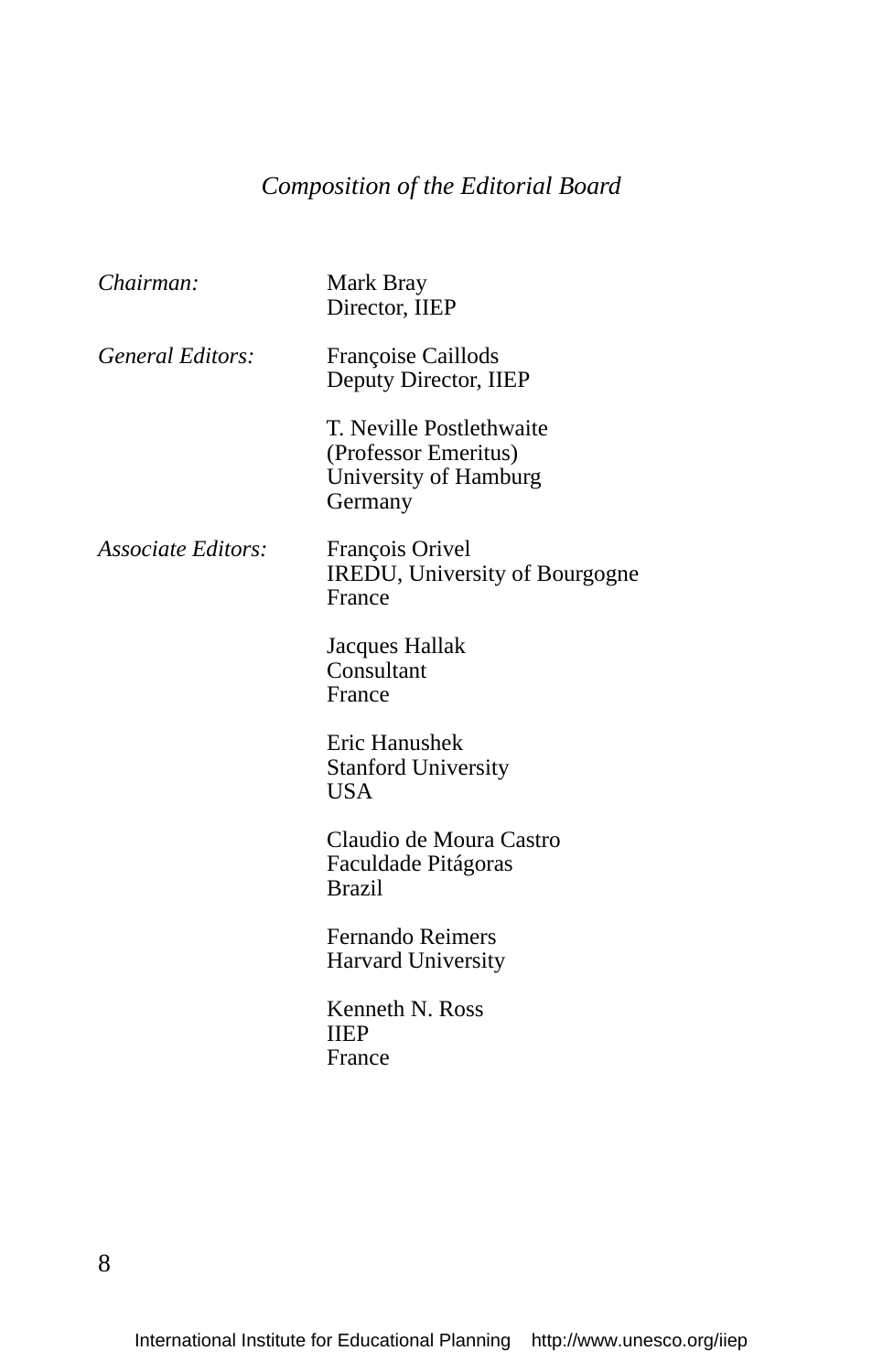## <span id="page-8-0"></span>Preface

Adult education and training is an enormous field of endeavour. This is not surprising given the changing world in which we live and the consequent changes in jobs that ensue. The new jobs involve new skills that must be learned. These are generally covered in continuing technical and vocational education and training. But there are other forms of education in the non-vocational area that are needed to maintain social cohesion and good citizenship. These are normally covered in remedial adult education, adult higher education and popular/liberal adult education. In short, lifelong learning is part of everyday life. The authors have recognized that lifelong learning is also 'lifewide' (taking place in many settings, the main ones being formal, non-formal and informal learning), and concerns learning rather than just education.

Unfortunately there is a dearth of information across the world about the types of adult learning that occur as well as the frequency and magnitude of such education. Thus the data used in this booklet are mainly from developed countries. But, it must be noted that they are the only comparable data that are available. It is to be hoped that in the near future further data of this kind will become available from many more countries.

Based on these data, the authors of this booklet, who are famous researchers in the field of adult learning, have identified international patterns of who is and who is not participating in adult learning, and have discussed the motivating factors that can explain observed inequalities.

In *Chapter II* on patterns of participation they have looked at organized forms of adult learning, adult learning for job-related as well as non-job-related reasons, post compulsory learning, and informal learning. In the same chapter on who does and who does not participate in adult learning the breakdown of the data has been done for gender, age, socio-economic background, educational level, unemployed, urban-rural, and minority groups. This has yielded a great deal of interesting information. The identification of the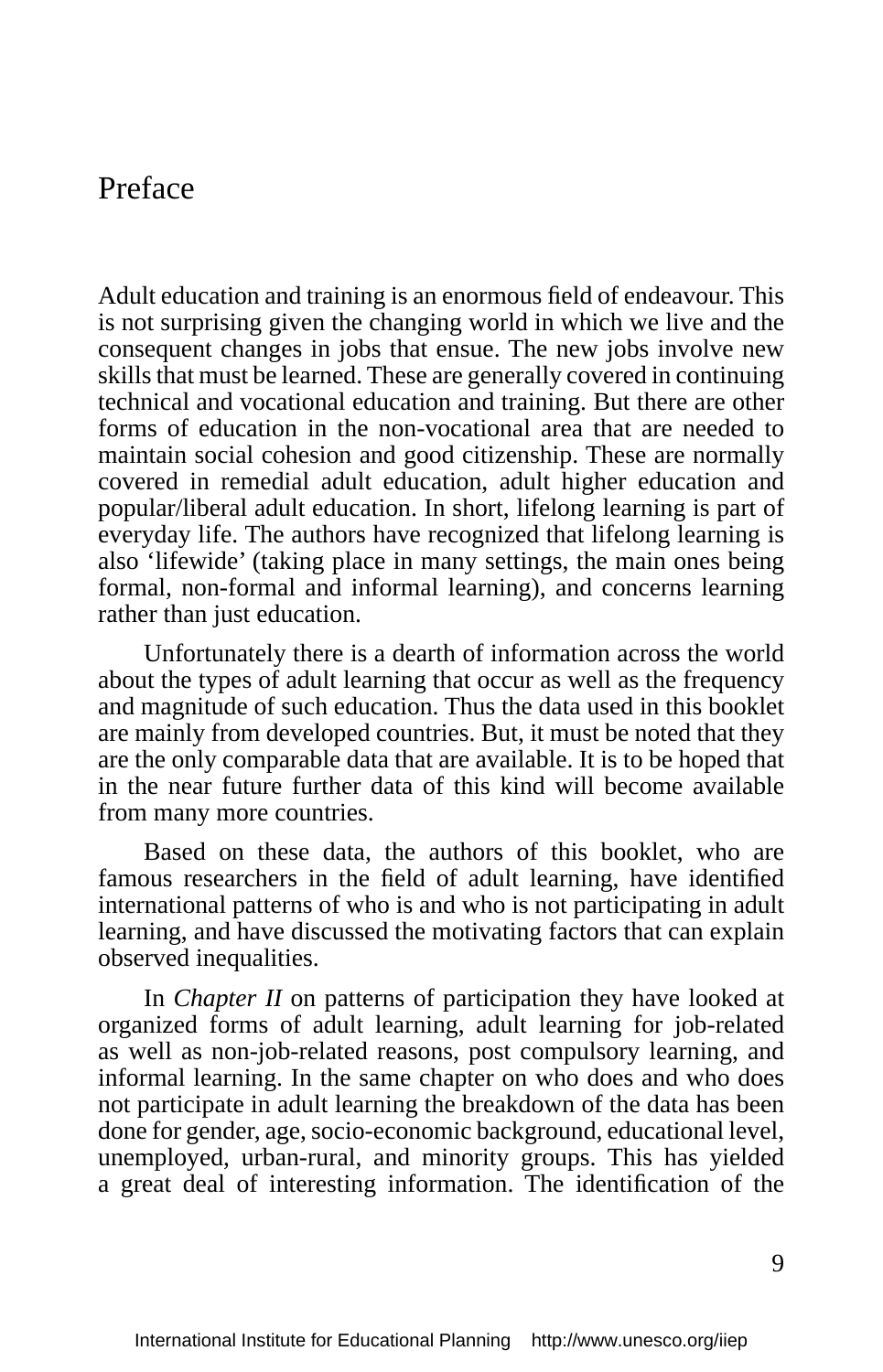motivating factors, presented at the end of *Chapter II*, is a complex issue and the analyses have provided interesting and challenging results. Not only have the results been presented, but the pros and cons of the different arguments about motivating factors have been discussed.

Finally, in *Chapter III*, the authors have summarized the main findings, examined the implications of these and made suggestions for further research.

All readers interested in adult education will be interested in this booklet, not only for the results it provides but also as a challenge on how to ensure better and wider data collections in the near future.

The IIEP is indebted to Richard Desjardins, Kjell Rubenson and Marcella Milana for their having made time in their busy schedules to write this booklet.

Now, enjoy the booklet.

T. Neville Postlethwaite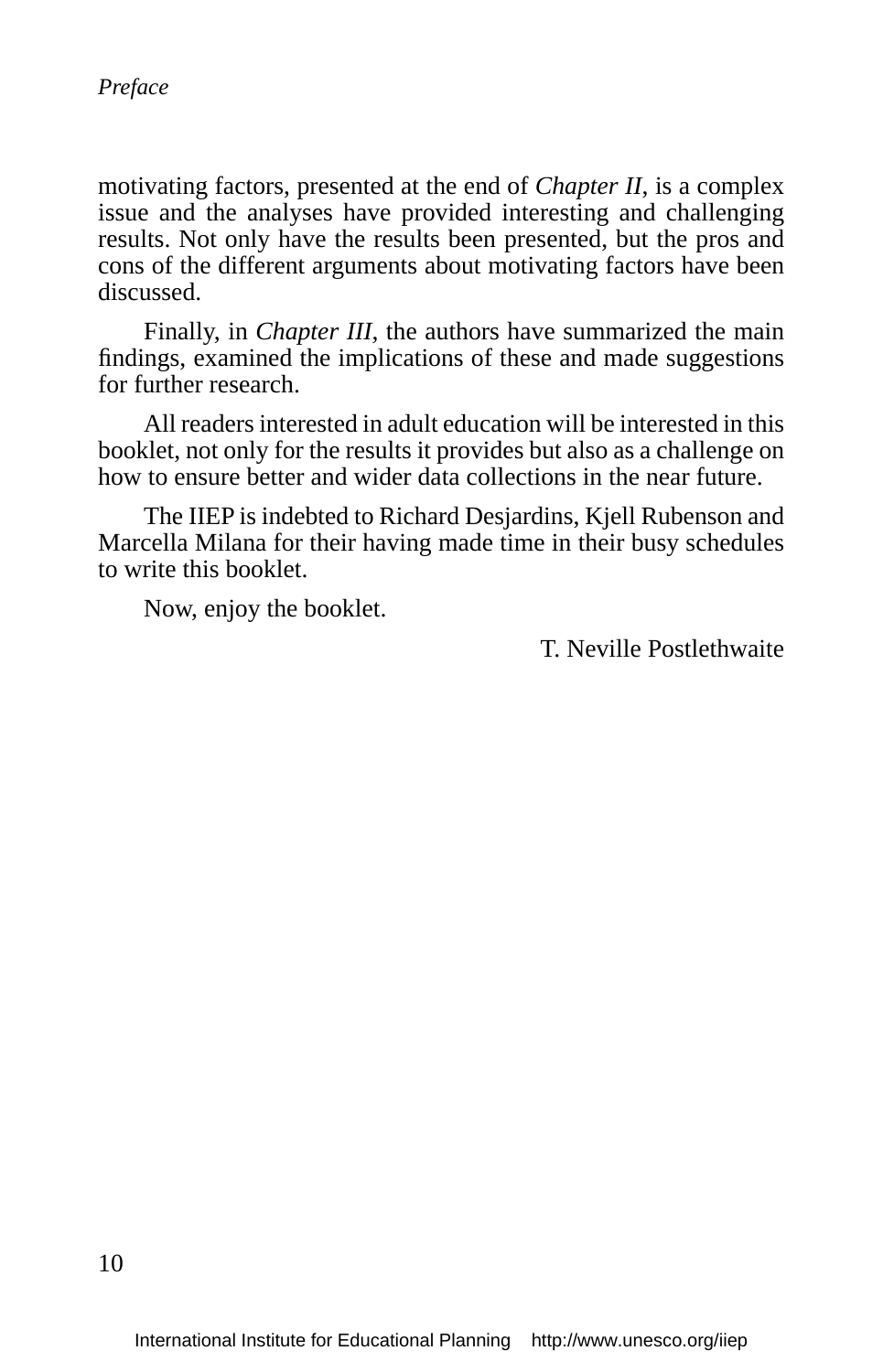## **Contents**

| Preface |                                                                                                                                                           | 9                 |
|---------|-----------------------------------------------------------------------------------------------------------------------------------------------------------|-------------------|
|         | List of abbreviations                                                                                                                                     | 13                |
|         | List of tables                                                                                                                                            | 14                |
|         | List of figures                                                                                                                                           | 15                |
|         | List of boxes                                                                                                                                             | 15                |
| I.      | Introduction<br>Objectives, scope and organization of this booklet<br>Brief overview of key issues and trends in adult                                    | 17<br>17          |
|         | learning research and policy<br>Brief overview on availability of comparative data<br>and evidence                                                        | 18<br>25          |
| П.      | Comparative overview of adult learning patterns<br>Patterns of participation in adult learning<br>Who does and who does not participate in adult learning | 35<br>35          |
|         | opportunities?<br>Motivating factors for participating in adult learning                                                                                  | 55<br>77          |
|         | III. Conclusions and implications for research and policy                                                                                                 | 109               |
|         | Principal findings<br>Some implications<br>Issues for further research                                                                                    | 109<br>113<br>118 |
|         | References                                                                                                                                                | 123               |
|         |                                                                                                                                                           |                   |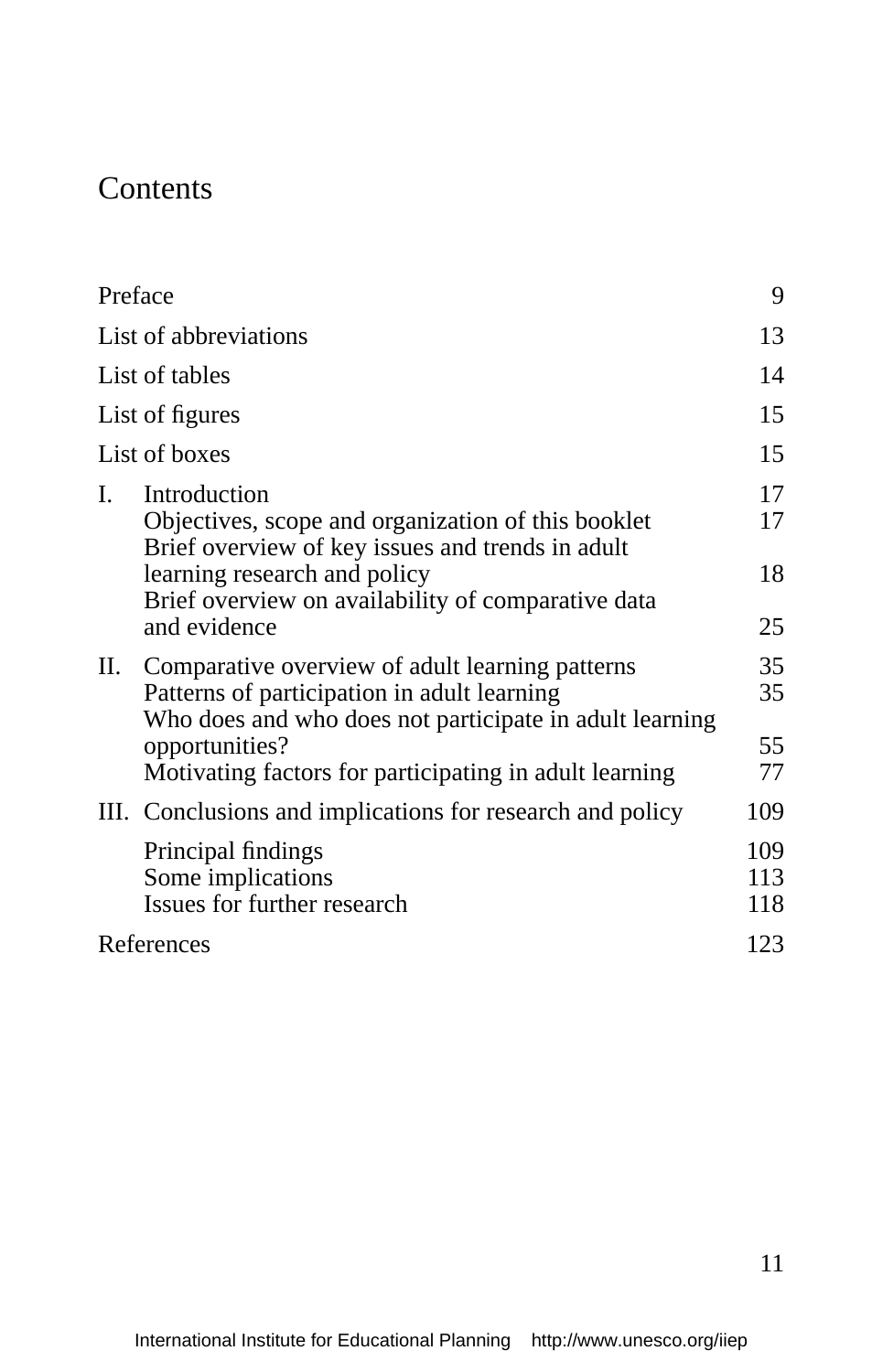## <span id="page-11-0"></span>List of abbreviations

| <b>AET</b>     | Adult education and training                                        |
|----------------|---------------------------------------------------------------------|
| ALL            | Adult Literacy and Lifeskills (Survey)                              |
| <b>CEDEFOP</b> | European Centre for the Development of Vocational<br>Training       |
| <b>CERI</b>    | Centre for Educational Research and Innovation                      |
| <b>CTVET</b>   | Continuing technical and vocational education and<br>training       |
| <b>ELFS</b>    | European Union Labour Force Survey                                  |
| <b>HRDC</b>    | Human Resources Development Canada                                  |
| <b>IALS</b>    | <b>International Adult Literacy Survey</b>                          |
| <b>ICT</b>     | Information and communication technology                            |
| <b>ISCED</b>   | International Standard Classification of Education                  |
| <b>LAMP</b>    | Literacy Assessment and Monitoring Programme                        |
| <b>LSMS</b>    | Living Standards Measurement Study                                  |
| <b>MICS</b>    | <b>Multiple Indicators Cluster Survey</b>                           |
| NGO            | Non-governmental organization                                       |
| <b>OECD</b>    | Organisation for Economic Co-operation and<br>Development           |
| TRAL           | Thematic Review of Adult Learning                                   |
| <b>UIS</b>     | <b>UNESCO</b> Institute for Statistics                              |
| <b>UNESCO</b>  | United Nations Educational, Scientific and Cultural<br>Organization |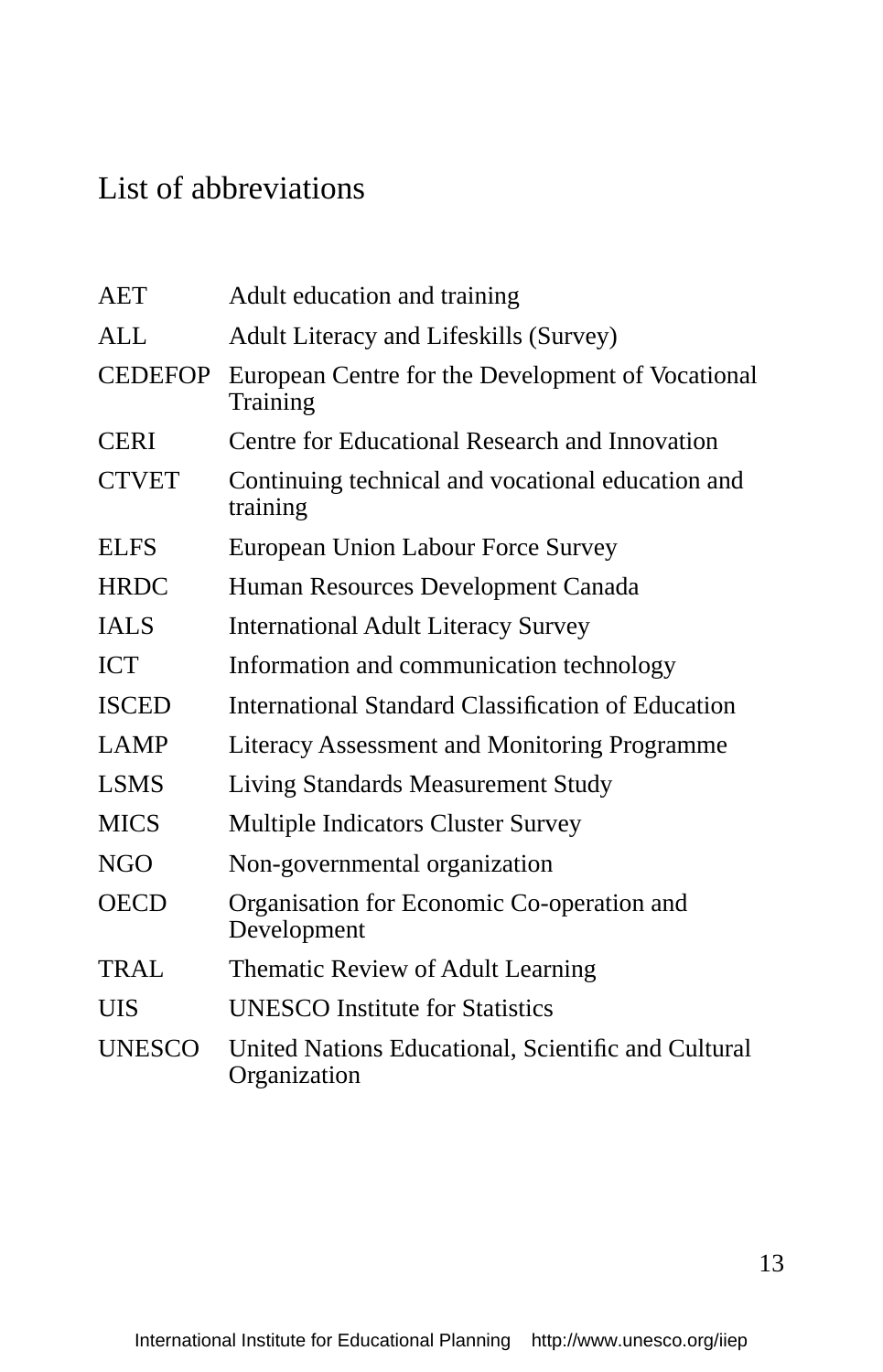## <span id="page-12-0"></span>List of tables

- Table 1.1 Surveys providing harmonized AET data
- Table 2.1 Participation in adult education and training and average number of hours of participation in the previous year, by type of training, population aged 16-51
	- Table 2.1A International Adult Literacy Survey (IALS), 1994-1998
	- Table 2.1B Adult Literacy and Lifeskills Survey (ALLS), 2003
	- Table 2.1C EU Barometer, 2003
- Table 2.2 Participation in AET courses and other, by alternative post-compulsory schooling paths (destination and intensity) of participation in education and training programmes, cohorts aged 16 to 19, 20 to 24, 25 to 29 and 30 to 65, 2003
- Table 2.3 Participation in informal learning activities in the previous year, by educational attainment, populations aged 16 to 65, 2003
- Table 2.4 Percentage of adults participating in AET and adjusted odds ratios showing the likelihood of participating in AET during the year preceding the interview, by various classification variables, 1994-1998
- Table 2.5 Percentage of adults participating in AET during the year preceding the interview, by various synthetic contrast groups, 1994-1998
- Table 2.6 Percentage of adults participating in job-related AET and adjusted odds ratios showing the likelihood of participating in job-related AET during the year preceding the interview, by various classification variables, employed populations aged 16 to 65, 2003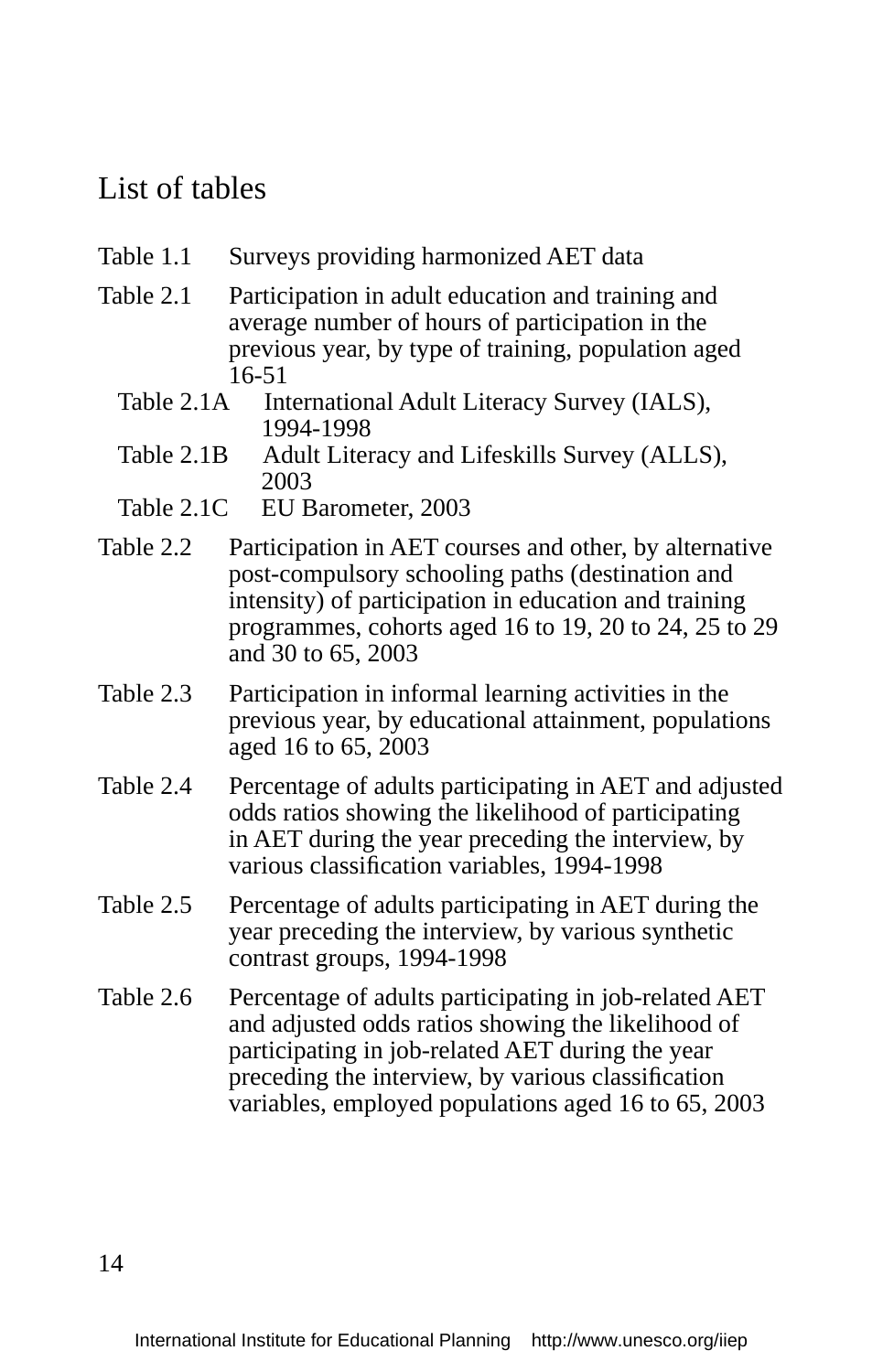- <span id="page-13-0"></span>Table 2.7 Percentage of participants in AET who receive financial support from various sources, by various classification variables, populations aged 16 to 65, 1994-1998
- Table 2.8 Percentage of adults participating in AET during the year preceding the interview, by various engagements in daily life, populations aged 16 to 65, 2003
- Table 2.9 Percentage of adults who wanted/nedeed but were not participating in AET, by various reasons, populations aged 16 to 65, 1994-1998
- Table 2.10 Percentage of adults participating in AET and adjusted odds ratios showing the likelihood of participating in AET for different reasons during the year preceding the interview, by various classification variables, pooled EU-15 plus Iceland and Norway, population aged 16 to 64, 2003
- Table 2.11 Percentage of adults participating in AET and adjusted odds ratios showing the likelihood of participating in AET for different reasons during the year preceding the interview, by recent changes occurred in life, pooled EU-15 plus Iceland and Norway, 2003

## List of figures

- Figure 3.1 Lifelong learning contexts
- Figure 3.2 Benefits of learning

## List of boxes

Box 1. Using odds ratios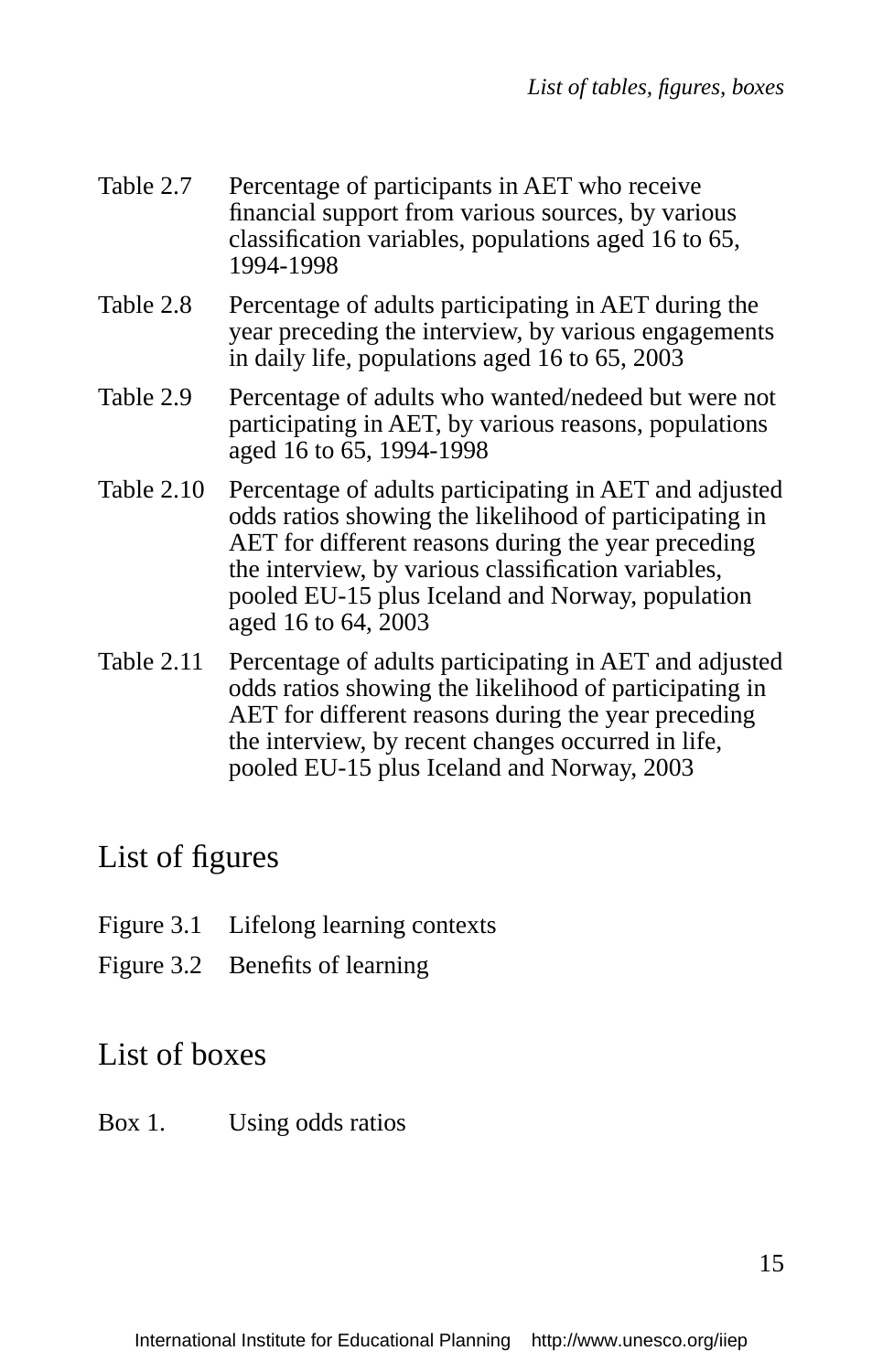## <span id="page-14-0"></span>I. Introduction

#### *Objectives, scope and organization of this booklet*

Today, the capacity of nations, governments, civil society, labour markets, firms and individuals to adjust to change, improve standards of living and capitalize on technological development depends in large measure on the competencies of the adult population. Improving the stock of competencies available to both the economy and civil society through investment in adult learning is therefore an issue of considerable strategic importance. Otherwise, there is an increased risk of exacerbating socio-economic divisions and of marginalizing segments of the population. From this perspective, it is important to view adult learning not only as a means to enhance productivity and facilitate labour force participation, but also as a means to assist individuals in their everyday actions and promote active citizenship. Accordingly, it is important to monitor how learning opportunities are distributed across different segments of the population, especially as promotion of and investment in lifelong learning expand.

The purpose of this booklet is to document cross-national patterns of adult learning, and in particular the unequal chances to participate in adult learning. In so doing, an effort is made to identify important motivating factors for participating in adult learning. A better understanding of cross-national differences in such factors can in turn help us to understand better the observed patterns and the possible implications of different policy choices such as, for example, the different funding schemes used to finance adult learning.

The specific objectives of this booklet are to:

- make available the internationally comparative data on adult education to a wide audience;
- present an overview of the extent of adult learning in a comparative perspective;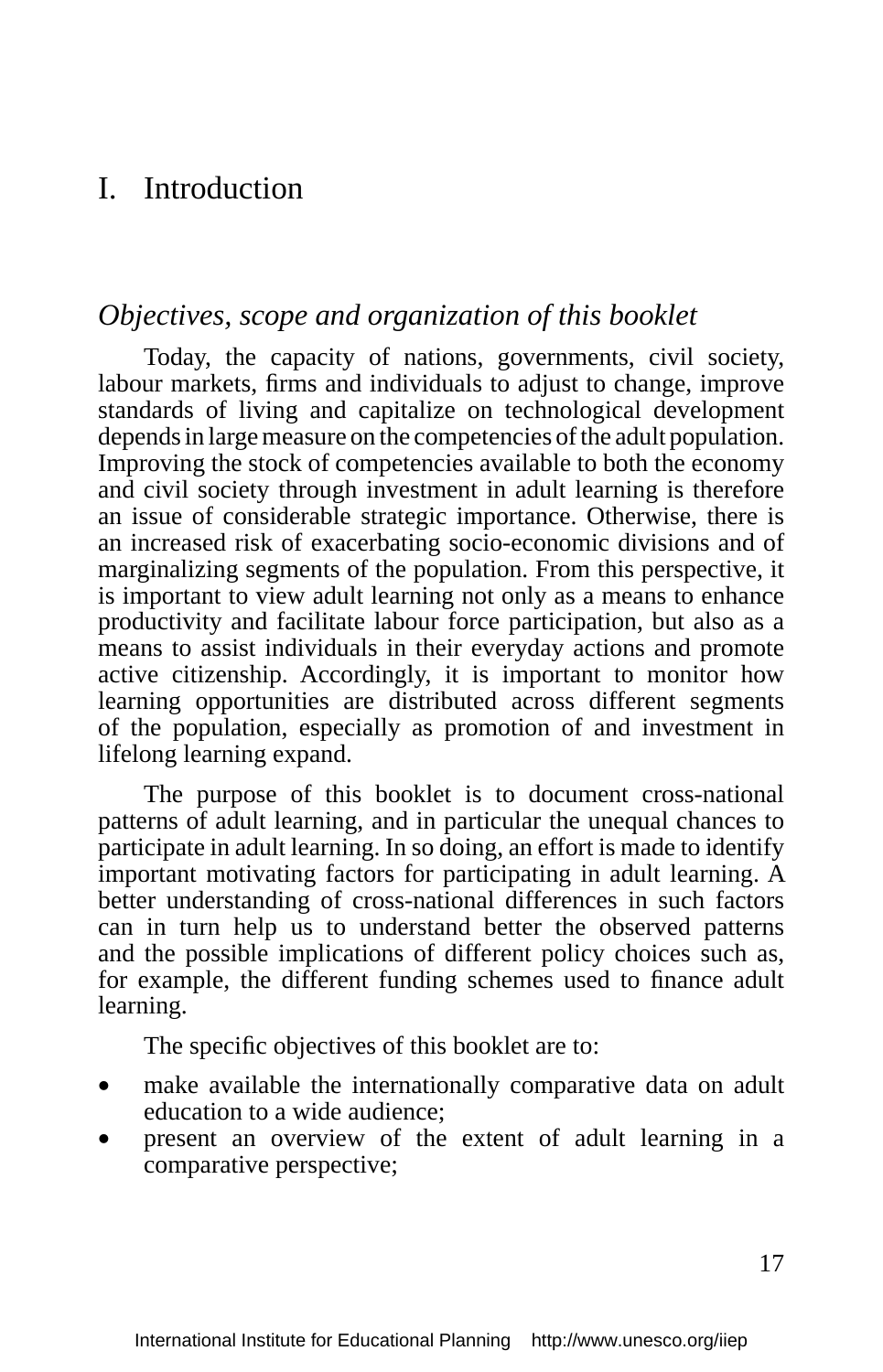- <span id="page-15-0"></span>identify international patterns of who is and who is not participating in adult learning, including unequal chances to participate; and
- discuss various motivating factors that can explain observed nequalities in participation, by using internationally comparative data.

The scope of the booklet is limited by the dearth of available international comparative data on adult education and training (AET). As a consequence, the range of countries covered is limited; the majority are countries of the Organisation for Economic Co-operation and Development (OECD), which include the majority of developed countries and also a number of countries in transition. Even among these countries, very few comparative data on AET were available until recently.

This booklet is divided into three chapters. First, the introduction provides a brief overview of key issues and trends in adult learning research and policy, as well as the availability of comparative data and evidence. Second, data analyses provide a comparative overview of adult learning patterns. This second chapter is divided into three sections. The first provides an overview of overall participation rates and discusses some of the relevant issues regarding its measurement. The second provides an overview of who is and who is not participating in adult learning opportunities. The third outlines some of the major motivating factors for participating in adult learning and discusses how these relate to observed patterns. The final chapter offers some conclusions and implications for research and policy.

## *Brief overview of key issues and trends in adult learning research and policy*

### *Adult learning for what?*

Industrial countries are undergoing a period of fundamental economic transformation in which knowledge and information are becoming the foundations for economic activity. The education system, broadly defined, can be viewed as a creator both of the requisite skills for the new economy and of the social cohesion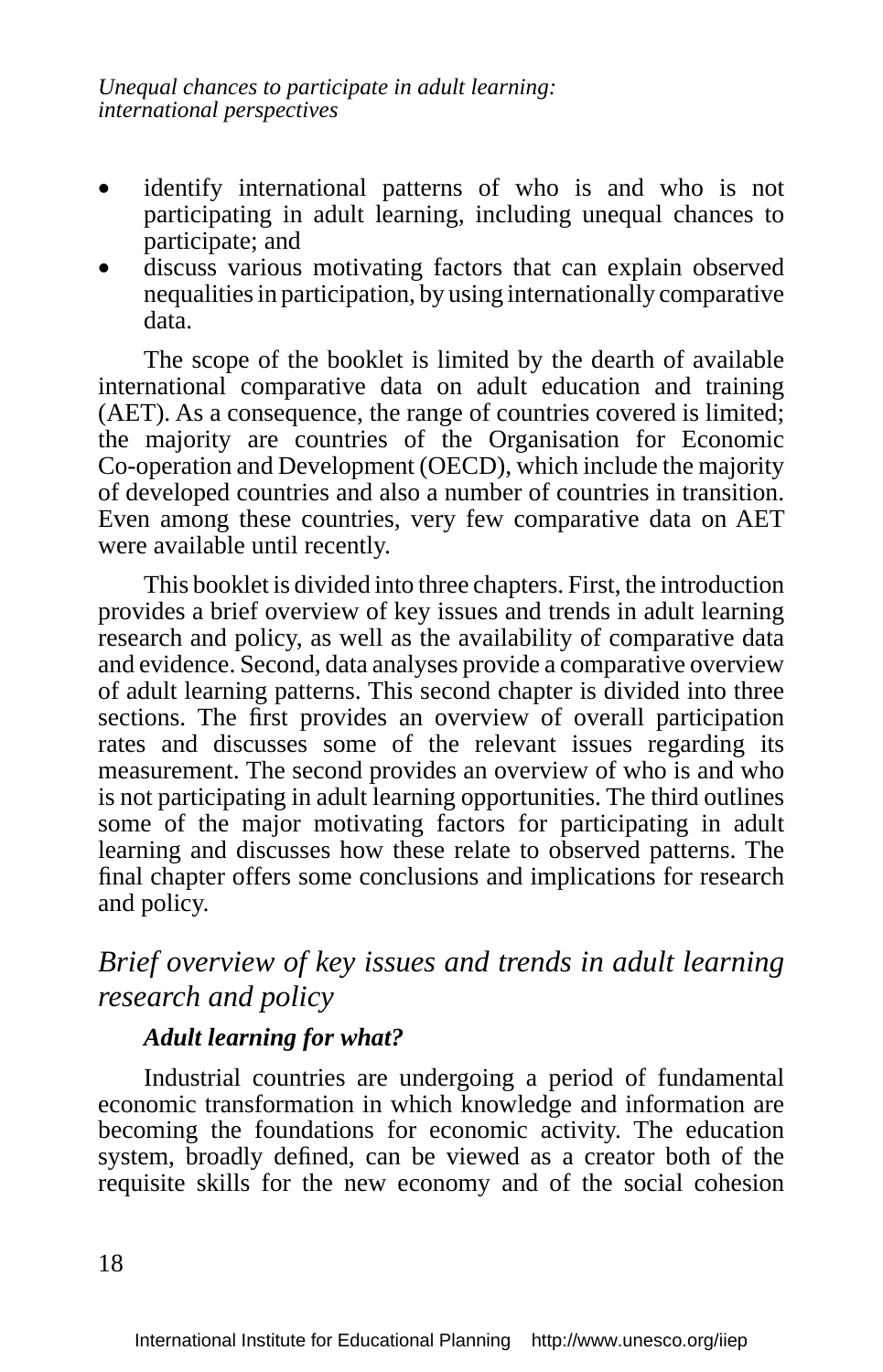necessary to permit its stable development. The new economy holds the promise of increased productivity and an improved standard of living. It also introduces a new set of transitions and adjustment challenges for society, industry and individuals, which has the potential to increase the permanent exclusion or marginalization of segments of the population and exacerbate socio-economic divisions (Rubenson and Schuetze, 2000). Welfare researchers have concluded that lifelong learning, including adult learning, is part of the solution (Esping-Andersen, 1996: 259). Adult learning can promote competencies to adapt to the demands of the new economy and to allow full participation in social and economic life. Lifelong learning gives citizens the chance to acquire adequate skills to prevent low-paid jobs from becoming life cycle traps. In addition, recent research suggests that a more equitable investment in skills enhances overall labour-force productivity (Coulombe, Tremblay and Marchand, 2004; OECD, 2005: 5).

#### *The concepts and principles of lifelong learning*

In the early 1970s, lifelong education (a UNESCO project) and recurrent education (a project of the OECD) were introduced as master concept and guiding principles for restructuring education (Faure *et al*., 1972; CERI, 1973; Dave, 1976). After initially being primarily concerned with education and training systems, the focus was broadened to include all purposeful learning activities. The concept of lifelong learning is based on three fundamental attributes:

- it is **lifelong** and therefore concerns everything from cradle to grave;
- it is **lifewide**, recognizing that learning occurs in many different settings; and
- it focuses on **learning**, rather than limiting itself to education.

The **lifelong aspect** focuses on the formative years that are considered to be of crucial importance, and pre-primary and primary education are both very much in the frame. It raises questions about the structure and interrelationship between different sectors of the education system. A crucial prerequisite for lifelong education is a system that promotes smooth progression with no programmes leading to dead ends. Mechanisms for the transition from school to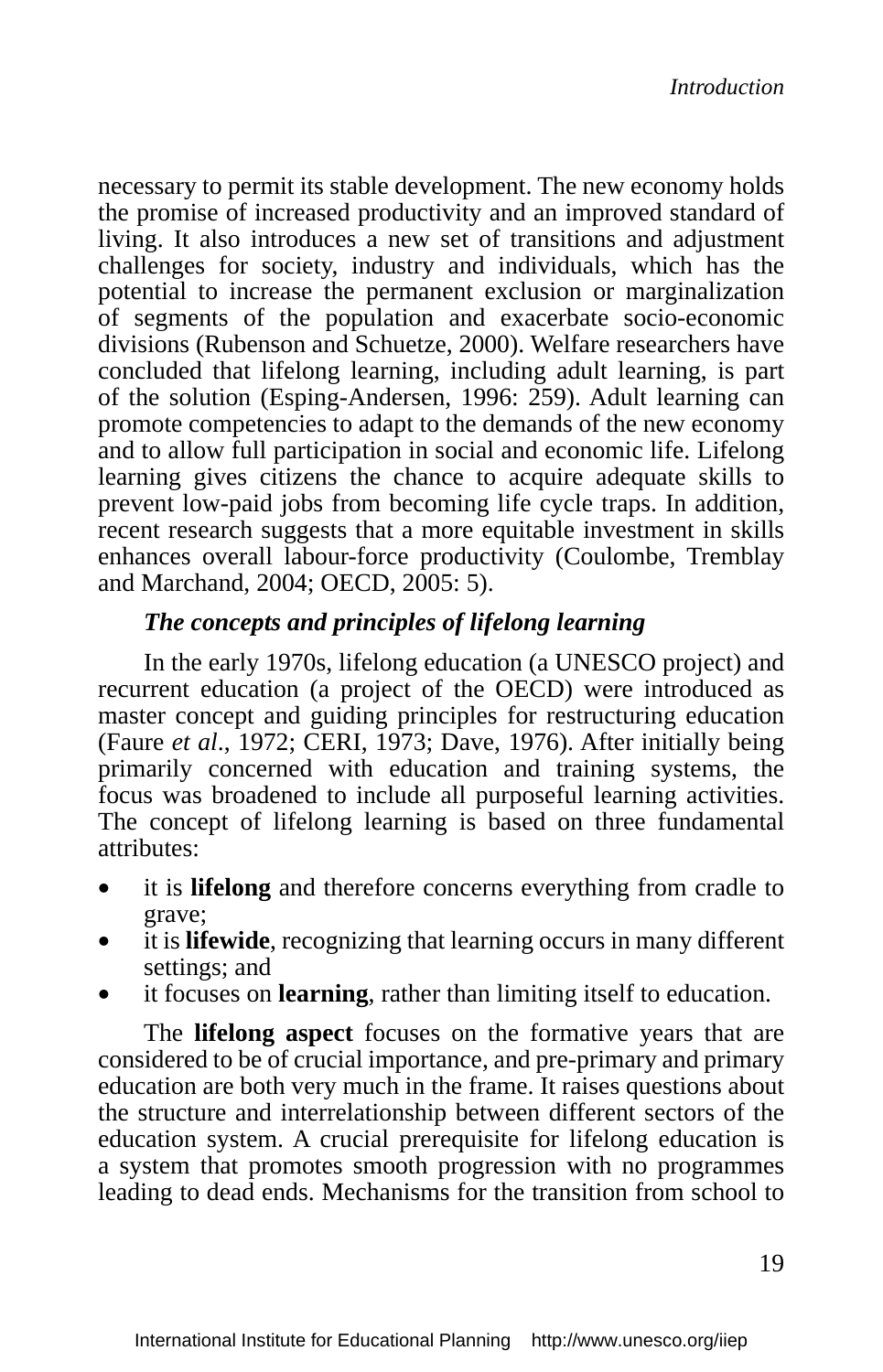*Unequal chances to participate in adult learning: international perspectives*

work and repeated later transitions between work and education and training are highlighted. Several of these issues can be, and in many instances are being, addressed within the present policy framework of many countries.

Embracing **lifewide learning** carries far-reaching consequences for public policy. The essentials of educational services must be reconsidered, and increased value must be allocated to learning events and opportunities outside the formal education system. The issue of lifewide learning raises certain questions: Does a co-ordinated policy exist between sectors? What role should the different segments of the system  $-$  e.g. popular adult education  $-$  play? And in connection with this issue, how efficiently are resources used? Is there a mechanism for co-ordination between ministries with responsibilities for different segments of lifelong learning? A central question concerns the mechanisms to recognize and value the learning that has taken place outside the formal system. If taken seriously, the lifelong and lifewide aspects constitute major challenges for the present public policy framework. However, nothing is more daunting than the full consequences of embracing a complete shift in thinking from a preoccupation with education to developing coherent strategies for learning over the lifespan.

Three basic categories of settings where purposeful learning activity takes place are commonly put forth within the framework of lifelong learning policy documents. Policy documents such as those of the European Commission (2000; 2001) describe the three learning settings as follows:

- **Formal learning**: learning that typically takes place in an education or training institution, is structured (in terms of learning objectives, learning time or learning support) and leads to certification. Formal learning is intentional from the learner's perspective.
- **Non-formal learning**: learning that is not provided by an education or training institution and typically does not lead to certification. It is, however, structured (in terms of learning objectives, learning time or learning support). Non-formal learning may be provided in the workplace and through the activities of civil society organizations and groups. It can also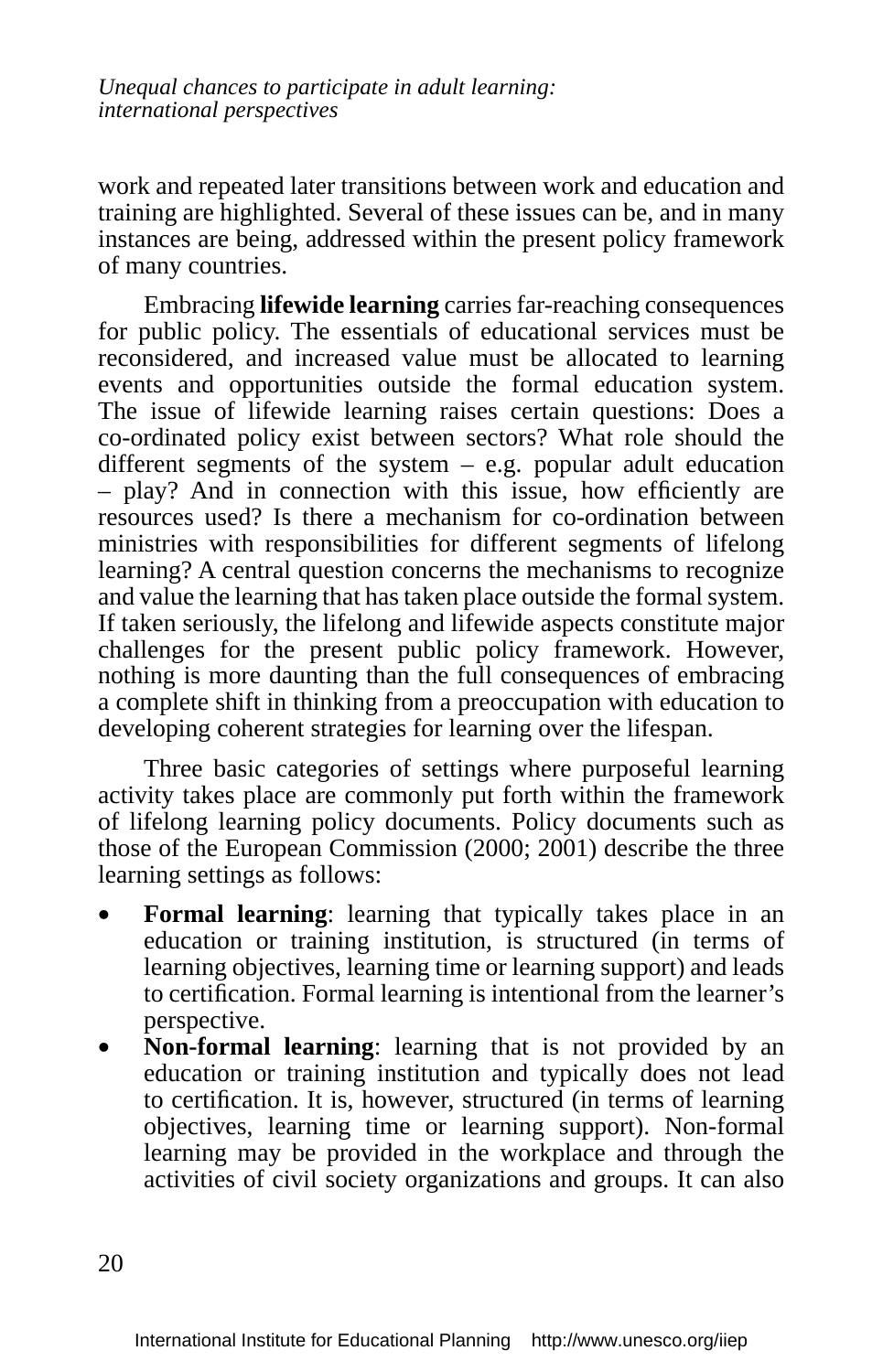be provided by organizations or through services that have been set up to complement formal systems, e.g. arts, music and sports classes. Non-formal learning is intentional from the learner's perspective.

• **Informal learning**: learning that results from daily life activities related to work, family or leisure. It is not structured (in terms of learning objectives, learning time or learning support) and typically does not lead to certification. Informal learning may be intentional, but in most cases it is non-intentional (or 'incidental'/random).

While policy documents overwhelmingly subscribe to definitions of adult learning that broadly correspond to those presented by the European Commission's policy documents, the scholarly literature contains many different and competing definitions, and questions the advisability of trying to seek clear definitional distinctions between the three concepts (Colley, Hodkinson and Malcolm, 2002). Finally, from both a research and a policy perspective, situating outcomes of adult learning in the broader context of lifelong learning raises issues about the substitution and complementarity of various forms of adult learning over the lifespan and calls for measures that allow comparisons across formal, non-formal and informal learning settings.

#### *The fi eld of adult learning*

AET, which encompasses the many structured forms of adult learning, consists of several distinguishable sectors. The following represent some of the main sectors:

- continuing technical and vocational education and training (CTVET);
- remedial adult education;
- adult higher education; and
- popular/liberal adult education.

Initially, the purpose of continuing education was to bring professionals' competence up to date and more generally to provide professional development over the course of a career (Husén, 1999: 34). There is also a closely related set of learning activities aimed at tradespeople and technicians, such as apprenticeships,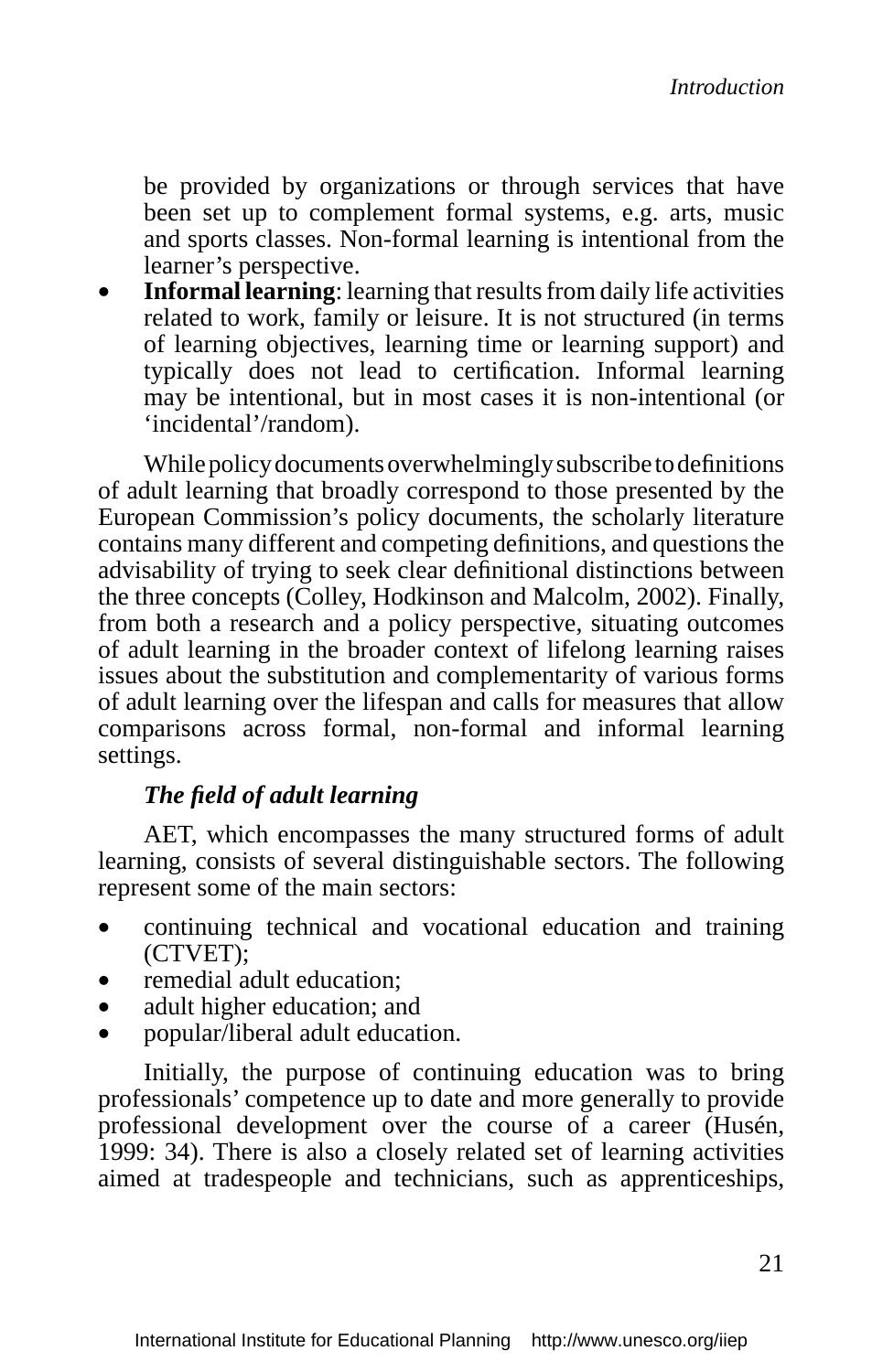which are known as vocational education. Often the former is associated with formal settings, whereas the latter is associated with on-the-job training that is combined with aspects of formal education in an intermittent and progressive way. The distinctions do not necessarily hold, however, and nowadays these learning activities are often collectively referred to as continuing technical and vocational education and training (CTVET). Another set of activities that may be, but is not necessarily, included among these consists of staff training and human resource development efforts at the enterprise level. An important distinction is that while the latter tends to be private, the former can be associated with sophisticated systems that are publicly supported and designed to build national industries. The main policy rationale is to develop competencies and competitiveness.

A different sector involves adult learning that has a remedial purpose. For example, in many countries the formal education system contains special adult education classes and/or schools that fulfil a remedial function by offering the equivalent of a secondary education or some other type of general upgrade such as basic literacy and language classes. These can be an organizational part of the school system, as in the Nordic countries, or can be situated within the community college system, as in Canada or the United States. Often these programmes or courses are connected to special public policy initiatives. The main policy rationale here is to develop employability, citizenship and inclusiveness. Higher education systems are also increasingly playing a role in AET. More and more adult students are enrolled in regular higher education programmes or other special continuing education arrangements that take place in higher education settings. In general, government policies are less well developed for adult higher education than for remedial education. The former tends to be more dependent on institutional initiatives that make higher education attractive to adult students.

Another distinct sector involves popular or liberal adult education. This includes folk high schools and adult education associations, which are a vital part of the adult education sector in some countries, particularly the Nordic countries. In these countries it is free and voluntary; despite considerable state and municipal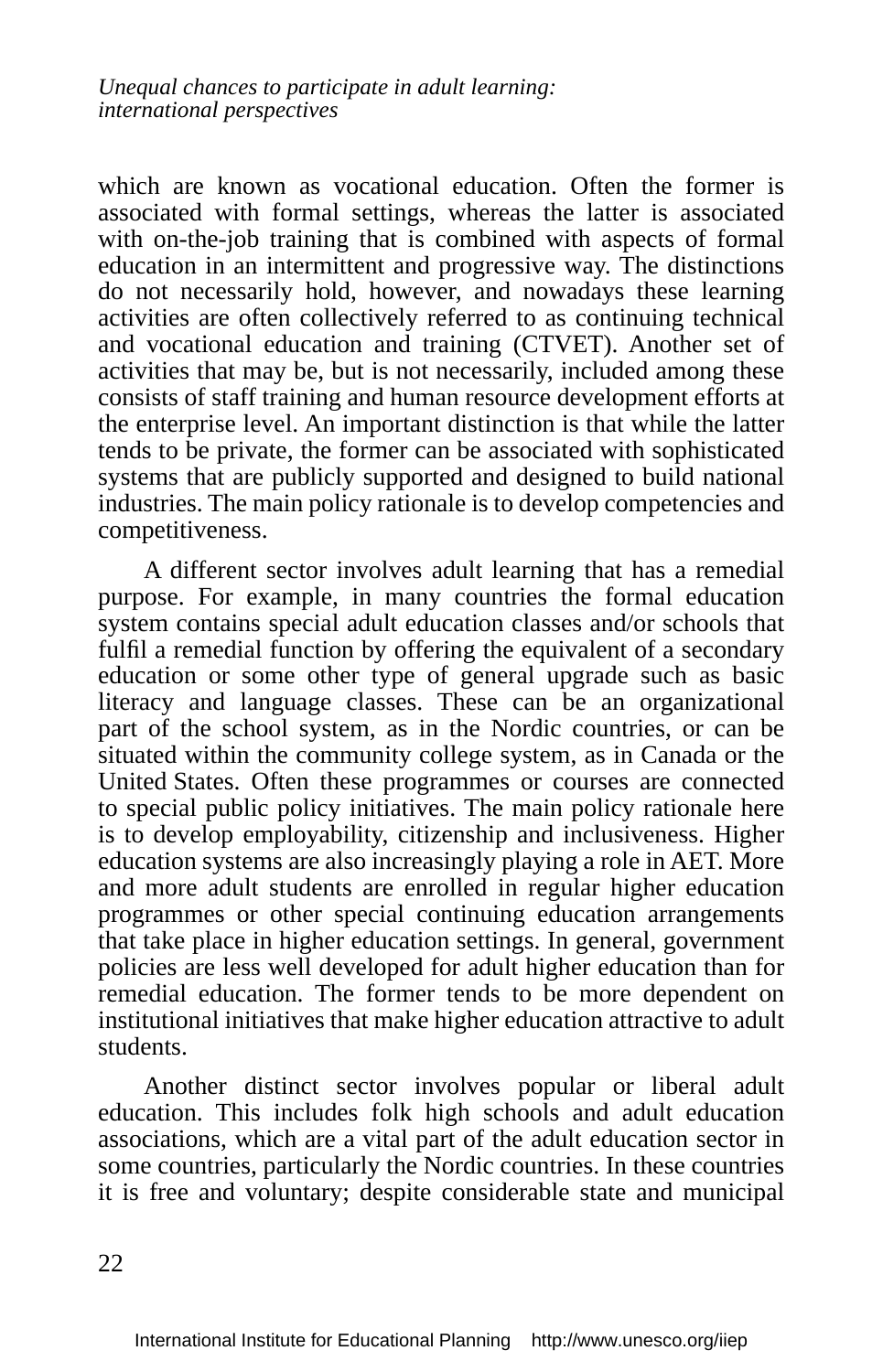subsidies. It lies at the crossroads between civil society and the state, and has three major roles: to act as an agency of popular movements, to educate adults, and to support culture. Typically, there are no career-oriented purposes associated with these activities; the aim is simply to provide the participants with greater insight, and participation is considered an embodiment of democracy. In many parts of the world, popular adult education, while less structured than in the Nordic countries and lacking state subsidy, plays an important role in the life of various social movements.

During the last quarter of the twentieth century, AET overwhelmingly became linked to the world of work. This was reflected in a shift from a passive to an active labour market strategy in which government-initiated labour market programmes became central public policy instruments. However, the most dramatic shift occurred in the private sector's involvement in AET. Nowadays, employer-financed educational activities are central to a strategy of lifelong learning (OECD and Statistics Canada, 2000; 2005). Consequently, private strategies have become as important as public policy in structuring the field of adult learning.

#### *Defi ning what counts as adult learning*

UNESCO defines adult education as organized, structured programmes of education adapted to the needs of persons aged 15 years and older who are not in the regular school or university system. This definition excludes students who are still involved in their first or initial cycle of education. However, it has become increasingly difficult to maintain this definition and separate adult learners from first-time students attending regular school or university. The traditional pattern of study has changed, and with an increasing number of students moving in and out of the education system and the labour market, it is difficult to identify who is in the first cycle of studies and who is a recurrent learner. While recognizing the problems with defining an adult learner, various pragmatic solutions are being sought. So, for example, recent studies like the International Adult Literacy Survey (IALS) and the Adult Literacy and Lifeskills (ALL) Survey (OECD and Statistics Canada, 2005) allow for the exclusion of all regular, full-time students, except the following: full-time students subsidized by employers; full-time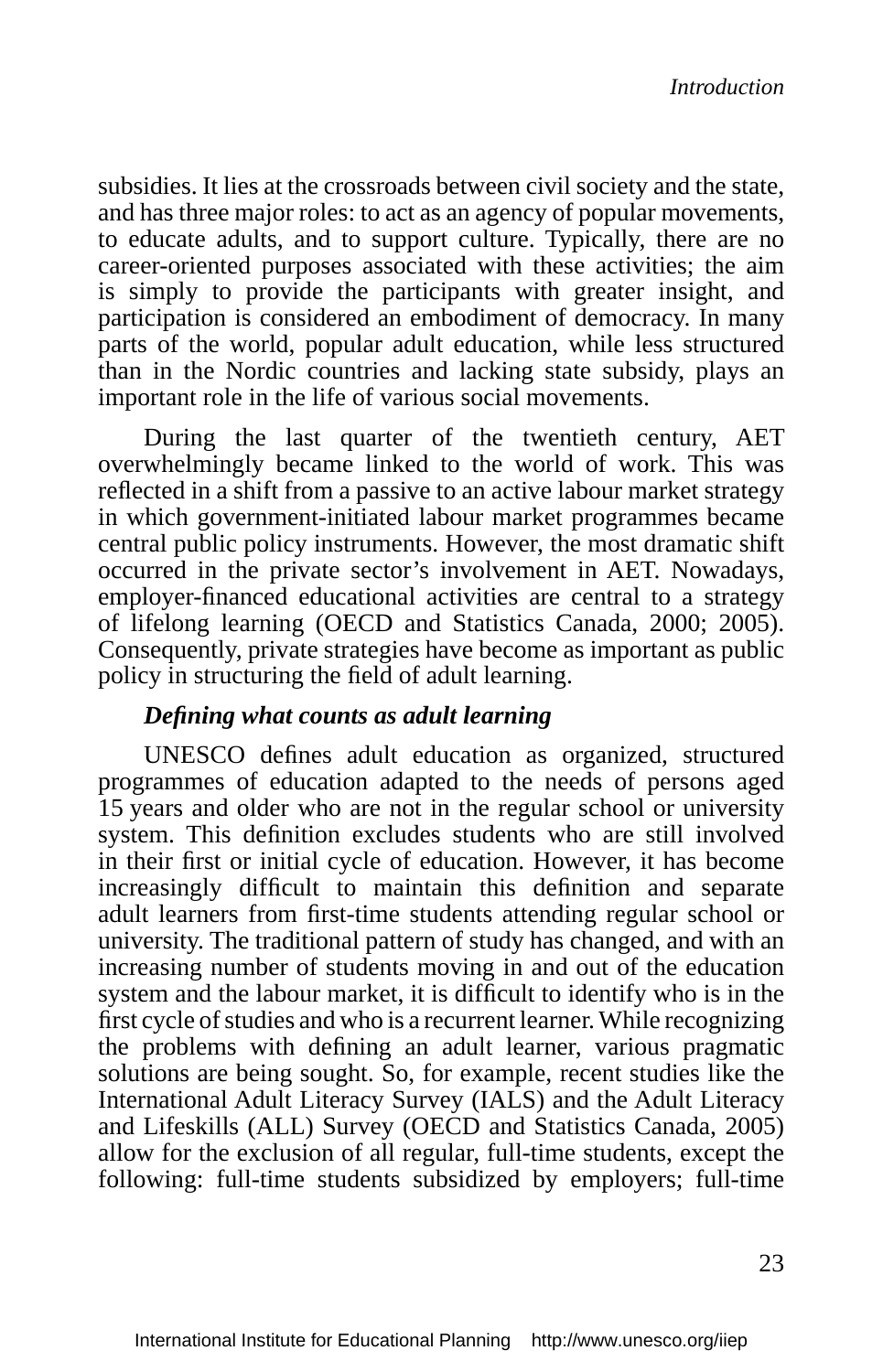*Unequal chances to participate in adult learning: international perspectives*

students over 19 years of age enrolled in elementary or secondary programmes; and full-time students older than 24 years who are enrolled in post-secondary programmes.

#### *Planning, policy and decision-making in adult learning*

The OECD's Thematic Reviews of Adult Learning (TRAL) policies and practices in 17 member countries reveal the complexity of the policy field (OECD, 2005). There is frequently inadequate co-ordination between the different players involved – several levels of government, many ministries, the private sector, non-governmental organizations (NGOs) and educational providers. This results in a fragmented system that is difficult to understand, not only for the adult learner but also for policy- and decision-makers in the field of adult learning. The OECD notes the lack of co-ordination between the different partners involved and the few links between the adult education sector and other policies such as regional development or social welfare.

The wide applicability and relevance of adult learning to multiple contexts (lifewide) over the lifespan (lifelong) make it a particularly challenging and difficult sector to pinpoint and hence conduct effective planning, not to mention accountable and coherent policy-making. For example, adult learning can be equally relevant to a number of policy arenas, particularly those relating to education, social and labour market policies, as well as to the public and private sectors. Rarely can (does) one ministry assume complete accountability for adult education systems or, more broadly, lifelong learning systems, including their design, implementation, management and overall guidance. An important aim of research is to allow for a better understanding of the impact that different governance structures at the intersection of education, social and labour market policies have on the agenda and strategies for adult learning.

Before proceeding, it is useful to make a distinction between policies that address the supply of learning opportunities and the design of learning systems on the one hand, and policies that address the demand for learning opportunities, including the extent and distribution of participation and non-participation, on the other. For example, an important aim relevant to both research and policy is to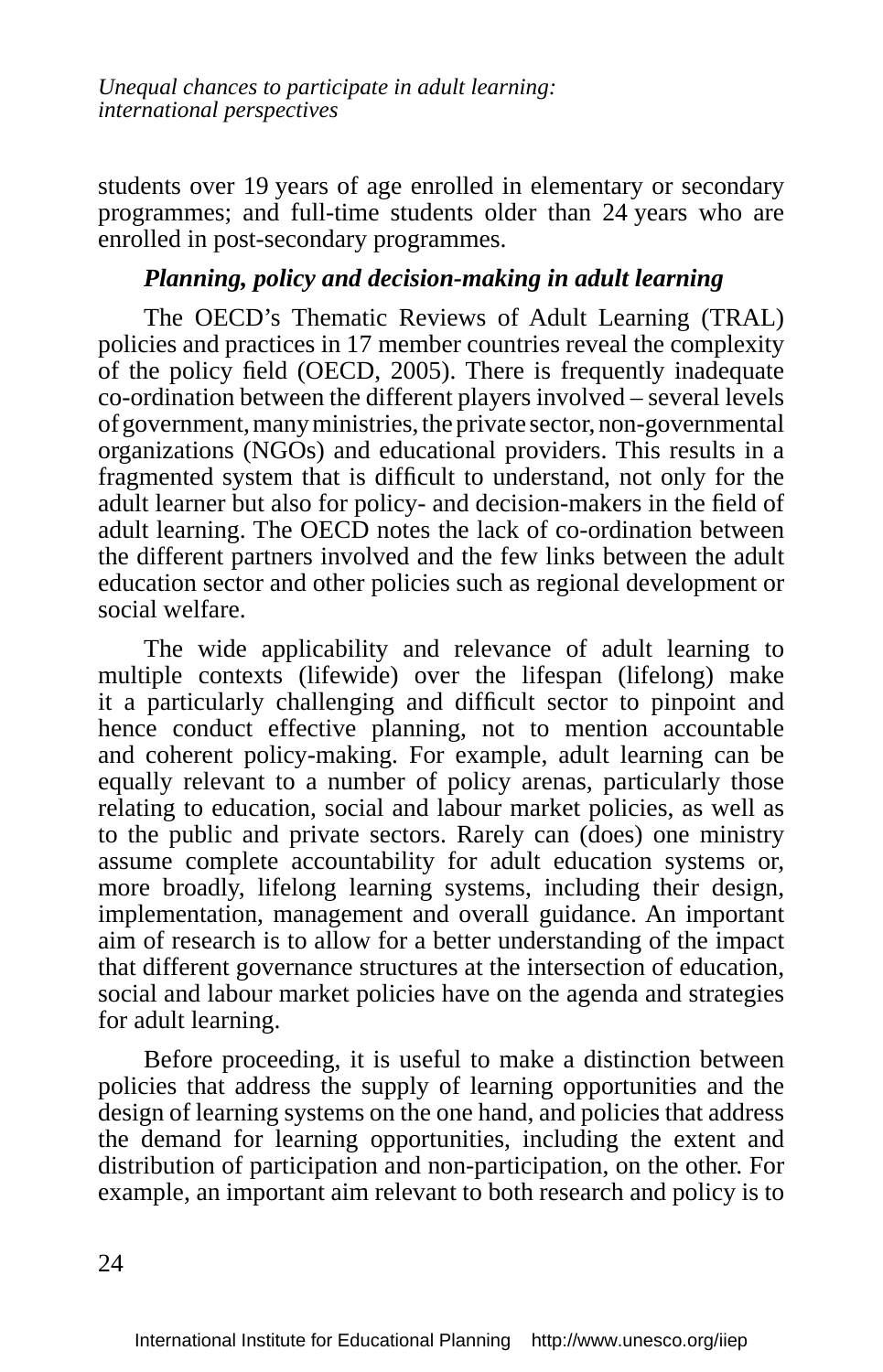<span id="page-22-0"></span>understand better the outcomes of different adult learning strategies in terms of (a) the supply of adult learning opportunities; (b) the patterns of participation and non-participation in the population across regions and generations and according to gender, ethnicity, socio-economic background and ability; and (c) the interactions between the supply of and demand for adult learning.

### *Brief overview on availability of comparative data and evidence*

#### *The status of the information base and research and development platform supporting research and policy*

Since the early 1990s, there has been an apparent shift in emphasis toward implementation of lifelong learning policies and practices. This has augmented the information needs of governments and policy-makers (Tuijnman, 1999), including a more systematic account of the impact of adult education as well as evaluation studies of the success or failure of particular policies and programmes. But at the risk of being overly pessimistic, the information base remains poor and underdeveloped. There is a lack of consistent data for judging relevant trends, which in turn hinders the proper evaluation of policies and practices. In a summary of the proceedings of an international symposium on lifelong learning policy and research, Schuller (1999) states that there is a need to develop further repeated research that will over time build up an accurate picture of the situation.

Ideally, this would involve longitudinal data on adult learning. Existing comparative data on AET are based on cross-sectional research designs, and only refer at best to the learning activities occurring in the 12 months preceding the survey. While useful for providing a picture of the extent and distribution of adult learning, it is not ideal for understanding the factors that are relevant for competence formation and the impact of learning on personal, social and economic development. Research would be much more telling and complete if it included a record of individuals' education and learning throughout their lifetime. In particular, there is a need for information on the cumulative and interactive effects of learning in multiple contexts over the lifespan. This may only be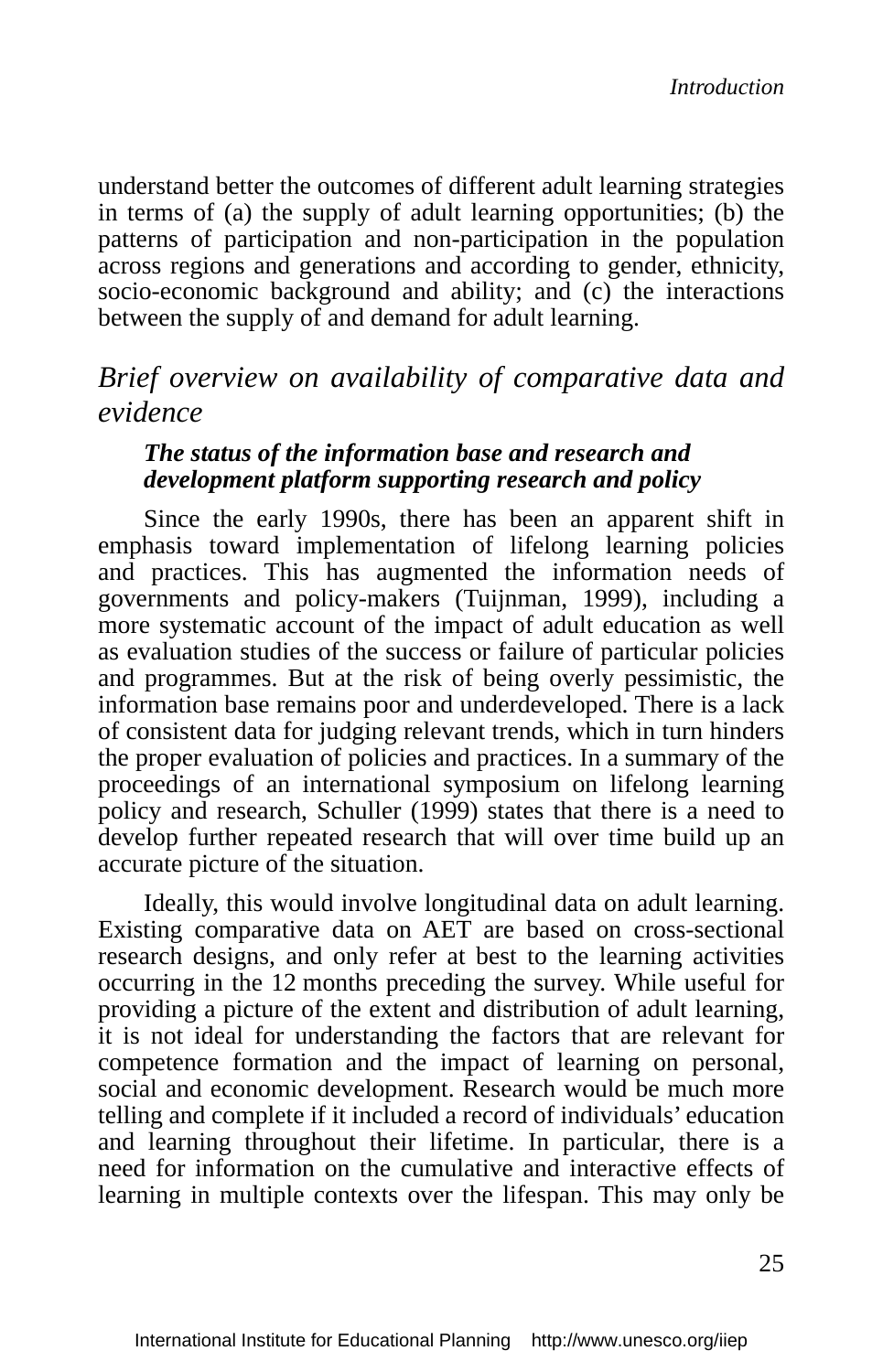achievable with longitudinal research designs that include aspects of both quantitative and qualitative information. Furthermore, the comparative information base not only needs individual-level data on the take up of adult learning, but also system-level data on the structural features of adult learning opportunities. This is necessary in order to assess cross-country variations in outcomes in relation to policy initiatives and other contextual factors.

A more recent report by the OECD (2005) reiterates these needs. The report goes further by suggesting that even if there were a good information base, there is a lack of an adequate infrastructure in most, if not all, countries to use the relevant information to develop evidence-based policies. Presumably this refers to the absence of a coherent framework of reference for co-ordinating policy among the many players involved.

#### *A short list of comparative data supporting research and policy*

As mentioned, international comparative data on adult learning is rare. But over the last decade, a number of initiatives have come to provide both national and international data on participation in AET, its provision, and some of the individual characteristics as well as motivating factors that in part explain the observed variations in participation (OECD, 2003*a*: 225-226; OECD, 1999: 140). Relevant and available data sources are summarized in *Table 1.1*. The new initiatives and progress in gathering harmonized data are primarily observed at the OECD and European Community levels. Furthermore, the data sources provide information at the individual level only. Few efforts have been made to gather harmonized data on AET at the system level. The OECD's TRAL is one of the first attempts to analyze country-specific contexts, such as systemlevel features in relation to outcome data on adult learning, in a comparative manner.

It is important to note that differences among the studies listed in *Table 1.1* make comparisons of data across surveys challenging, as, among other reasons, the definition of adult education varies across surveys. For example, some surveys focus on job-related adult education (i.e. continuing and vocational training), while others pick up a broader notion of adult learning, including adult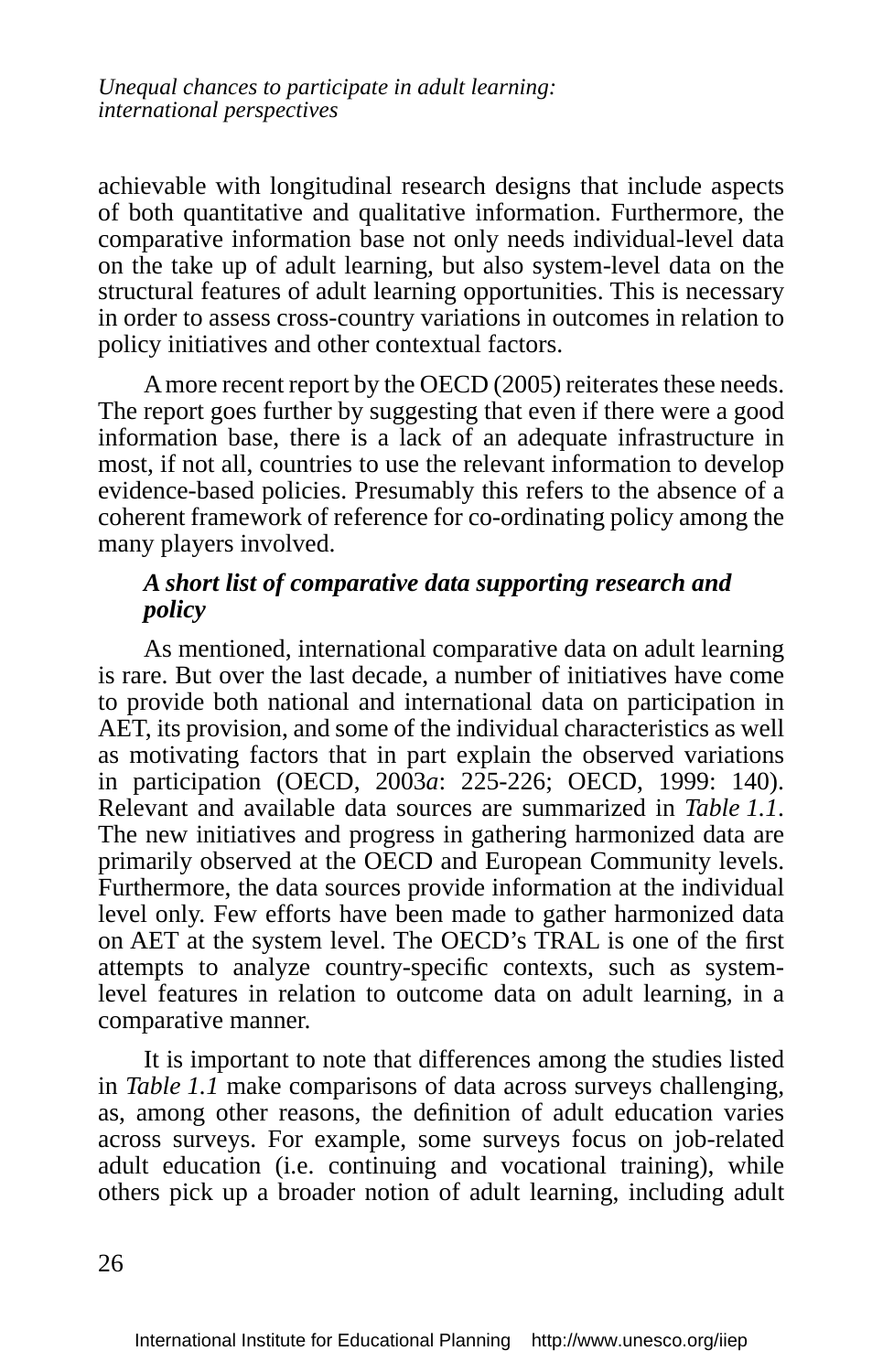popular education and personal interest or leisure-related adult learning. Moreover, the reference period and population covered can vary. The following summarizes salient differences across surveys:

#### *Types of AET activities covered*

AET data sources are typically based on different definitions of AET activities. While most studies cover primarily formal AET provision, some also include non-formal as well as informal learning activities, despite the fact that the country concept of these latter activities may differ significantly and may be also interpreted differently at the individual level.

#### *Reference period*

Some surveys use a twelve-month reference period (such as IALS), while others use a four-week period (such as the European Union Labour Force Survey (ELFS)).

#### *Population coverage*

Typically, efforts are made to cover the adult population aged 16 to 65 (e.g. IALS). This may include adults who are still in initial formal education. An attempt to exclude those adults is found in TRAL, which takes into consideration only adults having returned to education after having left the initial system. Adults over 65 are generally excluded, despite the phenomenon of ageing populations that affects most OECD countries.

Given these difficulties, the 1994-1998 IALS dataset is one of the most complete of all the surveys undertaken. This is because it contains the most detailed comparable information from surveys administered in 18 OECD countries. For this reason, the analysis in *Chapter II* relies primarily on the IALS data, but other data sources are also used, especially to cover issues that were not covered in IALS. For example, the 2003 ALL Survey – the successor survey to IALS but which included fewer participating countries – offers the opportunity to cover informal learning activities, and the 2003 Eurobarometer data on lifelong learning covers the motivations for participating in adult learning in a more comprehensive manner than IALS or ALL.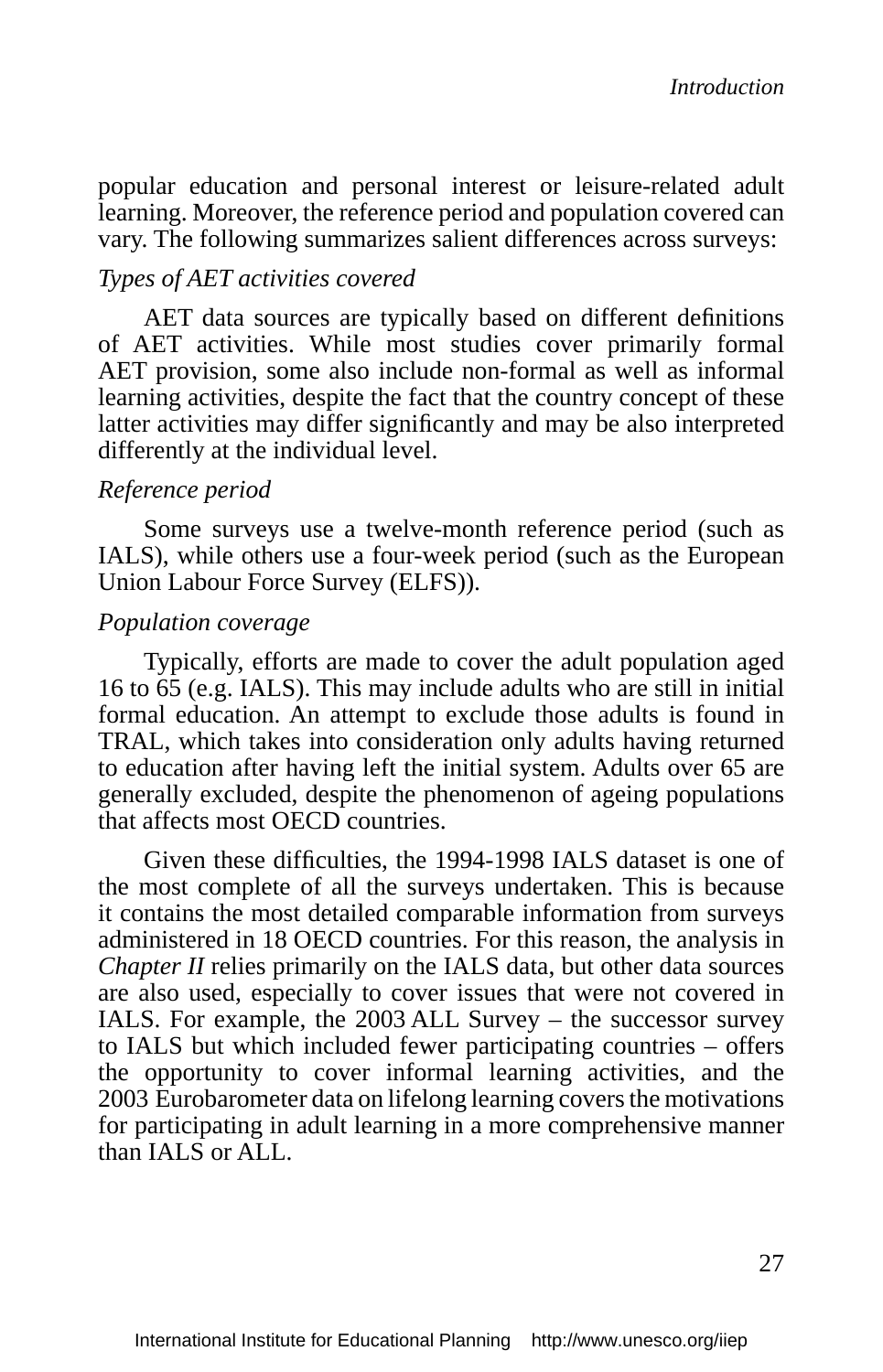| Title                                                       | Year and country<br>coverage                                                                                                                              | Type of data, sample size and<br>population coverage                                                                                                                                                                                                                                                | Nature of survey including<br>degree of harmonization                                                                                                                                                                                                                                                                                                                                           | Types of learning covered                                                                                                                                                                                                                                                                                                                 |
|-------------------------------------------------------------|-----------------------------------------------------------------------------------------------------------------------------------------------------------|-----------------------------------------------------------------------------------------------------------------------------------------------------------------------------------------------------------------------------------------------------------------------------------------------------|-------------------------------------------------------------------------------------------------------------------------------------------------------------------------------------------------------------------------------------------------------------------------------------------------------------------------------------------------------------------------------------------------|-------------------------------------------------------------------------------------------------------------------------------------------------------------------------------------------------------------------------------------------------------------------------------------------------------------------------------------------|
| <b>OECD</b> countries                                       |                                                                                                                                                           |                                                                                                                                                                                                                                                                                                     |                                                                                                                                                                                                                                                                                                                                                                                                 |                                                                                                                                                                                                                                                                                                                                           |
| The International<br><b>Adult Literacy</b><br>Survey (IALS) | 1st ed.: 1994.<br>9 OECD countries.<br>2nd ed.: 1996.<br>5 OECD countries.<br>3rd ed.: 1998.<br>7 OECD countries/<br>regions,<br>2 non-OECD<br>countries. | Cross-sectional, individual<br>level microdata, nationally<br>representative of adults aged<br>16 to 65, large sample sizes<br>(3,000-6,000 per country).<br>Some countries included<br>sub-regionally representative<br>samples.                                                                   | Household survey combined<br>with direct assessment of<br>literacy and numeracy skills.<br>Administered common<br>background questionnaire and<br>tests for directly assessing<br>skills.                                                                                                                                                                                                       | Any training or education<br>undertaken over the<br>12 months preceding the<br>interview, including courses,<br>workshops, on-the-job training,<br>apprenticeship training, arts,<br>crafts, recreation courses, or<br>any other training or education.                                                                                   |
| The Adult<br>Literacy and<br>Lifeskills Survey<br>(ALL)     | 1st ed.: 2003.<br>6 OECD countries,<br>1 non-OECD<br>country.<br>2nd ed.: In progress.                                                                    | Cross-sectional, individual<br>level microdata, nationally<br>representative of adults aged<br>16 to 65, large sample sizes<br>$(3,000-6,000)$ per country).<br>In Canada, the sample included<br>adults over the age of 65.<br>Some countries included<br>sub-regionally representative<br>sample. | Household survey combined<br>with direct assessment of<br>literacy, numeracy and<br>problem-solving skills.<br>Administered common<br>background questionnaire and<br>tests for directly assessing<br>skills.<br>Most of the data is comparable.<br>to IALS and allows for analysis education. Also covers a range<br>of change over time for<br>countries who participated in<br>both surveys. | Any education or training<br>undertaken over the 12 months<br>preceding the interview,<br>including programmes, courses,<br>private lessons, correspondence<br>courses, workshops, on-the-<br>job training, apprenticeship<br>training, arts, crafts, recreation<br>courses, or any other training or<br>of informal learning activities. |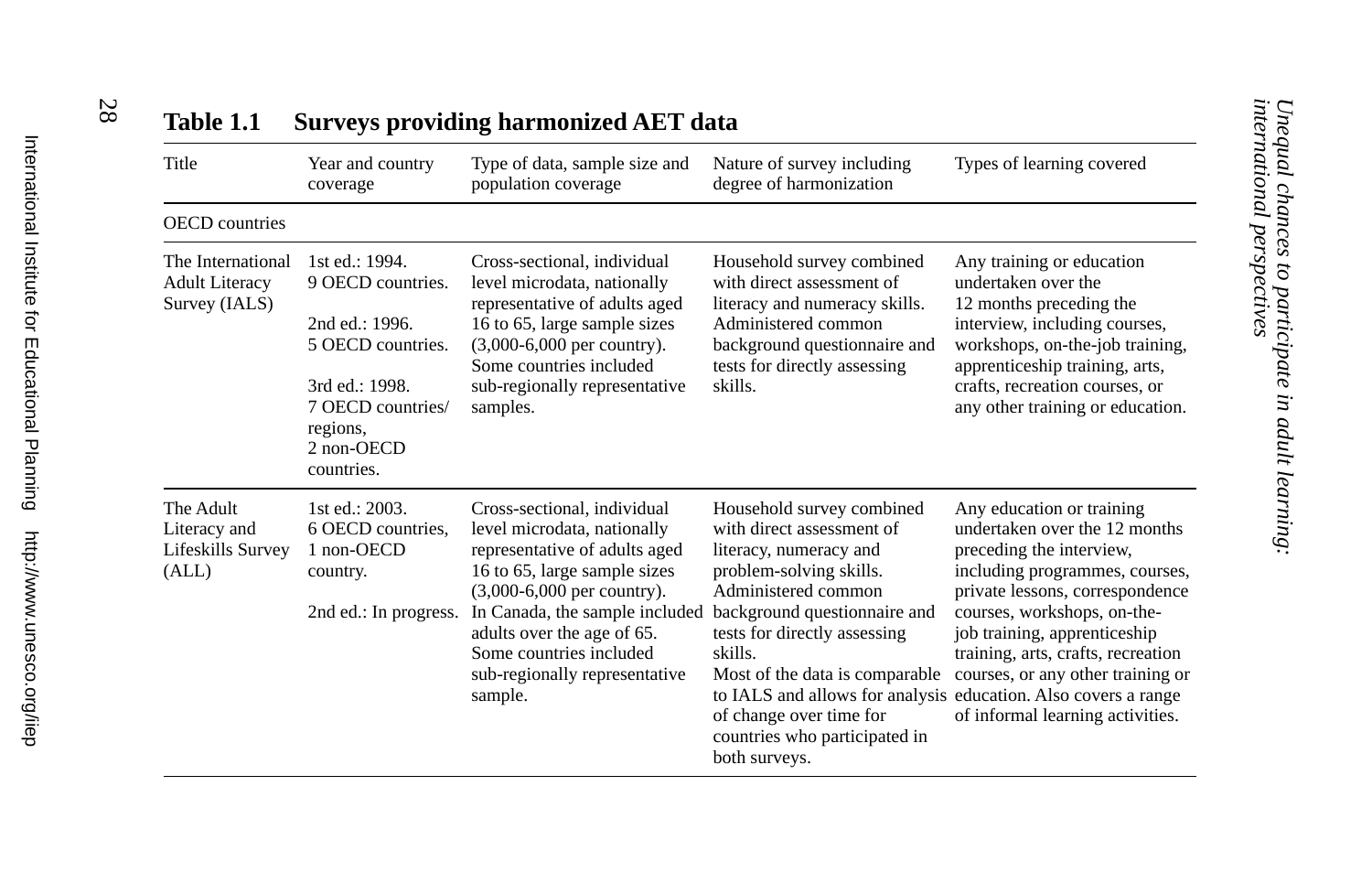| (TRAL)                                                                                          | Thematic Review 1st ed.: 1999-2000.<br>on Adult Learning 9 OECD countries.<br>2nd ed.: 2003-2004.<br>9 OECD countries.                                                                       | National analysis and cross-<br>country comparisons.                                                                                          | Countries responded to a<br>common questionnaire,<br>but sources vary according<br>to country and are not<br>homogeneous.                                                                                                  | All education and training<br>undertaken for professional<br>or personal reasons, including<br>general, vocational and<br>enterprise-based training<br>provided by the public and<br>the private sectors, education<br>institutions, firms, commercial<br>organizations, NGOs and other<br>community organizations.               |
|-------------------------------------------------------------------------------------------------|----------------------------------------------------------------------------------------------------------------------------------------------------------------------------------------------|-----------------------------------------------------------------------------------------------------------------------------------------------|----------------------------------------------------------------------------------------------------------------------------------------------------------------------------------------------------------------------------|-----------------------------------------------------------------------------------------------------------------------------------------------------------------------------------------------------------------------------------------------------------------------------------------------------------------------------------|
| The Programme<br>for the<br>International<br>Assessment<br>for Adult<br>Competencies<br>(PIAAC) | In development.<br>1st ed. expected in:<br>2009.<br>2nd ed. expected in:<br>2014.<br>3rd ed. expected in:<br>2019.<br><b>OECD</b> countries<br>(decisions to<br>participate are<br>pending). | In development. Intended to<br>be successor survey to IALS<br>and ALL, therefore likely to be<br>similar to those surveys.                    | In development. Intended to<br>be successor survey to IALS<br>and ALL, therefore likely to be<br>similar to those surveys.                                                                                                 | In development. Intended to<br>be successor survey to IALS<br>and ALL, therefore likely to be<br>similar to those surveys.                                                                                                                                                                                                        |
| European countries                                                                              |                                                                                                                                                                                              |                                                                                                                                               |                                                                                                                                                                                                                            |                                                                                                                                                                                                                                                                                                                                   |
| The European<br><b>Labour Force</b><br>Survey (ELFS)                                            | Recurrent on annual<br>basis.<br>EU-25.                                                                                                                                                      | Cross-sectional, individual<br>level microdata, nationally<br>representative of adult<br>populations aged 15 and over,<br>large sample sizes. | Household survey based on<br>national labour-force surveys<br>using common standards but<br>allowing variation in ways<br>questions are posed.<br>National data are mapped into<br>a common file structure by<br>EUROSTAT. | Any education and training<br>undertaken over the 4 weeks<br>preceding the interview (except<br>for 3 countries: Switzerland.<br>Portugal and Sweden) be it<br>relevant or not for professional<br>reasons, including initial<br>education, further education,<br>further or continuing training,<br>training within the company. |

29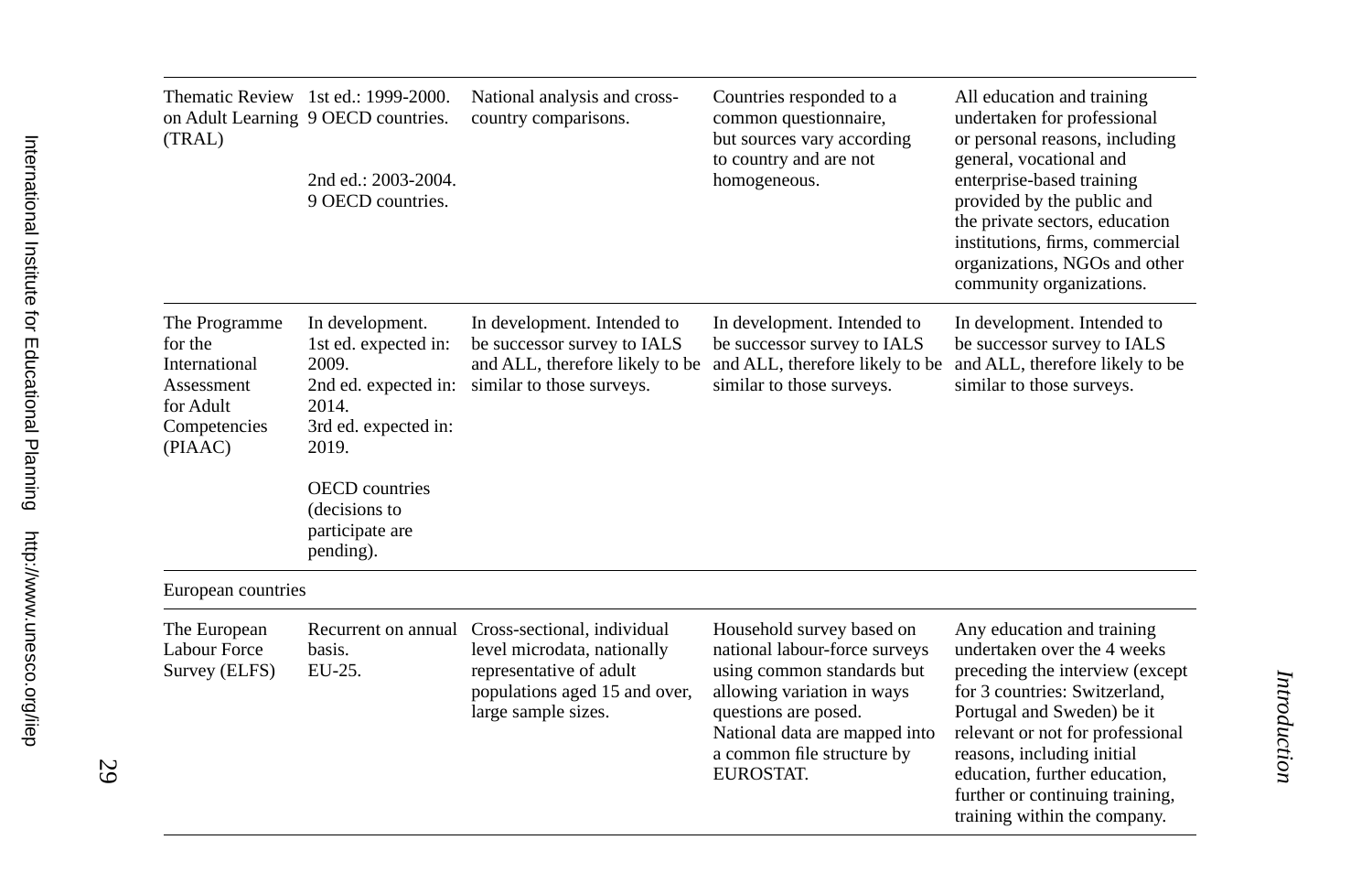| $\infty$ | Ad hoc module on Ed.: 2003.<br>lifelong learning<br>in the ELFS.       | EU-25.                                                                                           | Cross-sectional, individual<br>level microdata, nationally<br>representative of adult<br>populations aged 15 and over,<br>large sample sizes.     | Household survey based on<br>national labour force surveys<br>where an ad hoc module on<br>lifelong learning was included<br>using a common questionnaire<br>but allowed for optional<br>questions at national level.<br>National data are mapped into<br>a common file structure by<br>EUROSTAT. | Any education and training<br>undertaken over the 12 months<br>preceding the interview which<br>took place both in and outside<br>the regular education system.<br>Supplementary questions refer<br>to informal learning activities<br>such as reading books,<br>computer-based learning, using<br>educational broadcast material<br>(tapes etc.) and visiting<br>institutions such as libraries or<br>learning centres. | international perspectives<br>Unequal chances to participate in adult learning. |
|----------|------------------------------------------------------------------------|--------------------------------------------------------------------------------------------------|---------------------------------------------------------------------------------------------------------------------------------------------------|---------------------------------------------------------------------------------------------------------------------------------------------------------------------------------------------------------------------------------------------------------------------------------------------------|--------------------------------------------------------------------------------------------------------------------------------------------------------------------------------------------------------------------------------------------------------------------------------------------------------------------------------------------------------------------------------------------------------------------------|---------------------------------------------------------------------------------|
|          | <b>EU</b> Adult<br>Education and<br><b>Training Survey</b><br>(EU-AES) | In development<br>(expected in 2006-<br>2007). EU-25.                                            | Cross-sectional, individual<br>level microdata, nationally<br>representative of adult<br>populations aged 25 to 64.                               | Household survey including<br>indirect assessment of ICT<br>and language skills, using a<br>common questionnaire.                                                                                                                                                                                 | Any learning activities<br>undertaken over the 12 months<br>preceding the interview,<br>including formal education,<br>non-formal education and<br>informal learning.                                                                                                                                                                                                                                                    |                                                                                 |
|          | Continuing<br>Vocational<br><b>Training Survey</b><br>(CVTS)           | 1st ed.: 1994.<br>EU-12.<br>2nd ed.: 1999.<br>EU-15 and 9<br>candidate countries<br>plus Norway. | Cross-sectional, enterprise<br>level microdata, nationally<br>representative of enterprises<br>with more then 10 employees,<br>large sample size. | Employer-based survey using a Any training programmes<br>common questionnaire.                                                                                                                                                                                                                    | (course and seminars)<br>undertaken over the 12 months<br>preceding the survey that has<br>been designed and carried out<br>by the enterprise itself or by<br>organizations external to the<br>enterprise.<br>Additional questions refer<br>to other forms of continuing<br>training in enterprises (e.g.<br>conferences, workshops,<br>seminars, etc.).                                                                 |                                                                                 |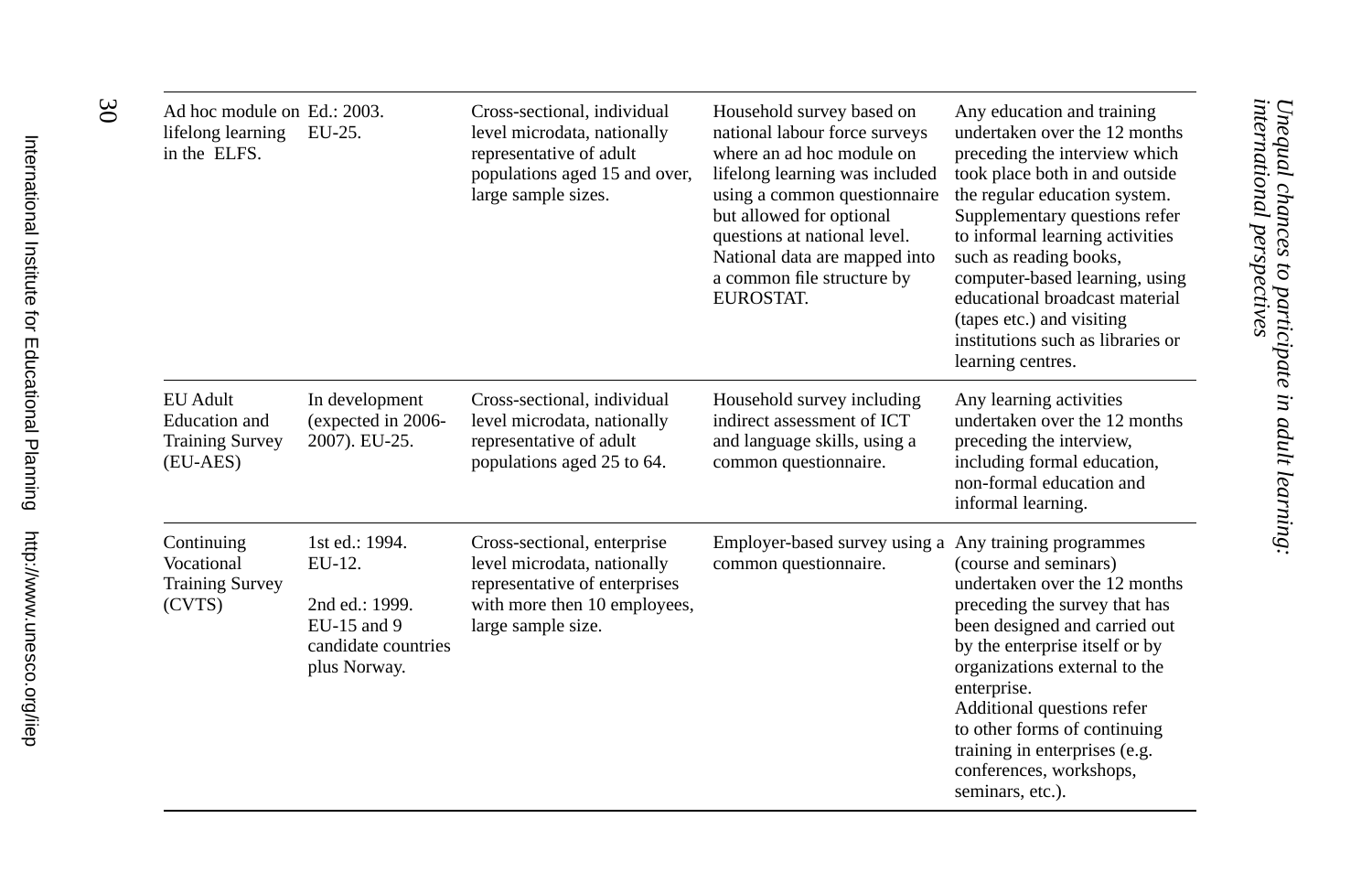| The Third<br>European Survey<br>on Working<br>Conditions<br>(ESWC)                                                        | 1st ed.: $2000$ .<br>EU-15.                         | Cross-sectional, individual<br>level microdata, medium<br>sample size (1,500 workers)<br>aged 15 and over with the<br>exception of Luxembourg,<br>where only 527 workers were<br>interviewed). | Household survey using a<br>common questionnaire.<br>The variation in the industrial<br>structure, as well as the sectoral<br>distribution of the workforce<br>in different countries, effects<br>comparisons between<br>countries. | Contains information about<br>employer-sponsored training<br>(self-financed if the worker<br>is self-employed) taken over<br>the 12 months preceding the<br>interview.                                                                                                             |
|---------------------------------------------------------------------------------------------------------------------------|-----------------------------------------------------|------------------------------------------------------------------------------------------------------------------------------------------------------------------------------------------------|-------------------------------------------------------------------------------------------------------------------------------------------------------------------------------------------------------------------------------------|------------------------------------------------------------------------------------------------------------------------------------------------------------------------------------------------------------------------------------------------------------------------------------|
| EU<br>Eurobarometer on<br>lifelong learning                                                                               | 1st ed.: 2003.<br>EU-15 plus Iceland<br>and Norway. | Cross-sectional, individual<br>level microdata, medium<br>sample size (1,000 individuals<br>aged 15 and upward).                                                                               | Opinion poll survey.                                                                                                                                                                                                                | Any studies or training<br>undertaken over the 12 months<br>preceding the interview for<br>professional or personal<br>reasons.<br>Additional questions refer to<br>learning preferences in terms<br>of setting, method, social<br>context and future participation<br>intentions. |
| Developing countries                                                                                                      |                                                     |                                                                                                                                                                                                |                                                                                                                                                                                                                                     |                                                                                                                                                                                                                                                                                    |
| The UNESCO<br>Institute for<br><b>Statistics</b><br>(UIS) Literacy<br>Assessment<br>and Monitoring<br>Programme<br>(LAMP) | In development.<br>Target is non-OECD<br>countries. | Cross-sectional, individual<br>level microdata, nationally<br>representative of adults aged 16 literacy, numeracy and<br>to $65$ , large sample size $(3,000 -$<br>$5,000$ per country).       | Household survey combined<br>with direct assessment of<br>problem-solving skills using<br>a common questionnaire.<br>Common background<br>questionnaire and tests for<br>directly assessing skills are.<br>planned.                 |                                                                                                                                                                                                                                                                                    |

31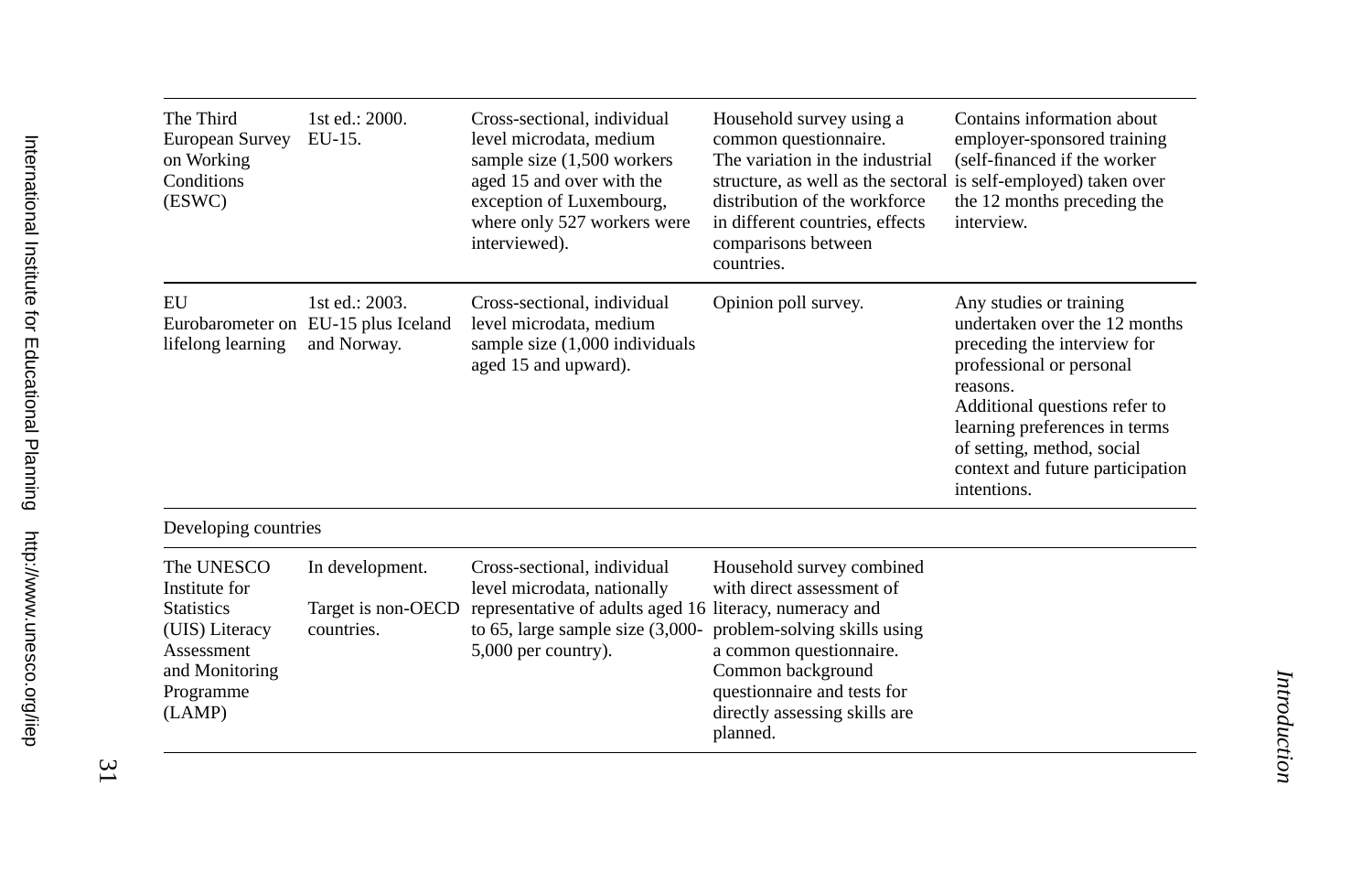#### *The information base in developing and middle-income countries*

As can be seen in *Table 1.1*, the available data sources on AET tend not to include developing or middle-income countries. The Literacy Assessment and Monitoring Programme (LAMP), which is currently under development by the UNESCO Institute for Statistics (UIS), is the only effort listed in *Table 1.1* that targets non-OECD countries. This is surprising as AET plays a major role in developing countries, especially since the work undertaken by UNESCO. For example, by 1967 UNESCO had launched an Experimental World Literacy Programme that targeted individuals who either did not attend school or had left before acquiring basic literacy skills. Furthermore, the 1972 UNESCO Edgar Faure Commission on *Learning to be* outlined the value of lifelong learning. The primary impetus was to combat poverty. A myriad of similar AET programmes have been developed by other international and bilateral organizations over the last few decades. Despite the numerous activities related to AET programmes, there is little documented and available information that could provide an overview of participation in AET, much less a comparative overview. Oxenham, Diallo, Katahoire, Petkova-Mwangi and Sall (2002: 13) assert that, even by 2002, "… very few project completion reports were available, nor were there many evaluations, much less impact evaluations". The lack of data may also reflect the fact that despite a long history of policy declarations that promote a two-pronged attack on illiteracy focusing simultaneously on children and adults, the latter have not been given sufficient attention (Jele, 2005).

In recent years, some international bodies have expressed concern about the dearth of data available on education, including in some cases adult education. Accordingly, a number of recent initiatives have aimed at supporting efforts to collect reliable statistical data regarding education. Comparative data is preferred for several reasons. First, assessing cross-country differences in the extent and distribution of AET, and relating these to economic, social, policy and other contextual conditions, permits policy-makers to assess the comparative strengths and weaknesses in the country's past, current and prospective efforts. Second, because cross-country variation in policies and institutional settings is greater than intra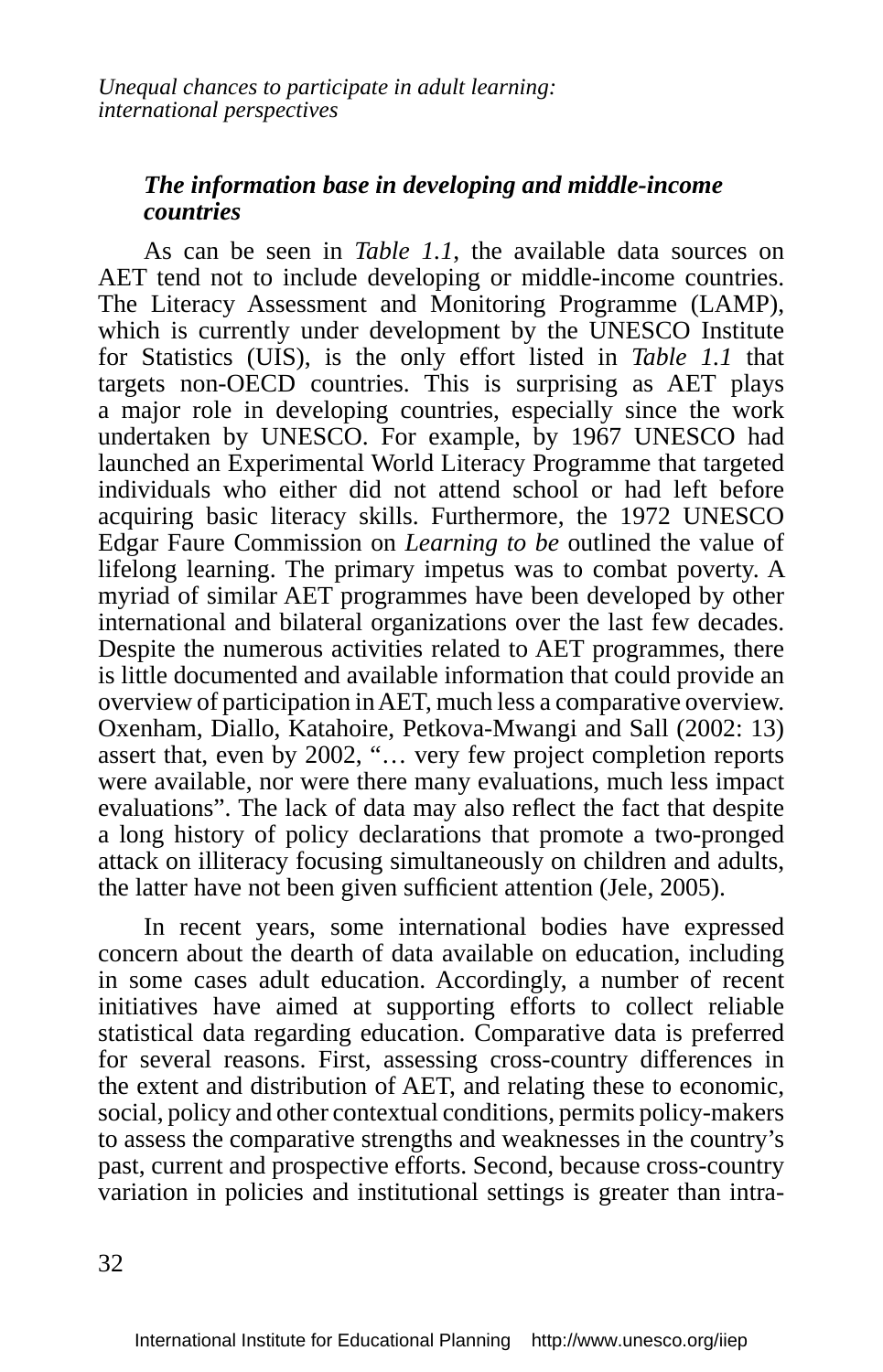country variation, a comparative information base can in principle provide more policy-relevant data and analysis than a compilation of national assessments that are not comparable.

The following describes some related efforts made by the World Bank, UNICEF and UNESCO. Among the first of these efforts, the World Bank developed the Living Standards Measurement Study (LSMS) guidelines in 1980. The purpose of the guidelines was to help national statistical offices to improve the data collected through household surveys. It was also an effort aimed at supporting developing countries to gather reliable data necessary for assessing and understanding poverty. Among the first countries to implement these guidelines were Côte d'Ivoire in 1985 and Peru in 1985/1986. Nowadays, LSMS-based surveys provide statistical data for more than 30 countries, including reliable information on educational attainment and school attendance. But due to substantial variation in country-specific implementations of the LSMS guidelines, the data offer a limited basis for international comparisons. Furthermore, data on adult education are collected only in a small number of countries, and mainly at the community level. This is the case, for example, in Pakistan (the Pakistan Integrated Household Survey of 1991) and Vietnam (the Household Living Standard Survey of 1997/ 1998), where the community-level questionnaire included a module on access to adult education centres and programmes and enrolment rates (see [www.worldbank.org/Ism](http://www.worldbank.org/Isms)s).

In 1995, UNICEF developed the Multiple Indicators Cluster Survey (MICS). This is a household survey programme aimed at helping developing countries to fill in the data gaps necessary to monitor the situation of children and women. The survey consists of three questionnaires: one at the household level, one for women aged 15 to 49, and one for children under the age of five. The first round of MICS was conducted in 1995 in more than 60 countries. A second round was conducted in 2000 in about 65 countries. A current round of MICS is being carried out in more than 50 countries. The MICS offers, for the first time, comparable data on educational attainment and school attendance in developing countries. But unfortunately it does not include an adult education module, although in principle this would be possible (see [www.childinfo.org\).](http://www.childinfo.org)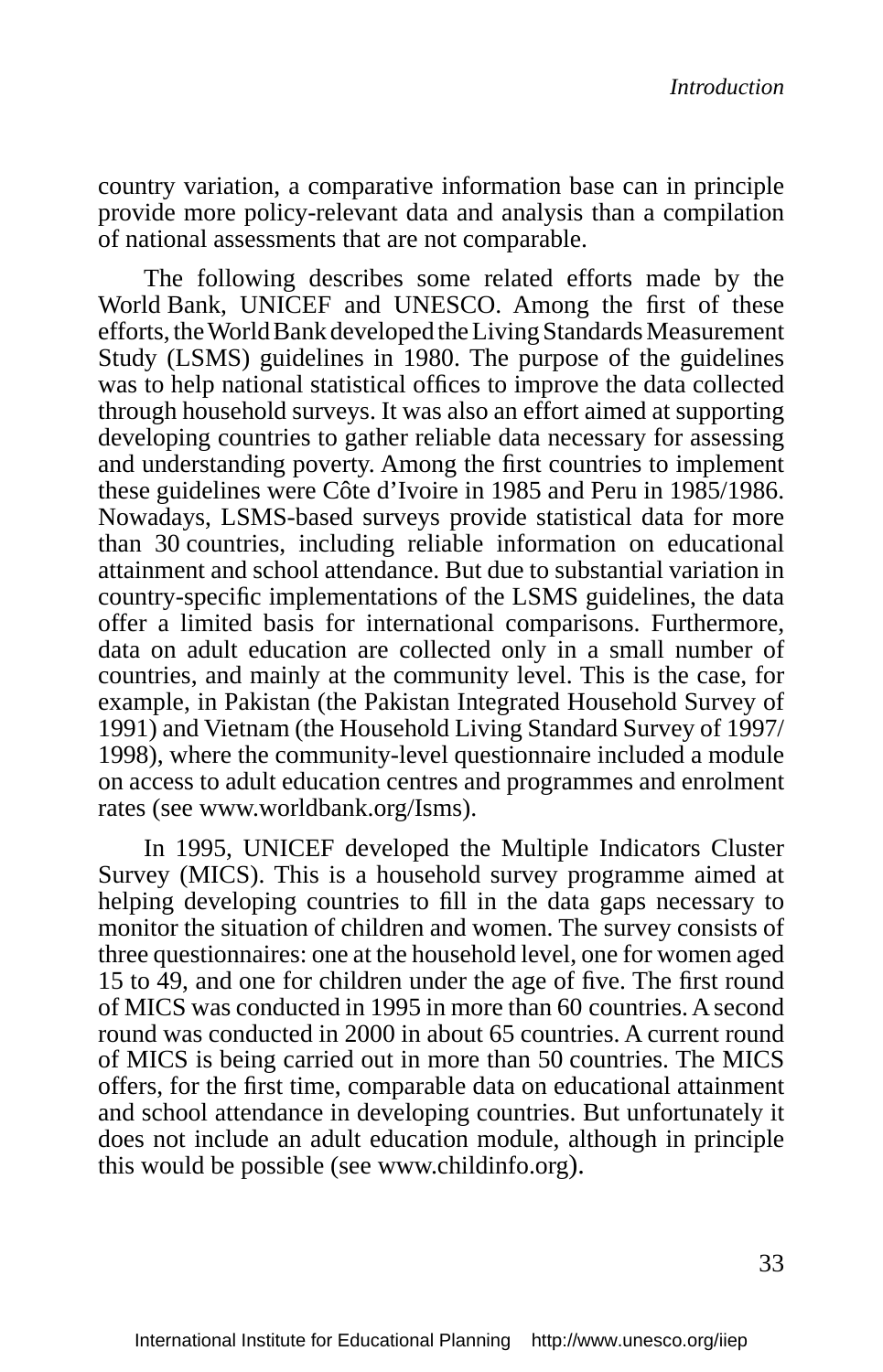*Unequal chances to participate in adult learning: international perspectives*

The abovementioned efforts have provided reliable information for other international organizations, including, for example, the global literacy statistics published by UIS. But the variety of data sources, as well as variations in survey procedures, implies that the overall comparability is questionable. More importantly, the information is difficult to interpret in some cases. Accordingly, current efforts do not appear to meet the needs of national and international users of reliable and comparative data. To overcome this limitation, the UIS is currently developing a new literacy assessment methodology and household-level data collection instrument named LAMP. While still in development, LAMP aims to collect comparable information on AET.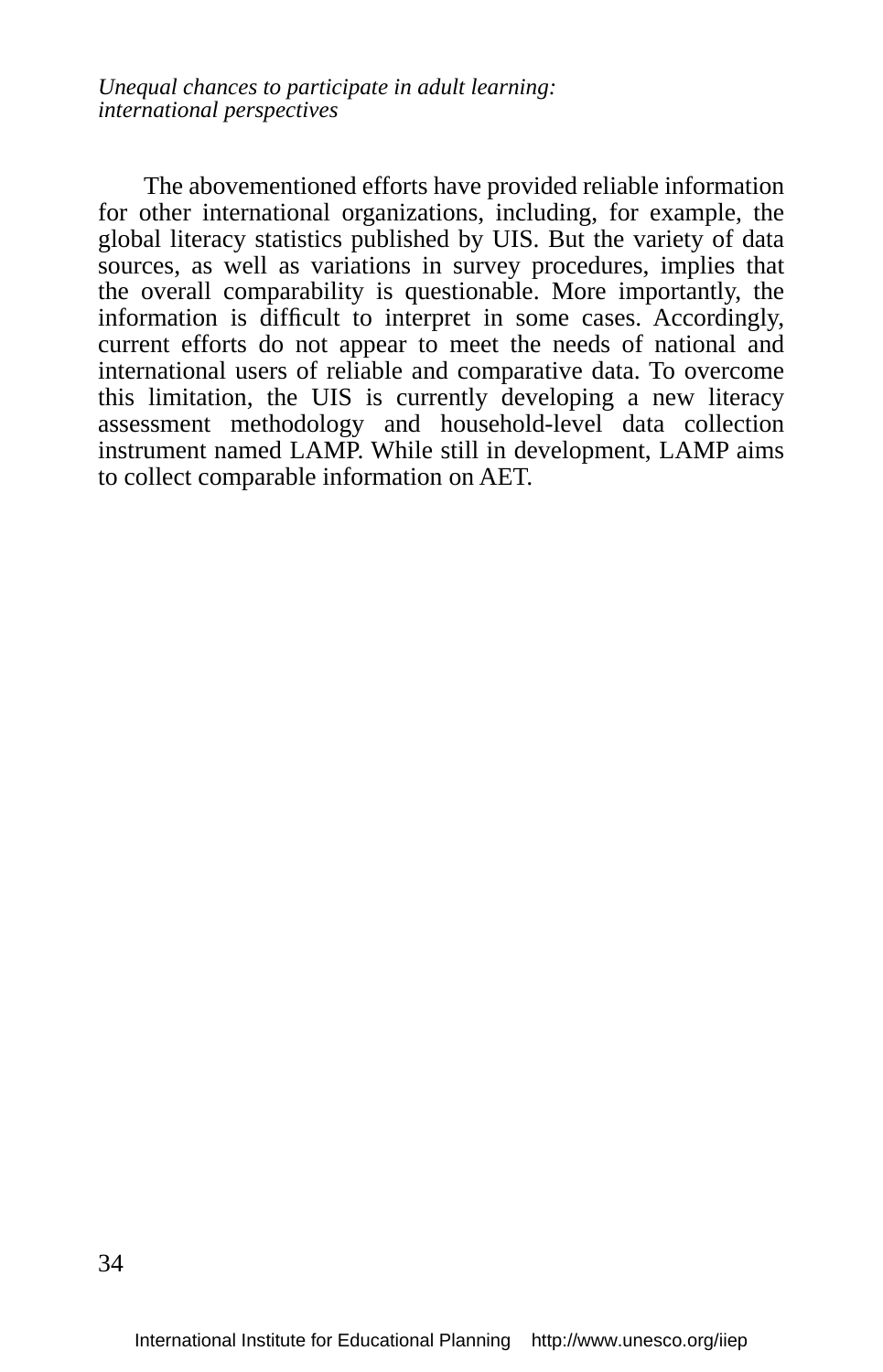## <span id="page-32-0"></span>II. Comparative overview of adult learning patterns

#### *Patterns of participation in adult learning*

In this section, an overview of the extent of adult learning in an international comparative perspective will be presented and some measurement issues in international comparative studies discussed. Consideration is given to different types of participation, such as in programmes and courses, and participation for job- and non-job-related reasons. Evidence on changes in participation rates between IALS (1994-1998) and ALL (2003) is reviewed critically. Finally, patterns of engagement in informal learning are also presented.

#### *Patterns of overall participation in organized forms of adult learning*

#### *The total adult learning effort varies substantially across countries.*

Patterns of engagement in organized forms of adult learning are typically summarized by the incidence, duration and prevalence of participation in AET. 'Incidence' refers to the proportion of adults participating (participation rate), whereas 'duration' informs of the time spent participating (hours per participant). 'Prevalence' indicates how widespread participation is among populations (participation rate  $x$  mean hours per participant). Specifically, the latter provides a comprehensive measure of the overall organized adult learning effort of the country in question (mean hours of participation per adult). It can be seen from existing data that the total effort varies substantially across countries.

#### *While AET is common, it is far from universal.*

While AET is a common activity in many countries, it is far from universal. Varied findings on overall participation rates for populations aged 16 to 65 indicate that countries fall into four broad groups (see *Tables 2.1A* to *C*). Even though data sources vary and strict comparability is not possible, the country groupings that follow are fairly consistent: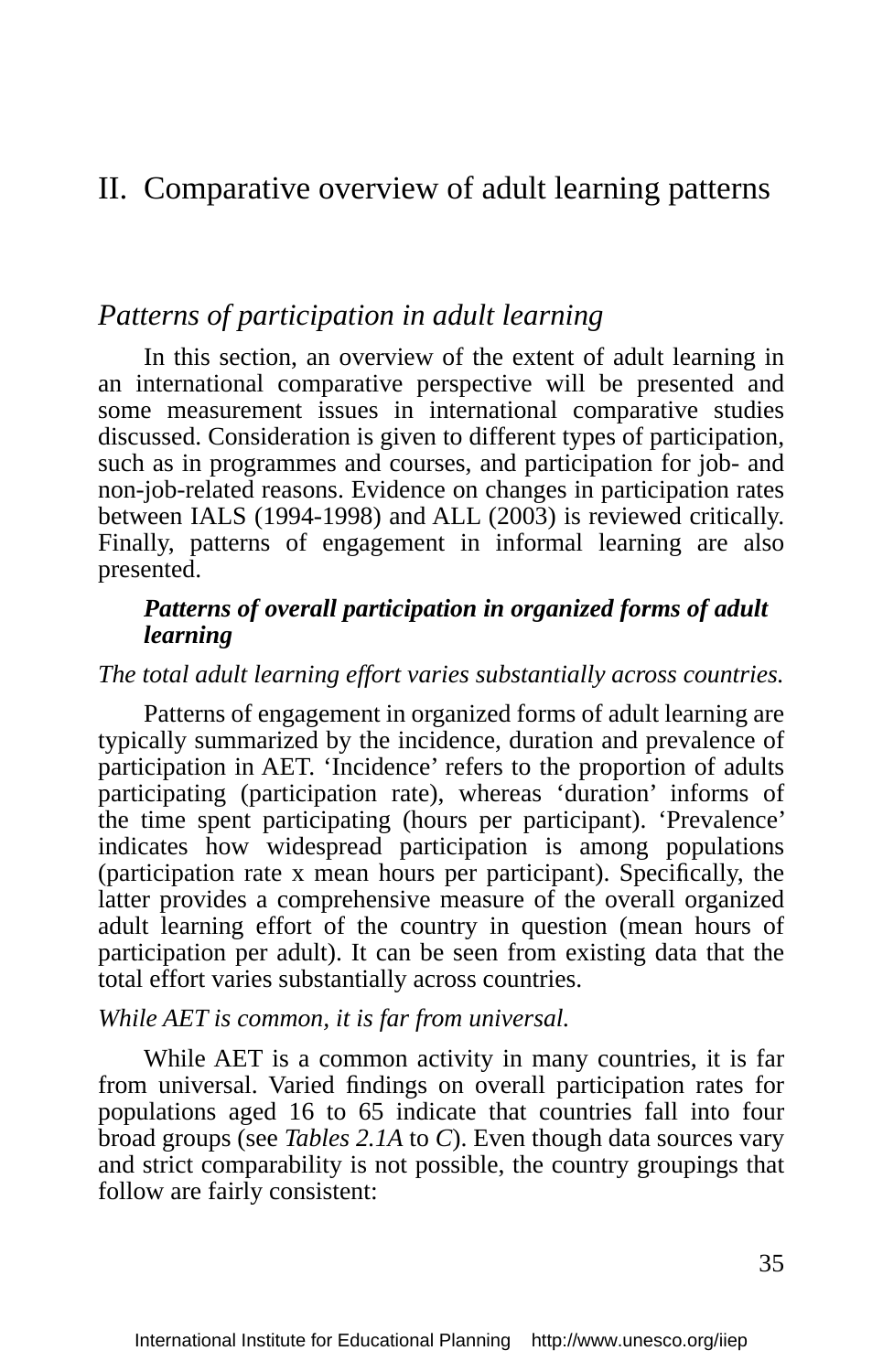*Unequal chances to participate in adult learning: international perspectives*

- A small group of countries have overall participation rates that are consistently **close to or exceed 50 per cent**. The Nordic countries, including Denmark, Finland, Iceland, Norway and Sweden, are among this group. This is consistent with the fact that these countries share a strong cultural tradition of supporting adult learning, and also that they have large publicly-funded sectors of adult popular education.
- Countries of Anglo-Saxon origin, including Australia, Canada, New Zealand, the United Kingdom and the United States, have overall participation rates that fall into the **35 to 50 per cent range**. A few of the smaller northern European countries, including Luxembourg, the Netherlands and Switzerland, are also among this group. When compared to those of IALS, the ALL data indicate that Canada, Switzerland and the United States have increased overall participation rates, reaching close to or over 50 per cent. But the comparability of the rates between IALS and ALL is contentious, as is the comparability across any of the data sources reported in *Table 2.1*.
- The next group has overall participation rates of between **20 and 35 per cent**. It features the remainder of the northern European countries, including Austria, Belgium (Flanders) and Germany. Also among this group are some eastern European countries, namely the Czech Republic, Slovenia, and some southern European countries including France, Italy and Spain.
- Finally, there is a group of countries with overall participation rates in adult learning consistently **below 20 per cent**. These include the remaining southern European countries, namely Greece and Portugal, as well as some additional eastern European countries, i.e. Hungary and Poland. Chile, the only South American country where comparable data are available, is also in this group.

#### *A more comprehensive measure of AET activity includes the time spent learning.*

Turning to a more comprehensive measure of the adult learning effort, namely the mean number of AET hours per adult, which combines the incidence and volume of adult learning, provides further insight. Countries that have a high participation rate in adult learning for extended periods of time display high levels of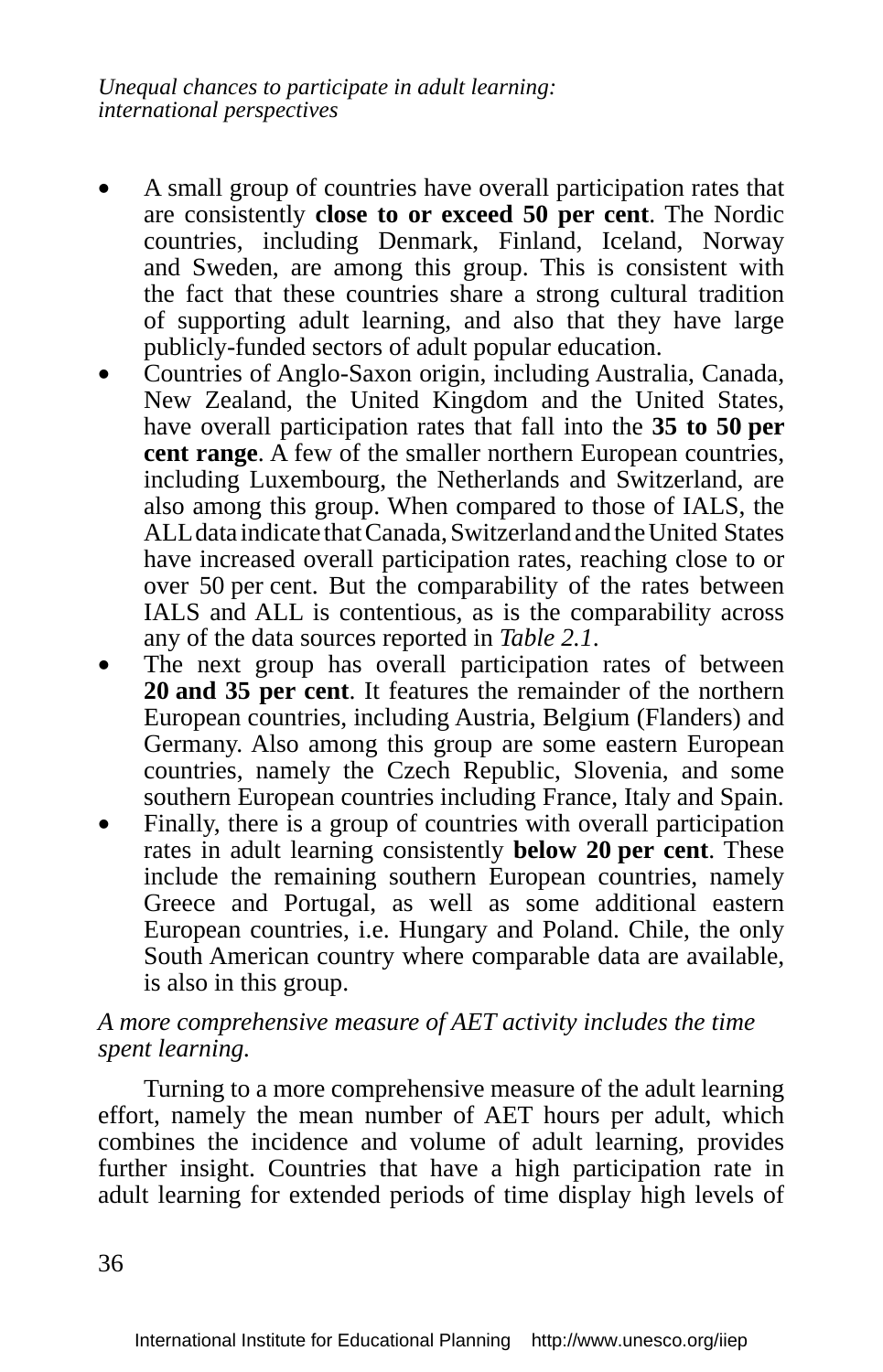adult learning per adult. According to the IALS data in *Table 2.1A*, Denmark, Finland and New Zealand report an average of over 100 hours of AET per adult over a twelve-month period – this is equivalent to every adult aged 16 to 65 spending over two-and-a-half working weeks per year participating in AET.

#### *Some countries follow an intensive model of provision while others follow an extensive model.*

Otherwise, countries that feature high participation but a low average volume display comparatively lower AET participation per capita. By extension, countries with low participation rates and high volume may exhibit comparatively high AET per capita. For example, it can be inferred from the IALS data presented in *Table 2.1A* that Switzerland, the United Kingdom and the United States have participation rates around 35 to 50 per cent, but after adjusting for their comparatively low volume, countries in the 20 to 35 per cent range, such as Ireland and Slovenia, surpass them in their total adult learning effort. The former are considered to follow an extensive AET model, in which a fairly low volume of AET is provided to a large number of adults. In contrast, the latter are considered to follow an intensive AET model, where provision of AET is concentrated on a small number people (OECD, 1999; 2003*a*).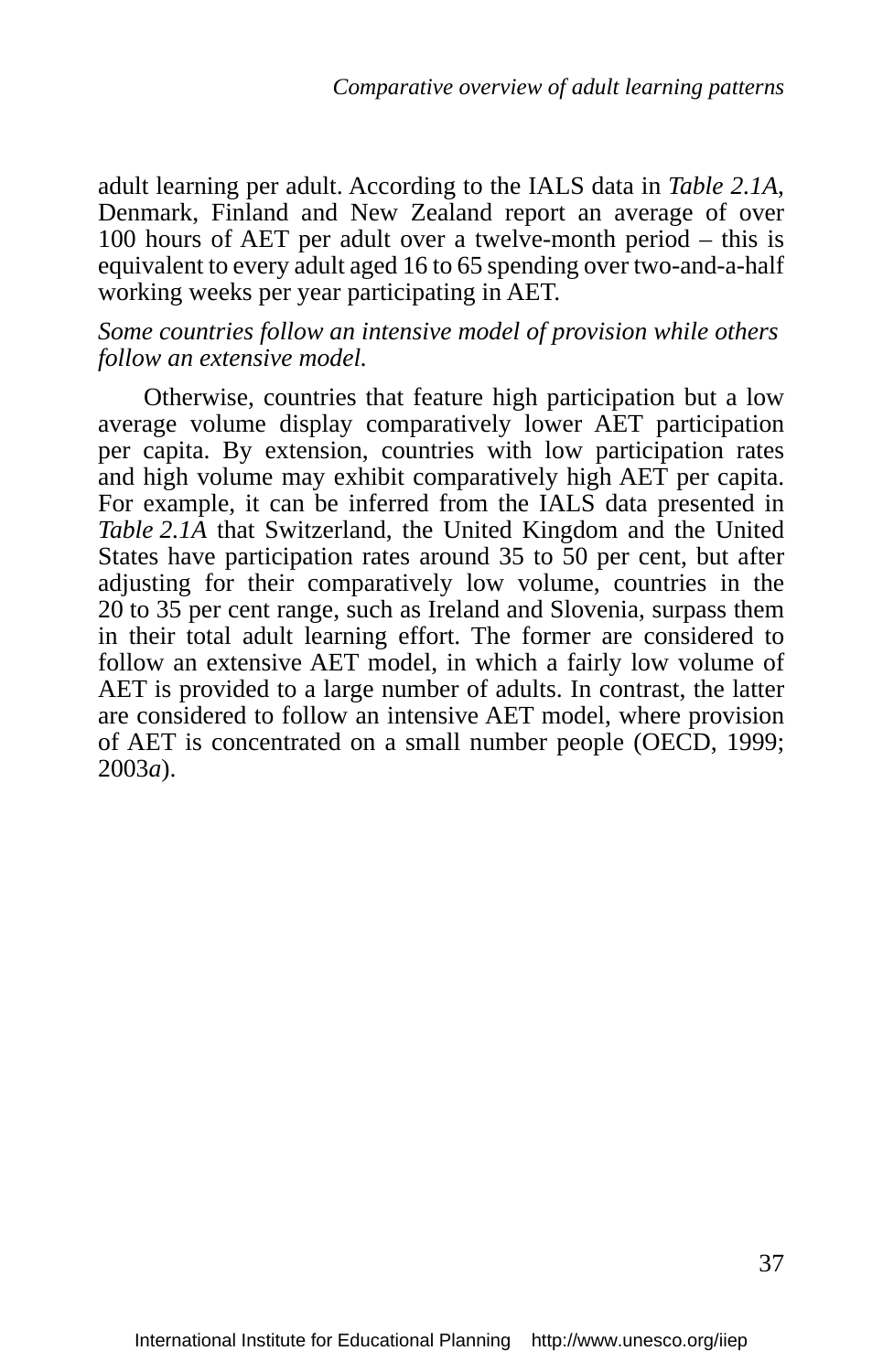|                    | A. International Adult Literacy Survey (IALS), 1994-1998 | <b>Total AET</b>                              |                                         | <b>Job-related AET</b> |                                               |                                         | Non-job-related AET   |                                               |                                         |
|--------------------|----------------------------------------------------------|-----------------------------------------------|-----------------------------------------|------------------------|-----------------------------------------------|-----------------------------------------|-----------------------|-----------------------------------------------|-----------------------------------------|
|                    | Participation<br>rate                                    | Mean<br>number of<br>hours per<br>participant | Mean<br>number of<br>hours per<br>adult | Participation<br>rate  | Mean<br>number of<br>hours per<br>participant | Mean<br>number of<br>hours<br>per adult | Participation<br>rate | Mean<br>number of<br>hours per<br>participant | Mean<br>number of<br>hours<br>per adult |
| Australia          | 36.4                                                     | 179.4                                         | 65.4                                    | 31.2                   | 165.4                                         | 51.6                                    | 8.2                   | 229.5                                         | 18.8                                    |
| Belgium (Flanders) | 20.9                                                     | 125.4                                         | 26.2                                    | 12.5                   | 103.7                                         | 13.0                                    | 8.1                   | 90.7                                          | 7.3                                     |
| Canada             | 36.9                                                     | 230.8                                         | 85.2                                    | 30.0                   | 236.1                                         | 70.9                                    | 9.9                   | 179.9                                         | 17.8                                    |
| Chile              | 19.5                                                     | 235.7                                         | 45.9                                    | 11.2                   | 157.0                                         | 17.5                                    | 9.2                   | 330.1                                         | 30.3                                    |
| Czech Republic     | 26.4                                                     | 23.4                                          | 6.2                                     | 19.8                   | 45.5                                          | 9.0                                     | 8.0                   | 83.2                                          | 6.6                                     |
| Denmark            | 56.9                                                     | 219.3                                         | 124.7                                   | 48.6                   | 213.6                                         | 103.9                                   | 13.0                  | 148.5                                         | 19.2                                    |
| Finland            | 58.4                                                     | 207.8                                         | 121.3                                   | 39.6                   | 205.5                                         | 81.3                                    | 28.6                  | 195.9                                         | 55.9                                    |
| Hungary            | 19.8                                                     | 177.4                                         | 35.2                                    | 13.3                   | 156.5                                         | 20.7                                    | 7.3                   | 153.6                                         | 11.2                                    |
| Ireland            | 23.5                                                     | 262.1                                         | 61.6                                    | 17.3                   | 262.1                                         | 45.3                                    | 6.8                   | 98.3                                          | 6.7                                     |
| Italy              | 22.6                                                     | 192.8                                         | 43.5                                    | 16.1                   | 133.6                                         | 21.5                                    | 7.9                   | 282.6                                         | 22.4                                    |
| Netherlands        | 37.9                                                     | 239.8                                         | 91.0                                    | 24.9                   | 266.0                                         | 66.3                                    | 16.7                  | 176.8                                         | 29.6                                    |
| New Zealand        | 47.9                                                     | 222.9                                         | 106.7                                   | 39.4                   | 223.2                                         | 87.9                                    | 12.8                  | 176.9                                         | 22.6                                    |
| Norway             | 47.0                                                     | 190.3                                         | 89.4                                    | 42.7                   | 167.5                                         | 71.4                                    | 6.7                   | 322.3                                         | 21.7                                    |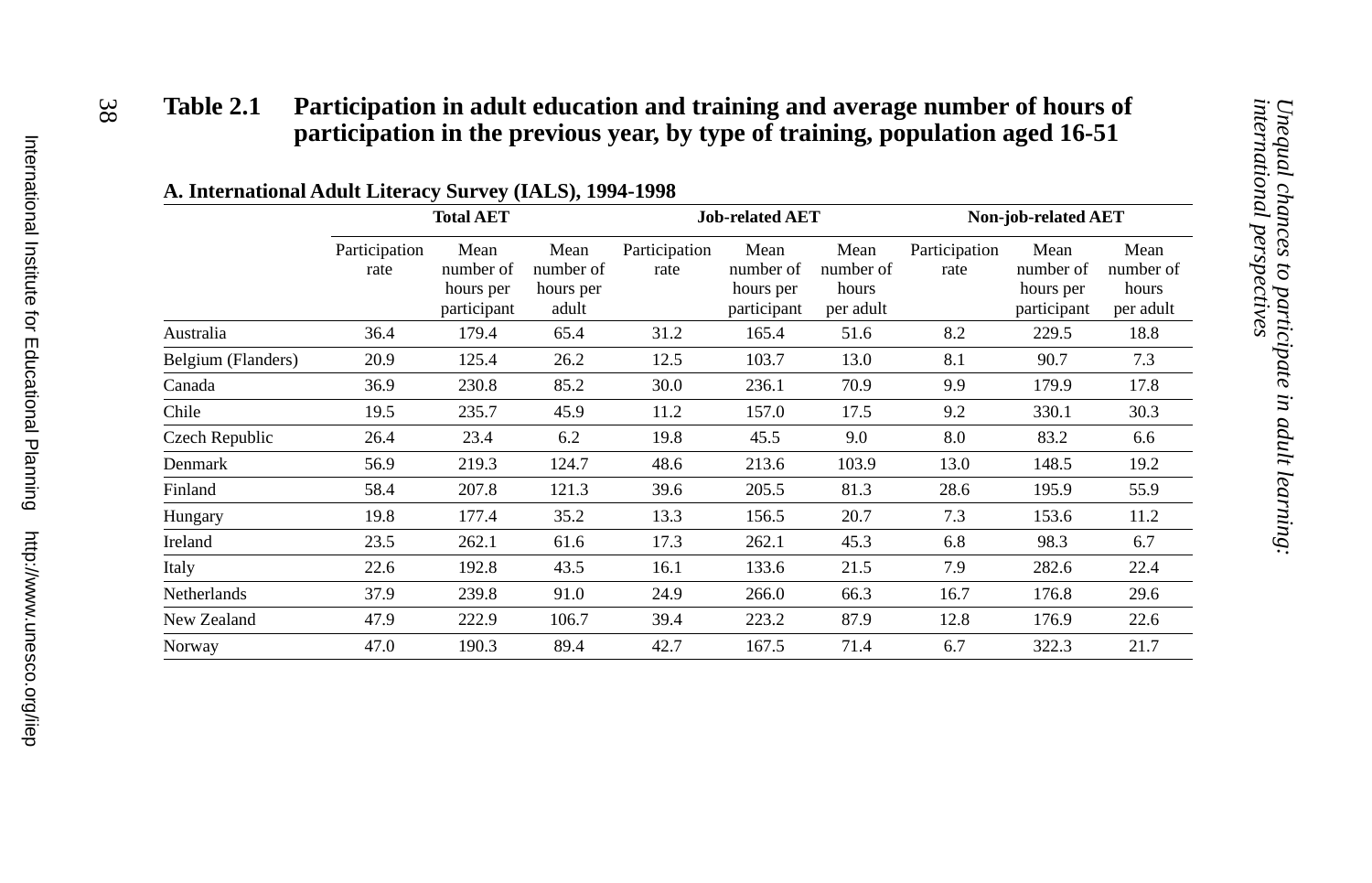| Poland               | 14.7 | 151.3                                                 | 22.3  | 9.7   | 119.6 | 11.6  | 5.5   | 165.0 | 9.0   |
|----------------------|------|-------------------------------------------------------|-------|-------|-------|-------|-------|-------|-------|
| Portugal             | 14.2 | $\hspace{0.05cm} - \hspace{0.05cm} - \hspace{0.05cm}$ | $- -$ | $- -$ | $- -$ | $- -$ | $- -$ | $- -$ | $- -$ |
| Slovenia             | 33.6 | 201.9                                                 | 67.8  | 25.3  | 172.9 | 43.8  | 11.1  | 216.6 | 23.9  |
| Sweden               | 50.8 | $- -$                                                 | $- -$ | $- -$ | $- -$ | $- -$ | $- -$ | $- -$ | $- -$ |
| Switzerland          | 42.1 | 134.7                                                 | 56.7  | 26.6  | 139.9 | 37.3  | 19.7  | 111.2 | 21.9  |
| United Kingdom       | 45.0 | 157.0                                                 | 70.6  | 39.6  | 140.9 | 55.9  | 9.8   | 162.8 | 15.9  |
| <b>United States</b> | 40.7 | 131.1                                                 | 53.3  | 36.4  | 128.3 | 46.6  | 6.3   | 114.6 | 7.3   |

#### Notes:

1. Adults aged 16 to 19 participating in full-time studies (4 or more days per week) toward ISCED 0-3, and who are not financially supported by an employer or union are exluded. Similarly, adults aged 16 to 24 in full-time studies (4 or more days per week) toward ISCED 4-7, and who are not financially supported by an employer or union are excluded.

2. Sweden and Portugal did not ask about job-related and non-job-related training in a comparable way, nor did they ask about training durations. Germany is excluded because the survey did not ask about adult education and training in a comparable way.

3. Mean number of hours per adult = Mean number of hours per participant x participation rate/100.

4. During the past 12 months; that is since …, did you receive any training or education including courses, private lessons, correspondence courses, workshops, on-the-job training, apprenticeship training, arts, crafts, recreation courses or any other training or education?

-- indicates that data are not available.

*Source:* IALS, 1994-1998.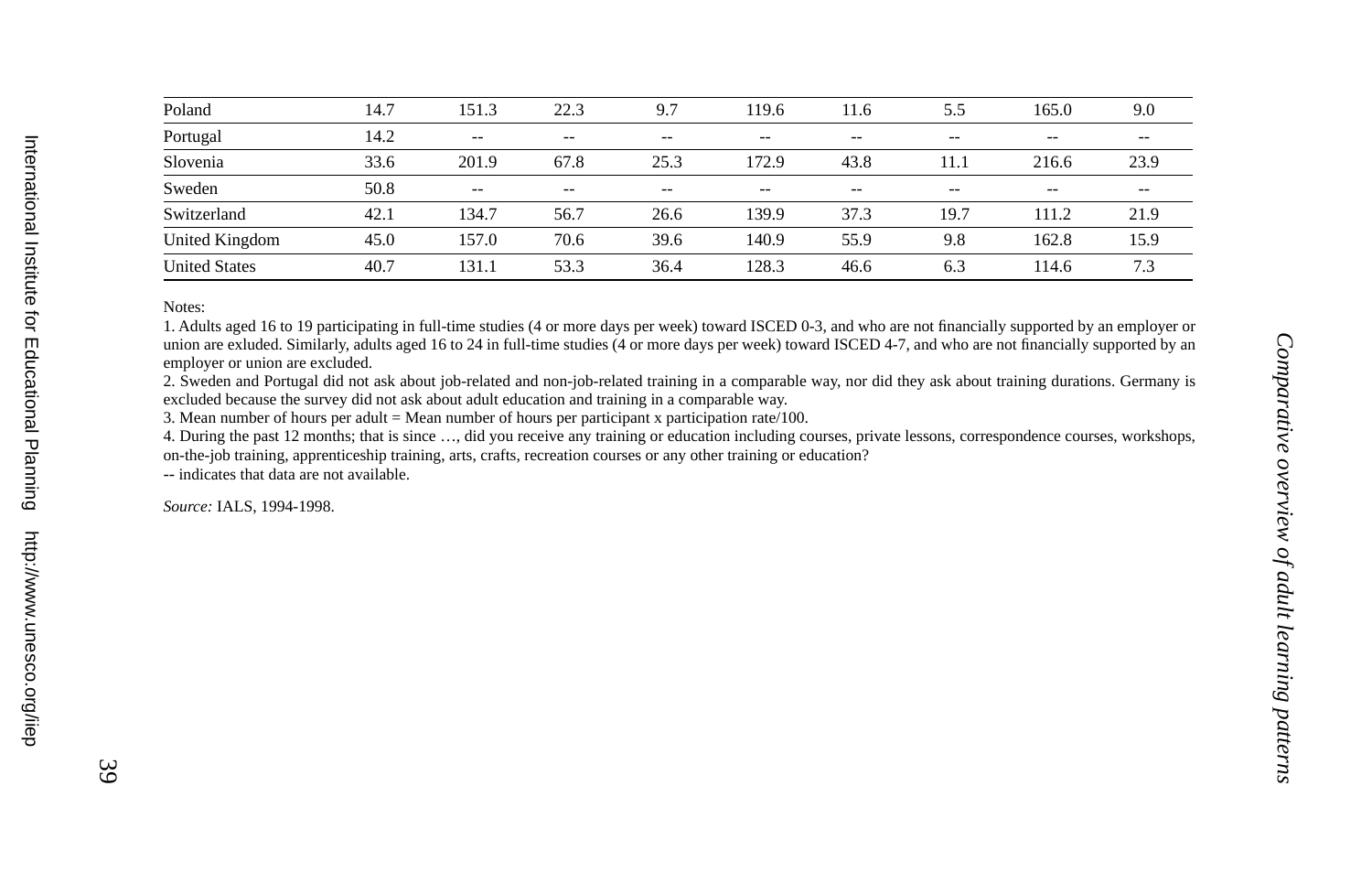# $\ddot{\sigma}$

|                      | <b>Total AET</b>      |                                            | <b>AET</b> in programmes and courses       |                                      |                                            | <b>AET</b> in programmes                   |                                      |                                            | <b>AET</b> in courses                      |                                         | AET<br>in other       |
|----------------------|-----------------------|--------------------------------------------|--------------------------------------------|--------------------------------------|--------------------------------------------|--------------------------------------------|--------------------------------------|--------------------------------------------|--------------------------------------------|-----------------------------------------|-----------------------|
|                      | Participation<br>rate | Participation<br>rate                      | Mean number<br>of hours per<br>participant | Mean number<br>of hours per<br>adult | Participation<br>rate                      | Mean number<br>of hours per<br>participant | Mean number<br>of hours per<br>adult | Participation<br>rate                      | Mean number<br>of hours per<br>participant | Mean<br>number of<br>hours per<br>adult | Participation<br>rate |
| Bermuda              | 47.0                  | 35.8                                       | 291.0                                      | 104.2                                | 18.0                                       | 506.7                                      | 91.3                                 | 22.1                                       | 60.3                                       | 13.3                                    | 11.2                  |
| Canada               | 49.3                  | 37.1                                       | 291.4                                      | 108.0                                | 15.8                                       | 595.2                                      | 93.9                                 | 24.9                                       | 63.4                                       | 15.8                                    | 12.2                  |
| Italy                | 19.0                  | 15.3                                       | 456.0                                      | 69.7                                 | 7.4                                        | 915.7                                      | 67.5                                 | 9.2                                        | 102.8                                      | 9.4                                     | 3.7                   |
| Norway               | 53.3                  | 46.1                                       | 412.5                                      | 190.0                                | 20.7                                       | 895.3                                      | 185.5                                | 30.9                                       | 48.3                                       | 14.9                                    | 7.2                   |
| Switzerland          | 56.9                  | 48.7                                       | 298.9                                      | 145.7                                | 19.5                                       | 640.2                                      | 124.8                                | 40.4                                       | 61.2                                       | 24.7                                    | 8.2                   |
| <b>United States</b> | 54.6                  | 37.7                                       | 332.3                                      | 125.3                                | 19.9                                       | 574.1                                      | 114.1                                | 21.0                                       | 65.1                                       | 13.7                                    | 16.9                  |
|                      |                       |                                            | Job-related AET in programmes and courses  |                                      | <b>Job-related AET</b> in programmes       |                                            |                                      | <b>Job-related AET in courses</b>          |                                            |                                         |                       |
|                      | Participation<br>rate | Mean number<br>of hours per<br>participant | Mean number<br>of hours per<br>adult       | Participation<br>rate                | Mean number<br>of hours per<br>participant | Mean number<br>of hours per<br>adult       | Participation<br>rate                | Mean number<br>of hours per<br>participant | Mean number<br>of hours per<br>adult       |                                         |                       |

|                      |                       | Job-related AET in programmes and courses  |                                      |                       | <b>Job-related AET</b> in programmes       |                                      |                       | <b>Job-related AET in courses</b>          |                                      |
|----------------------|-----------------------|--------------------------------------------|--------------------------------------|-----------------------|--------------------------------------------|--------------------------------------|-----------------------|--------------------------------------------|--------------------------------------|
|                      | Participation<br>rate | Mean number<br>of hours per<br>participant | Mean number<br>of hours per<br>adult | Participation<br>rate | Mean number<br>of hours per<br>participant | Mean number<br>of hours per<br>adult | Participation<br>rate | Mean number<br>of hours per<br>participant | Mean number<br>of hours per<br>adult |
| Bermuda              | 28.0                  | 289.9                                      | 81.3                                 | 14.6                  | 515.7                                      | 75.2                                 | 15.4                  | 43.1                                       | 6.6                                  |
| Canada               | 30.6                  | 292.5                                      | 89.4                                 | 13.5                  | 610.7                                      | 82.3                                 | 19.1                  | 39.1                                       | 7.5                                  |
| Italy                | 10.9                  | 402.2                                      | 43.7                                 | 4.6                   | 920.9                                      | 42.3                                 | 6.9                   | 61.5                                       | 4.2                                  |
| Norway               | 37.6                  | 396.7                                      | 149.1                                | 16.8                  | 878.6                                      | 147.2                                | 24.6                  | 36.4                                       | 8.9                                  |
| Switzerland          | 33.4                  | 330.4                                      | 110.2                                | 15.3                  | 649.9                                      | 99.6                                 | 21.9                  | 46.2                                       | 10.1                                 |
| <b>United States</b> | 31.2                  | 317.9                                      | 99.3                                 | 16.5                  | 567.1                                      | 93.7                                 | 16.2                  | 38.3                                       | 6.2                                  |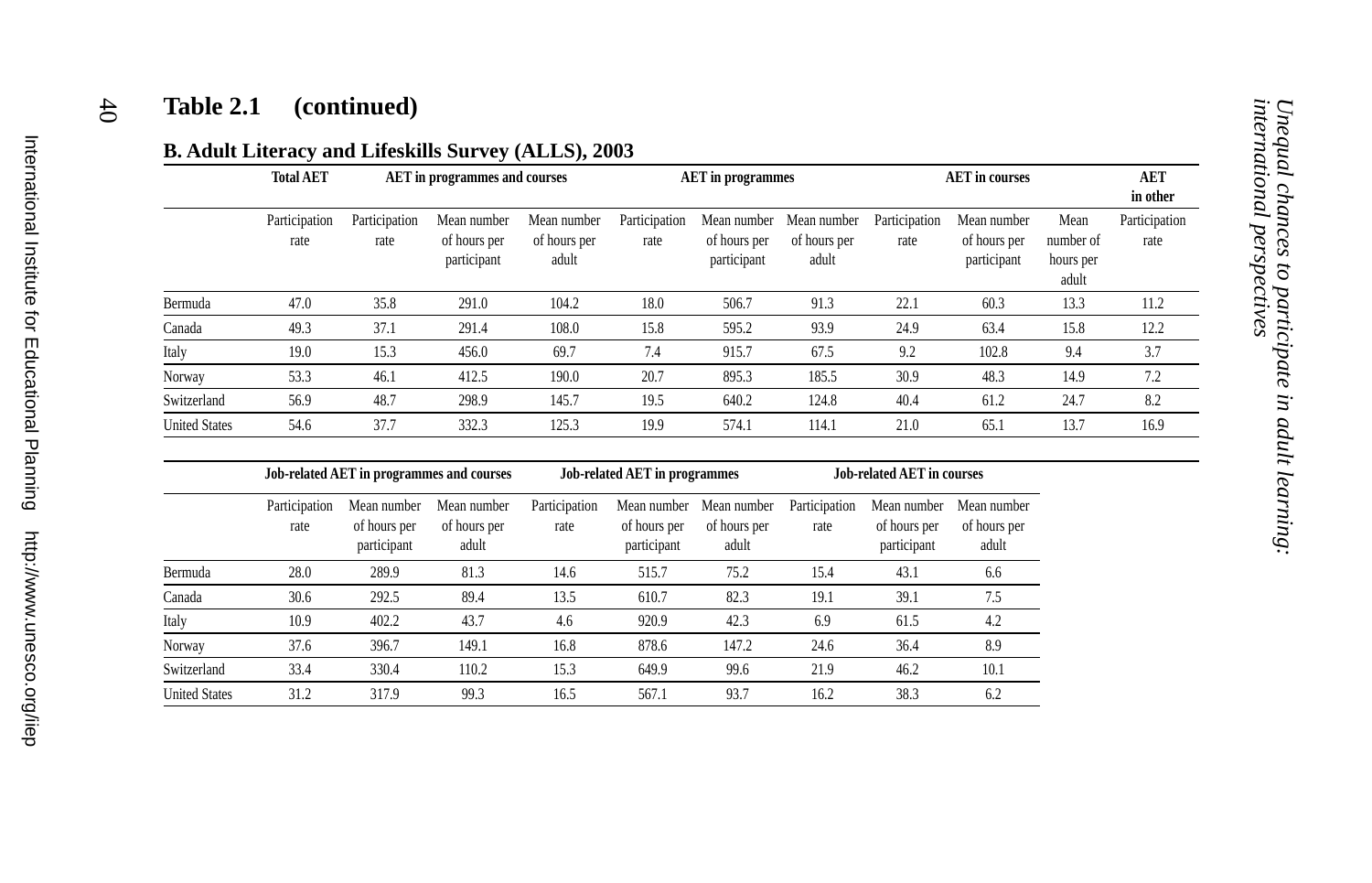|                      |                       | Non-job-related AET in programmes<br>and courses |                                      |                       | Non-job-related AET in programmes          |                                      |                       | Non-job-related AET in courses             |                                      |
|----------------------|-----------------------|--------------------------------------------------|--------------------------------------|-----------------------|--------------------------------------------|--------------------------------------|-----------------------|--------------------------------------------|--------------------------------------|
|                      | Participation<br>rate | Mean number<br>of hours per<br>participant       | Mean number<br>of hours per<br>adult | Participation<br>rate | Mean number<br>of hours per<br>participant | Mean number<br>of hours per<br>adult | Participation<br>rate | Mean number<br>of hours per<br>participant | Mean number<br>of hours per<br>adult |
| Bermuda              | 9.2                   | 218.2                                            | 20.0                                 | 3.3                   | 458.1                                      | 14.9                                 | 6.5                   | 85.7                                       | 5.5                                  |
| Canada               | 7.6                   | 217.9                                            | 16.5                                 | 2.2                   | 525.2                                      | 11.6                                 | 5.7                   | 86.5                                       | 4.9                                  |
| Italy                | 3.8                   | 503.9                                            | 19.4                                 | 2.3                   | 886.6                                      | 20.1                                 | 1.8                   | 85.6                                       | 1.5                                  |
| Norway               | 8.9                   | 430.4                                            | 38.5                                 | 3.9                   | 977.1                                      | 37.8                                 | 5.7                   | 47.2                                       | 2.7                                  |
| Switzerland          | 11.8                  | 118.6                                            | 14.0                                 | 1.9                   | 513.5                                      | 9.6                                  | 10.3                  | 45.4                                       | 4.7                                  |
| <b>United States</b> | 6.7                   | 284.6                                            | 19.2                                 | 2.8                   | 598.9                                      | 16.7                                 | 4.2                   | 65.1                                       | 2.8                                  |

Notes:

1. Adults aged 16 to 19 participating in full-time studies (4 or more days per week) toward ISCED 0-3, and who are not financially supported by an employer or union are excluded. Similarly, adults aged 16 to 24 in full-time studies (4 or more days per week) toward ISCED 4-7, and who are not financially supported by an employer or union are excluded.

2. The total number of hours per participant is limited to 2080 hours, which is considered maximum full-time studies for an individual per year (i.e. 52 weeks x 40 hours).

3. During the last 12 months ... did you take any education or training? This education or training would include programmes, courses, private lessons, correspondence courses, workshops, on-the-job training, apprenticeship training, arts, crafts, recreation courses, or any other training or education.

4. During the last 12 months, that is from ... to ..., did you take any courses as part of a 'programme of studies' toward a certificate, diploma or degree? Examples would include …

5. During the last 12 months, did you particpate in any courses that were NOT part of YOUR 'programme of studies'?

*Source:* ALL Survey, 2003.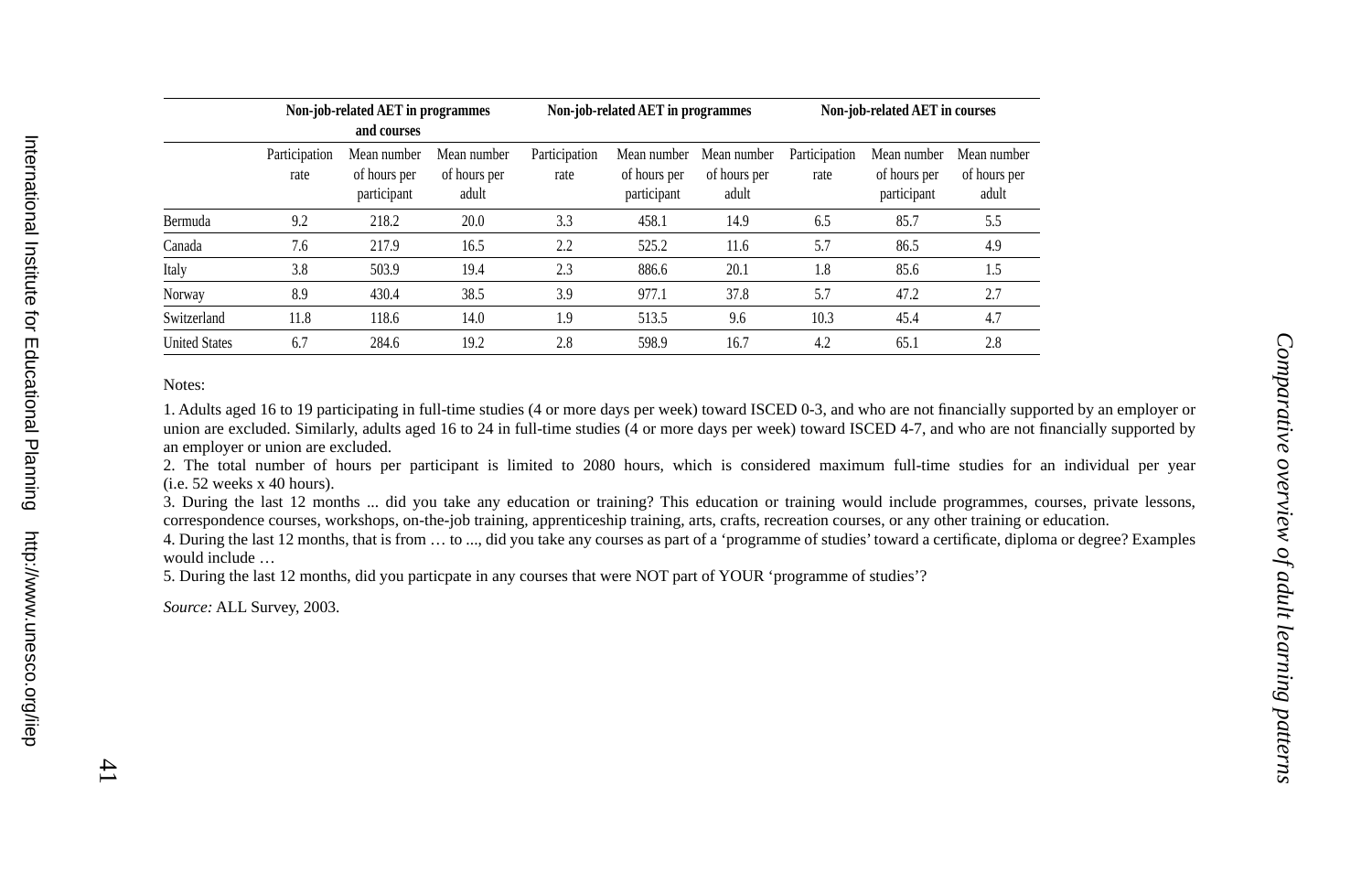# **Table 2.1 (continued)**

#### **C. EU Barometer, 2003**

|                | <b>Total AET</b> | <b>Job-related AET</b> | Non-job-related AET |
|----------------|------------------|------------------------|---------------------|
|                |                  | Participation rate     |                     |
| Austria        | 39.3             | 26.0                   | 29.9                |
| Belgium        | 31.5             | 22.4                   | 25.4                |
| Denmark        | 58.5             | 45.8                   | 50.8                |
| Finland        | 55.9             | 36.2                   | 48.2                |
| France         | 22.8             | 11.8                   | 20.4                |
| Germany        | 35.0             | 18.9                   | 31.8                |
| Greece         | 16.7             | 9.8                    | 15.5                |
| Iceland        | 69.1             | 56.4                   | 64.2                |
| Ireland        | 33.6             | 24.1                   | 27.4                |
| Italy          | 25.3             | 17.0                   | 21.5                |
| Luxembourg     | 38.1             | 25.0                   | 31.9                |
| Netherlands    | 41.0             | 26.8                   | 33.7                |
| Norway         | 46.0             | 36.7                   | 39.8                |
| Portugal       | 12.7             | 5.7                    | 11.2                |
| Spain          | 26.5             | 16.9                   | 22.1                |
| Sweden<br>53.5 |                  | 38.5                   | 45.4                |
| United Kingdom | 41.4             | 26.1                   | 35.5                |

Notes:

1. Have you done any studies or training in the past 12 months? Please choose the three answers that best describe your own situation: Yes, to meet new people; yes, to be less likely to lose my job/forced into retirement; yes, to better enjoy my free time/retirement; yes, to be able to do my job better; yes, to obtain a certificate, diploma or qualification; yes, to be able to take on greater responsibilities/increase my chances of promotion; yes, to better manage my everyday life; yes, to change the type of work I do altogether, including starting my own business (for retraining, etc.); yes, to achieve greater personal satisfaction; yes, to get a job; yes, to improve my chance of getting another job, including one which would suit me more; yes, to increase my general knowledge; yes, for other reasons (spontaneous); no, I have not, but I would like to; no, I am not particularly interested; no, for other reasons (spontaneous); I don't know.

*Source:* EU Barometer, 2003.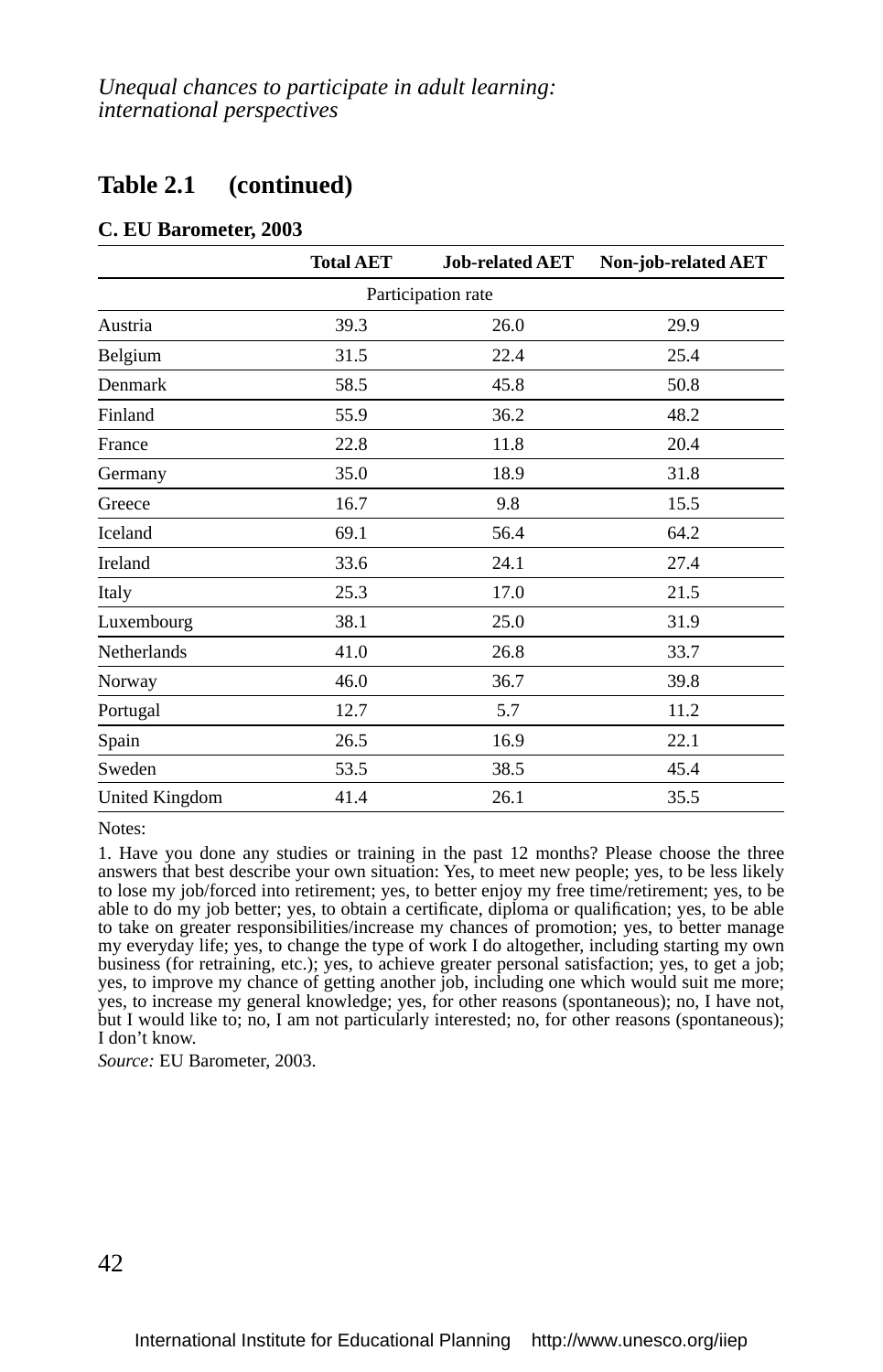# *Participation in adult learning for job- versus non-job-related reasons*

# *People engage in learning for different reasons.*

Individual reasons for engaging in adult learning are varied. Generally, they are closely related to one's own life situation and interaction with the external environment. For example, learning for job-related reasons can be linked to goals of finding a job, finding a better job, being promoted at work, keeping a job and/or becoming more efficient in one's current job. Non-job-related reasons include learning for personal- and social-related reasons. Learning for personal reasons can be linked to goals of personal development, personal satisfaction, better management of daily life, greater enjoyment during one's free time, and increased general level of knowledge. Learning for social-related reasons can be linked to goals of meeting new people, engaging in the community, active citizenship and democratic values. This is elaborated further in the section on *Life situation, readiness and barriers factor* on page 94. Here, the emphasis is on portraying patterns of participation in adult learning taken for job- and non-job-related reasons.

# *Most adults participate in AET for job-related reasons.*

For most adults aged 16 to 65, the world of work is a substantial part of daily life. Thus it is not surprising that according to most surveys, the majority of adults participate in adult learning for job-related reasons (OECD, 2003*a*). Nonetheless, participation for personal and social-related reasons also plays an important role, and depending on the country these can form a substantial component of overall participation rates in adult learning.

# *But the distinction between job and non-job reasons is not so clear.*

The divide between job- and non-job-related reasons, however, is not so clear cut (Courtney, 1992:  $\dot{5}0$ ). Rubenson (2001) demonstrates that the true underlying reasons for participation in a single occurrence are many and are often interrelated. For example, training to develop information and communication technology (ICT) skills can equally be for personal, social and/or job-related reasons. Furthermore, training for one reason does not preclude the relevance of what is learned for other purposes. Despite these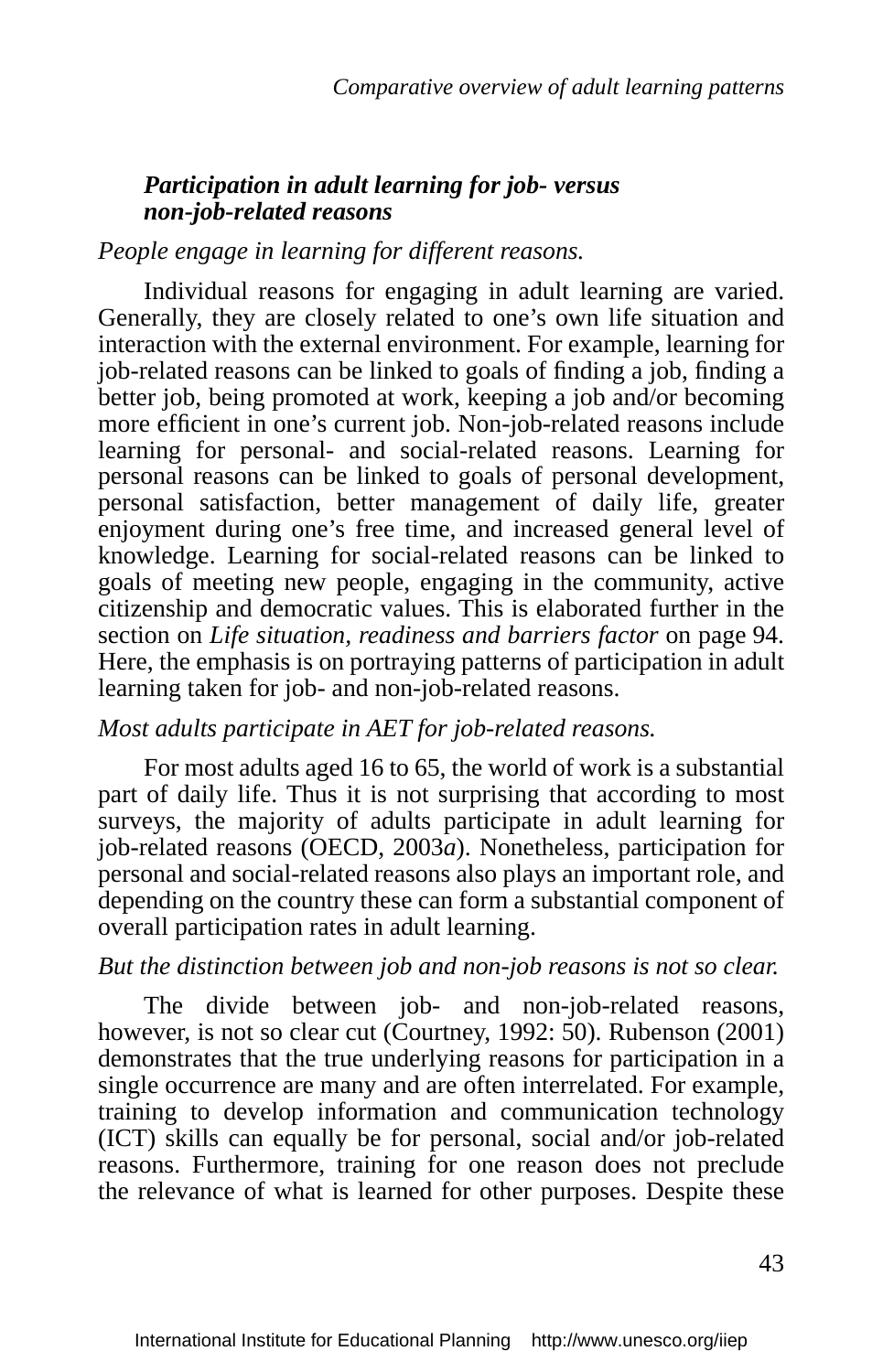complexities, most surveys are concerned with job-related adult learning, and so the questions tend to relate specifically to those types of opportunities and motives.

### *The focus of the research and the survey's design have implications on the interpretation of why people participate.*

The purpose and design of a survey affect how the results are interpreted, which will differ significantly depending on the source. For example, the IALS design does not reflect the complexity described above; rather the questions are designed around a simplistic division. The survey asked only for the **main reason** for participating and offered the choice of 'career- or job-related purposes', 'personal interest' or 'other'. Additionally, it collected information on reasons for participating in up to three different provisions over the last 12 months, so it is possible that respondents participated in multiple adult learning occurrences each for the **main reason**, that is either job- or non-job-related, and therefore the participation rates for the two types of training combined typically exceed the overall participation rate (see *Table 2.1A*). The ALL design is different – only the **main reason** for participating in the **most intensive** course over the last 12 months is provided.<sup>1</sup>

## *Findings from IALS show the dominance of job-related reasons as the main motive.*

The dominance of job-related reasons as the main motive for participating in adult learning can be seen from the IALS data reported in *Table 2.1A*. In all countries, the participation rate for job-related reasons is higher than for non-job-related reasons; almost six times higher in the United States and over three times higher in Australia, Canada, Denmark, New Zealand, Norway and the United Kingdom. In contrast, Finland, the Netherlands and Switzerland displayed comparatively high rates of participation for non-job-related reasons.

<sup>1.</sup> ALL also made a distinction between programmes and courses, which IALS did not.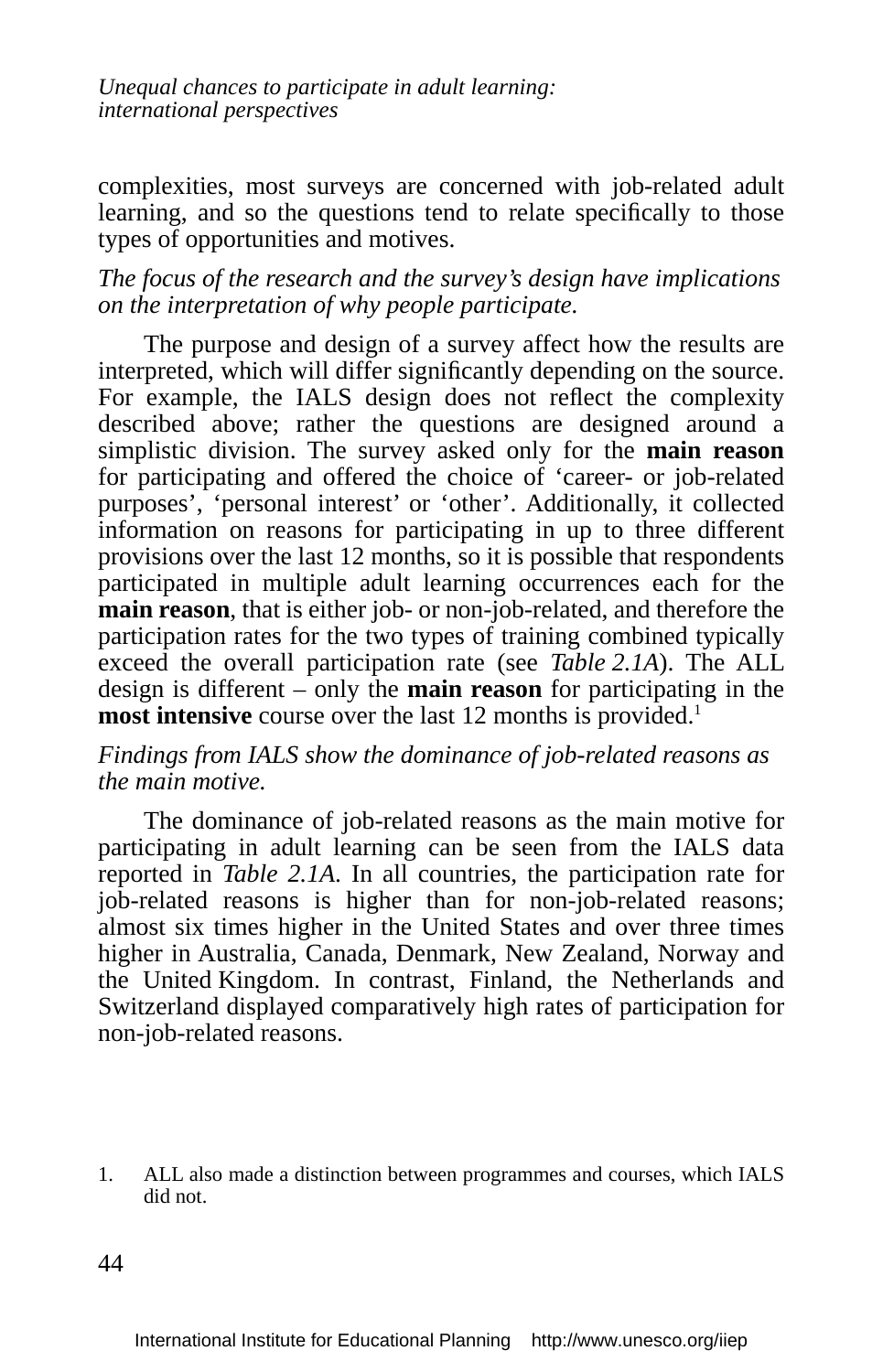# *Findings from Eurobarometer complement by showing the interrelatedness of motives.*

The Eurobarometer data presented in *Table 2.1C* reveal a completely different pattern. This survey design allowed respondents to specify up to three reasons for participating, but without any specification as to their order of importance. In all countries, the participation rate for non-job-related reasons was higher than for job-related reasons. This confirms that although the primary dominant motive for participating in adult learning was job-related, a majority of adults also engaged for other reasons which were interrelated. Ideally, international comparative studies should allow respondents to state multiple reasons (perhaps up to three), but also ask them to rank them according to importance.

#### *Participation in alternative post-compulsory learning pathways*

#### *It is diffi cult to distinguish AET activity from other post-compulsory learning activity.*

By the age of 16, youths are typically faced with alternative choices concerning their educational trajectories, $2$  including different types of upper secondary, post-secondary and alternative learning pathways. A common distinction is whether participation in education and learning constitutes part of a programme of studies (i.e. a collection of courses) or if it is simply one single course. Furthermore, there are *other* types of education and learning occurrences, which people may or may not recognize as courses or a collection of courses, such as private lessons, workshops, on-the-job training, apprenticeship training, or any other education or training. The situation of individuals participating in these various activities is used to define what counts as AET. Other important factors that are used to determine what counts as AET include the intensity (i.e. part- or full-time), destination (i.e. type of credential) and institutional setting (i.e. formal or non-formal) of the education and learning occurrence as well as age. Youths also typically combine their choice of learning pathway with labour market experience

#### 2. In countries where compulsory schooling consists of approximately nine years or less, the average (compulsory) school-leaving age is 16 or under.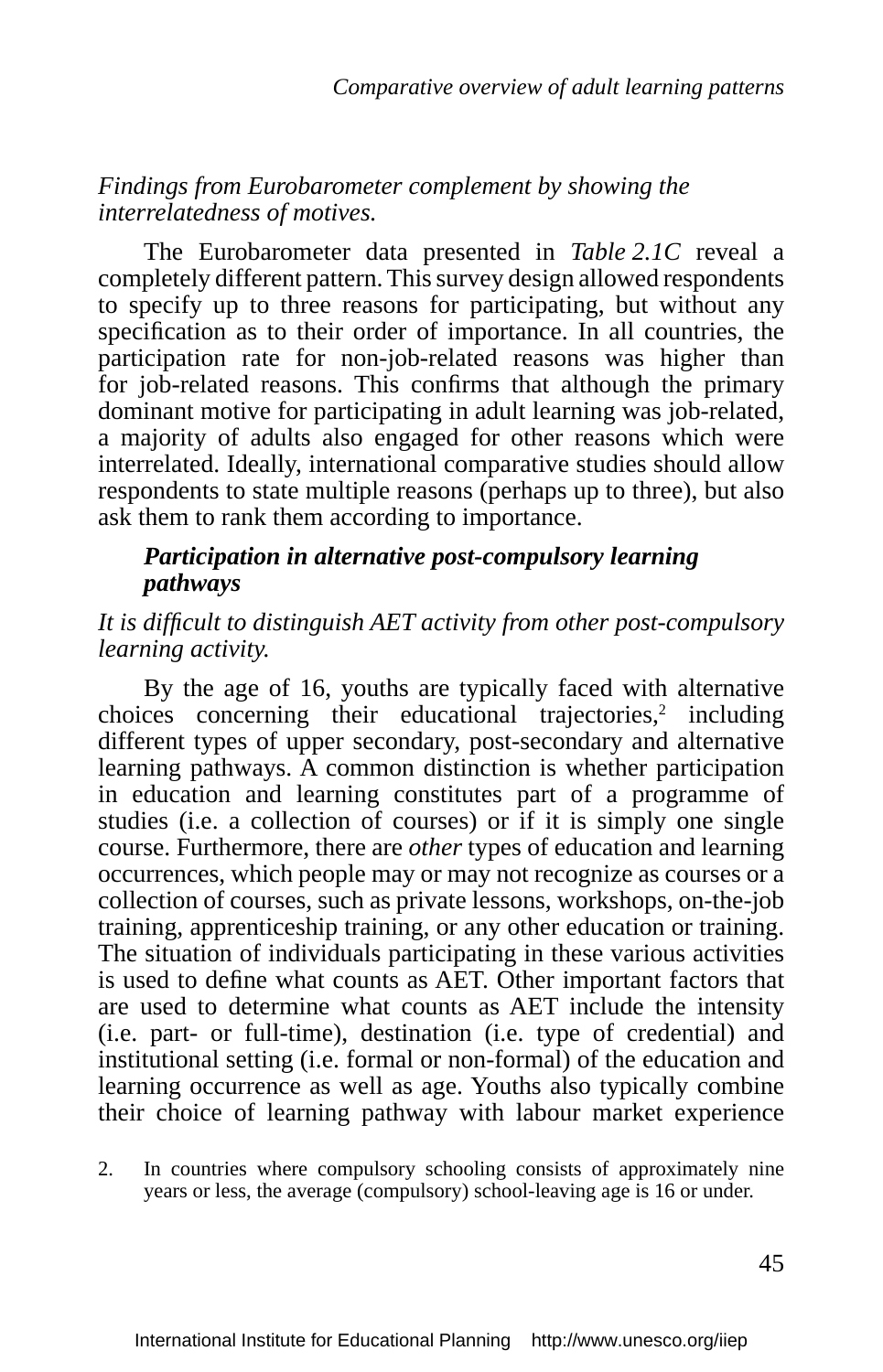and occupational trajectories, although the timing of this eventual occurrence varies substantially among populations within, as well as between, countries.

## *Decisions on who to include in AET activity have to be made and vary according to available information.*

In *Table 2.1A-B*, participation in education and learning of full-time students aged 16 to 19 pursuing programmes that lead to credentials recognized as International Standard Classification of Education (ISCED) 1, 2 or 3 (i.e. primary, lower or upper secondary respectively) is not considered as AET. Similarly, participation in education and learning of full-time students aged 16 to 24 who are pursuing programmes that lead to credentials recognized as ISCED 4, 5 or 6 (i.e. post-secondary, non-tertiary or tertiary levels respectively) is not counted as AET. If the abovementioned participation is financially supported by an employer, a union or a professional association however, then it is counted as AET. Survey designs like IALS and ALL allow for this rather complicated definition to be accommodated. Alternatively, to avoid these complexities or to deal with missing information, findings on AET are often reported for populations aged 25 to 65, or, when possible, full-time students aged 16 to 24 are excluded from the analysis.

#### *There can be substantial overlap between what is considered AET and higher education.*

In *Table 2.2*, data are presented on participation in education and learning according to alternative learning pathways and age group. The data that are highlighted indicate the education and learning that is not included in the AET participation rate reported in *Table 2.1A-B* and in further analyses in this booklet using IALS and ALL data. Notice that pursuing programmes that lead to ISCED 1 to 6 on a part-time basis at any age is counted toward AET, even though these occur in formal institution settings and are usually considered as part of higher education. Additionally, notice that participation in education and learning of adults of 25 years or older who are pursuing formal programmes, whether full- or part-time, is counted as AET. This demonstrates the overlap between the definitions of what is considered AET and what is considered higher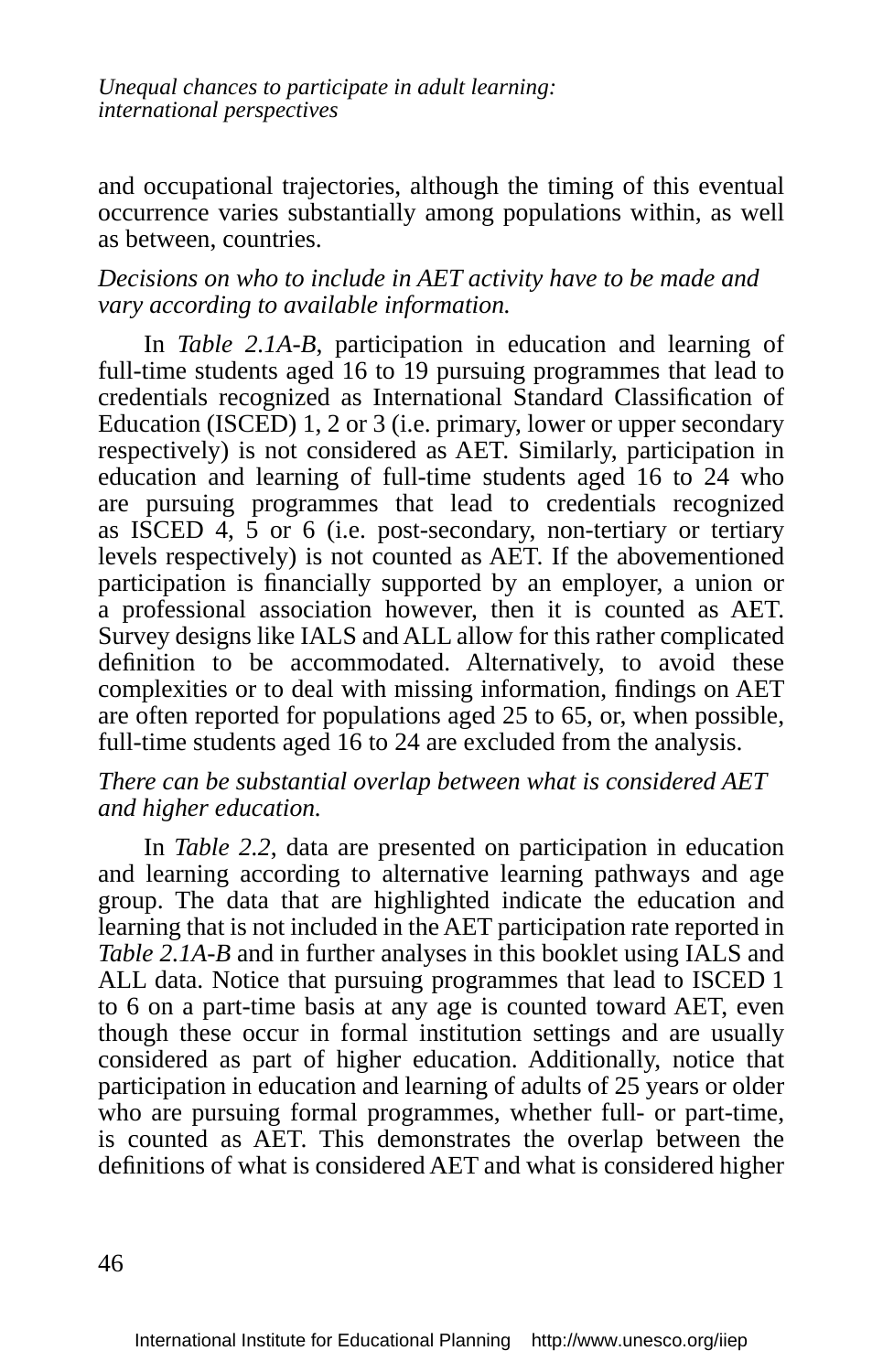education, and consequently some of the difficulties in establishing a clear definition of what counts as AET.

# *The extent of overlap can vary depending on the degree of openness of higher education to non-traditional students.*

This problem is exacerbated by the fact that in many countries the overlap between AET and higher education has grown in recent years, partly as a result of opening up access to higher education, especially among older adults. This suggests that the degree to which higher education systems are open to 'non-traditional' students can play a significant role in explaining differences in AET among countries. For example, the ALL data indicate that in Canada, nearly 15 per cent of adults aged 25 to 65 who are in fulltime higher education, and another 18 per cent of those in part-time higher education, are included in AET participation rates. In contrast, comparable estimates for Italy are about 10 and 7 per cent, respectively. By extension, countries with education systems that feature very limited permeability between different tracks and continue to maintain dead-end tracks, especially at lower levels of the system, are likely to have lower AET participation rates. This might be because AET itself is an important link to bridge alternative learning pathways and avoid dead ends in post-compulsory learning. Research is needed to understand the relationship between institutional features of formal education systems, such as the degree of stratification, the vocational specificity of pathways, and the extent and distribution of AET among different countries.

# *Changes in participation rates*

# *It is diffi cult to obtain reliable data for comparative analyses over time.*

In general, it is difficult to obtain reliable data by which to perform comparative analyses over time. Among other issues, one has to be certain that what is being measured remains the same throughout the process. While IALS and ALL were explicitly designed to allow for comparisons of literacy profiles over time (for countries participating in both surveys), there were changes to the background questionnaire, including the module on AET. While the questions used to derive overall participation rates in AET were nearly identical, there were slight variations, as is shown below.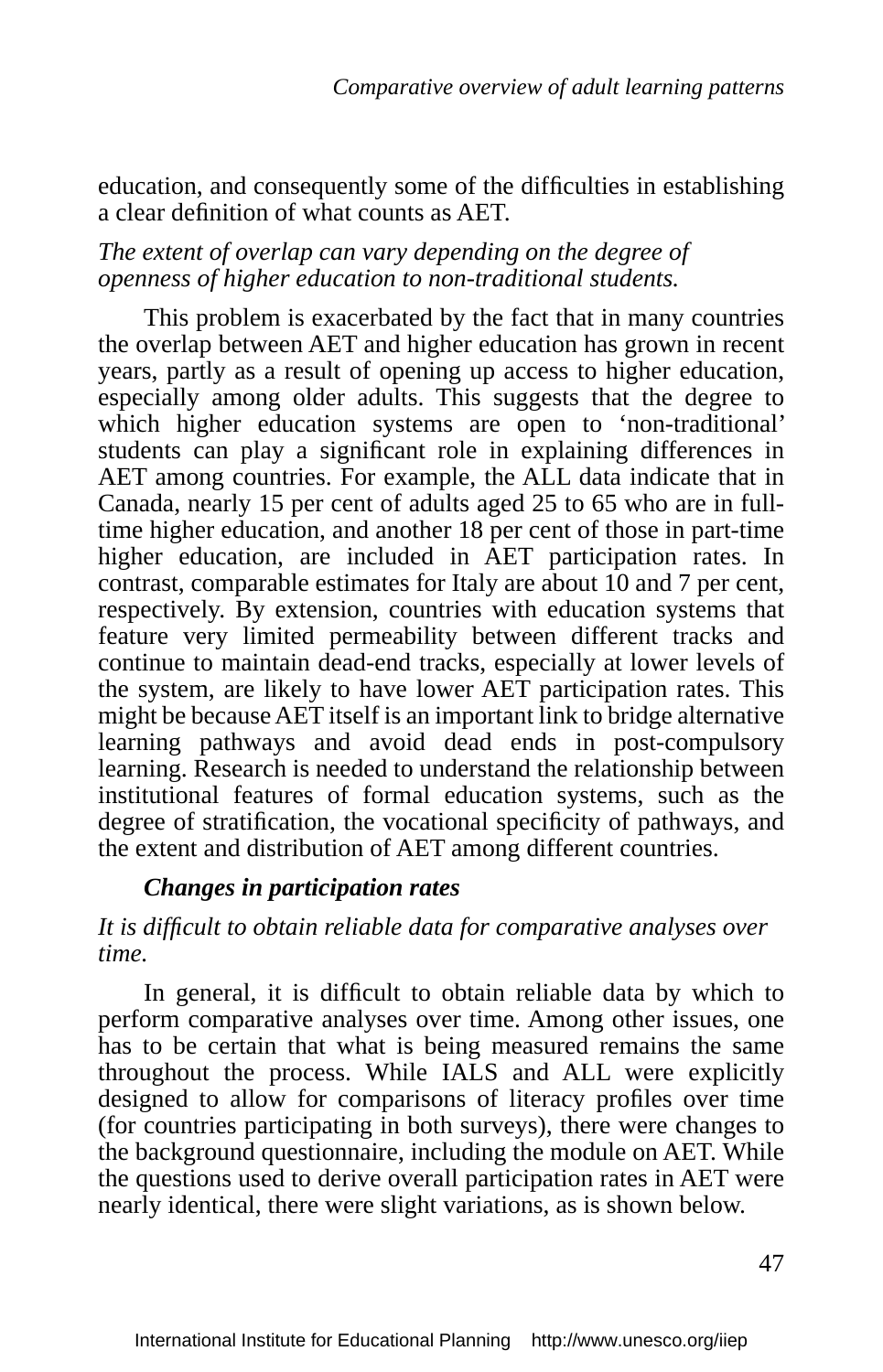| Table 2.2 | Participation in AET courses and other, by alternative post-compulsory schooling<br>paths (destination and intensity) of participation in education and training<br>programmes, cohorts aged 16 to 19, 20 to 24, 25 to 29 and 30 to 65, 2003 |                                    |                                         |                                       |                                    |                                         |                                       |                                    |                                         |                                       |                                    |                                         |                                       |
|-----------|----------------------------------------------------------------------------------------------------------------------------------------------------------------------------------------------------------------------------------------------|------------------------------------|-----------------------------------------|---------------------------------------|------------------------------------|-----------------------------------------|---------------------------------------|------------------------------------|-----------------------------------------|---------------------------------------|------------------------------------|-----------------------------------------|---------------------------------------|
|           |                                                                                                                                                                                                                                              |                                    | $16-19$                                 |                                       |                                    | $20 - 24$                               |                                       |                                    | 25-29                                   |                                       |                                    | $30 - 65$                               |                                       |
|           |                                                                                                                                                                                                                                              | Percentage<br>of cohort<br>in path | Participation<br>rate in AET<br>courses | Participation<br>rate in AET<br>other | Percentage<br>of cohort<br>in path | Participation<br>rate in AET<br>courses | Participation<br>rate in AET<br>other | Percentage<br>of cohort in<br>path | Participation<br>rate in AET<br>courses | Participation<br>rate in AET<br>other | Percentage<br>of cohort<br>in path | Participation<br>rate in AET<br>courses | Participation<br>rate in AET<br>other |
| Bermuda   | Not in programme, ISCED 3 not<br>completed                                                                                                                                                                                                   | 0.8                                |                                         | 36.4                                  | 0.4                                |                                         |                                       | 2.1                                | 19.5                                    |                                       | 9.0                                | 6.9                                     | 8.6                                   |
|           | Not in programme, ISCED 3<br>completed                                                                                                                                                                                                       | 11.6                               |                                         | 8.6                                   | 28.2                               | 13.5                                    | 9.9                                   | 26.6                               | 8.8                                     | 4.7                                   | 29.9                               | 14.5                                    | 10.0                                  |
|           | Not in programme, higher than<br>ISCED 3 completed                                                                                                                                                                                           | 4.4                                |                                         | 22.4                                  | 22.6                               | 34.2                                    | 17.1                                  | 41.7                               | 30.3                                    | 24.5                                  | 45.6                               | 30.1                                    | 16.6                                  |
|           | In programme, full-time toward<br>ISCED 0-3                                                                                                                                                                                                  | 25.6                               | 28.9                                    |                                       | 1.1                                |                                         |                                       | 2.1                                |                                         |                                       | 0.1                                | 100.0                                   |                                       |
|           | In programme, part-time toward<br>ISCED 0-3                                                                                                                                                                                                  | 2.6                                |                                         |                                       | 1.0                                |                                         |                                       |                                    |                                         |                                       | 0.3                                |                                         |                                       |
|           | In programme, full-time toward<br>ISCED 4-6                                                                                                                                                                                                  | 50.7                               | 22.6                                    |                                       | 31.2                               | 24.4                                    |                                       | 5.1                                | 42.6                                    |                                       | 2.3                                | 34.0                                    |                                       |
|           | In programme, part-time toward<br>ISCED 4-6                                                                                                                                                                                                  | 2.4                                |                                         |                                       | 12.4                               | 15.7                                    |                                       | 13.0                               | 35.0                                    |                                       | 7.9                                | 23.8                                    |                                       |
|           | Other programme                                                                                                                                                                                                                              | 1.9                                |                                         |                                       | 3.2                                | 25.8                                    |                                       | 9.4                                | 23.7                                    |                                       | 4.9                                | 15.9                                    |                                       |
| Canada    | Not in programme, ISCED 3 not<br>completed                                                                                                                                                                                                   | 20.3                               | 4.6                                     | 17.0                                  | 8.1                                | 14.9                                    | 17.6                                  | 8.0                                | 21.7                                    | 11.2                                  | 17.6                               | 9.0                                     | 6.6                                   |
|           | Not in programme, ISCED 3<br>completed                                                                                                                                                                                                       | 9.2                                | 10.7                                    | 7.5                                   | 22.5                               | 26.8                                    | 12.1                                  | 22.5                               | 33.0                                    | 9.7                                   | 27.0                               | 22.0                                    | 14.3                                  |
|           | Not in programme, higher than<br>ISCED 3 completed                                                                                                                                                                                           | 0.5                                | 9.3                                     | 1.7                                   | 13.5                               | 30.2                                    | 22.8                                  | 39.5                               | 30.2                                    | 21.2                                  | 42.1                               | 34.8                                    | 17.4                                  |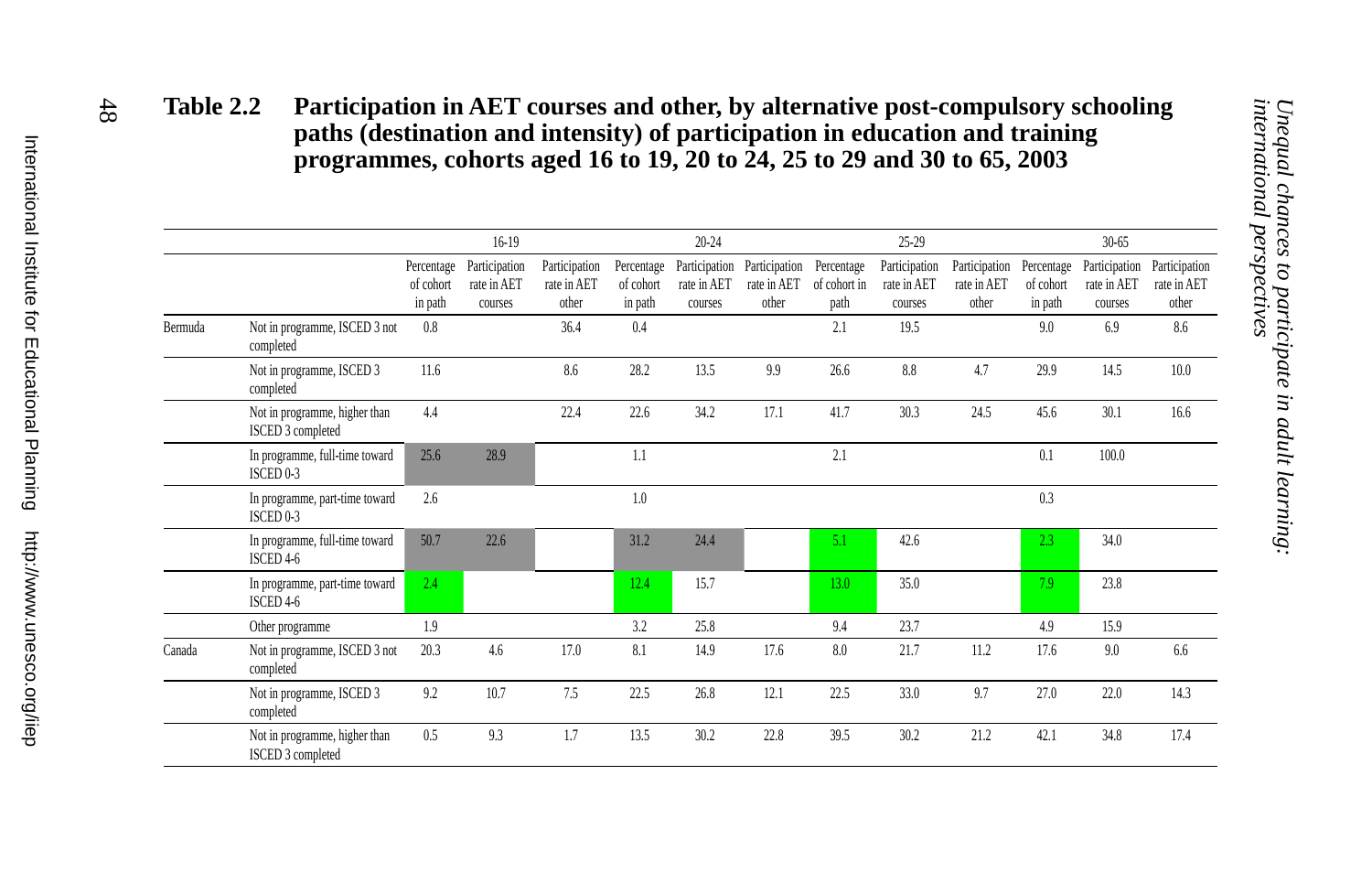|        | In programme, full-time toward<br>ISCED 0-3        | 45.5             | 23.6 |      | 2.5  | 6.3  |      | 0.6                | 0.2  |      | 0.1              | 6.5  |        |
|--------|----------------------------------------------------|------------------|------|------|------|------|------|--------------------|------|------|------------------|------|--------|
|        | In programme, part-time toward<br>ISCED 0-3        | 2.6              | 19.4 |      | 1.9  | 37.1 |      | 0.3                | 1.5  |      | 0.2              | 6.2  |        |
|        | In programme, full-time toward<br>ISCED 4-6        | 19.7             | 26.6 |      | 41.2 | 24.0 |      | 12.2               | 20.9 |      | 2.5              | 22.4 |        |
|        | In programme, part-time toward<br>ISCED 4-6        | 1.2 <sup>°</sup> | 34.1 |      | 7.1  | 32.8 |      | 12.3               | 21.4 |      | 5.9              | 28.7 |        |
|        | Other programme                                    | 1.0              | 10.9 |      | 3.2  | 19.8 |      | 4.6                | 20.6 |      | 4.7              | 14.9 |        |
| Italy  | Not in programme, ISCED 3 not<br>completed         | 15.1             | 2.3  | 3.4  | 22.4 | 7.3  | 0.6  | 34.1               | 2.3  | 0.7  | 55.9             | 3.0  | 1.4    |
|        | Not in programme, ISCED 3<br>completed             | 5.4              | 5.6  |      | 35.4 | 7.1  | 5.1  | 37.6               | 7.3  | 6.1  | 31.8             | 15.4 | 6.5    |
|        | Not in programme, higher than<br>ISCED 3 completed |                  |      |      | 1.6  |      |      | 6.9                | 15.0 | 10.6 | 8.7              | 24.5 | $11.0$ |
|        | In programme, full-time toward<br>ISCED 0-3        | 57.6             | 9.0  |      | 6.0  | 11.8 |      | 0.4                | 10.4 |      | 0.1              | 22.1 |        |
|        | In programme, part-time toward<br>ISCED 0-3        | 4.5              | 6.4  |      | 1.7  |      |      | 1.1                | 14.4 |      | 0.6              | 8.3  |        |
|        | In programme, full-time toward<br>ISCED 4-6        | 7.8              | 27.2 |      | 25.5 | 10.1 |      | 10.0 <sub>10</sub> | 18.8 |      | 0.4              | 26.3 |        |
|        | In programme, part-time toward<br>ISCED 4-6        | 1.5              | 12.5 |      | 5.3  | 11.5 |      | 6.2                | 19.9 |      | 1.2 <sup>°</sup> | 29.4 |        |
|        | Other programme                                    | 8.2              | 7.8  |      | 2.0  | 13.1 |      | 3.7                | 17.5 |      | 1.4              | 19.7 |        |
| Norway | Not in programme, ISCED 3 not<br>completed         | 11.3             | 24.2 | 17.9 | 1.6  | 18.3 | 2.4  | 4.3                | 28.1 | 2.1  | 14.2             | 18.6 | 6.9    |
|        | Not in programme, ISCED 3<br>completed             | 21.0             | 35.4 | 24.4 | 26.7 | 34.5 | 10.4 | 32.1               | 30.6 | 6.6  | 35.7             | 28.2 | 8.5    |
|        | Not in programme, higher than<br>ISCED 3 completed | 0.9              | 16.6 |      | 6.7  | 44.1 | 17.6 | 27.5               | 39.8 | 13.2 | 30.9             | 42.4 | 9.3    |
|        | In programme, full-time toward<br>ISCED 0-3        | 47.4             | 18.5 |      | 5.9  | 8.7  |      | 0.5                | 45.5 |      | 0.5              | 2.1  |        |

49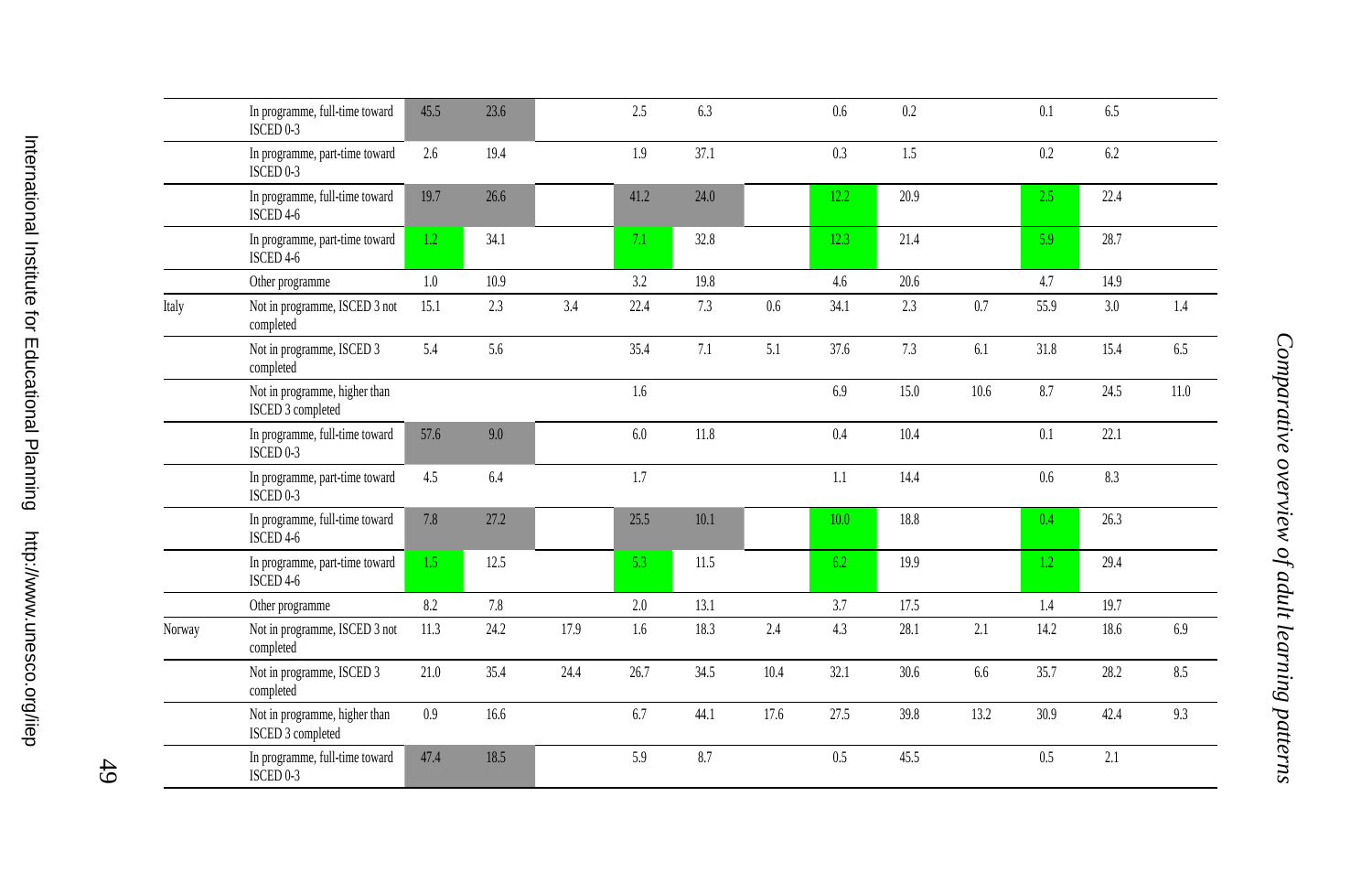# **Table 2.2 (continued)**

| Table 2.2            | (continued)                                        |      |      |      |      |      |      |      |      |      |      |      |      |
|----------------------|----------------------------------------------------|------|------|------|------|------|------|------|------|------|------|------|------|
|                      | In programme, part-time toward<br>ISCED 0-3        | 1.1  | 43.1 |      | 1.0  | 15.4 |      | 1.5  |      |      | 0.8  | 38.0 |      |
|                      | In programme, full-time toward<br>ISCED 4-6        | 10.8 | 44.5 |      | 45.0 | 22.8 |      | 14.7 | 32.3 |      | 2.7  | 16.6 |      |
|                      | In programme, part-time toward<br>ISCED 4-6        | 1.4  | 49.5 |      | 4.3  | 56.3 |      | 6.5  | 35.1 |      | 4.4  | 29.9 |      |
|                      | Other programme                                    | 6.1  | 21.8 |      | 8.7  | 23.8 |      | 13.0 | 44.2 |      | 10.7 | 23.2 |      |
| Switzerland          | Not in programme, ISCED 3 not<br>completed         | 16.5 | 43.5 | 29.3 | 4.5  | 44.0 |      | 6.3  | 18.5 |      | 10.7 | 14.4 | 3.3  |
|                      | Not in programme, ISCED 3<br>completed             | 5.5  | 12.5 |      | 33.5 | 43.7 | 8.9  | 41.5 | 31.4 | 18.1 | 52.5 | 39.8 | 9.7  |
|                      | Not in programme, higher than<br>ISCED 3 completed | 0.1  |      |      | 0.9  | 78.9 |      | 16.0 | 60.7 | 5.3  | 21.2 | 55.9 | 11.4 |
|                      | In programme, full-time toward<br>ISCED 0-3        | 43.3 | 36.6 |      | 12.6 | 53.8 |      | 3.0  |      |      | 0.2  | 25.3 |      |
|                      | In programme, part-time toward<br>ISCED 0-3        | 20.9 | 47.4 |      | 6.5  | 57.2 |      | 1.4  |      |      | 1.1  | 56.9 |      |
|                      | In programme, full-time toward<br>ISCED 4-6        | 5.0  | 59.0 |      | 32.1 | 36.6 |      | 10.4 | 19.7 |      | 0.7  | 57.0 |      |
|                      | In programme, part-time toward<br>ISCED 4-6        | 1.4  | 2.4  |      | 6.2  | 35.6 |      | 11.6 | 50.1 |      | 5.3  | 41.8 |      |
|                      | Other programme                                    | 7.4  | 48.8 |      | 3.7  | 17.0 |      | 9.8  | 49.1 |      | 8.4  | 34.8 |      |
| <b>United States</b> | Not in programme, ISCED 3 not<br>completed         | 18.8 | 7.3  | 25.0 | 12.0 | 2.7  | 23.0 | 13.2 | 0.9  | 15.0 | 11.4 | 4.3  | 8.4  |
|                      | Not in programme, ISCED 3<br>completed             | 12.0 | 11.3 | 16.9 | 33.7 | 11.4 | 26.0 | 30.7 | 17.0 | 23.1 | 39.9 | 17.9 | 20.2 |
|                      | Not in programme, higher than<br>ISCED 3 completed | 0.7  |      |      | 6.9  | 34.9 | 41.5 | 21.7 | 34.9 | 24.9 | 31.1 | 39.3 | 25.0 |
|                      | In programme, full-time toward<br>ISCED 0-3        | 46.2 | 13.0 |      | 1.2  | 31.5 |      | 0.1  |      |      | 0.1  |      |      |

50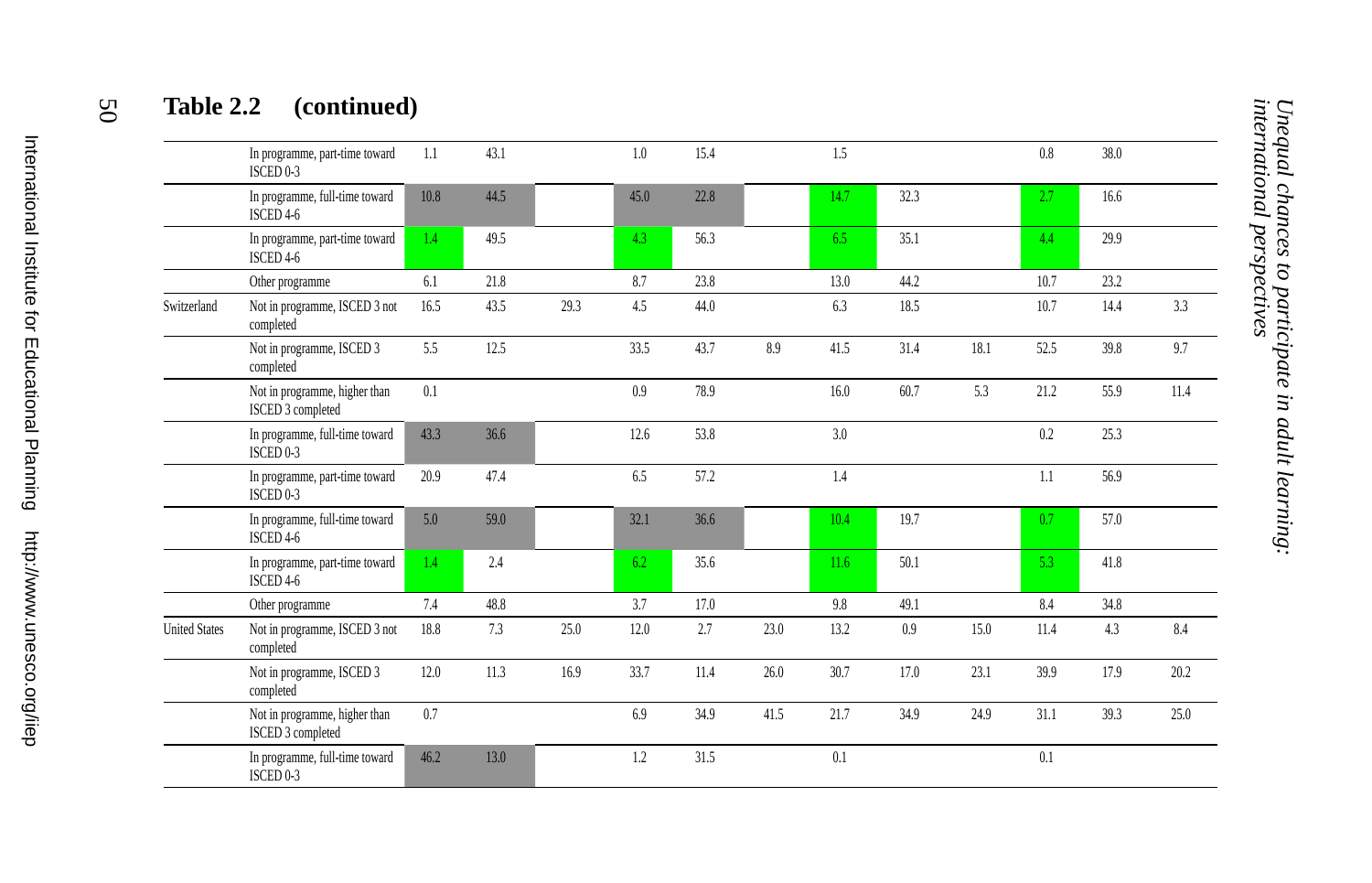| In programme, part-time toward<br>ISCED 0-3 | 2.6  |      | 1.0  |      | 0.2  |      | 0.5  | 9.4  |  |
|---------------------------------------------|------|------|------|------|------|------|------|------|--|
| In programme, full-time toward<br>ISCED 4-6 | 15.0 | 14.6 | 34.8 | 23.7 | 14.6 | 22.2 |      | 21.6 |  |
| In programme, part-time toward<br>ISCED 4-6 | (8)  | 8.5  | ن. ن | 15.9 |      | 25.1 | 4.3  | 16.8 |  |
| Other programme                             | 2.9  |      | 5.0  | 3.9  | 9.7  | 13.6 | 10.9 | 14.8 |  |

Notes:

 Excluded from analysis, providing that an employer, union or professional association did not contribute towards the direct expenses of the programme; that is, expenses for tuition, course materials, travel accommodation and so forth.

Counted toward adult education and training participation rates, even though this could otherwise also be treated as participation in higher education.

*Source*: ALL Survey, 2003.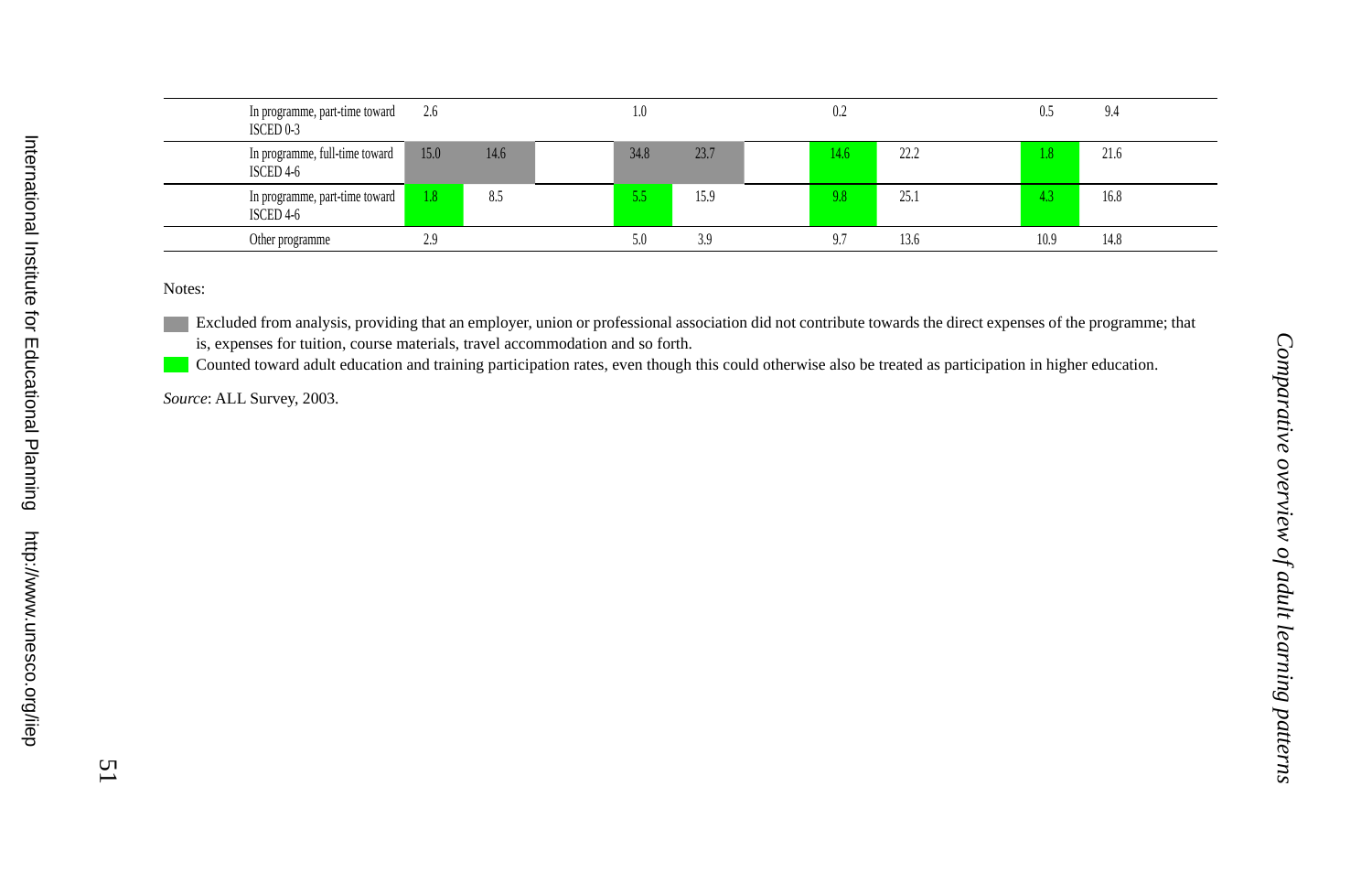In IALS, all respondents were asked to answer the first question (F1) of Module F, which was entitled *Adult education* (see http: //[www.statcan.ca/english/Dli/Data/Ftp/ials.htm\):](http://www.statcan.ca/english/Dli/Data/Ftp/ials.htm):)

 "The following questions will deal with any **education or training** which you may have taken in the past 12 months.

 During the past 12 months, that is, since …, did you receive any training or education, including courses, private lessons, correspondence courses, workshops, on-the-job training, apprenticeship training, arts, crafts, recreation courses or any other training or education? (yes/no)".

Similarly, in ALL, all respondents were asked to answer the first question  $(F1)$  of Module  $\overline{F}$ , which was entitled *Participation in education and learning*:

 "The next questions are about your participation in **education and learning** activities during the last 12 months, that is, from … to ….

 During this time, did you take any education or training? This education or training would include **programmes**, courses, private lessons, correspondence courses, workshops, on-the-job training, apprenticeship training, arts, crafts, recreation courses or any other training or education? (yes/no)"

*One must be certain that what is being measured is the same over time.*

These minor variations may contribute to higher observed AET participation rates in ALL. A shift in emphasis from *adult education* to *education and learning*, and from *education or training* to *education and learning*, as well the inclusion of *programmes* among the list of examples in the question, enhances the likelihood of students in formal programmes, both part- and full-time, being included in the survey.3 In fact, the design of Module F in ALL was explicitly

3. While most full-time students aged 16 to 24 in formal programmes are excluded from the IALS and ALL estimates of AET participation rates, part-time students in comparable programmes are not. Moreover, adults aged 25 to 65 in formal programmes are also not excluded. Therefore, if a greater number of participants in formal programmes, both full- and part-time, were captured in ALL, this may serve to increase the AET participation rates compared to those of IALS.

52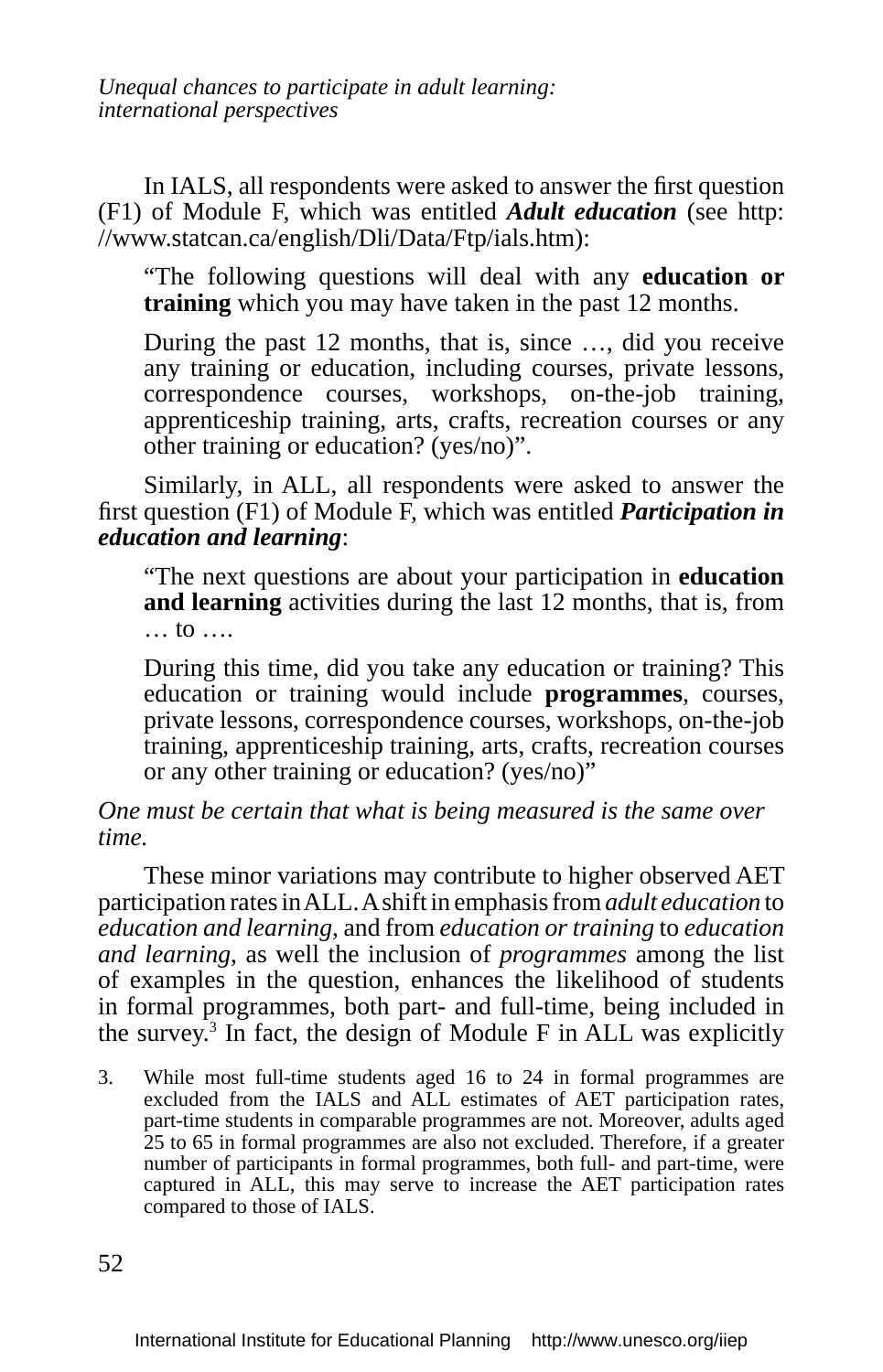improved to capture all education and learning, and to distinguish better between programmes and courses (in subsequent questions). Additionally, greater emphasis on a broader notion of *learning* may have led to a capturing of some education and learning that is of a less organized nature, such as some forms of on-the-job training. For example, ALL results in *Table 2.1B* show participation rates in *other* AET, which was as high as 17 per cent in the United States. It is not possible, however, to derive a similar estimate for IALS, and thus it is difficult to judge whether participation in *other* AET was captured to such an extent in the overall rate for IALS. In any case, given the substantial size of *other* AET estimates, future designs should try to collect more information from people who respond 'yes' to having taken AET but 'no' to AET programmes and 'no' to AET courses.

#### *There are indications that some countries are making progress toward lifelong learning for all.*

Setting these possible problems aside, a comparison of total AET participation rates over time between IALS and ALL reveals substantial increases in Canada (+12.4 per cent) and the United States (+14 per cent) between 1994 and 2003, an increase in Norway (+6.3 per cent) between 1998 and 2003, and a decrease in Italy (-3.6 per cent) between 1998 and 2003. Proper comparisons over time for Switzerland need to be done by language community, since IALS data for the French- and the German-speaking communities were collected in 1994 and for the Italian-speaking community in 1998. Other comparisons between job-related and non-job-related reasons or between programmes and courses are not possible due to changes in the questionnaire's design. Overall, the results indicate progress towards the goal of achieving lifelong learning for all in Canada, Norway and the United States. But one should be cautious about drawing such conclusions, since some issues appear to arise as to whether comparability was achieved, and hence whether such conclusions are warranted.

Otherwise, in many countries national data sources point toward a general increasing trend in AET participation over the last 25 years. This is mostly attributed to the rising concern for human capital over the last decades, including the realization of the economic benefits of investing in people for productive reasons. More recent trend data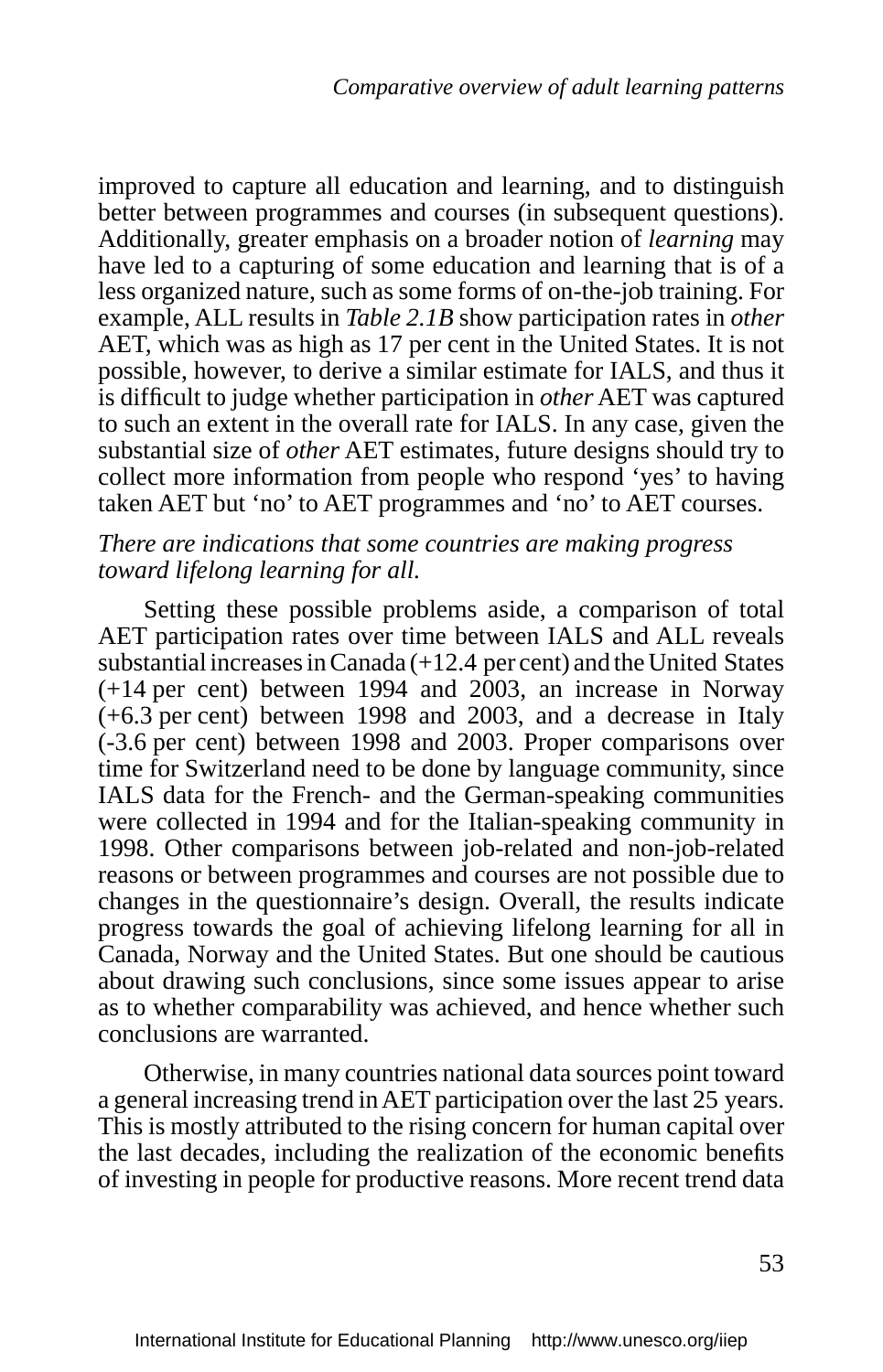from the ELFS have been used to show a mixed pattern, similar to the IALS/ALL surveys, which depends on the country. The OECD (2003*a*: 39) reports that according to the ELFS, participation rates appear to have generally increased between 1995 and 2000, but that this does not hold for all countries.

#### *Participation in informal learning*

#### *Comparable data on informal learning is rare.*

A broader notion of learning is not only limited to organized forms of learning but also includes learning in informal settings. Thus far only organized forms of adult learning have been considered (i.e. AET). This section explores some of the informal learning data collected by ALL. Cross-nationally comparable data on informal learning are rare, and ALL was one of the first attempts to collect this type of information.

# *Informal learning can be broad, but the focus here is on intentional development of useful competencies.*

In general, informal learning does not involve teaching by a second party, is not organized, and does not lead to a recognized credential. Informal learning, experience and practice are closely-related concepts. Without careful distinction, most life experiences can be viewed as involving informal learning, but clearly certain types of activities are more relevant than others when it comes to the formation of relevant competencies. As it is used here, the term is explicit in its reference to learning and reflects a degree of intentionality in acquiring and developing competencies, and hence has a potentially important investment dimension. Accordingly, it is interesting to examine the extent and distribution of this type of learning, and in particular how it relates to the distribution of prior education and learning. Although still contested in the literature, a strong hypothesis is that merely learning in the course of daily life without some systematic prior reinforcement, such as formal education, may not be sufficient for developing competencies that have economic and social value (Svensson, Ellström and Åberg, 2004).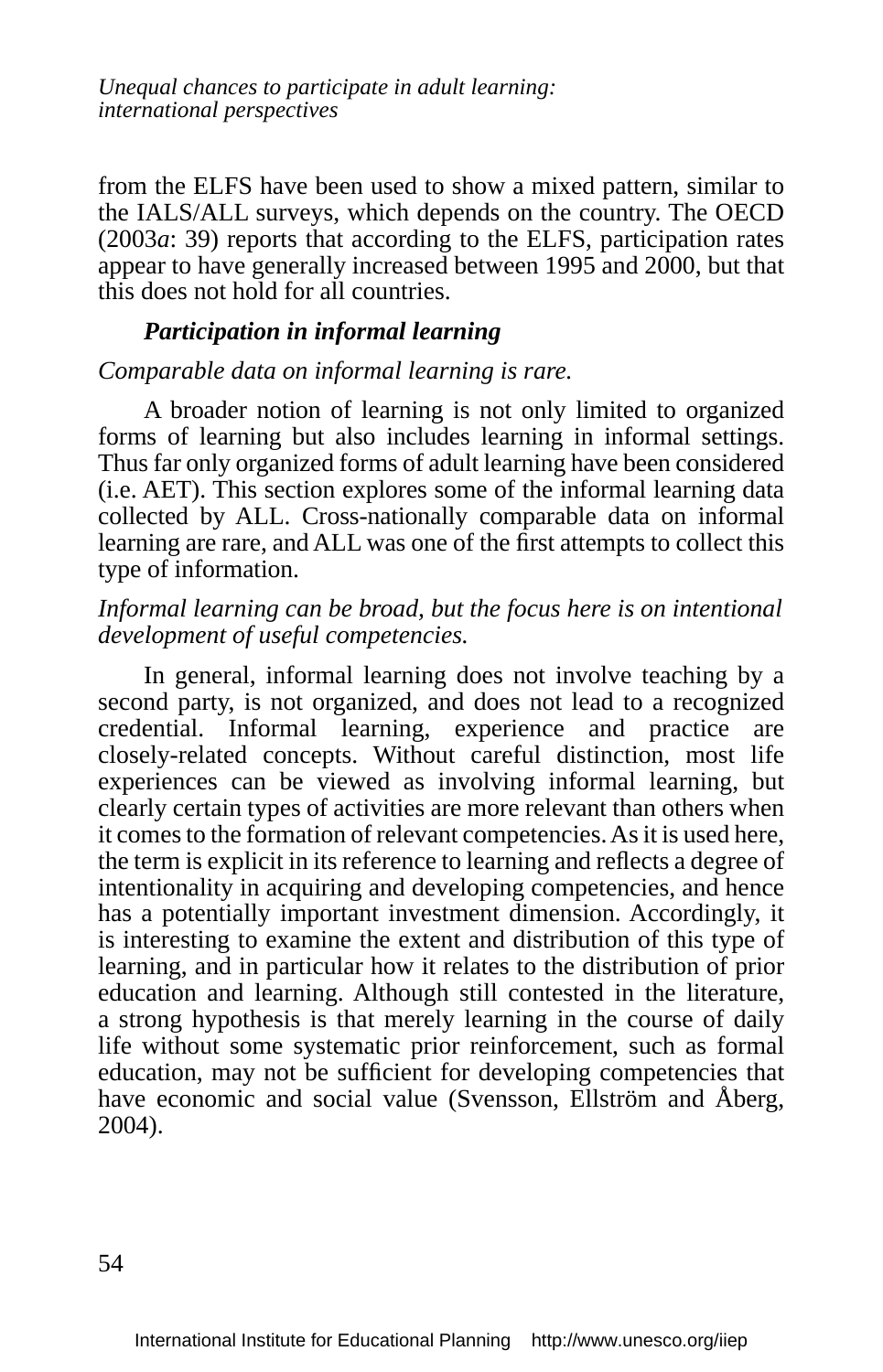# *Informal adult learning is strongly related to prior levels of formal education.*

In *Table 2.3*, data are presented on the percentage of adult populations who engaged in certain types of informal learning behaviours in the year previous to the survey by level of educational attainment. In nearly all cases, informal learning behaviours increase with levels of educational attainment. Notice, however, that learning directly through either one's own or others' experiences is nearly universal, with little variation by level of education. By contrast, learning informally by using tools interactively, such as using literacy, numeracy, computers or the Internet (see columns C and E), is strongly related to formal education and very common among the most educated. This relationship supports the hypothesis that prior competencies formed via education and training are useful for further learning in informal settings. Learning by engaging in various contexts, such as attending meetings, lectures, seminars, going on guided tours or learning by being sent to organizations, is also strongly related to education. But perhaps this relationship partly occurs indirectly, since educational attainment is known to facilitate access to opportunities such as a good job, which in turn leads to learning by being mobile and experiencing exposure to a variety of contexts.

# *Who does and who does not participate in adult learning opportunities?*

This section identifies patterns in who participates and who does not from an international comparative perspective. The emphasis is on the demographic and social make-up of AET participants. Among the many ways of identifying and delineating salient groups of people, age, sex, social class, level of education, level of literacy skill, occupational, employment and minority status (i.e. immigrant, ethnic or minority language group) are considered. The purpose is to provide an overview of the distribution of AET among various groups. In particular, the analysis shows how **equitably** adult learning opportunities are distributed and whether some groups are more likely to participate in AET than others. This is done by reporting the observed unequal chances (odds) of various groups to participate (see *Box 1* for an explanation of how to interpret odds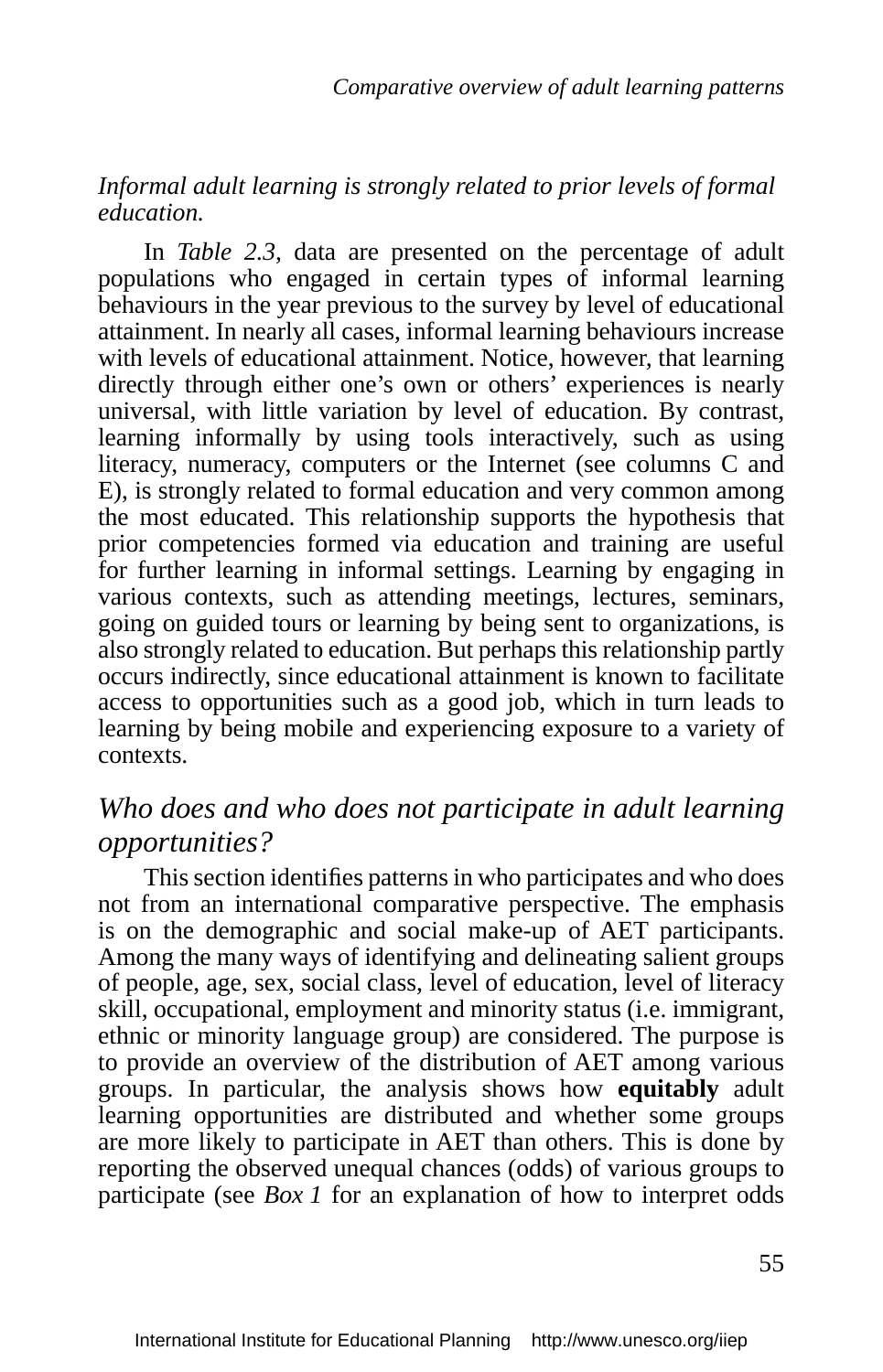|                                                                                                                                                                         |      | Learning by being mobile and experiencing exposure | to a variety of contexts |      |               | Learning by using tools interactively |      | Learning<br>directly<br>from others'<br>experience <sup>1</sup> | Learning<br>directly<br>by self-<br>experience <sup>1</sup> |
|-------------------------------------------------------------------------------------------------------------------------------------------------------------------------|------|----------------------------------------------------|--------------------------|------|---------------|---------------------------------------|------|-----------------------------------------------------------------|-------------------------------------------------------------|
|                                                                                                                                                                         | A    | $\mathbf B$                                        | D                        | I    | $\mathcal{C}$ | E                                     | F    | G                                                               | H                                                           |
| <b>Bermuda</b>                                                                                                                                                          |      |                                                    |                          |      |               |                                       |      |                                                                 |                                                             |
| Less than secondary ( <isced 3)<="" td=""><td>8.8</td><td>26.5</td><td>22.3</td><td>31.6</td><td>48.5</td><td>28.3</td><td>29.3</td><td>72.1</td><td>85.2</td></isced>  | 8.8  | 26.5                                               | 22.3                     | 31.6 | 48.5          | 28.3                                  | 29.3 | 72.1                                                            | 85.2                                                        |
| Secondary (ISCED 3)                                                                                                                                                     | 17.2 | 36.8                                               | 30.6                     | 38.1 | 64.1          | 61.0                                  | 42.1 | 82.1                                                            | 90.9                                                        |
| Post-secondary, non-tertiary<br>(ISCED 4)                                                                                                                               | 25.2 | 51.4                                               | 41.8                     | 37.5 | 75.1          | 74.1                                  | 49.9 | 85.1                                                            | 93.9                                                        |
| Tertiary (ISCED 5B)                                                                                                                                                     | 41.0 | 64.5                                               | 53.7                     | 41.7 | 88.8          | 83.7                                  | 55.3 | 84.1                                                            | 92.5                                                        |
| Tertiary (ISCED 5A or higher)                                                                                                                                           | 48.5 | 76.4                                               | 56.4                     | 34.7 | 92.1          | 91.4                                  | 54.5 | 84.9                                                            | 93.9                                                        |
| Total participation                                                                                                                                                     | 26.6 | 49.8                                               | 40.0                     | 37.3 | 73.5          | 69.9                                  | 47.0 | 82.9                                                            | 92.1                                                        |
| Canada                                                                                                                                                                  |      |                                                    |                          |      |               |                                       |      |                                                                 |                                                             |
| Less than secondary ( <isced 3)<="" td=""><td>15.2</td><td>20.5</td><td>17.7</td><td>14.2</td><td>41.4</td><td>42.9</td><td>40.2</td><td>66.2</td><td>80.6</td></isced> | 15.2 | 20.5                                               | 17.7                     | 14.2 | 41.4          | 42.9                                  | 40.2 | 66.2                                                            | 80.6                                                        |
| Secondary (ISCED 3)                                                                                                                                                     | 26.0 | 35.2                                               | 25.5                     | 21.8 | 60.4          | 60.0                                  | 46.9 | 76.6                                                            | 85.5                                                        |
| Post-secondary, non-tertiary<br>(ISCED 4)                                                                                                                               | 31.7 | 38.2                                               | 31.5                     | 26.0 | 71.6          | 67.6                                  | 51.2 | 82.2                                                            | 90.2                                                        |
| Tertiary (ISCED 5B)                                                                                                                                                     | 38.5 | 48.5                                               | 34.7                     | 28.8 | 77.2          | 73.6                                  | 52.0 | 83.2                                                            | 91.5                                                        |
| Tertiary (ISCED 5A or higher)                                                                                                                                           | 51.4 | 64.0                                               | 46.5                     | 31.7 | 84.3          | 83.0                                  | 59.1 | 86.2                                                            | 94.3                                                        |
| Total participation                                                                                                                                                     | 31.9 | 40.9                                               | 30.6                     | 23.9 | 65.3          | 64.3                                  | 49.4 | 78.0                                                            | 87.8                                                        |
| <b>Italy</b>                                                                                                                                                            |      |                                                    |                          |      |               |                                       |      |                                                                 |                                                             |
| Less than secondary ( <isced 3)<="" td=""><td>8.8</td><td>5.4</td><td>12.6</td><td>3.0</td><td>17.8</td><td>12.7</td><td>16.0</td><td>23.1</td><td>24.7</td></isced>    | 8.8  | 5.4                                                | 12.6                     | 3.0  | 17.8          | 12.7                                  | 16.0 | 23.1                                                            | 24.7                                                        |
| Secondary (ISCED 3)                                                                                                                                                     | 25.7 | 28.4                                               | 31.9                     | 10.8 | 45.7          | 42.4                                  | 27.7 | 46.1                                                            | 47.8                                                        |
| Post-secondary, non-tertiary<br>(ISCED 4)                                                                                                                               | 25.3 | 27.3                                               | 38.0                     | 11.3 | 39.9          | 44.0                                  | 31.0 | 37.9                                                            | 44.8                                                        |
| Tertiary (ISCED 5B)                                                                                                                                                     | 31.1 | 37.4                                               | 83.0                     | 25.4 | 73.3          | 58.7                                  | 68.6 | 55.1                                                            | 70.5                                                        |
| Tertiary (ISCED 5A or higher)                                                                                                                                           | 43.0 | 58.1                                               | 57.3                     | 19.9 | 62.7          | 63.9                                  | 39.7 | 57.9                                                            | 60.8                                                        |
| Total participation                                                                                                                                                     | 18.0 | 18.3                                               | 23.7                     | 7.3  | 32.1          | 28.3                                  | 22.5 | 34.6                                                            | 36.5                                                        |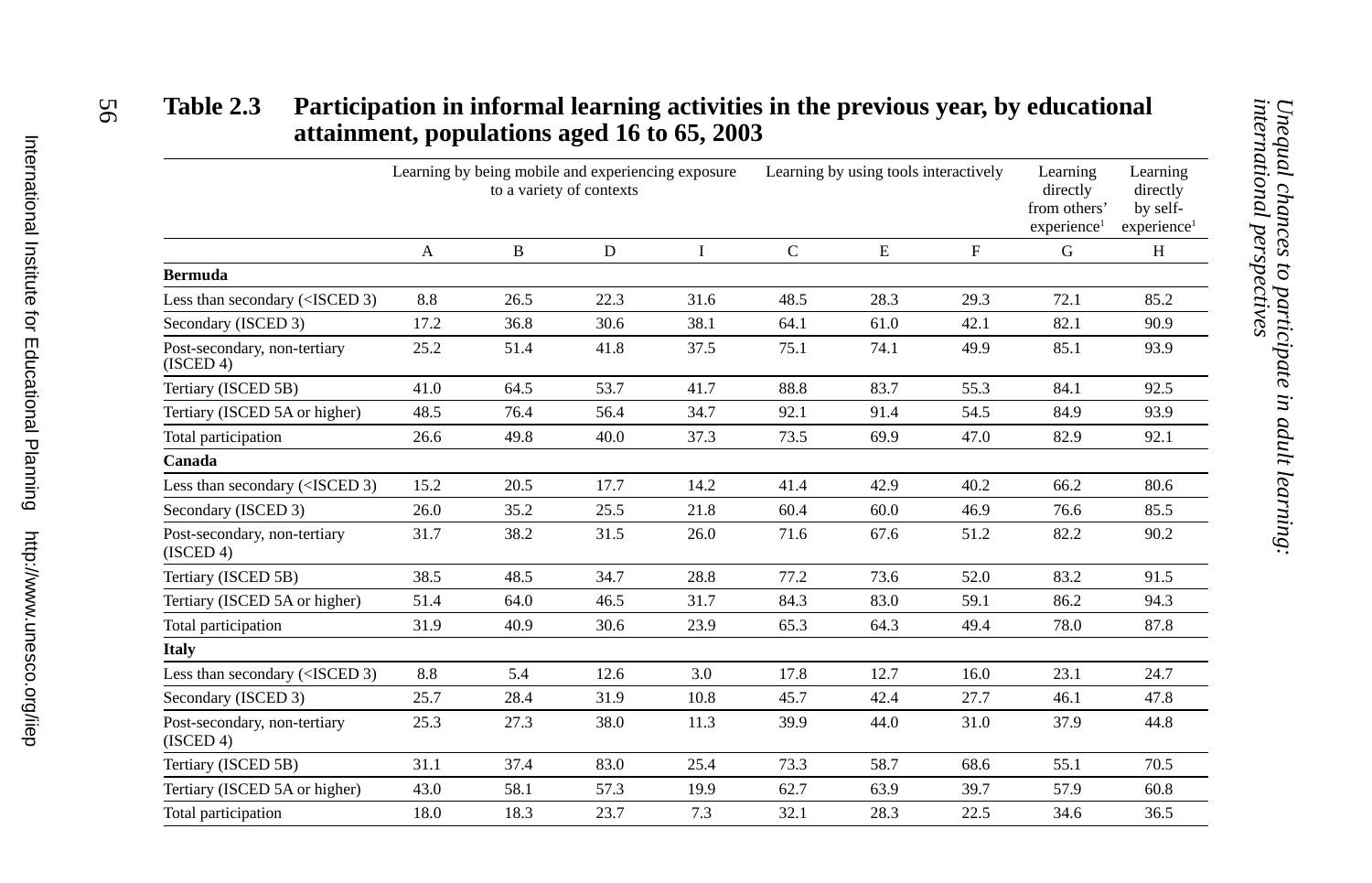| <b>Norway</b>                                                                                                                                                           |      |      |      |      |      |      |      |      |      |
|-------------------------------------------------------------------------------------------------------------------------------------------------------------------------|------|------|------|------|------|------|------|------|------|
| Less than secondary ( <isced 3)<="" td=""><td>19.4</td><td>24.5</td><td>22.1</td><td>14.4</td><td>47.6</td><td>45.9</td><td>40.9</td><td>63.4</td><td>83.3</td></isced> | 19.4 | 24.5 | 22.1 | 14.4 | 47.6 | 45.9 | 40.9 | 63.4 | 83.3 |
| Secondary (ISCED 3)                                                                                                                                                     | 28.3 | 41.6 | 27.1 | 21.0 | 69.9 | 64.2 | 43.3 | 76.7 | 91.8 |
| Post-secondary, non-tertiary<br>(ISCED 4)                                                                                                                               | 33.0 | 46.2 | 33.6 | 26.1 | 79.0 | 69.8 | 48.7 | 79.5 | 91.1 |
| Tertiary (ISCED 5B)                                                                                                                                                     | 42.4 | 62.4 | 37.1 | 29.8 | 84.3 | 79.2 | 46.6 | 84.2 | 94.0 |
| Tertiary (ISCED 5A or higher)                                                                                                                                           | 48.4 | 74.4 | 46.1 | 33.0 | 93.4 | 87.8 | 58.5 | 87.2 | 96.4 |
| Total participation                                                                                                                                                     | 32.1 | 46.8 | 31.1 | 23.4 | 72.8 | 67.4 | 46.3 | 77.5 | 91.4 |
| <b>Switzerland</b>                                                                                                                                                      |      |      |      |      |      |      |      |      |      |
| Less than secondary ( <isced 3)<="" td=""><td>23.8</td><td>24.0</td><td>41.2</td><td>30.9</td><td>76.8</td><td>52.5</td><td>42.2</td><td>86.8</td><td>87.1</td></isced> | 23.8 | 24.0 | 41.2 | 30.9 | 76.8 | 52.5 | 42.2 | 86.8 | 87.1 |
| Secondary (ISCED 3)                                                                                                                                                     | 34.0 | 49.3 | 42.1 | 35.9 | 84.8 | 58.7 | 34.4 | 85.4 | 89.3 |
| Tertiary (ISCED 5B)                                                                                                                                                     | 52.4 | 71.5 | 48.7 | 44.7 | 95.1 | 65.7 | 32.9 | 87.7 | 91.4 |
| Tertiary (ISCED 5A or higher)                                                                                                                                           | 68.4 | 81.5 | 59.3 | 47.0 | 96.4 | 77.1 | 44.3 | 91.1 | 93.4 |
| Total participation                                                                                                                                                     | 38.8 | 52.0 | 44.8 | 37.6 | 86.2 | 60.8 | 36.6 | 86.6 | 89.7 |
| <b>United States</b>                                                                                                                                                    |      |      |      |      |      |      |      |      |      |
| Less than secondary ( <isced 3)<="" td=""><td>9.5</td><td>16.3</td><td>18.1</td><td>20.7</td><td>31.8</td><td>39.1</td><td>34.9</td><td>68.6</td><td>81.2</td></isced>  | 9.5  | 16.3 | 18.1 | 20.7 | 31.8 | 39.1 | 34.9 | 68.6 | 81.2 |
| Secondary (ISCED 3)                                                                                                                                                     | 19.0 | 34.0 | 25.7 | 25.7 | 61.7 | 61.8 | 50.6 | 77.9 | 91.2 |
| Post-secondary, non-tertiary<br>(ISCED 4)                                                                                                                               | 30.4 | 44.9 | 22.6 | 30.0 | 74.8 | 66.3 | 61.7 | 84.9 | 94.8 |
| Tertiary (ISCED 5B)                                                                                                                                                     | 30.0 | 50.7 | 37.3 | 33.1 | 77.9 | 79.4 | 59.0 | 89.0 | 92.0 |
| Tertiary (ISCED 5A or higher)                                                                                                                                           | 51.1 | 70.9 | 50.7 | 34.5 | 87.1 | 90.0 | 65.0 | 89.7 | 96.3 |
| Total participation                                                                                                                                                     | 26.7 | 41.9 | 31.4 | 27.7 | 64.7 | 66.4 | 52.6 | 80.3 | 91.0 |
|                                                                                                                                                                         |      |      |      |      |      |      |      |      |      |

#### Notes:

1. Non-specific general experience.

2. Participation rates in informal learning are based on whether sampled adults responded yes to one of the following questions ("During the last 12 months, did you ..."): A: Visit trade fairs, professional conferences or congresses?; B: Attend short lectures, seminars, workshops or special talks that were not part of a course?; D: Go on guided tours such as museums, art galleries, or other locations?; I: Learn by being sent around an organization to learn different aspects of that organization?; C: Read manuals, reference books, journals or other written materials but not as part of a course?; E: Use computers or the Internet to learn but not as part of a course?; F: Use video, television, tapes to learn but not as part of a course?; G: Learn by watching, getting help from or advice from others but not from course instructors?; H: Learn by yourself by trying things out, doing things for practice, trying different approaches to doing things?

57

*Source:* ALL Survey, 2003.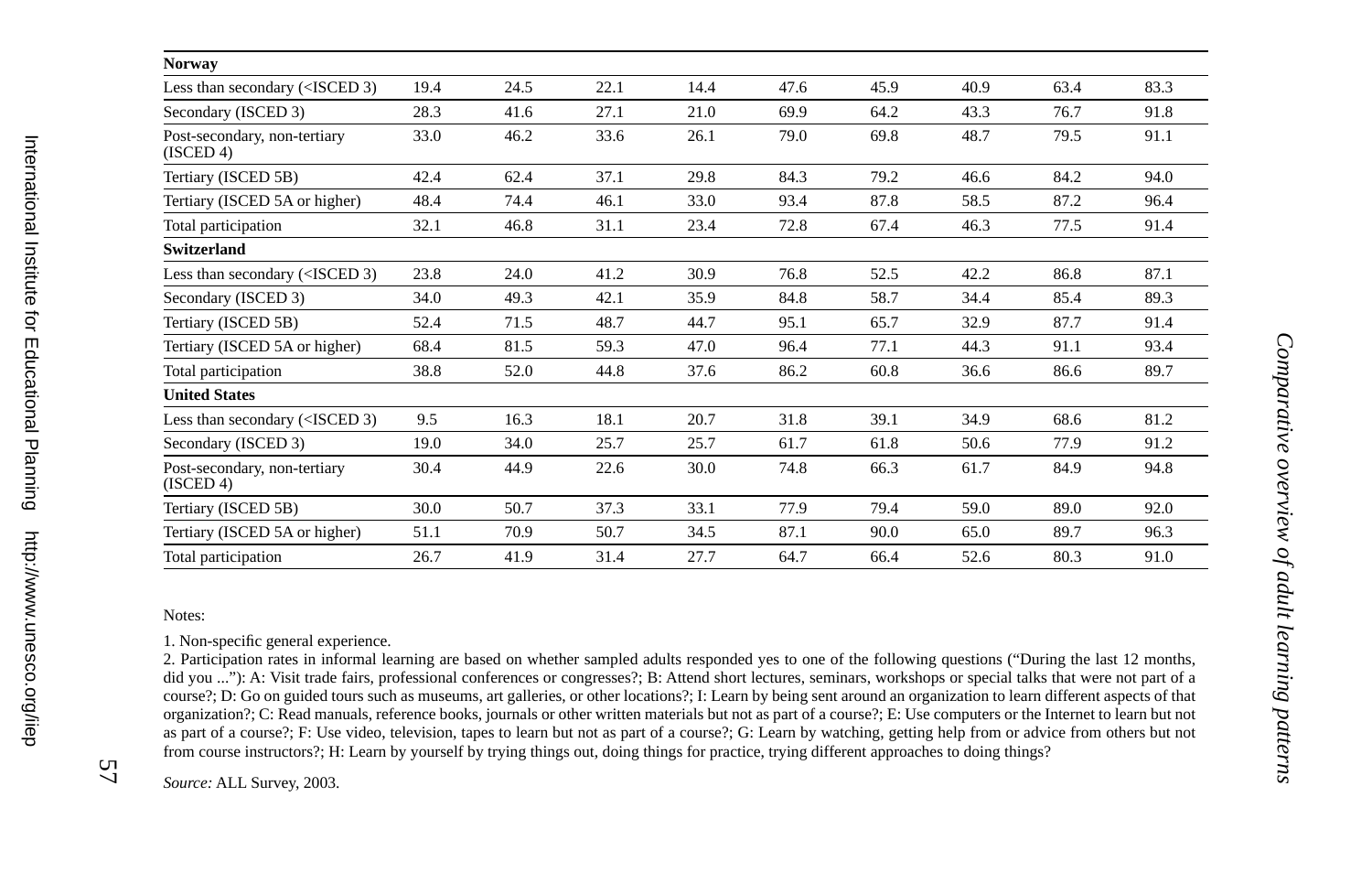ratios). By extension, the analysis provides a comparative overview on the issue of whether certain groups may experience favourable **access** to adult learning opportunities.

Access to learning is increasingly perceived as a way of providing people with a chance to develop personal, social and economic resources that help them to secure a successful life (OECD, 2001; Rychen and Salganik, 2003). Moreover, wider access to learning can reduce inequalities in living conditions, as well as differences in labour market rewards. For example, research suggests that AET plays a key role in improving career prospects in terms of better earning profiles and employment security (OECD, 2003*b*: 240). Other possible outcomes associated with adult learning, such as the potential health and social benefits, are well documented (Feinstein and Hammond, 2004). Additionally, adult education has a role in combating social exclusion and promoting social cohesion (van der Kamp, 1999: 105). Overall, access to learning is seen by many as a way to reduce inequalities with regard to opportunities and living conditions.

# **Box 1. Using odds ratios**

Odds ratios reflect the relative likelihood of an event occurring for a particular group compared to a reference group. An odds ratio of 1 represents equal chances of an event occurring for a particular group *vis-à-vis* the reference group. Coefficients with a value below 1 indicate that there is less chance of the event occurring for a particular group compared to the reference group, and coefficients greater than 1 represent increased chances (Hosmer and Lemeshow, 1989).

As an example, for the purpose of the analyses presented in *Table 4A-B*, the likelihood or odds of adults aged 56 to 65 participating in AET was set to 1. Odds greater than 1 for younger age groups indicate that those persons have increased chances to participate in AET compared to the 56-65 age group.

Unadjusted odds reflect the same information as participation rates, but the former method makes it easier to compare inequalities between groups across countries, even though the level of actual participation rates varies among countries. Adjusted odds allow for comparisons of inequalities while controlling for other factors that also play a role.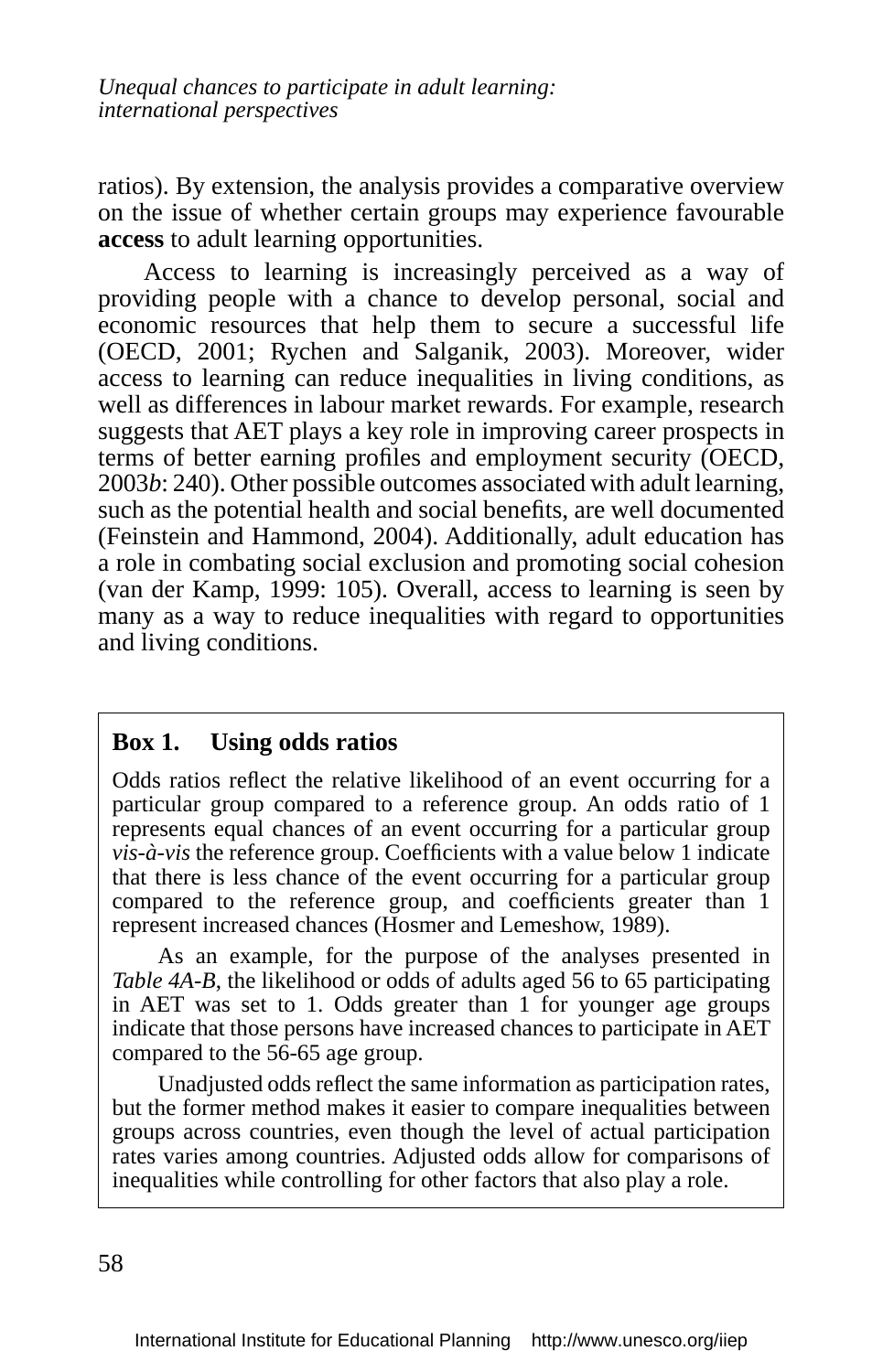|                             |      | Australia |       |      | Canada |        |      | Chile |         |      | Czech Republic |           |               | Denmark |        |      | Finland |        |      | Hungary |     |      | Ireland |        |      | Italy  |       |
|-----------------------------|------|-----------|-------|------|--------|--------|------|-------|---------|------|----------------|-----------|---------------|---------|--------|------|---------|--------|------|---------|-----|------|---------|--------|------|--------|-------|
|                             | %    | odds      |       | %    | odds   |        | %    | odds  |         | %    | odds           |           | $\frac{0}{0}$ | odds    |        | %    | odds    |        | %    | odds    |     | %    | odds    |        | %    | odds   |       |
| Age                         |      |           |       |      |        |        |      |       |         |      |                |           |               |         |        |      |         |        |      |         |     |      |         |        |      |        |       |
| $16 - 25$                   | 45.5 | 3.6       | $***$ | 43.6 | 4.8    | $***$  | 24.9 | 3.6   | $* * *$ | 24.4 | 1.8            | $\$$ $\$$ | 68.0          | 2.4     | $***$  | 69.8 | 1.8     | $*$    | 27.7 | 3.7     | *** | 29.0 | 3.5     | ***    | 34.5 | 1.4    |       |
| $26 - 35$                   | 41.2 | 1.6       | $* *$ | 41.9 | 2.2    |        | 24.6 | 3.5   | ***     | 34.0 | 2.1            | 88        | 63.1          | 1.5     | $\ast$ | 70.4 | 1.0     |        | 27.6 | 3.4     | *** | 27.2 | 2.1     | \$\$\$ | 28.3 | 1.0    |       |
| 36-45                       | 40.4 | 1.5       | $***$ | 41.8 | 2.3    |        | 20.7 | 3.3   | $* * *$ | 29.1 | 1.6            | 88        | 64.3          | 1.8     | $***$  | 64.9 | 1.0     |        | 19.6 | 1.8     |     | 25.3 | 2.1     | \$\$\$ | 25.0 | $-1.1$ |       |
| 46-55                       | 30.6 | 1.2       |       | 33.4 | 2.0    |        | 12.0 | 1.9   | ***     | 29.9 | 2.2            | \$\$\$    | 55.4          | 1.5     | $*$    | 55.1 | 0.9     |        | 15.7 | 1.7     |     | 18.4 | 1.6     | *      | 18.0 | 1.1    |       |
| 56-65                       | 17.9 | 1.0       |       | 14.7 | 1.0    |        | 6.9  | 1.0   |         | 8.8  | 1.0            |           | 32.0          | 1.0     |        | 29.7 | 1.0     |        | 3.4  | 1.0     |     | 9.1  | 1.0     |        | 9.3  | 1.0    |       |
| Gender                      |      |           |       |      |        |        |      |       |         |      |                |           |               |         |        |      |         |        |      |         |     |      |         |        |      |        |       |
| Women                       | 35.1 | 1.0       |       | 36.3 | 1.0    |        | 19.9 | 1.0   |         | 21.7 | 1.0            |           | 59.2          | 1.0     |        | 62.3 | 1.0     |        | 20.5 | 1.0     |     | 25.0 | 1.0     |        | 19.1 | 1.0    |       |
| Men                         | 37.8 | 1.1       |       | 37.6 | 1.3    |        | 19.1 | 0.8   |         | 31.2 | 1.7            | \$\$\$    | 54.7          | 0.8     | $* *$  | 54.5 | 0.7     | **     | 19.1 | 0.9     |     | 22.1 | 0.8     |        | 26.2 | 1.1    |       |
| Parents' education          |      |           |       |      |        |        |      |       |         |      |                |           |               |         |        |      |         |        |      |         |     |      |         |        |      |        |       |
| Less than upper secondary   | 34.2 | 1.0       |       | 28.4 | 1.0    |        | 15.5 | 1.0   |         | 22.2 | 1.0            |           | 49.2          | 1.0     |        | 50.0 | 1.0     |        | 11.6 | 1.0     |     | 21.3 | 1.0     |        | 18.5 | 1.0    |       |
| Upper secondary             | 41.3 | 1.2       | $* *$ | 42.4 | 1.3    |        | 33.1 | 1.2   |         | 34.2 | 1.3            | *         | 59.5          | 1.0     |        | 65.7 | 1.2     | $\ast$ | 25.1 | 1.2     |     | 33.4 | 1.0     |        | 39.2 | 1.0    |       |
| Higher than upper secondary | 47.5 | 1.2       | $***$ | 55.6 | 2.0    | $***$  | 46.5 | 1.5   |         | 31.4 | 1.0            |           | 69.5          | 1.1     |        | 77.2 | 1.5     | **     | 43.2 | 1.6     | \$  | 38.1 | 1.3     |        | 51.9 | 1.5    |       |
| Education                   |      |           |       |      |        |        |      |       |         |      |                |           |               |         |        |      |         |        |      |         |     |      |         |        |      |        |       |
| Less than upper secondary   | 24.0 | 1.0       |       | 20.7 | 1.0    |        | 9.8  | 1.0   |         | 17.7 | 1.0            |           | 41.2          | 1.0     |        | 35.9 | 1.0     |        | 7.1  | 1.0     |     | 14.1 | 1.0     |        | 9.2  | 1.0    |       |
| Upper secondary             | 38.0 | 1.3       | $***$ | 32.2 | 1.0    |        | 25.5 | 17    | $* *$   | 35.8 | 1.6            | $* * *$   | 56.2          | 1.2     |        | 63.5 | 1.5     | $***$  | 18.2 | 1.3     |     | 27.7 | 1.2     |        | 37.5 | 2.0    | ***   |
| Higher than upper secondary | 56.1 | 1.8       | $***$ | 55.7 | 1.9    | $\ast$ | 45.2 | 2.5   | ***     | 47.0 | 1.7            | \$333     | 74.6          | 1.8     | $***$  | 80.0 | 1.9     | **     | 47.7 | 4.0     | *** | 44.9 | 1.7     | ***    | 51.3 | 2.8    | ***   |
| Prose literacy level        |      |           |       |      |        |        |      |       |         |      |                |           |               |         |        |      |         |        |      |         |     |      |         |        |      |        |       |
| Level 1                     | 14.2 | 1.0       |       | 17.3 | 1.0    |        | 10.6 | 1.0   |         | 12.0 | 1.0            |           | 22.7          | 1.0     |        | 21.2 | 1.0     |        | 8.4  | 1.0     |     | 8.9  | 1.0     |        | 8.4  | 1.0    |       |
| Level 2                     | 26.6 | 1.7       | $***$ | 28.3 | 1.3    |        | 25.3 | 1.2   |         | 22.4 | 1.6            | *         | 47.3          | 1.9     | $***$  | 41.7 | 1.3     |        | 20.3 | 1.3     |     | 17.8 | 1.4     |        | 21.9 | 1.5    | $***$ |
| Level 3                     | 42.6 | 2.8       | $***$ | 43.1 | 2.0    |        | 40.2 | 1.4   |         | 33.1 | 2.0            | $\pm\pm$  | 69.2          | 2.9     | $***$  | 68.2 | 2.5     | $***$  | 34.6 | 1.6     | *** | 30.0 | 2.2     | \$333  | 38.6 | 2.1    | ***   |
| Level 4/5                   | 60.6 | 4.4       | ***   | 52.9 | 2.2    | $***$  | 47.8 | 1.2   |         | 41.5 | 2.3            | 88        | 77.3          | 2.8     | $***$  | 82.8 | 3.8     | ***    | 46.0 | 1.5     |     | 48.2 | 3.5     | ***    | 44.5 | 2.1    | **    |

**Table 2.4 Percentage of adults participating in AET and adjusted odds ratios showing the likelihood of participating in AET during the year preceding the interview, by various classifi cation variables, 1994-1998**

59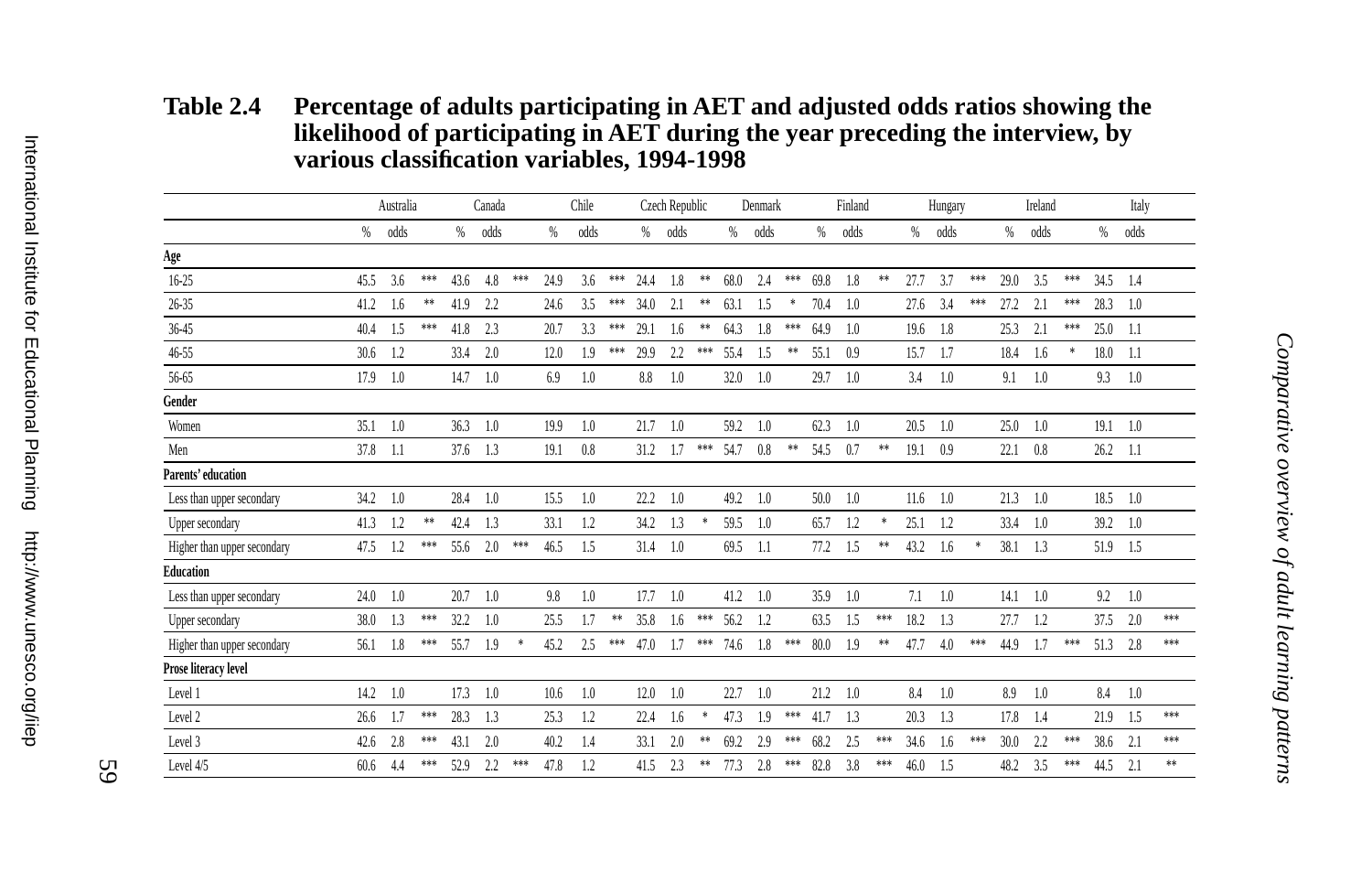| <b>Employment status</b>                             |      |           |          |                  |     |       |       |      |          |                |         |        |            |      |       |                  |            |           |                  |     |            |            |            |        |                  |                  |       |
|------------------------------------------------------|------|-----------|----------|------------------|-----|-------|-------|------|----------|----------------|---------|--------|------------|------|-------|------------------|------------|-----------|------------------|-----|------------|------------|------------|--------|------------------|------------------|-------|
| Unemployed                                           | 28.8 | 1.0       |          | 29.5             | 1.0 |       | 19.3  | 1.0  |          | $19.5$ 1.0     |         |        | 53.4 1.0   |      |       |                  | $30.4$ 1.0 |           | $12.6$ 1.0       |     |            | 9.7        | 1.0        |        | $16.3$ 1.0       |                  |       |
| Employed                                             | 43.2 | 1.2       |          | 41.7             | 1.2 |       | 22.5  | 0.9  |          | 33.4           | 1.0     |        | 60.4       | 1.0  |       | 69.6             | 2.8        | $***$     | 28.7             | 2.1 | $\ast\ast$ | $30.2$ 1.3 |            |        | 29.1             | 3.0              | $***$ |
| Retired                                              | 9.0  | 0.4       | $***$    | $10.7$ 0.5       |     |       | 15.3  | 2.0  |          | $5.1\qquad0.3$ |         |        | 18.0       | 0.3  | $***$ | 16.5             | 0.6        | $\,$ $\,$ | $\overline{1.4}$ | 0.2 | $* * *$    | 3.5        | 0.4        |        | 5.4              | 0.4              | $* *$ |
| Student                                              |      | 96.2 69.5 | $\ast$   | 66.1             | 3.9 |       | 100.0 | >99  | $***$    | 21.3           | 0.7     |        | 89.4       | 16.0 | $***$ |                  | 91.8 93.3  |           | 29.5             | >99 | $$33*$     | 50.2       | 27.2       | \$\$\$ | $100.0$ >99      |                  | ***   |
| Homemaker                                            | 13.0 | 0.3       | $***$    | 23.1             | 0.6 |       | 8.0   | 0.5  | $* *$    | 0.0            | $0.0\,$ | \$\$\$ | 22.0       | 0.3  |       | 29.1             | 0.5        | $**$      | $0.0\,$          | 0.0 | ***        | $11.3$ 1.1 |            |        | 3.3              | 0.2              | ***   |
| Occupation                                           |      |           |          |                  |     |       |       |      |          |                |         |        |            |      |       |                  |            |           |                  |     |            |            |            |        |                  |                  |       |
| Blue-collar low-skill                                | 25.6 | 1.0       |          | 25.5             | 1.0 |       | 11.5  | 1.0  |          | 18.7           | 1.0     |        | 42.3       | 1.0  |       |                  | 47.8 1.0   |           | 13.3             | 1.0 |            |            | $16.9$ 1.0 |        |                  | $13.1 \quad 1.0$ |       |
| Blue-collar high-skill                               | 32.6 | 1.0       |          | 29.4             | 1.2 |       | 12.8  | 1.1  |          | 29.1 1.4       |         |        | 47.1       | 1.2  |       | $50.1 \quad 1.2$ |            |           | 14.5 0.9         |     |            |            | 15.8 0.9   |        | $14.6$ 1.0       |                  |       |
| White-collar low-skill                               | 43.7 | 1.6       | $***$    | 39.8             | 2.0 | $***$ | 29.8  | 2.0  | $\pm\pm$ | 22.5           | 1.3     |        | 63.0       | 1.8  | $***$ | 68.3             | 1.6        | $***$     | 25.4             | 1.3 |            | $37.6$ 1.8 |            | $\ast$ | 26.7             | 1.4              |       |
| White-collar high-skill                              | 55.4 | 1.7       | $***$    | 53.4             | 1.8 | $***$ | 49.8  | 3.2  | $***$    | 45.0           | 2.2     | ***    | 73.2       | 2.3  | $***$ | 82.0             | 2.9        | $***$     | 45.4             | 1.8 | **         | 45.6       | 2.2        | $**$   | 49.8             | 2.5              | ***   |
| <b>Immigration</b> status                            |      |           |          |                  |     |       |       |      |          |                |         |        |            |      |       |                  |            |           |                  |     |            |            |            |        |                  |                  |       |
| Foreign-born                                         | 30.9 | 1.0       |          | 33.4             | 1.0 |       | 31.5  | 1.0  |          | 13.2           | 1.0     |        | 54.9       | 1.0  |       |                  | $61.2$ 1.0 |           | 24.2 1.0         |     |            | $26.5$ 1.0 |            |        | $28.7$ 1.0       |                  |       |
| Native-born                                          | 38.5 | 1.3       | $\pm\pm$ | 37.9             | 1.3 |       | 19.4  | 4.5  |          | 26.5           | 2.3     | $*$    | 56.9       | 0.6  |       |                  | 58.3 2.0   |           | 19.8 1.7         |     |            | $23.3$ 1.0 |            |        | 22.4 0.9         |                  |       |
| Language status                                      |      |           |          |                  |     |       |       |      |          |                |         |        |            |      |       |                  |            |           |                  |     |            |            |            |        |                  |                  |       |
| First and official language(s) not the same 29.2 1.0 |      |           |          | 28.1             | 1.0 |       | 13.5  | 1.0  |          | 23.8           | 1.0     |        | $45.6$ 1.0 |      |       |                  | 65.8 1.0   |           | 10.9             | 1.0 |            | $27.5$ 1.0 |            |        |                  | $18.4 - 1.0$     |       |
| First and official language(s) same                  |      | 38.0 0.9  |          | 38.8             | 1.0 |       | 19.5  | -1.1 |          | $26.5$ 0.7     |         |        | 57.0 1.8   |      |       |                  | 58.2 0.6   |           | 19.9 2.0         |     |            | 23.4 0.5   |            |        | 22.7             | 0.7              |       |
| <b>Community size</b>                                |      |           |          |                  |     |       |       |      |          |                |         |        |            |      |       |                  |            |           |                  |     |            |            |            |        |                  |                  |       |
| Rural                                                |      | 34.0 1.0  |          | 31.5             | 1.0 |       | 9.2   | 1.0  |          | 20.8           | 1.0     |        | $49.0$ 1.0 |      |       |                  | 63.5 1.0   |           | 13.7             | 1.0 |            |            | 18.3 1.0   |        |                  | $19.0 \t1.0$     |       |
| Urban                                                | 36.7 | 0.9       |          | $38.1 \quad 1.1$ |     |       | 21.5  | 1.1  |          | $28.7$ 1.3     |         |        | 59.7 1.2   |      |       |                  | $51.0$ 0.9 |           | 23.1             | 1.3 | $8\,$      | 26.9       | 1.4        | **     | $27.1 \quad 1.1$ |                  |       |

\* p<0.10, statistically significant at the 10 per cent level. \*\* p<0.05, statistically significant at the 5 per cent level.

\*\*\* p<0.01, statistically significant at the 1 per cent level.

Notes: Belgium (Flanders), Germany and Portugal also particpated in the IALS study, but they did not ask some of the questions included in this analysis in a comparable way.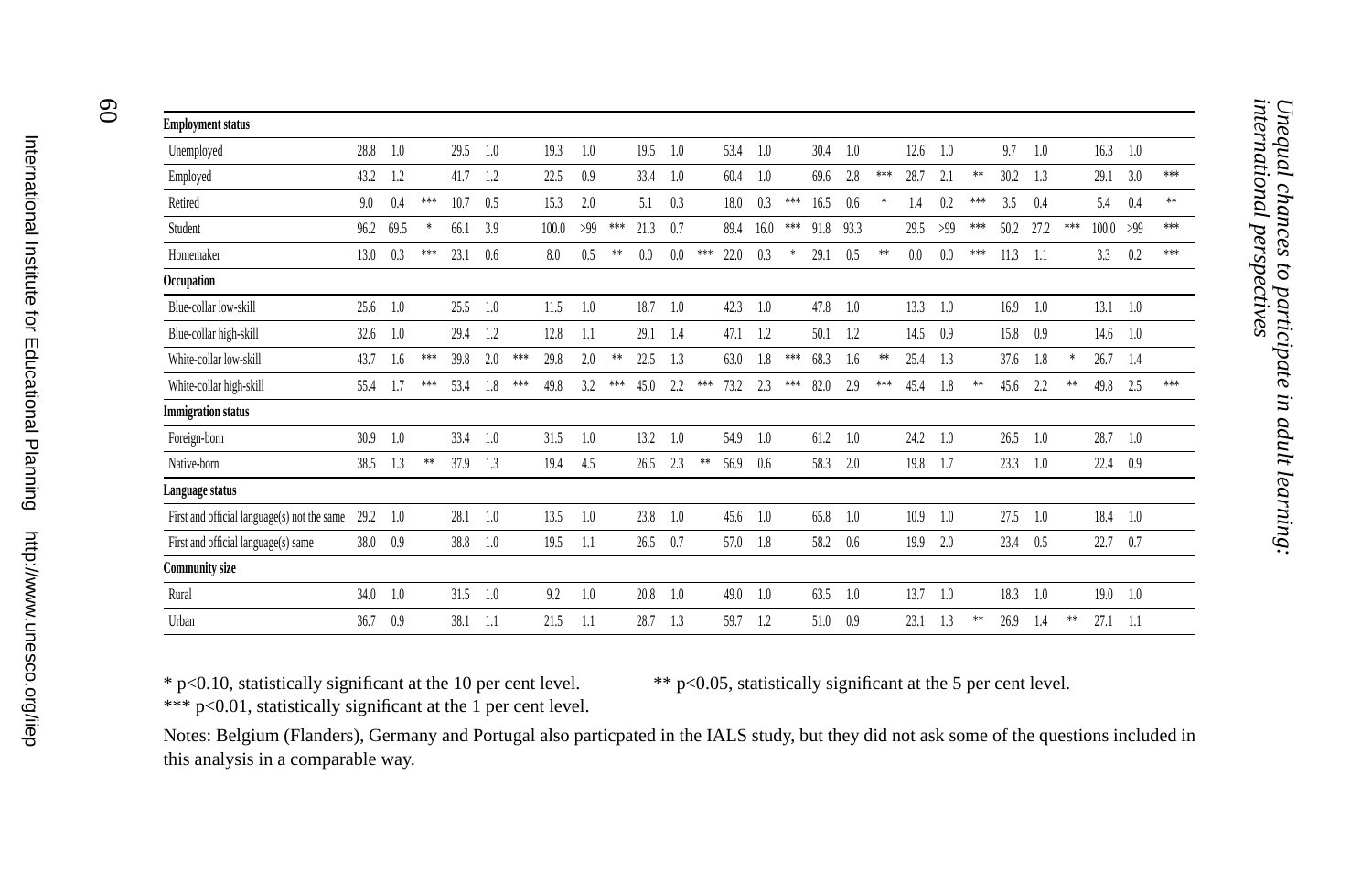| Table 2.4 | (continued) |
|-----------|-------------|
|-----------|-------------|

|                                      |                  | Netherlands |          |                  | New Zealand |          | Norway           |      |          | Poland     |      |          |                  | Slovenia |            | Sweden           |      |            |                  | Switzerland |          |                  | United Kingdom |         |                  | <b>United States</b> |        |                  | International<br>average |
|--------------------------------------|------------------|-------------|----------|------------------|-------------|----------|------------------|------|----------|------------|------|----------|------------------|----------|------------|------------------|------|------------|------------------|-------------|----------|------------------|----------------|---------|------------------|----------------------|--------|------------------|--------------------------|
|                                      | %                | odds        |          | %                | odds        |          | %                | odds |          | %          | odds |          | %                | odds     |            | %                | odds |            | %                | odds        |          | %                | odds           |         | %                | odds                 |        | %                | odds                     |
| Age                                  |                  |             |          |                  |             |          |                  |      |          |            |      |          |                  |          |            |                  |      |            |                  |             |          |                  |                |         |                  |                      |        |                  |                          |
| $16 - 25$                            | 48.3 2.5         |             | $***$    | 60.4 4.4         |             | $***$    | 42.8             | 2.8  | $* * *$  | 17.7       | 3.8  | $***$    | 43.3 2.1         |          | $\ast\ast$ | $41.0$ 1.1       |      |            | 48.8 2.3         |             | ***      | 51.5 2.7         |                | $* * *$ | 33.4             | 1.8                  | $\,$ 8 | 41.9 2.8         |                          |
| $26 - 35$                            | 45.9             | 2.0         | ***      | 51.6 2.1         |             | ***      | 56.2             | 2.1  | $* * *$  | 17.4       | 2.5  | $* *$    | 45.5             | 1.8      | **         | 57.0             | 1.4  | $\ast$     | 49.6             | 1.9         | $* *$    | 51.2             | 1.5            | $* *$   | 46.5             | 1.5                  | 88     | 43.3 2.0         |                          |
| $36 - 45$                            | 40.4             | 1.9         | $\pm\pm$ | 50.5 1.7         |             | $\pm\pm$ | 52.5             | 2.0  | $* * *$  | 18.4       | 2.7  | $* *$    | 38.9             | 1.8      | $\pm\pm$   | 60.7             | 1.6  | $\pm\pm$   | 43.7             | 1.7         | $\pm\pm$ | 54.3 1.7         |                | 222     | 44.9 1.3         |                      |        | 40.9             | 1.8                      |
| $46 - 55$                            | $30.6$ 1.4       |             | $\ast$   | 42.7 1.4         |             |          | 47.3             | 1.8  | $* * *$  | 11.4 1.8   |      |          | $27.6$ 1.3       |          |            | 57.1             | 1.5  | $\ast\ast$ | 38.6 1.5         |             |          | $41.0$ 1.1       |                |         | 43.8             | 1.4                  | $\,$ 8 | 33.8 1.5         |                          |
| 56-65                                | $17.0 \quad 1.0$ |             |          | $27.6$ 1.0       |             |          | 23.8 1.0         |      |          | 2.8        | 1.0  |          | 9.5              | 1.0      |            | 34.7 1.0         |      |            | 24.6 1.0         |             |          | $21.1 \quad 1.0$ |                |         | $26.9$ 1.0       |                      |        | $17.8$ 1.0       |                          |
| Gender                               |                  |             |          |                  |             |          |                  |      |          |            |      |          |                  |          |            |                  |      |            |                  |             |          |                  |                |         |                  |                      |        |                  |                          |
| Women                                | 36.4 1.0         |             |          | $46.9$ 1.0       |             |          | $46.1 \quad 1.0$ |      |          | 13.4 1.0   |      |          | 32.5 1.0         |          |            | 52.3 1.0         |      |            | $40.7$ 1.0       |             |          | 44.0 1.0         |                |         | $40.6$ 1.0       |                      |        | $36.2 \quad 1.0$ |                          |
| Men                                  | 39.4 1.0         |             |          | $49.0$ 1.1       |             |          | 47.9             | 1.0  |          | 16.1       | 1.4  | $* *$    | 34.7 1.3         |          | $\ast\ast$ | 49.4 1.0         |      |            | 43.5             | 0.8         | $\,$     | 45.9 0.9         |                |         | $40.8$ 1.0       |                      |        | 37.2 1.0         |                          |
| Parents' education                   |                  |             |          |                  |             |          |                  |      |          |            |      |          |                  |          |            |                  |      |            |                  |             |          |                  |                |         |                  |                      |        |                  |                          |
| Less than upper secondary            | 33.8 1.0         |             |          | 44.5 1.0         |             |          | 38.6             | 1.0  |          | $11.5$ 1.0 |      |          | 23.3             | 1.0      |            | 47.9 1.0         |      |            | $30.3$ 1.0       |             |          | 44.0 1.0         |                |         | $26.5$ 1.0       |                      |        | $30.6$ 1.0       |                          |
| Upper secondary                      | 49.5 1.4         |             |          | *** $51.7$ 0.9   |             |          | 49.5             | 1.2  |          | 21.4 1.0   |      |          | 44.8 1.2         |          |            | 53.6 1.2         |      | $* *$      | 47.7             | 1.2         | $\ast$   | 62.8 1.5         |                |         | 44.7 1.1         |                      |        | 44.4 1.2         |                          |
| Higher than upper secondary          | $46.2$ 1.1       |             |          | $62.3$ 1.3       |             | $\cdot$  | 58.3             | 1.4  | $* *$    | 35.7 1.3   |      |          | 66.1 1.4         |          |            | 57.4 1.1         |      |            | $50.1 \quad 1.1$ |             |          | 67.7 1.3         |                |         | 55.3             | 1.3                  | \$8    | 53.3 1.3         |                          |
| <b>Education</b>                     |                  |             |          |                  |             |          |                  |      |          |            |      |          |                  |          |            |                  |      |            |                  |             |          |                  |                |         |                  |                      |        |                  |                          |
| Less than upper secondary            | $26.5$ 1.0       |             |          | 37.8 1.0         |             |          |                  | 1.0  |          | 8.0        | 1.0  |          | $12.1 \quad 1.0$ |          |            | $35.0 \quad 1.0$ |      |            | $20.4$ 1.0       |             |          | 34.1 1.0         |                |         | $14.0$ 1.0       |                      |        | $21.8$ 1.0       |                          |
| Upper secondary                      | 43.7 1.5         |             | $* *$    | $51.0$ 1.1       |             |          | 44.3             | 1.3  |          | 21.2       | 2.3  | $\pm\pm$ | 36.4 1.7         |          | $\ast\ast$ | 51.8             | -1.4 |            | *** $45.3$ 2.1   |             | $* * *$  | 53.3 1.4         |                | $8\,$   | 32.1 1.2         |                      |        | 39.6 1.5         |                          |
| Higher than upper secondary 52.8 1.9 |                  |             |          | *** 64.7 1.6     |             | ***      | 65.0             | 1.8  | $\pm\pm$ | 34.3       | 3.0  | $***$    | 73.6 4.6         |          | ***        | 67.0             | 1.8  |            | *** 56.5 2.9     |             | ***      | $71.0$ 2.0       |                | ***     | $62.7$ $2.4$     |                      | ***    | 58.3 2.3         |                          |
| Prose literacy level                 |                  |             |          |                  |             |          |                  |      |          |            |      |          |                  |          |            |                  |      |            |                  |             |          |                  |                |         |                  |                      |        |                  |                          |
| Level 1                              | $21.9$ 1.0       |             |          | $29.9$ 1.0       |             |          | $14.6$ 1.0       |      |          | 8.3        | 1.0  |          | $15.3 \quad 1.0$ |          |            | 29.4 1.0         |      |            | 22.4 1.0         |             |          | $20.8$ 1.0       |                |         | $14.1 \quad 1.0$ |                      |        | $16.7$ 1.0       |                          |
| Level 2                              | 29.6 1.4         |             |          | $36.2 \quad 1.0$ |             |          | 38.7             | 2.5  | $* * *$  | 15.4 1.0   |      |          | 40.7             | 1.8      | $***$      | $41.1$ 1.1       |      |            | 35.8 1.2         |             |          | 34.5 1.3         |                |         | $30.6$ 1.9       |                      | $8\,8$ | 30.8 1.5         |                          |
| Level 3                              | $42.2$ 1.7       |             | $**$     | 55.7 1.8         |             | ***      | 51.5 3.0         |      | $* * *$  | 23.4 1.2   |      |          | $61.6$ 2.1       |          | ***        | 52.2 1.4         |      | $\ast$     | 52.0 1.8         |             | $\ast$   | 58.0 2.6         |                | 222     | 48.3 3.0         |                      | ***    | 46.9 2.1         |                          |
| Level 4/5                            | 54.4 2.5         |             | ***      | 68.3 2.1         |             | ***      | 64.2 3.9         |      | ***      | 40.8 1.5   |      |          | 75.0 2.5         |          | $\ast$     | $60.1$ 1.5       |      | **         | 63.7 2.5         |             | $* * *$  | 74.5 4.4         |                | ***     | 64.2 3.8         |                      | 888    | 59.3 2.7         |                          |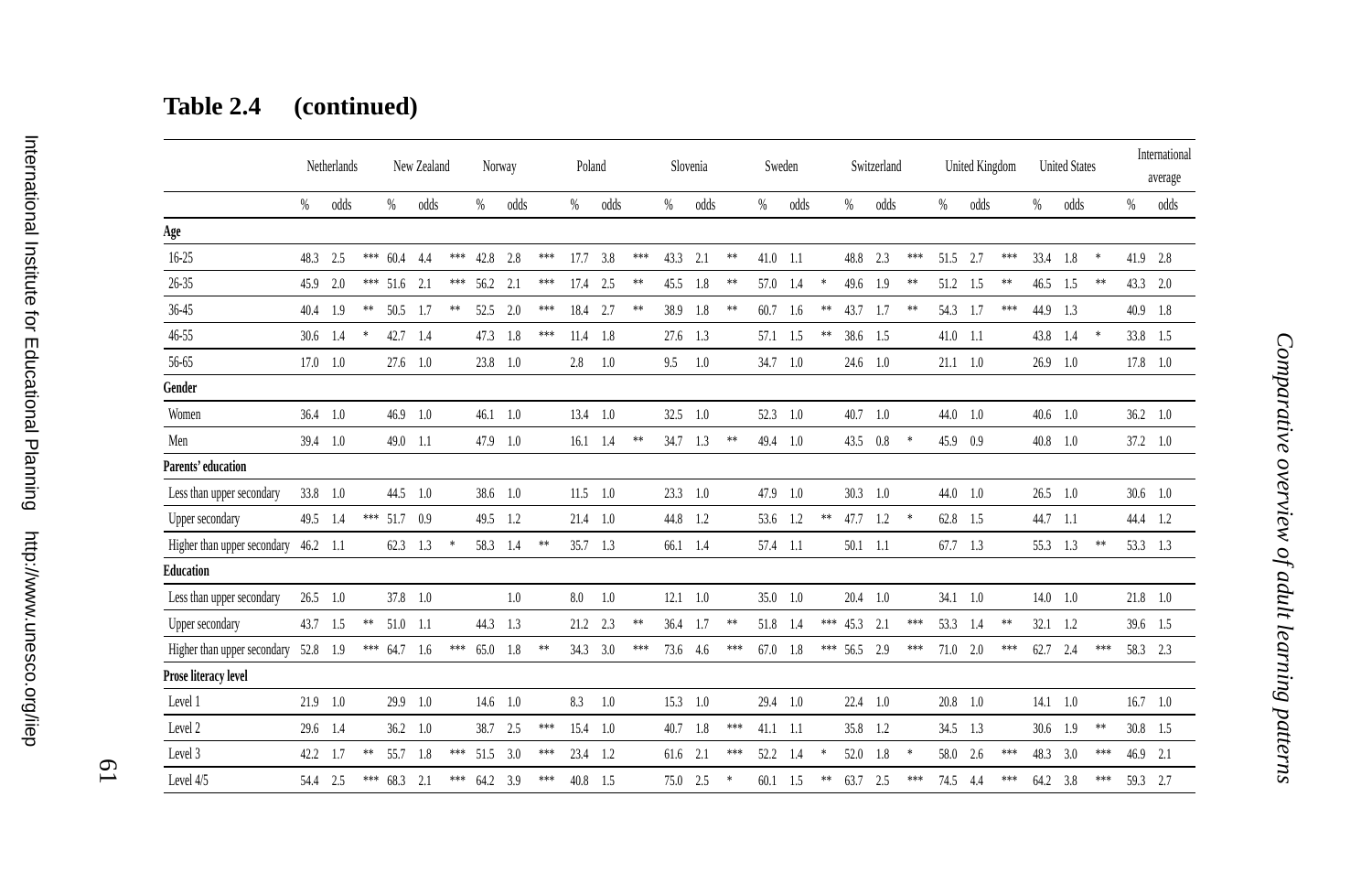| <b>Employment status</b>                       |                  |     |   |              |                  |        |            |       |        |                  |      |     |      |                  |       |            |     |        |            |      |                     |                  |      |        |                  |      |       |          |                  |
|------------------------------------------------|------------------|-----|---|--------------|------------------|--------|------------|-------|--------|------------------|------|-----|------|------------------|-------|------------|-----|--------|------------|------|---------------------|------------------|------|--------|------------------|------|-------|----------|------------------|
| Unemployed                                     | 37.8 1.0         |     |   |              | 33.5 1.0         |        | 37.6 1.0   |       |        | 9.4              | 1.0  |     |      | $17.1 \quad 1.0$ |       | 44.0 1.0   |     |        | 33.0       | 1.0  |                     | $30.1 \quad 1.0$ |      |        | $26.3$ 1.0       |      |       |          | $27.1 - 1.0$     |
| Employed                                       | 43.4             | 1.0 |   | 54.2         | 1.4              |        | 53.4       | 1.1   |        | 20.5             | -1.5 |     | 42.2 | 2.5              | $***$ | 59.5       | 1.2 |        | 46.2       | 1.4  |                     | 56.8             | 1.4  | *      | 48.0 1.3         |      |       | 43.5     | 1.5              |
| Retired                                        | 13.1             | 0.6 |   | $17.7 \t0.7$ |                  |        | 6.7        | 0.2   | $***$  | 2.0              | 0.4  |     | 5.8  | 0.4              | **    | 16.1       | 0.4 | \$\$\$ | 20.5       | 1.0  |                     | 8.6              | 0.3  | $* *$  | $12.5 \t0.5$     |      |       | 10.4     | 0.5              |
| Student                                        | 65.6             | 6.5 | * | 91.8         | >99              |        | 44.5       | 4.8   | ***    | 18.7             | 3.1  |     | 87.7 | 15.7             |       | 39.7       | 1.3 |        | 49.1       | 3.8  | $\boldsymbol{\ast}$ | 55.8             | 23.7 |        | 42.0             | 41.7 | ***   | 63.3     | 22.2             |
| Homemaker                                      | $23.2 \quad 0.7$ |     |   | 23.4         | 0.5              | $\ast$ | 14.0       | 0.3   | $***$  | 3.7              | 0.5  |     | 11.0 | 1.3              |       | 25.5       | 0.4 | **     | 24.8       | 0.8  |                     | 13.6             | 0.4  | $***$  | 13.7             | 0.6  | *     |          | $14.6$ 0.5       |
| Occupation                                     |                  |     |   |              |                  |        |            |       |        |                  |      |     |      |                  |       |            |     |        |            |      |                     |                  |      |        |                  |      |       |          |                  |
| Blue-collar low-skill                          | $29.1 \quad 1.0$ |     |   |              | 35.9 1.0         |        | $36.6$ 1.0 |       |        | $11.5$ 1.0       |      |     |      | $17.9$ 1.0       |       | $39.3$ 1.0 |     |        | $28.3$ 1.0 |      |                     | $36.6$ 1.0       |      |        | $22.4$ 1.0       |      |       |          | $26.2 \quad 1.0$ |
| Blue-collar high-skill                         | 39.5 1.5         |     |   | 40.5         | 1.0              |        | 43.3       | 1.3   |        | $10.2 \quad 1.0$ |      |     | 24.9 | - 1.4            |       | 41.9       | 1.0 |        | 35.6       | -1.2 |                     | 36.9 0.9         |      |        | 29.4 1.3         |      |       |          | $30.5$ 1.2       |
| White-collar low-skill                         | 42.8             | 1.5 | * | 54.0         | -1.7             | $***$  | 47.4       | 1.4   | $\ast$ | 18.0 1.3         |      |     | 47.4 | 2.7              | ***   | 52.0       | 1.6 | ***    | $43.6$ 1.3 |      |                     | 58.0             | 1.6  | ***    | 44.2             | 1.9  | $* *$ |          | $42.5$ 1.6       |
| White-collar high-skill                        | 47.8             | 1.5 | 8 | 69.2         | 2.6              | $***$  | 63.2       | 1.9   | ***    | 37.6             | 2.3  | $*$ | 68.0 | 3.5              | ***   | 68.2       | 2.5 | \$\$\$ | 56.2       | 1.8  | **                  | 68.9             | 1.7  | ***    | 64.9             | 2.3  | **    | 58.0     | 2.3              |
| <b>Immigration</b> status                      |                  |     |   |              |                  |        |            |       |        |                  |      |     |      |                  |       |            |     |        |            |      |                     |                  |      |        |                  |      |       |          |                  |
| Foreign-born                                   | 45.0             | 1.0 |   | 46.4         | 1.0              |        | 41.1       | 1.0   |        | 3.3              | 1.0  |     | 23.4 | 1.0              |       | 37.9 1.0   |     |        | 27.4       | -1.0 |                     | 45.0             | 1.0  |        | $30.1 \quad 1.0$ |      |       |          | 33.6 1.0         |
| Native-born                                    | 37.4 0.7         |     |   | 48.2         | 1.3              |        | 47.4 1.5   |       |        | 14.9             | 2.8  |     |      | 34.8 1.6         |       | 52.1 1.2   |     |        | 45.6       | 1.8  | \$\$\$              | $45.0$ 1.0       |      |        | 42.3 1.5         |      |       |          | $37.3$ 1.6       |
| Language status                                |                  |     |   |              |                  |        |            |       |        |                  |      |     |      |                  |       |            |     |        |            |      |                     |                  |      |        |                  |      |       |          |                  |
| First and official language(s)<br>not the same | 41.7             | 1.0 |   | 40.8         | 1.0              |        | 41.9       | 1.0   |        | 11.0             | 1.0  |     | 23.5 | 1.0              |       | 37.3       | 1.0 |        | 33.3       | 1.0  |                     | 40.7             | 1.0  |        | 28.9             | 1.0  |       |          | $31.2$ 1.0       |
| First and official language(s)<br>same         | 37.6             | 0.8 |   | 48.7         | 1.0              |        | 47.3       | 0.8   |        | 14.8             | 1.0  |     | 34.7 | 0.8              |       | 52.3       | 1.3 |        | 44.0       | 0.8  |                     | 45.3             | 1.0  |        | 42.5             | 0.7  |       |          | 37.3 1.0         |
| <b>Community size</b>                          |                  |     |   |              |                  |        |            |       |        |                  |      |     |      |                  |       |            |     |        |            |      |                     |                  |      |        |                  |      |       |          |                  |
| Rural                                          | 36.4             | 1.0 |   |              | $40.2 \quad 1.0$ |        | 44.6       | 1.0   |        | 9.6              | 1.0  |     | 24.7 | 1.0              |       | 49.0 1.0   |     |        | 36.9       | 1.0  |                     | 46.2             | 1.0  |        | 43.4 1.0         |      |       |          | $32.8$ 1.0       |
| Urban                                          | 38.3             | 0.9 |   | 50.5         | -1.2             |        | 49.6       | - 1.1 |        | $17.6$ 1.1       |      |     | 36.7 | -1.1             |       | 51.7       | 0.9 |        | 44.2       | 1.2  |                     | 44.6             | 1.2  | $\ast$ | 33.9 0.9         |      |       | 37.8 1.1 |                  |

\* p<0.10, statistically signifi cant at the 10 per cent level. \*\* p<0.05, statistically signifi cant at the 5 per cent level.

\*\*\* p<0.01, statistically significant at the 1 per cent level.

Notes: Belgium (Flanders), Germany and Portugal also particpated in the IALS study, but they did not ask some of the questions included in this analysis in a comparable way.

*Source:* International Adult Literacy Survey, 1994-1998.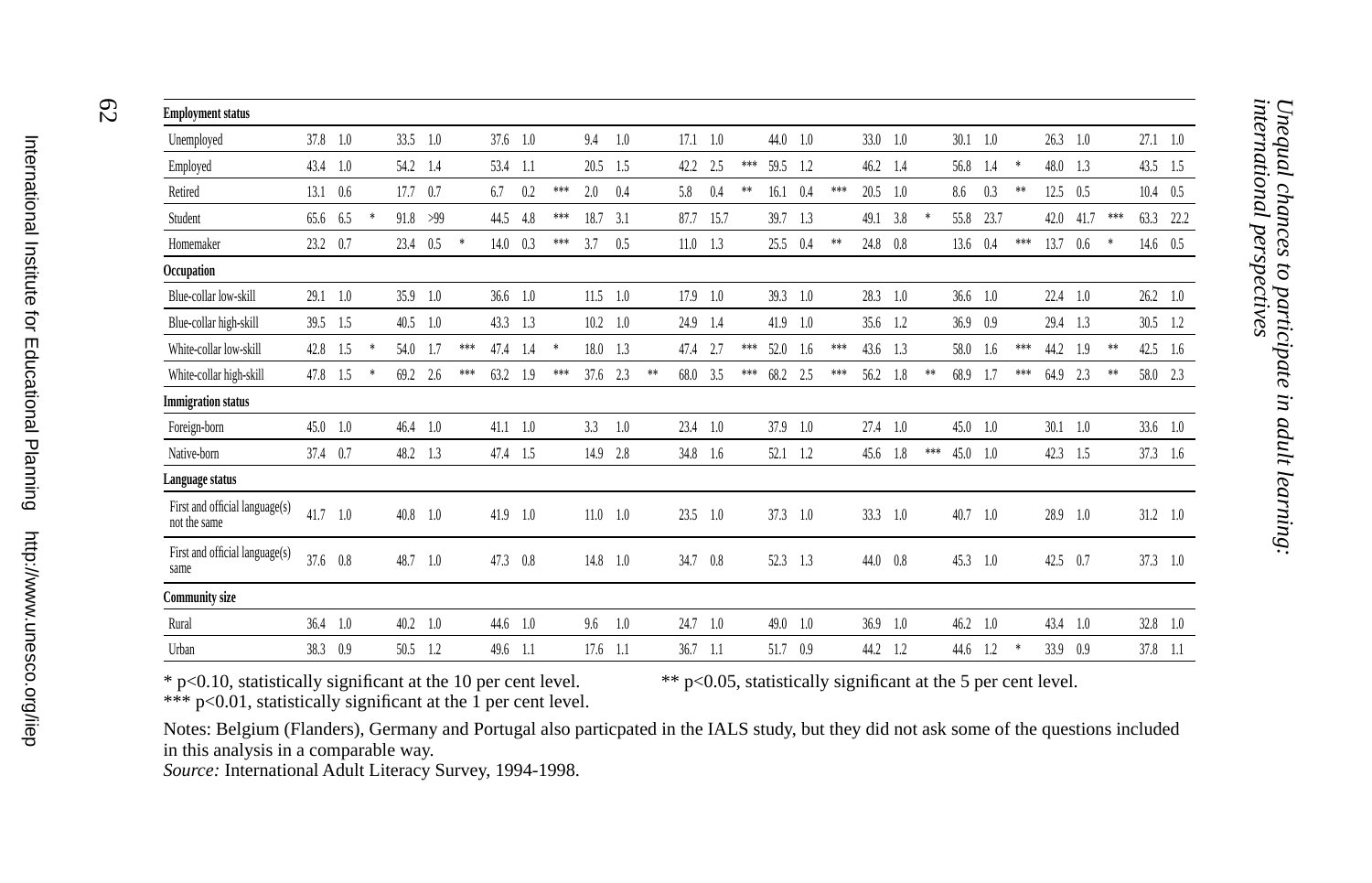Given the potential significance of adult learning, the question of who is left out, or more appropriately who is not participating, since after all, non-participation does not necessarily equal social exclusion (Schuller, 1999: 26-27), becomes an important backdrop for educational policy and planning. The following uses data from the IALS to provide an international comparative overview of the distribution of the individual take-up of adult learning opportunities, including unequal chances to participate.

#### *Age: older adults*

Research suggests that as people age, they are less likely to participate in AET. The IALS data presented in *Table 2.4* support this hypothesis, showing that this was indeed the case in 18 countries. Even after adjusting for gender, levels of education and literacy skills, as well as employment, occupation, immigration and language status, youths aged 16 to 25 are on average about three times more likely to participate than older adults aged 56 to 65. Participation begins to decline among early- (26 to 35) and mid-(36 to 45) career-aged adults, but they are almost twice as likely to participate as older adults. By the age of 46 to 55, adults are half as likely as youths to participate, and this figure falls even further among older adults. The pattern is similar in all countries, but it is worth noting that the decline is less sharp in the Nordic countries. Separately, a similar pattern appears again when looking at training volume; i.e. older adults receive fewer hours of AET on average than younger adults (OECD, 2003*b*: 241).

There are various possible explanations for this observed pattern. Perhaps the most salient are the fact that an interest in pursuing AET for professional development or promotion becomes less relevant at an older age, or that the costs of participating may be higher, especially if it means taking time off work, and/or that changing jobs might imply a loss of seniority and employer-specific skills. Also, there may be considerable uncertainty associated with securing possible economic benefits. The remainder of the working life is shorter and so there is less time to recover the costs and secure financial gains from the investment (OECD, 2003*a*: 41-43). The same reasons will affect an employer's decision to invest and support the employee. On the other hand, there are still potential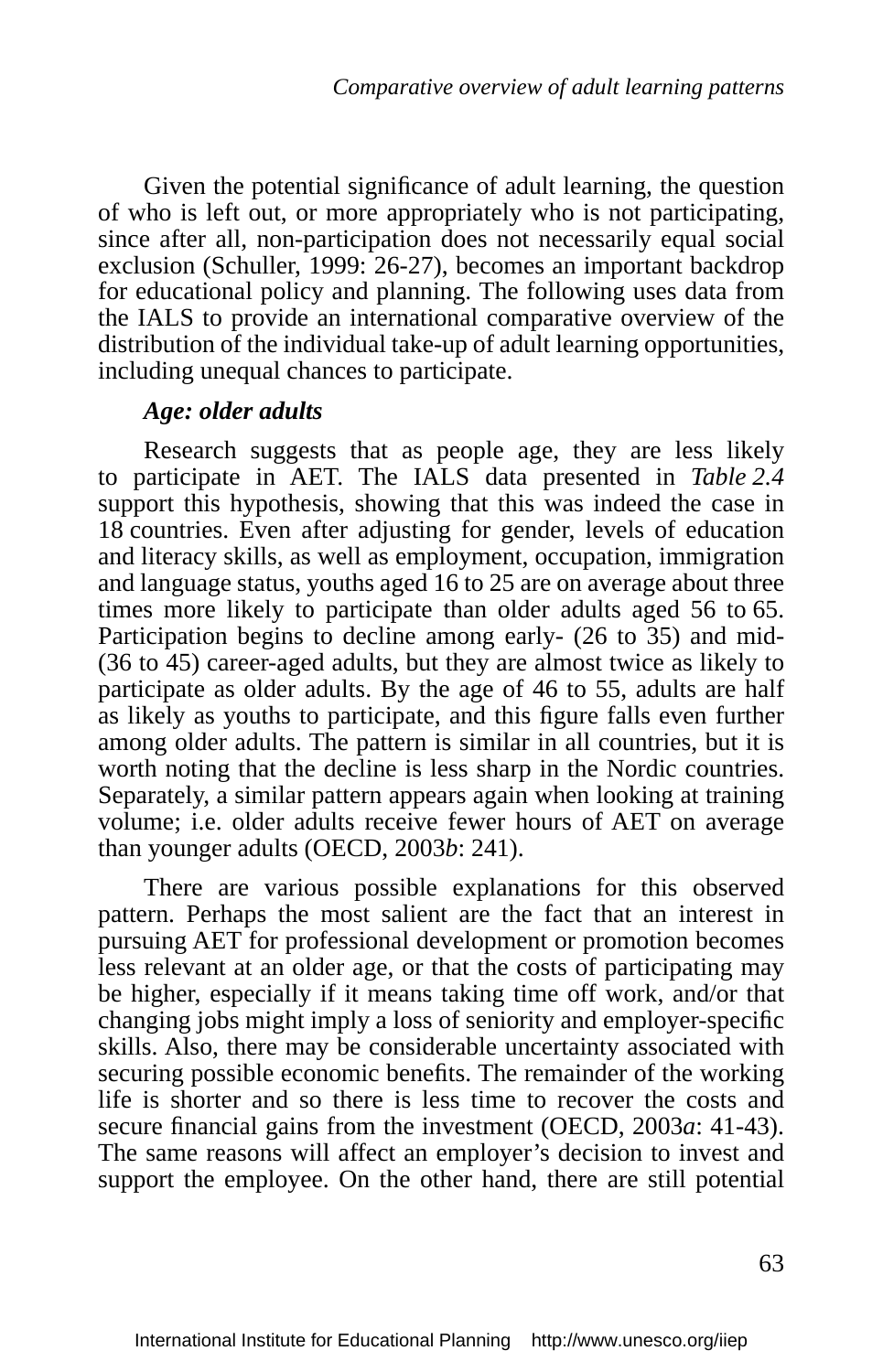benefits for both employer and employee (OECD, 2003*b*: 250). Accordingly, AET is often organized around working schedules and during working hours by many employers, so as to minimize conflict with work and other life situations. There are also financial assistance arrangements, including employer support, to overcome these problems. Many other AET-related policies target credit constraints and other market failures related to financial incentives (see section on *Financial support and the incentive to invest factor*  on page 82).

Another set of reasons relate to overall readiness and motivation, which extend beyond financial considerations. Research suggests that many older adults may be limited in their readiness to learn (especially adults in low-skill jobs), including a possible lack of basic cognitive and non-cognitive dispositions that are seen as key for continued learning. Although the adjusted odds presented in *Table 2.4* take into account many variables such as education, occupational status and literacy skills, there are many other noncognitive factors such as personality, motivation and interests that are age-related but not considered in the analysis. For example, it is likely that narrow concentrations of cumulative work and life experience among older adults is an obstacle to pursuing new learning experiences (van der Kamp, 1999: 107). Conversely, adults with varied cumulative experience and a keen readiness to learn may be less inclined to participate in organized forms of adult learning simply because they do not need it and they are more inclined to pursue new learning experiences through an informal medium such as self-guided study and development.

Other reasons may relate to the supply and availability of learning opportunities that meet the demand and needs of older individuals. Some assert that they are geared toward the needs of younger adults and that the supply of opportunities is limited for older adults (van der Kamp, 1999). The relative success of Nordic countries in reaching older adults may be partly due to the extensive role of adult popular education, but it is difficult to conclusively pinpoint this finding with the IALS data. This corroborates the hypothesis that international comparative surveys focus on the dominant nature of job-related reasons and that the data is not picking up the demand for learning associated with other reasons. For example, the needs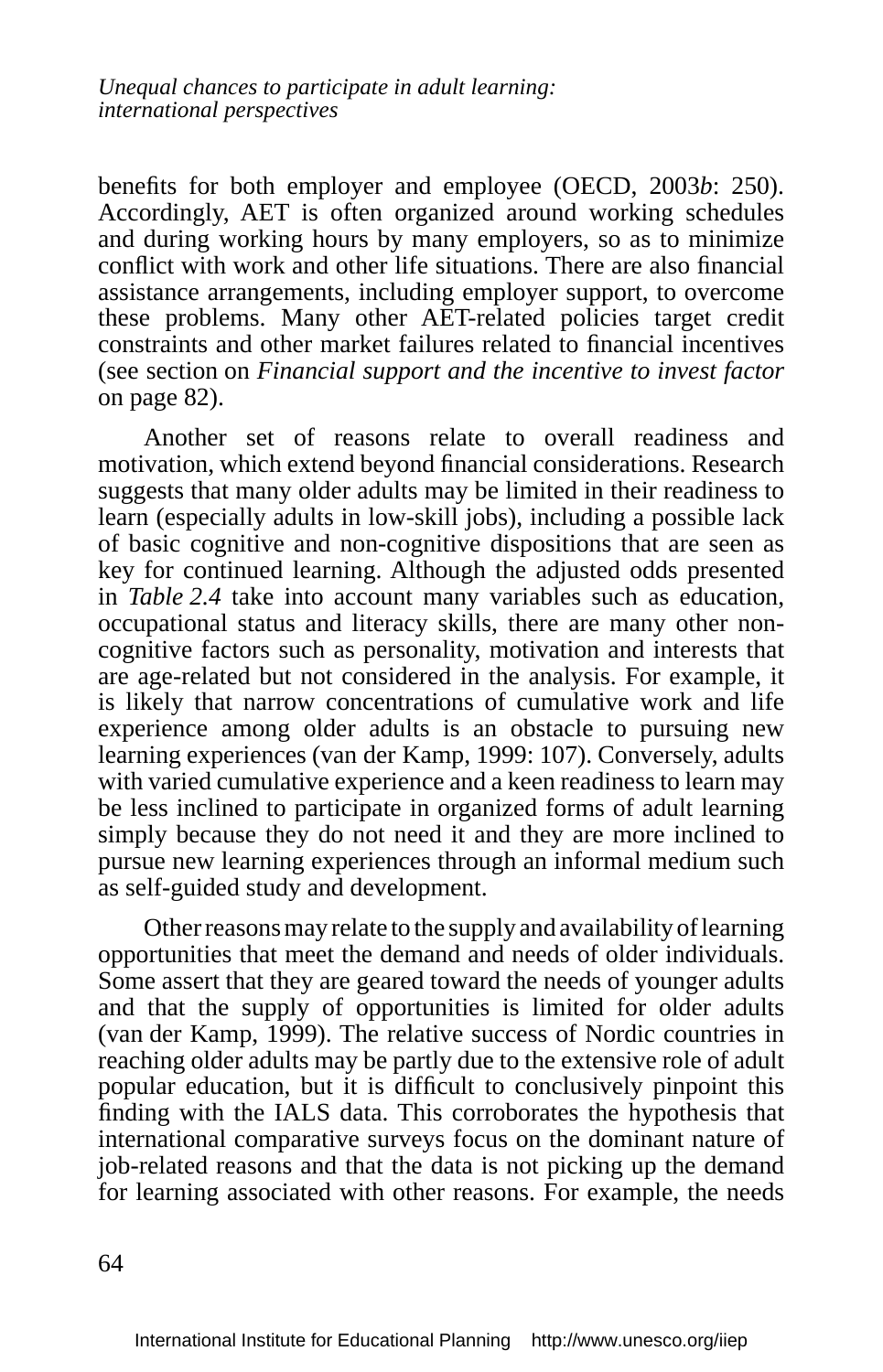of retired adults are not related to the labour market, but at the same time there is increased concern to maintain older adults in a socially and economically meaningful role. Learning can be important for enhancing quality of later life, including better health, fulfilment and satisfaction, and keeps people attached to their communities in positive ways. It is also important for developing coping strategies to deal with demands from the external environment that are nonjob-related. In short, a major challenge is to develop more attractive learning pathways for older adults.

#### *Gender: women*

Findings on whether gender differences exist in AET participation are mixed. According to the IALS data (see *Table 2.4*) men and women have on average about the same chances of participating in AET. Only in the Czech Republic, Poland and Slovenia are men more likely to participate than women, even after adjusting for levels of education and other variables. It is the opposite in Denmark, Finland and Switzerland, where women are more likely to participate than men.

Gender differences arise, however, in some countries when it comes to employment status and to obtaining employer support for AET (again see section on *Financial support*). The relationship between adult education and employment and unemployment rates is particularly significant for women (OECD,  $2004: 192-194$ ), implying that AET plays an important role in maintaining employability among women entering or returning into the labour market. Further, women tend to report family responsibilities, as well as financial reasons, as a major hindrance to participating in AET even though they would like to (see section on *Life situation, readiness and barriers factor* on page 94). According to the IALS data, for example, men are more likely than women to get financial support from their employer (OECD, 2003*b*: 255-256).

Except for the Nordic countries, unadjusted odds results show that participation tends to be slightly higher among men. This result is probably due to the interaction between gender, age and educational attainment. For example, there is a strong gender gap in educational attainment among older generations. In the countries considered, however, the educational attainment levels of women are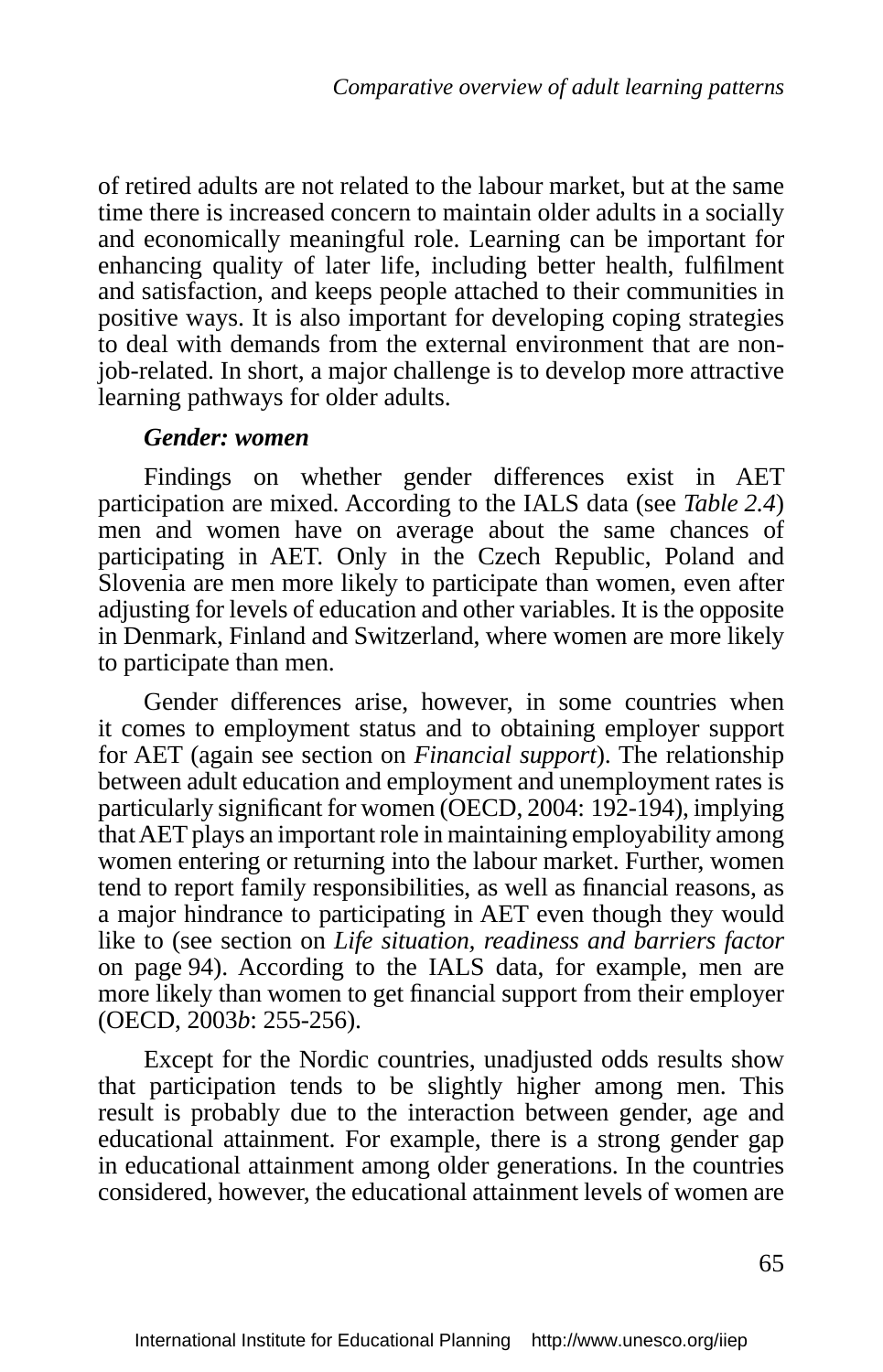catching up with those of men (and in some countries are overtaking them), especially among younger generations (OECD, 2001: 77). Given the significant role of education in predicting participation in AET (see section on *Formal education* below), countries with large gender gaps in educational attainment are also likely to have large gender differences in AET participation.

#### *Socio-economic background: low socio-economic groups*

Socio-economic background is commonly assessed on the basis of the parents' level of education. In most societies, education is a strong marker of socio-economic status, and more broadly it provides a good indication on the extent of an individual's access to economic, social and cultural resources while growing up – resources seen as important to engage in and benefit from lifelong learning. Research suggests that parents' level of education is strongly related to the development and health of a child as well as the child's attainment in life in terms of both educational and occupational status (Maynard and McGrath, 1997). In many countries, socio-economic background remains one of the strongest factors associated with educational differences in terms of access as well as educational outcomes such as skills (OECD, 2001: 76).

As expected, the IALS data confirm the relationship between parents' level of education and their participation in AET: In all countries, the higher the parents' level of education, the higher the participation rate (see *Table 2.4*). The differences are much sharper in some countries than in others, and this will typically depend on the country's socio-political context as well as its policies related to the distribution of and access to resources, both in terms of how they affect opportunities and living conditions.

The observed relationship is not necessarily direct, however. Adults who come from a better socio-economic background tend to have higher educational and occupational attainment, which are in turn linked to chances of participating in AET. This is reflected in the adjusted odds of participating presented in *Table 2.4*. When such intervening factors are taken into account, the increased chances attributed to socio-economic status are in many countries reduced. This suggests that, in those countries, chances to participate depend more on factors such as access to educational and occupational

66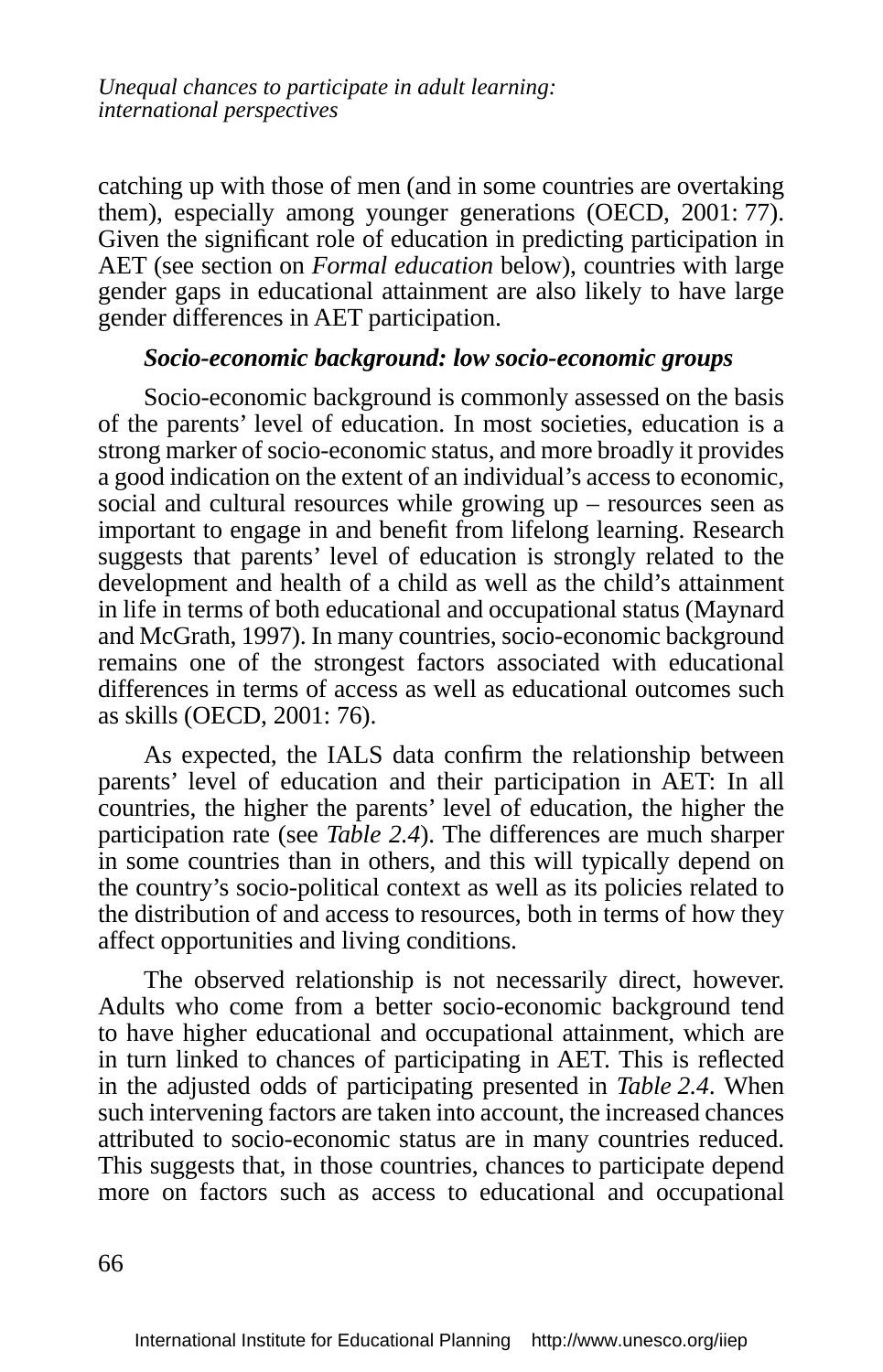opportunities than on socio-economic background. It also implies that the other factors, such as education, may be linked to successful efforts to equalize access to and development of resources that otherwise remain unequal according to one's socio-economic background. By contrast, increased chances that can still be attributed to socio-economic status suggest that in some countries adults whose parents have higher levels of education maintain favourable access to AET opportunities.

#### *Formal education: the less-educated*

Theory has suggested that formal education prepares individuals for further learning and that formal education and adult learning are complementary (Svensson, *et al.*, 2004; Ellström, 2001). The main rationale is that through formal education, adults acquire a readiness to learn, including the theory and tools needed to effectively convert further learning into competencies, as well as the intrinsic motivation to do so. In other words, it takes competencies to create competencies – for example learning to learn is  $\hat{a}$  key competency. Additionally, as a consequence of their educational background, individuals can obtain access to a good job and other networks, which support and facilitate access to AET opportunities (Boudard, 2001).

Indeed, findings show that those with higher levels of educational attainment participate more in AET (OECD,  $2003a: 43$ ) – this is a clear pattern that is observed in the IALS data (see *Table 2.4*). By extension, adults with low levels of education are less likely to participate in AET. Even after adjusting for other factors, the IALS results show that adults with a level of education higher than upper secondary are on average 2.5 times more likely to participate in AET than adults who did not complete upper secondary. This falls to about 1.5 times for adults who did complete upper secondary.

On the other hand, AET can be used as a way to compensate or substitute for low levels of prior education, since those with lower levels of education are probably those who need it most. Thus, a major challenge is to increase participation rates among the less-educated. But when it comes to education and training, those who already have get more, and those with little (or none) get less. The reasons for this observed phenomenon are multi-faceted.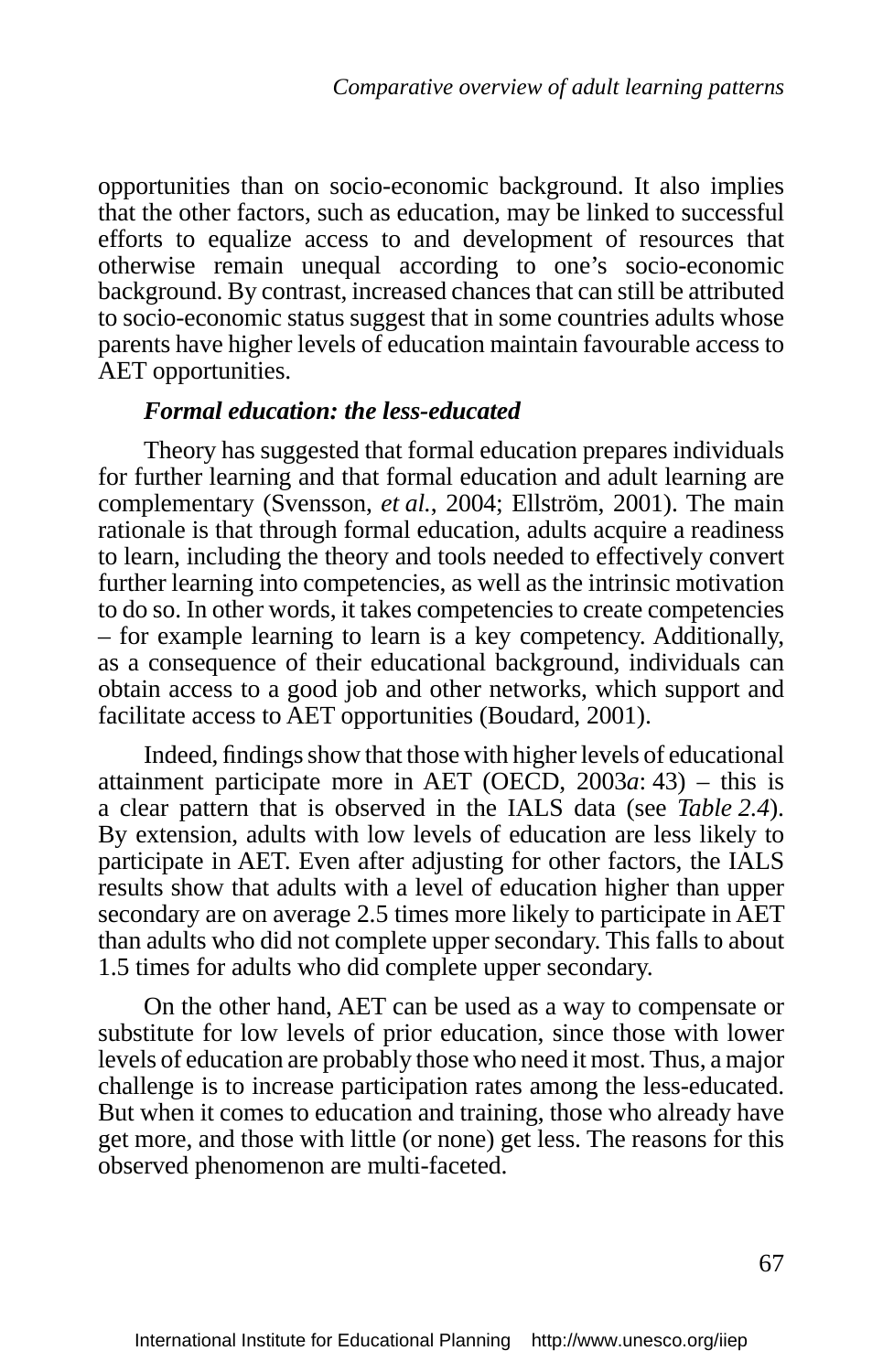First, from an individual point of view, education tends to prepare adults to engage in further learning. Additionally, common features shared by early school leavers are bad pedagogical experiences and lack of self-confidence with regard to learning (Illeris, 2004*a*). Thus, faced with a lack of readiness, adults with low levels of education have difficulty gaining access to opportunities to improve their knowledge and skills (OECD, 2003*a*). But not only might they not have the necessary skills or confidence to participate, they may not perceive the need to do so, or may actually not have a need to, depending on their life situation. There is a link between different levels of education and life situations, including the nature of one's work. In particular, the type of job tasks required by one's occupation appears to have a strong impact on willingness to participate (see section on *Nature of work and skill requirements factor* on page 77). Thus, low interest in participation among the less-educated can be a combination of bad educational experiences, a lack of readiness, and the perception that they may not have much to gain by participating. Since the mid-1990s, however, those with low levels of initial qualifications face increasing difficulty finding and holding down a job in many OECD countries (OECD, 2003*c*: 81).

Second, from the employer's point of view, adults with higher levels of education are more trainable, or at least more efficient trainees. Accordingly, employer support for AET tends to be directed towards adults who have higher levels of education. This is significant because employer-supported AET is a substantial component of total AET (OECD and HRDC, 1997; OECD and Statistics Canada, 2005; see also section on *Financial support and the incentive to invest factor*, p. 82). Third, from a public policy point of view, funding and support regimes for AET tend to be market-oriented and/or outcomebased, therefore efforts typically target those easiest to recruit and most likely to succeed, which tend to be those who already have a high level of education. In fact, initiatives to reach disadvantaged groups often correspond better to the demands of the advantaged (Rubenson, 1999: 116). Few countries have effective public policies and structures in place to help those who are hard to reach. The Nordic countries are among the few, and accordingly they tend to show comparatively higher rates of participation among the lesseducated.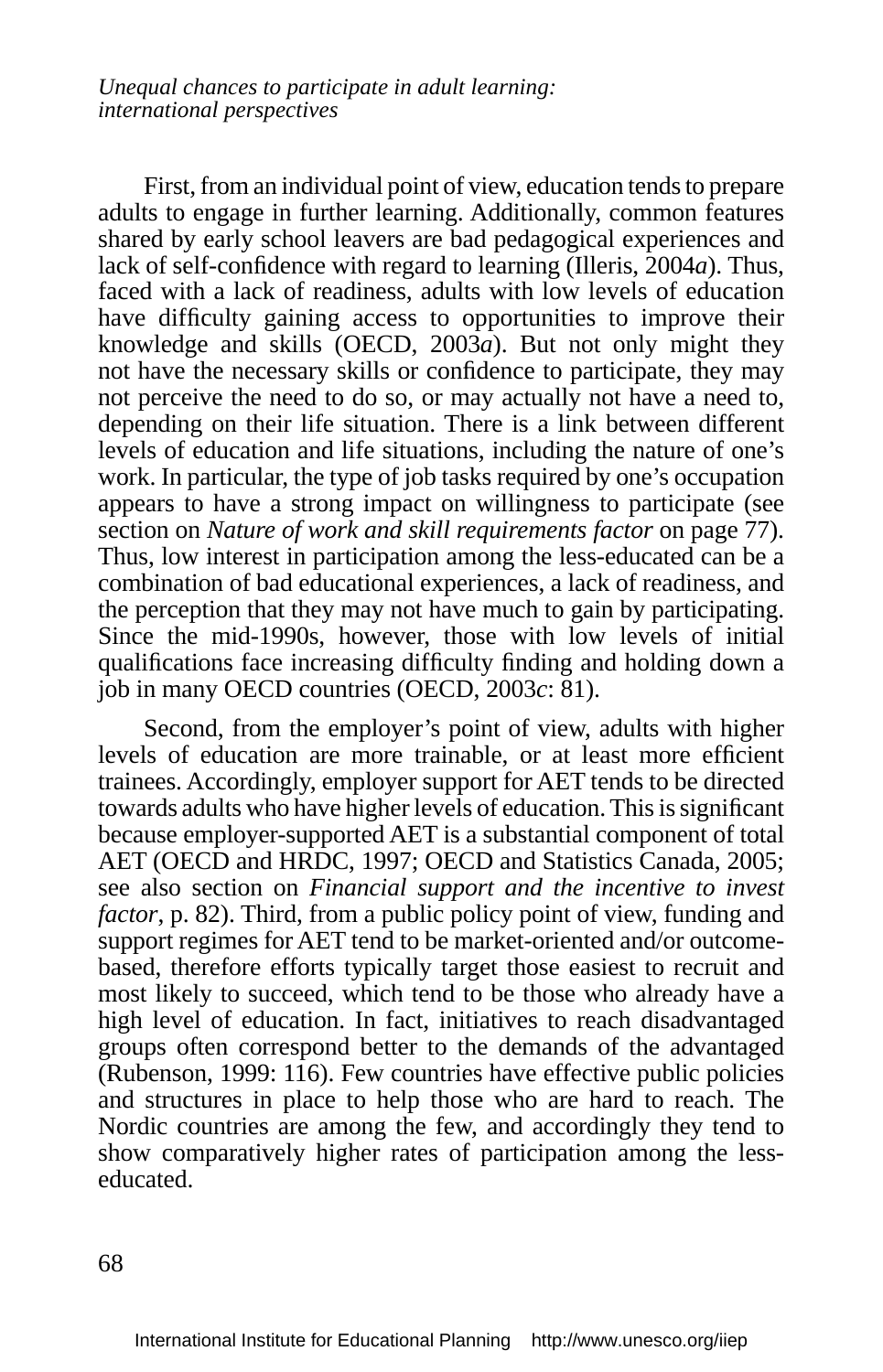#### *Foundation skills: less-skilled adults*

The skill measures made available by IALS are direct observations of adults' literacy and numeracy capabilities (OECD and Statistics Canada, 2000). These are measured along a continuum reflecting varying levels of difficulty rather than being treated as dichotomous (i.e. can/cannot read or can/cannot write). The measures include not only the possible impact of education in developing those capabilities, but also the possible impact of learning in multiple contexts over the lifespan. In this sense they are broader measures than educational attainment. At the same time, they are much narrower measures of an adult's readiness to learn, since education reflects other competencies such as non-cognitive skills, including motivation and other affective learning behaviours. In this way, educational attainment and the IALS literacy measure are complementary.

Similar to the educational attainment pattern observed above, people with high levels of literacy are more likely to participate in AET. This is not surprising, since literacy is seen as a necessary foundation skill for engaging in many learning situations, especially those that are text-based (i.e. use printed course materials or ICT-based learning platforms). In this way, educational attainment and the measure of literacy share the feature of reflecting readiness and trainability. As a major difference however, educational credentials are easier to observe by others, such as an employer, than one's actual level of literacy. The latter is inferred through a more direct or detailed evaluation of individual task performance such as on-the-job experience and track record. This is additional information typically sought by employers when hiring, and by extension can affect decisions to support work-related AET – above and beyond the information that is revealed by educational credentials.

Indeed, even after adjusting for educational attainment, results show that adults with higher levels of literacy participate in AET more often than adults with lower levels of literacy. In general, the IALS data confirm that not all adults with the same level of education display the same level of literacy skills (OECD and Statistics Canada, 2000). This is because the quality of education received can vary substantially within countries, and also because adults can maintain,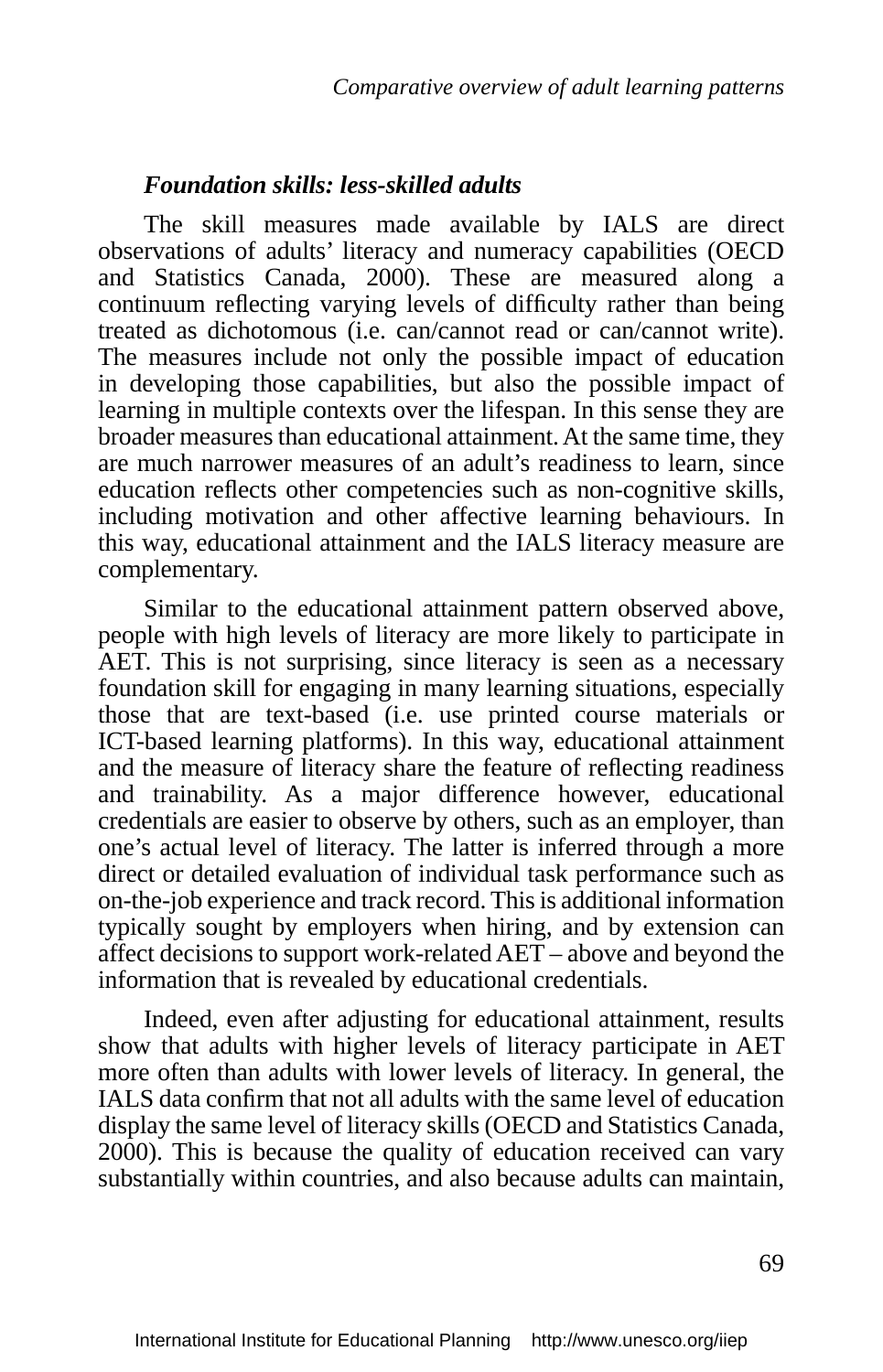enhance or lose their skills depending on the extent to which they use them at work and in daily life, as well as the extent of continued learning they receive (OECD and Statistics Canada, 2005). Overall, education and literacy both play a role.

From the employer's point of view, those with higher levels of literacy are, in the same way as those with higher levels of education, more trainable, or at least more efficient trainees. Support is, however, more likely to be given to employees who demonstrate a high likelihood of completing job tasks successfully above and beyond what would be expected from someone with their level of education (OECD, 2003*b*: 252-253). By reflecting individual histories more precisely than credentials, the literacy measure in IALS appears to be a more reliable measure of cognitive capabilities than educational attainment. This may in part explain the privileged access of the higher-skilled to employer-supported AET.

AET can also serve the purposes of developing foundation skills such as literacy skills (i.e. basic AET). Therefore the nature of the relationship between AET and literacy skills depends on the type of AET in question. From this perspective, adults with lower levels of literacy skills are probably the ones in greatest need of basic AET, and thus higher participation rates among the less-skilled can be expected. But this is not the case for several reasons. From an individual point of view, not all adults feel they need to upgrade their skills, especially if the nature of their work and their general life situation do not require it. From a public policy point of view, while the discourse in many parts of the world recognizes the necessity to develop the skills and competencies needed to be a productive citizen, many governments have drastically cut public funding to adult literacy and adult basic education programmes (Rubenson, 2005). However, countries that do have targeted outreach and public funding programmes, such as the Nordic countries, exhibit higher rates of participation among less-skilled adults.

# *Employment status: the unemployed*

As mentioned earlier, labour market training is a major component of adult education. Furthermore, employer-supported AET forms a substantial part of the total AET activity in many countries. Accordingly, it can be inferred from the IALS results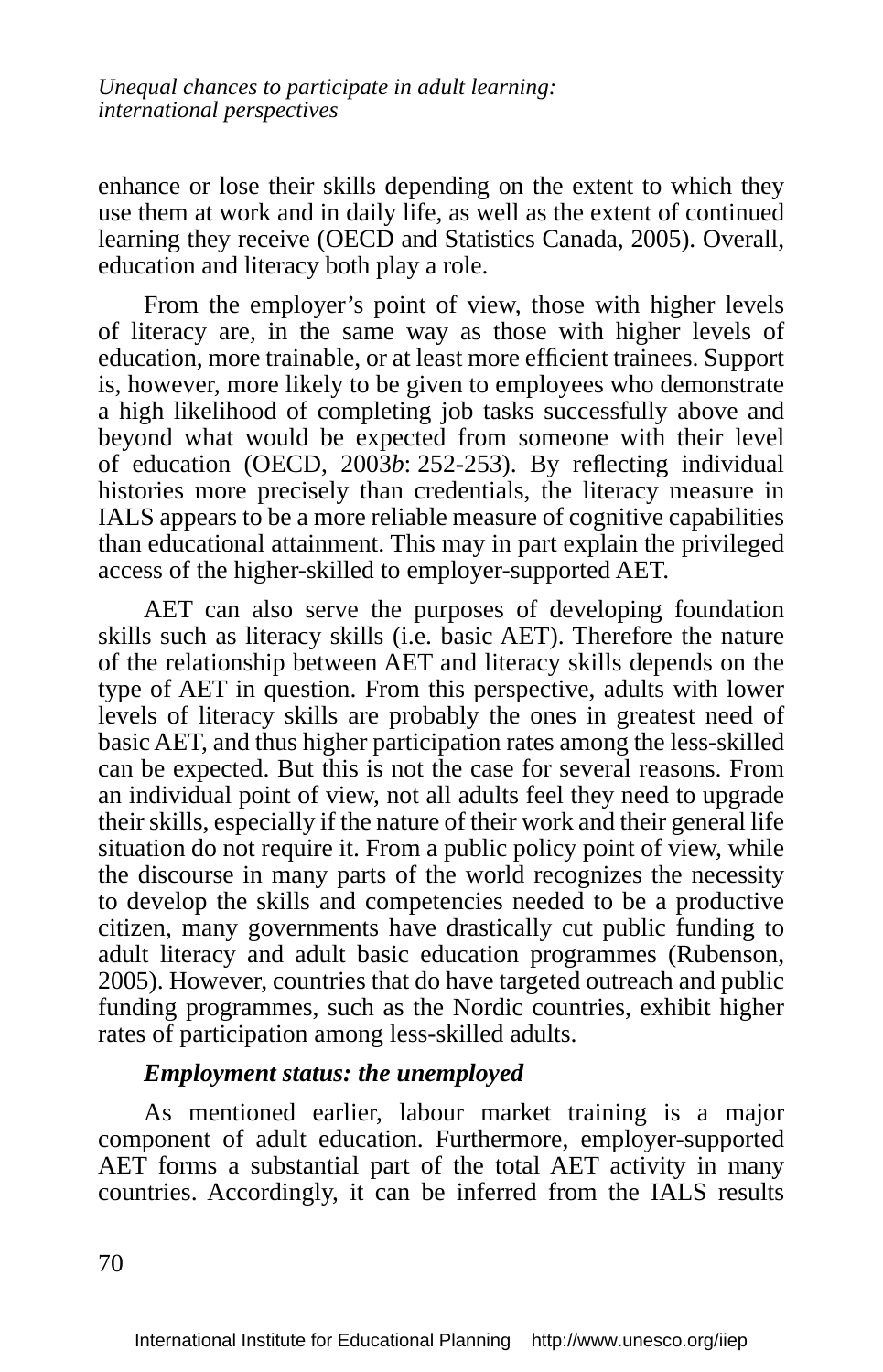presented in *Table 2.4* that employed adults are more likely to participate in AET than unemployed adults. On average, the employed are about 1.5 times more likely to participate, but this figure varies substantially across countries.

Participation can also be comparatively high among the unemployed. Some countries have elaborate public policies known as 'active labour market policies' that specifically target the unemployed (OECD, 2001: 63). The purpose of these programmes is to improve employability and get people back into jobs. Denmark and Sweden are particularly known for their programmes and hence participation rates among the unemployed in these countries are the highest.

It is worthwhile to note that in many countries the unemployed tend to have low levels of education and skills. The OECD (2001) explains some of the possible reasons behind the low employment rate of the less-skilled. Among the more salient reasons, there is a notable decline in the relative demand of low-skill labour (OECD, 2001: 186). This is partly due to technological change that favours educated workers, but also to the increased mobility of capital in a globalized environment, which is leading to the shift of many lowskill jobs to countries with surplus labour. Other reasons include the hoarding of educated staff by employers for competitive reasons, and the lack of incentives to work in low-skill jobs because the economic benefits are not very high. Low levels of skills among the unemployed make active labour market programmes an attractive policy for getting people back into jobs.

Adults who are not in the labour market, such as homemakers and retirees, tend to participate less in AET. Students are a special group that tend to show very high rates of participation in AET. Substantial heterogeneity exists among this group, however, since many are also in the labour market or partake in special arrangements that combine education with labour market experience. This is not considered in the analysis because of data limitations. Moreover, there are some problems associated with distinguishing between initial education and AET among the younger students, which may in part explain the high rates of participation (see previous sections on *Defining*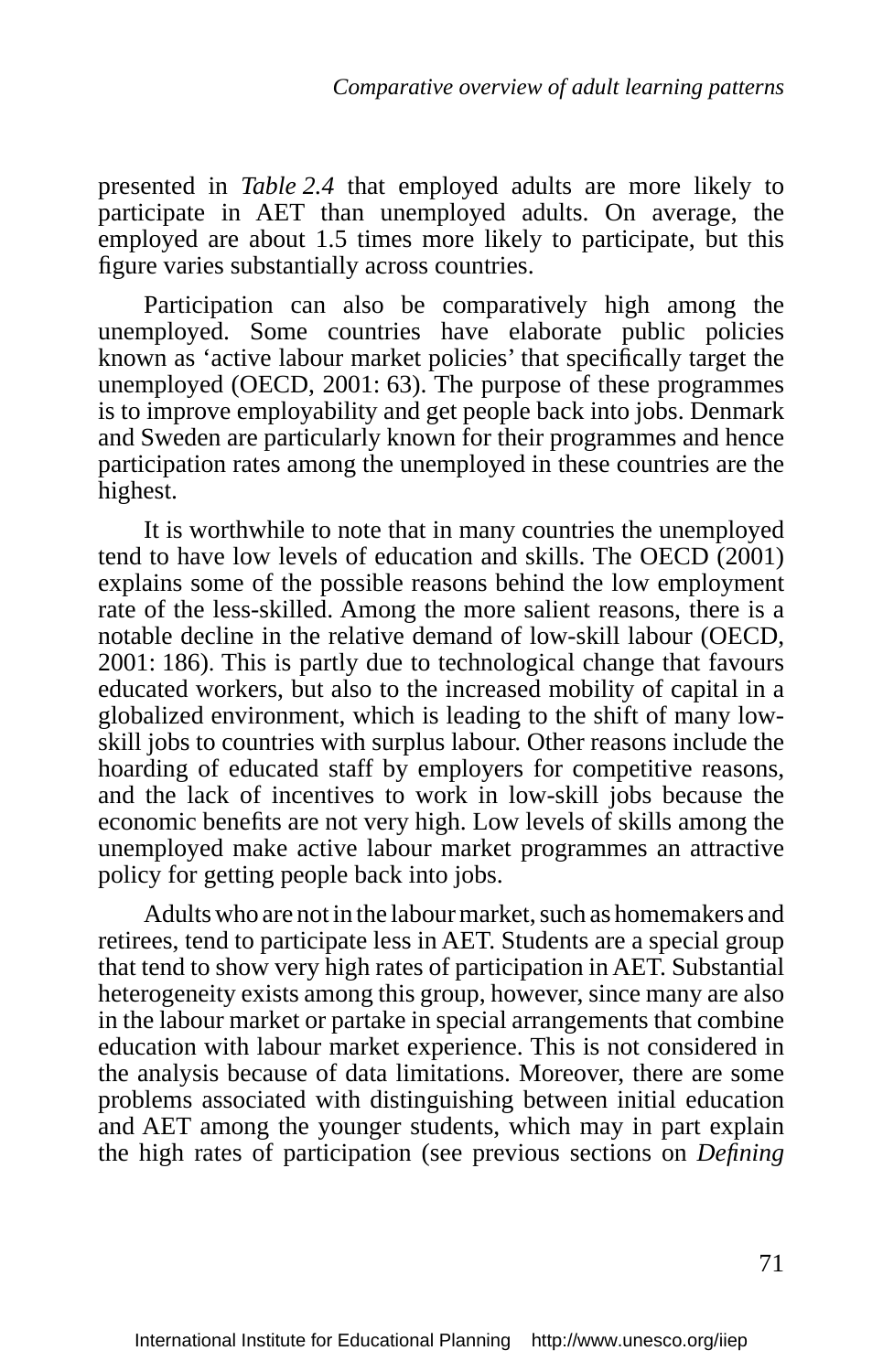*what counts as adult learning* and *Participation in alternative post-compulsory learning pathways* on pages 23 and 45).

#### *Occupational status: less-skilled workers*

The incidence of work-related AET tends to vary according to the skill level required for completing job tasks associated with particular occupations. For example, jobs involving manual routine tasks with little decision-making, and hence margin for error, tend to require comparatively less work-related AET in order to perform job tasks satisfactorily. Indeed, it can be seen from the IALS results presented in *Table 2.4* that adults in low-skill blue-collar occupations are the least likely to participate in AET and that highly-skilled whitecollar workers are the most likely – this is a clear pattern across all IALS countries and holds even after adjusting for other factors such as educational attainment and socio-economic background.

The picture is more complex however. Adults in low-skill whitecollar occupations are more likely to participate in AET than adults in high-skill blue-collar occupations. Therefore, the type of skills and job tasks are important to consider in relation to the need for AET. For example, the development of certain skills may benefit more from formalized AET settings, compared to the development of other skills that may benefit more from learning by watching and/or doing. Recent findings suggest that the extent of literacy practices at work – in particular the frequency and variety of reading practices – is one of the most significant determinants of participation in work-related AET (OECD and Statistics Canada, 2005; also see section on *Nature of work and skill requirements factor* on page 77). This suggests that jobs which require a higher level of literacy practice are associated with more AET. Indeed, less-skilled white-collar workers tend to engage more in literacy practices at work than highly-skilled bluecollar workers (OECD and Statistics Canada, 2005: 142). This may in part explain the result and is considered further in the section on nature of work and skill requirements factor. From this perspective, the distribution of job tasks across the work hierarchy may influence the observed differences in AET participation among adults in different types of occupations (Rubenson, 1999: 113).

Furthermore, it can be inferred from *Table 2.3* that as educational levels increase, adults are more likely to visit trade fairs,

72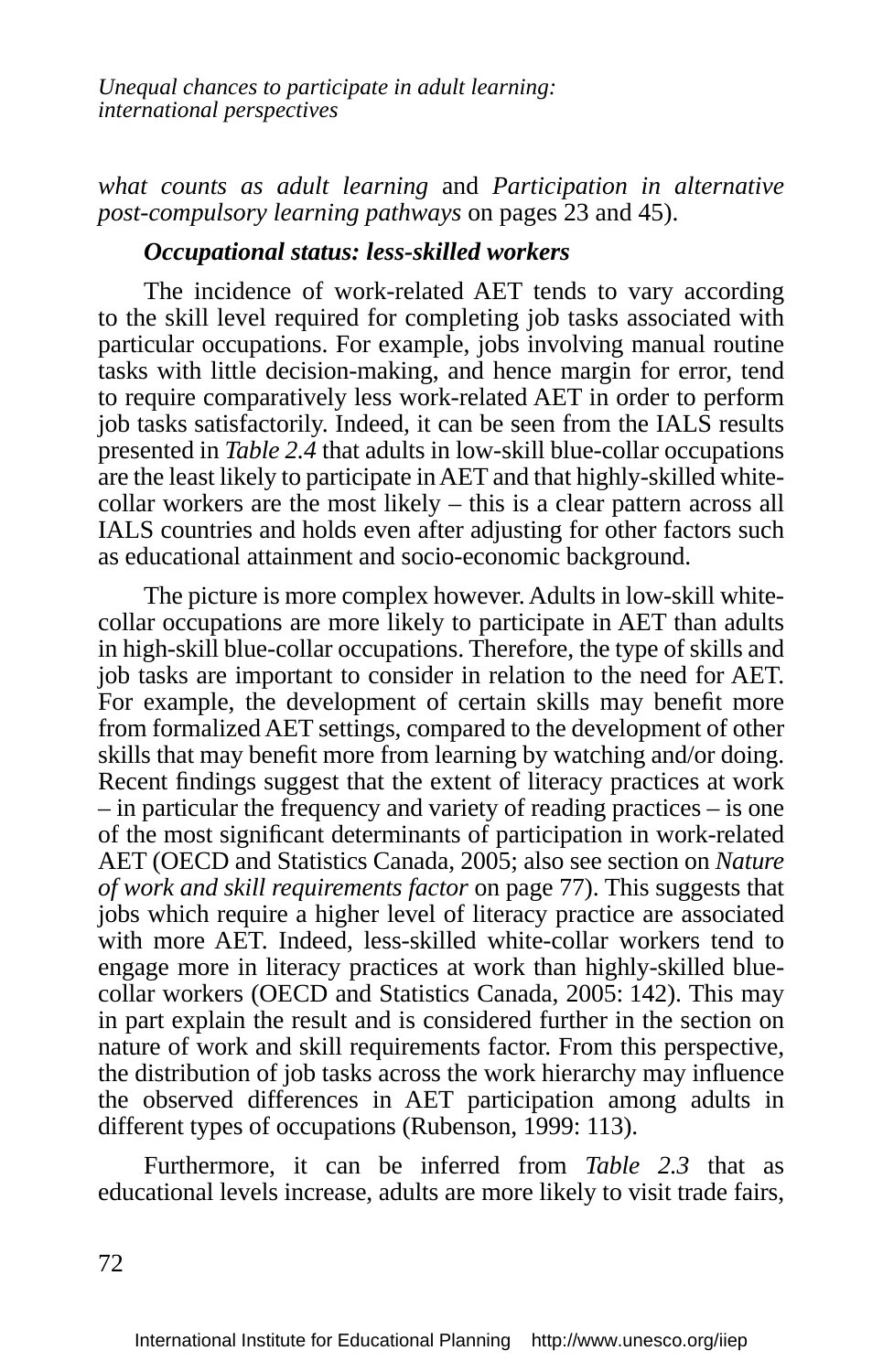professional conferences or congresses, and learn by being sent around an organization to learn different aspects of that organization. These types of learning activities are connected with one's type of occupation. Separately, adults in white-collar occupations may have favourable access to AET opportunities for reasons other than the nature of their job tasks, such as social prestige and access to networks and other resources.

# *Minority groups: immigrant and language minorities*

Minority groups have often not had equal access to learning resources. Nowadays, many governments make efforts to counterbalance the difficulties that different minority groups face in obtaining access to education and training. Minorities are varied and their situation with respect to AET varies accordingly. The OECD (2001: 82) distinguishes between three main groups of ethnic minorities, namely: migrant groups in societies; minority indigenous populations; and historically disadvantaged groups (e.g. African-Americans, gypsies, etc.). Another important distinction is official minority language groups (e.g. the French-speaking region in Canada, the Swedish-speaking community in Finland, the Frenchand Italian-speaking regions in Switzerland, etc.). The different needs can vary from mastering one or more of the official language(s) used in society to fostering knowledge and understanding of different cultural backgrounds and, among others, resolving conflicts between groups.

The IALS results on the overall differences in AET participation between native-born and foreign-born populations are presented in *Table 2.4*. The results are mixed – partly because of differences in the composition of populations and differences in government policies such as immigration and integration (OECD, 2003*a*: 44-45). For example, there are strong variations in the educational attainment and social and employment situations among minority groups in different countries. In most IALS countries, more native-born adults tend to participate in AET. But in Chile, Finland, Hungary, Ireland, Italy and the Netherlands, more foreign-born adults participate in AET. The pattern is similar among adults whose first language is not the same as the official language $(s)$ .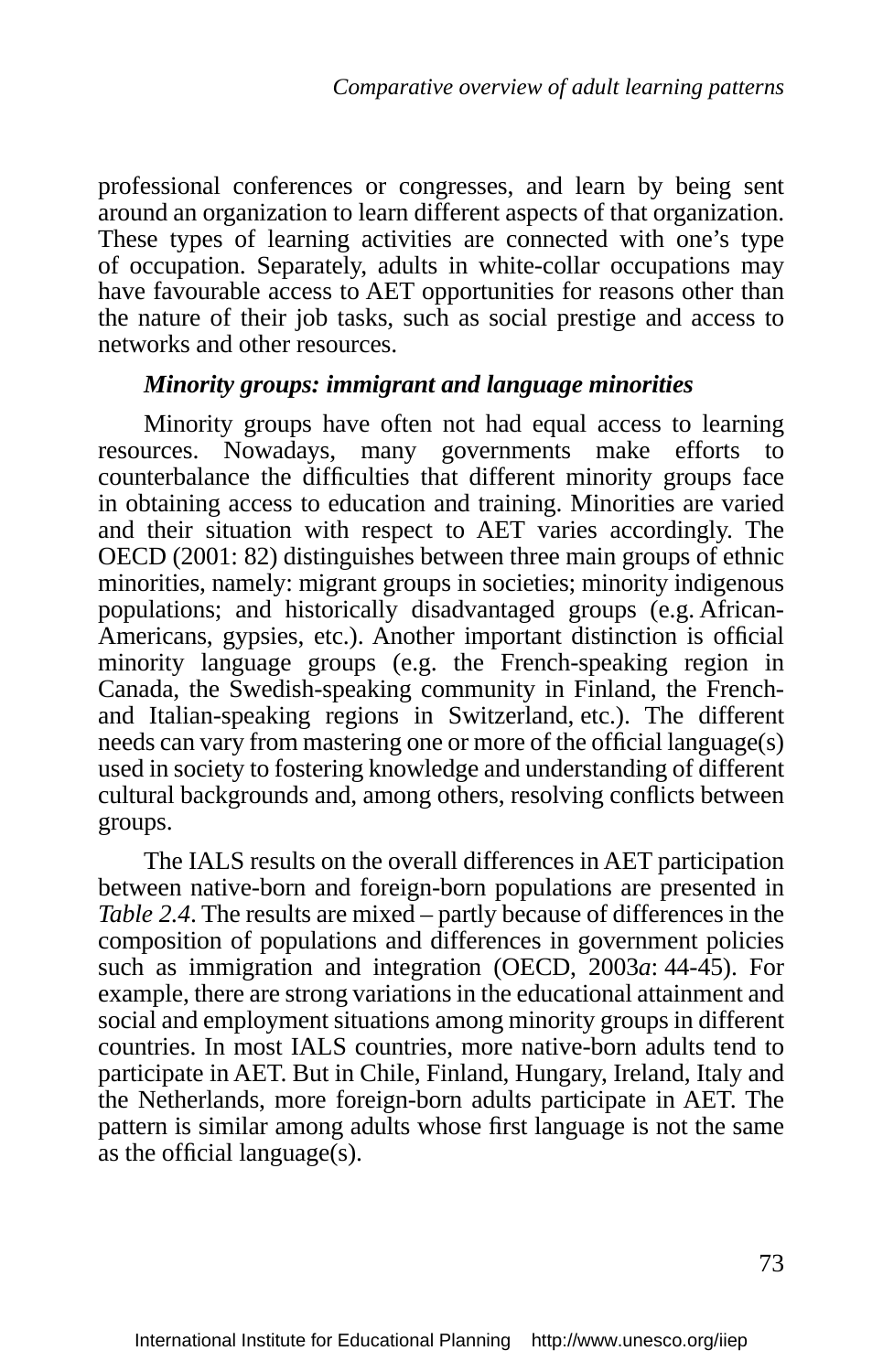# *Geographic location: rural residents*

The IALS results on the overall differences in AET participation between urban and rural residents are presented in *Table 2.4*. In the majority of IALS countries, urban residents display a higher rate of participation in AET than rural residents. Differences, however, tend to be marginal, except in Chile, Hungary, Ireland, Poland and Slovenia, where urban residents are over 1.5 times more likely to participate than rural residents. Only in Finland, the United Kingdom and the United States do rural residents participate more often. Country differences are likely to depend strongly on policies regarding the geographical distribution of AET provision and, more broadly, resources for adult learning.

# *Summary and some synthetic contrast groups*

In summary, those who are women, older, from low socio-economic backgrounds, less-educated, less-skilled, in low-skill jobs, unemployed and/or immigrants are the least likely to participate in AET in the IALS countries. Being in one of these groups does not mean exclusion from one or more others – on the contrary; in many cases, people belong to more than one group at the same time. The following analysis demonstrates that when this is the case, inequalities are exacerbated. IALS data are presented in *Table 2.5* for a number of synthetic contrast groups that highlight the large differences in AET participation when people belong to more than one group. The synthetic contrast groups considered are as follows:

- group 1: employed mid- to late-career-aged (45-65) adults who are less-educated, less-skilled, and in low-skill blue-collar jobs;
- group 2: employed mid- to late-career-aged (45-65) adults who are highly-educated, highly-skilled, and in high-skill white-collar jobs;
- group 3: employed early- to mid-career-aged adults (26-45);
- group 4: unemployed or out-of-the-labour-market mid- to late-career-aged (45-65) adults who are less-educated and less-skilled;
- group 5: unemployed or out-of-the-labour-market mid- to latecareer-aged (45-65) who are highly-educated and highly-skilled; and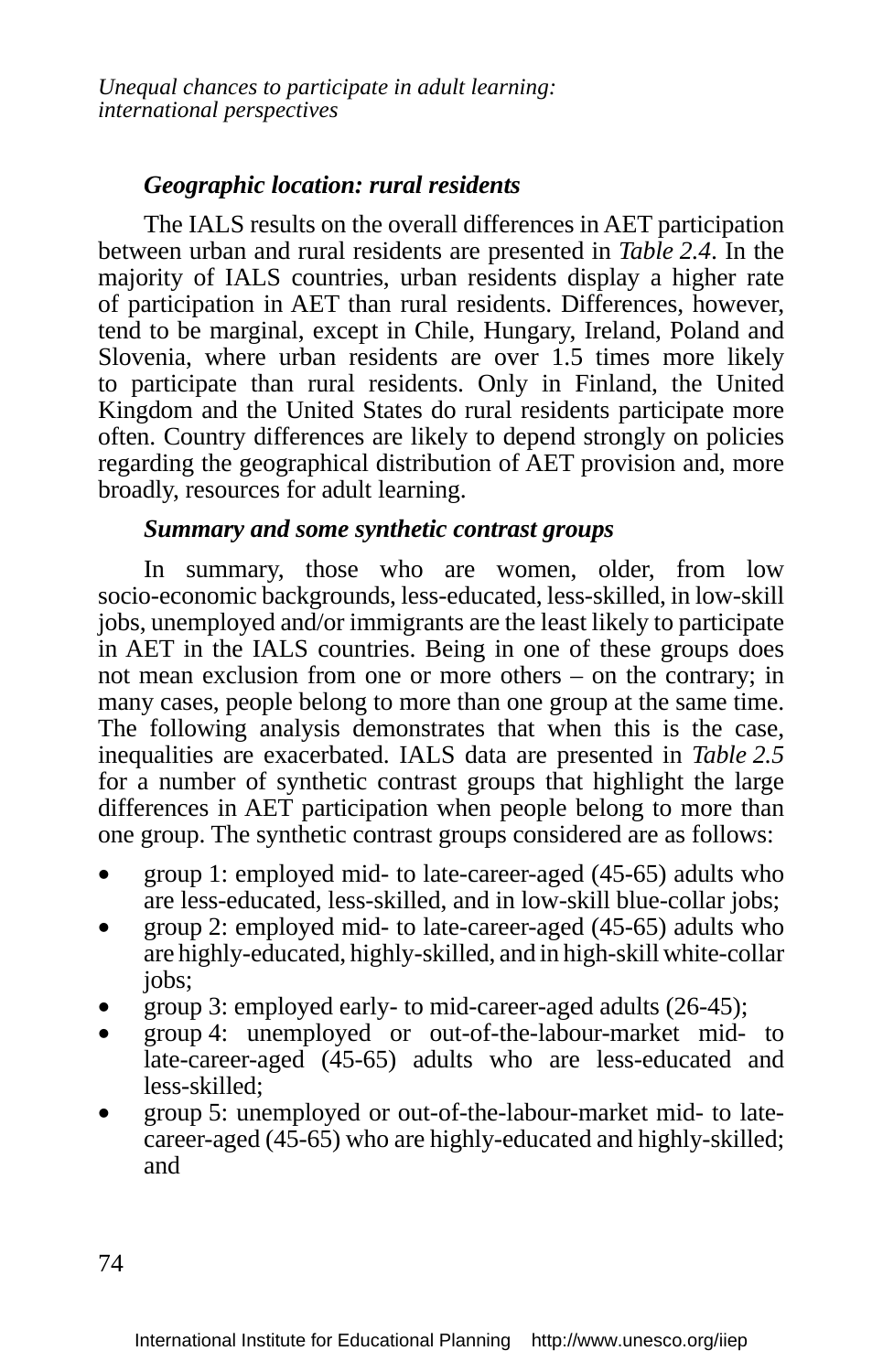• group 6: unemployed or out-of-the-labour-market early- to mid-career-aged adults (26-45).

The participation rate of adults in groups 1 and 4 are very low compared to those in groups 2 and 5 respectively. The former groups show participation rates significantly below the average, whereas the latter show rates significantly above the average. Interestingly, younger adults aged 26 to 45 tend to have participation rates above the average, irrespective of their education and skills levels or type of occupation.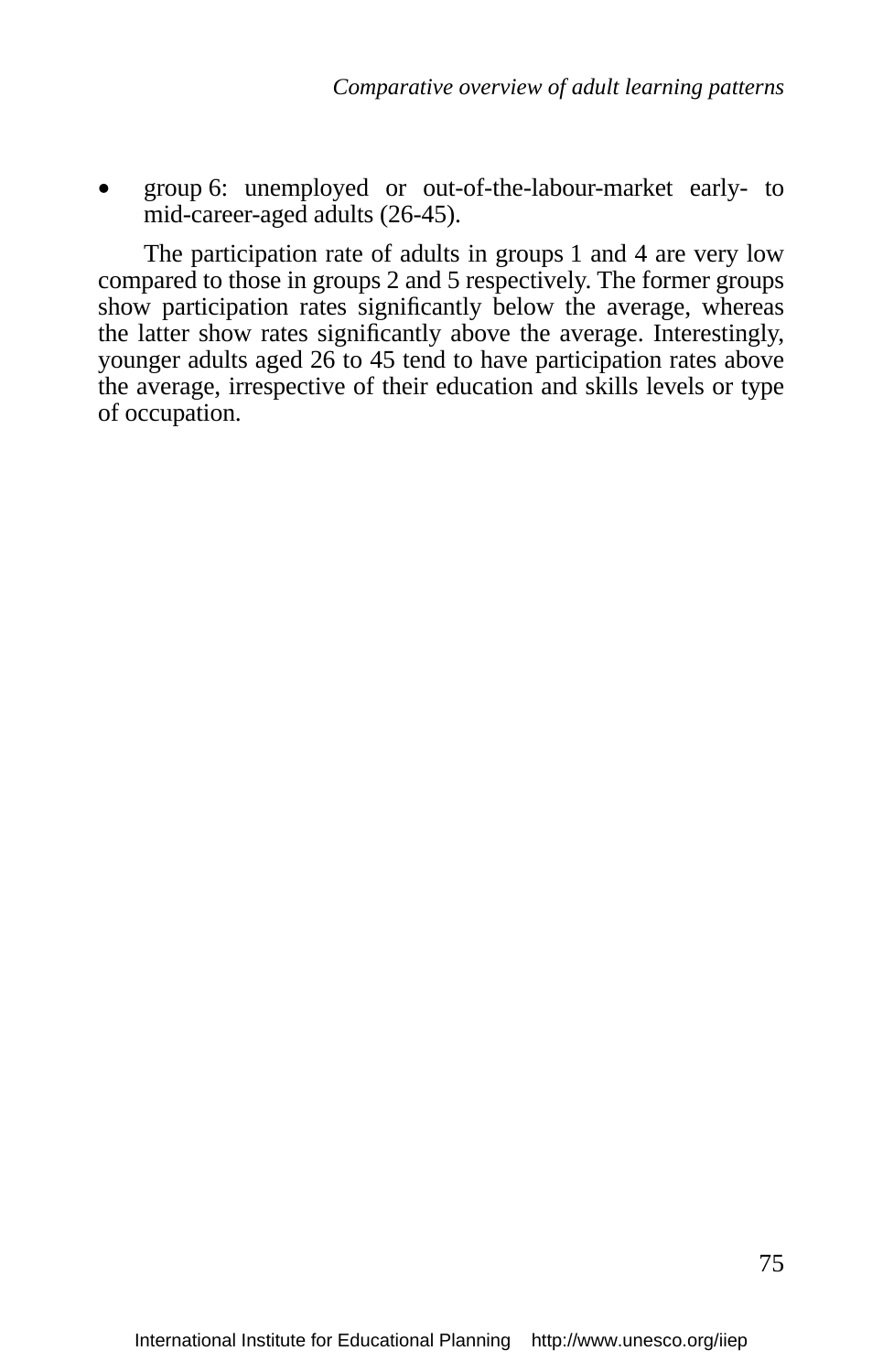## **Table 2.5 Percentage of adults participating in AET during the year preceding the interview, by various synthetic contrast groups, 1994-1998**

|                      |              |              |                | Synthethic contrast groups |      |      |      |
|----------------------|--------------|--------------|----------------|----------------------------|------|------|------|
|                      | <b>Total</b> | $\mathbf{1}$ | $\overline{2}$ | 3                          | 4    | 5    | 6    |
|                      |              |              |                | Participation rate         |      |      |      |
| Australia            | 36.7         | 16.7         | 53.5           | 46.0                       | 8.2  | 23.4 | 17.5 |
| Canada               | 37.5         | 10.7         | 59.5           | 43.8                       | 4.5  | 19.4 | 34.7 |
| Chile                | 18.5         | 2.6          | 42.2           | 26.2                       | 4.9  | 28.4 | 14.9 |
| Czech Republic       | 27.7         | 26.7         | 50.8           | 34.0                       | 3.0  | 15.5 | 14.9 |
| Denmark              | 57.5         | 22.4         | 74.7           | 63.8                       | 17.0 | 41.2 | 46.1 |
| Finland              | 57.9         | 35.2         | 85.5           | 72.3                       | 6.3  | 39.5 | 33.2 |
| Germany              | 19.7         | 13.5         | 30.8           | 25.4                       | 3.2  | 14.6 | 15.5 |
| Hungary              | 18.5         | 4.2          | 42.8           | 29.9                       | 0.8  | 7.0  | 5.6  |
| Ireland              | 21.9         | 7.8          | 50.3           | 31.5                       | 3.8  | 20.1 | 15.6 |
| Italy                | 19.8         | 8.3          | 69.3           | 30.8                       | 2.4  | 6.8  | 8.6  |
| <b>Netherlands</b>   | 37.7         | 13.3         | 45.5           | 47.5                       | 10.5 | 32.9 | 29.0 |
| New Zealand          | 46.5         | 20.7         | 69.6           | 56.0                       | 10.9 | 35.1 | 29.9 |
| Norway (Bokmål)      | 51.6         | 16.4         | 66.8           | 57.4                       | 4.8  | 7.7  | 27.2 |
| Poland               | 14.7         | 8.5          | 32.9           | 22.1                       | 0.5  | 12.7 | 6.2  |
| Portugal             | 11.7         | 1.1          | 44.2           | 18.6                       | 0.6  | 39.3 | 5.7  |
| Slovenia             | 34.6         | 7.0          | 79.5           | 45.1                       | 3.4  | 27.9 | 17.0 |
| Sweden               | 57.4         | 41.5         | 75.0           | 62.2                       | 11.3 | 30.8 | 40.5 |
| Switzerland          | 44.4         | 7.1          | 60.6           | 50.1                       | 13.2 | 38.9 | 28.2 |
| United Kingdom       | 44.7         | 27.1         | 69.4           | 61.0                       | 6.3  | 31.4 | 22.8 |
| <b>United States</b> | 44.0         | 6.9          | 71.0           | 50.5                       | 1.8  | 25.4 | 19.6 |

Notes:

Group 1: Employed mid- to late-career-aged (45-65) adults who are less-educated, less-skilled, and in low-skill blue-collar jobs

Group 2: Employed mid- to late-career aged (45-65) adults who are highly-educated, highly-skilled, and in high-skill white-collar jobs

Group 3: Employed early- to mid-career-aged adults (26-45)

Group 4: Unemployed or out-of-labour-market mid- to late-career-aged (45-65) adults who are less-educated and less-skilled

Group 5: Unemployed or out-of-labour-market mid- to late-career-aged (45-65) who are highly-educated and highly-skilled

Group 6: Unemployed or out-of-labour-market early- to mid-career-aged adults (26-45) *Source:* IALS, 1994-1998.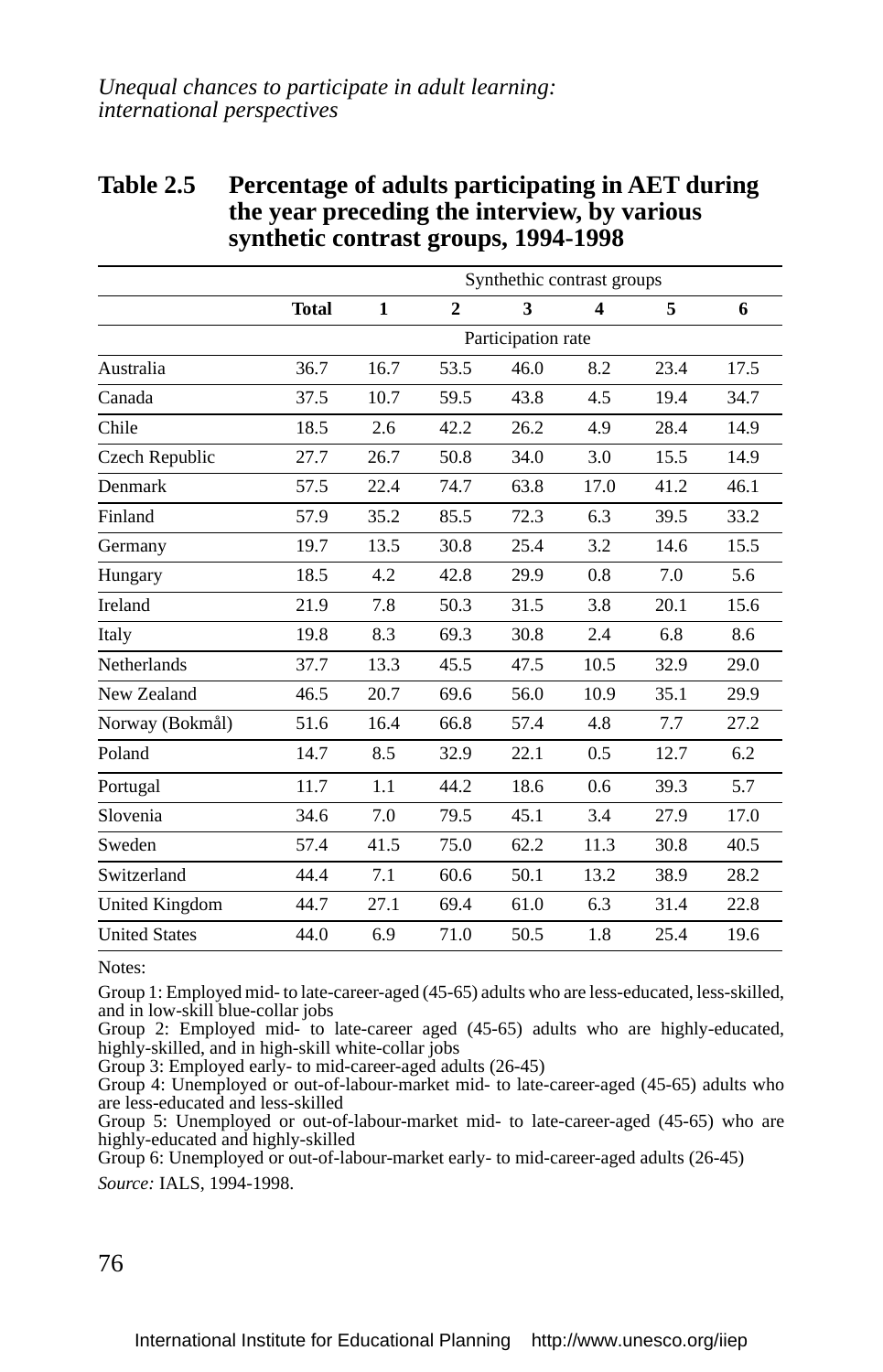## *Motivating factors for participating in adult learning*

This section discusses various motivating factors that can in part explain observed inequalities in AET participation. Many of the factors were introduced in the section on *Who does and who does not participate in adult learning opportunities* (page 55), but in this section additional international comparative data is used to support and develop some of those possible explanations. IALS, ALL and Eurobarometer data are used where most appropriate. Among other possible motivating factors, the following discussion considers the nature of work and skill requirements; financial support and incentives to invest; engagement in and demands placed by daily life; and life situation, readiness and barriers. These factors are thought to bear strong influence on one's motivation to participate in adult learning.

## *Nature of work and skill requirements factor*

## *The majority of people participate in AET for job-related reasons*

As reported above, job-related AET accounts for at least 60 per cent of total AET in IALS countries and reaches as high as 90 per cent in Australia, Denmark, Norway, the United Kingdom and the United States (see *Table 2.1A*). This result is not surprising when one considers that for the vast majority of adults aged 16 to 65 the world of work is a substantial part of daily life. Moreover, it can place substantial demands on many individuals that necessitate continuous learning and periodic upgrades of competencies. In this way, working life, and more specifically the nature of the workplace, is a potentially important factor that motivates many adults to participate in learning.

## *The learning process is inherent in work, but varies with the nature of the job*

The learning process is inherent in work experience, and in general the workplace is a learning space (Illeris, 2004*b*: 77-89). Recent years have witnessed a surge of efforts to harness this process in an overt attempt to foster and strengthen competence-building and learning in the workplace (OECD, 2001: 28). There is a difference, however, between a broad notion of learning at work and participation in more structured training in an employment context,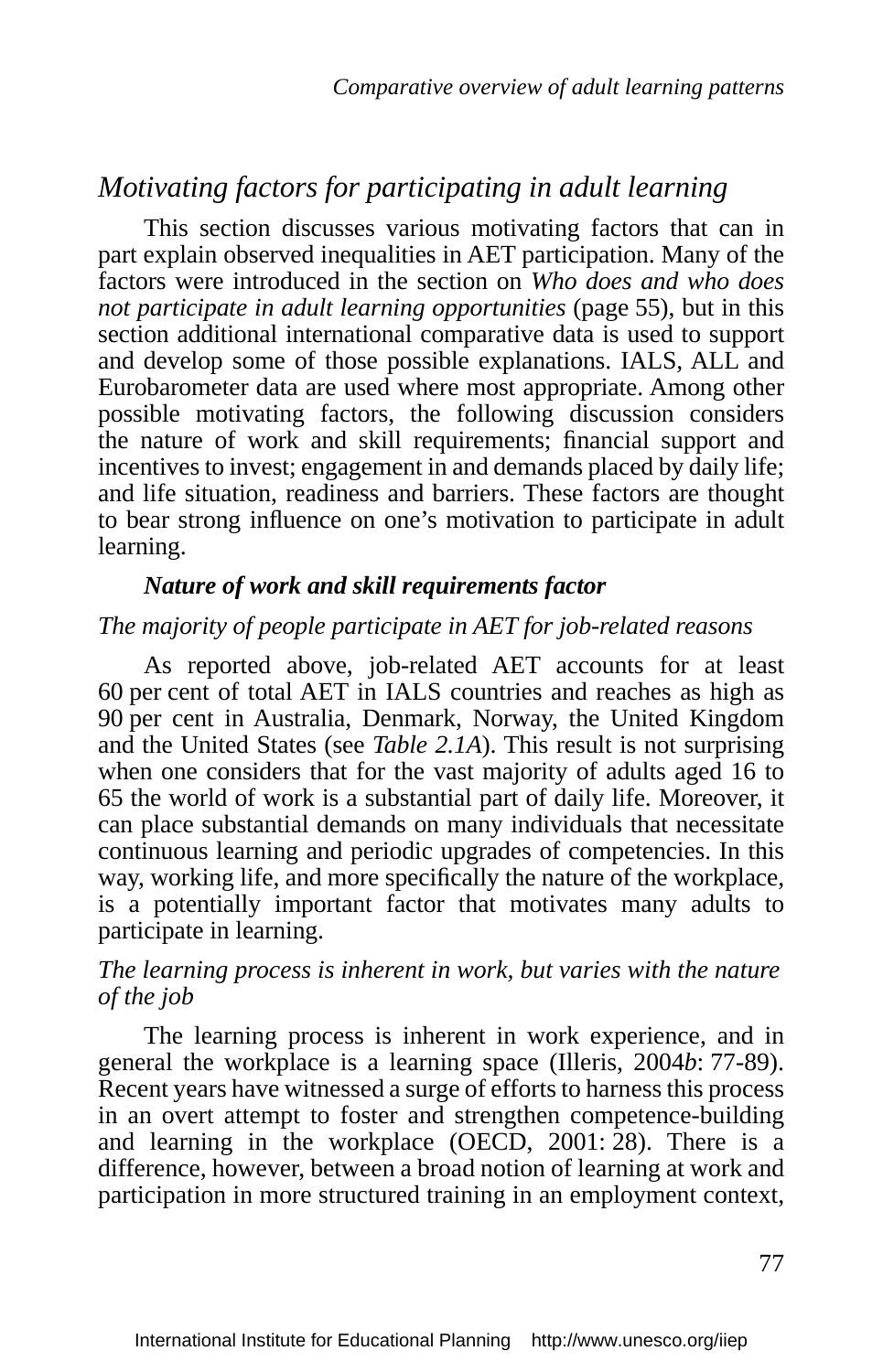although in practice on-the-job training is not easy to distinguish from everyday learning at work. In any case, the former is much more common. The Third European Survey on Working Conditions showed that the opportunity to learn new things at work is much higher than in training that is actually paid for or provided by the employer (OECD, 2003*a*: 51). Opportunities to learn new things on the job appear to vary with the characteristics and position of the job, which exacerbates inequalities in adult learning (Åberg, 2002).

## *The relationship between the nature of the work and organized learning*

Research suggests that there is an important interaction between learning in the workplace and job-related AET (Illeris, 2004*b*). Certain job tasks require more learning than others and thus certain occupations require more learning than others. This depends on the skills required to carry out the job tasks.

## *There are varying skill requirements at work depending on the type of job*

It is commonly accepted that different skill sets are needed to perform different job tasks. Research by Béjaoui (2000) suggests that cognitive, leadership, communication and both gross and fine motor skills are required to varying degrees for satisfactory performance in the tasks of various types of occupations as described in the 1977 Canadian *Dictionary of occupational titles*. In related research, Boothby (1999) suggests that expert-type occupations require cognitive skills more than other types of work, more than the average amount of management and communication skills, and fine motor skills. Although managers are not required to use cognitive skills as intensively as experts, they are required to use management and communication skills more often, making their required skill set the most balanced. Similar to experts, high-skill information occupations require a more-than-average use of cognitive, management and communication skills. To a lesser extent, low-skill information occupations also require the use of these skills slightly more than average. Low-skill services and manufacturing (goods producing) occupations require the use of these types of skills comparatively less often (see OECD and Statistics Canada, 2005: 135; Desjardins, 2004 for further details).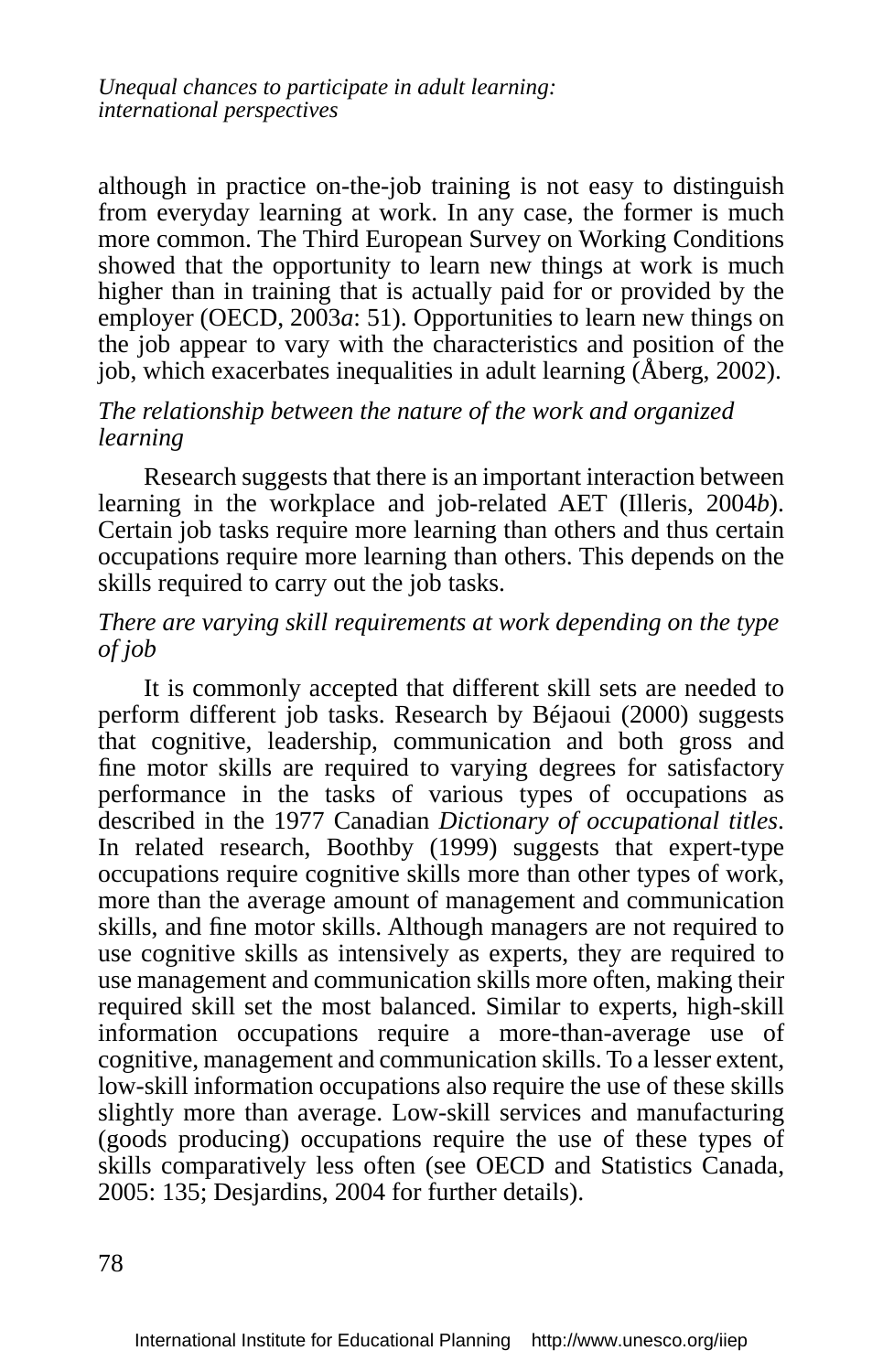## *Cognitive skill requirements at work are strongly associated with AET ...*

Both the IALS and ALL surveys collected detailed information on selected job tasks that are relevant to the cognitive-type skills assessed in the survey (i.e. literacy and numeracy). These data are used to create measures that gauge the extent to which adults engage in reading, writing and numeracy-related activities. Indeed, it can be inferred from the ALL results presented in *Table 2.6* that the extent of literacy practices at work – in particular the frequency and variety of reading practices – is one of the most significant determinants of participation in work-related AET, even after taking into account educational attainment, level of skills and type of occupation. Although the measures derived from the IALS data do not factor in the intensity or criticality of different reading practices, it can be inferred that jobs which require a higher level of literacy practice are in general associated with more AET. Further, other cognitive skills such as problem solving, planning and organizational skills are likely to be associated with jobs that require comparatively high levels of reading practice. This may in part explain why the reading practice measure is a better predictor of participation in AET than the direct measure of literacy skill in IALS (i.e. prose skill). In summary, jobs that require comparatively higher levels of cognitive skills seem to be associated with more learning, especially of the type that is organized.

## *… so are ICT and leadership skill requirements.*

From *Table 2.6* it can be inferred that the more frequent use of computers for task-oriented purposes is associated with higher participation rates in job-related AET. According to the ALL data, above-average users are about two to three times more likely to participate in job-related AET, even after adjusting for various other factors including literacy practices, education and type of occupation. Moreover, research suggests that information and communication technologies (ICTs), including computers, can play a potentially significant role with regard to informal learning in the workplace (Illeris, 2004*b*: 91-104). Supervisory responsibilities are also associated with higher AET participation, but this can be marginal, especially when other characteristics describing the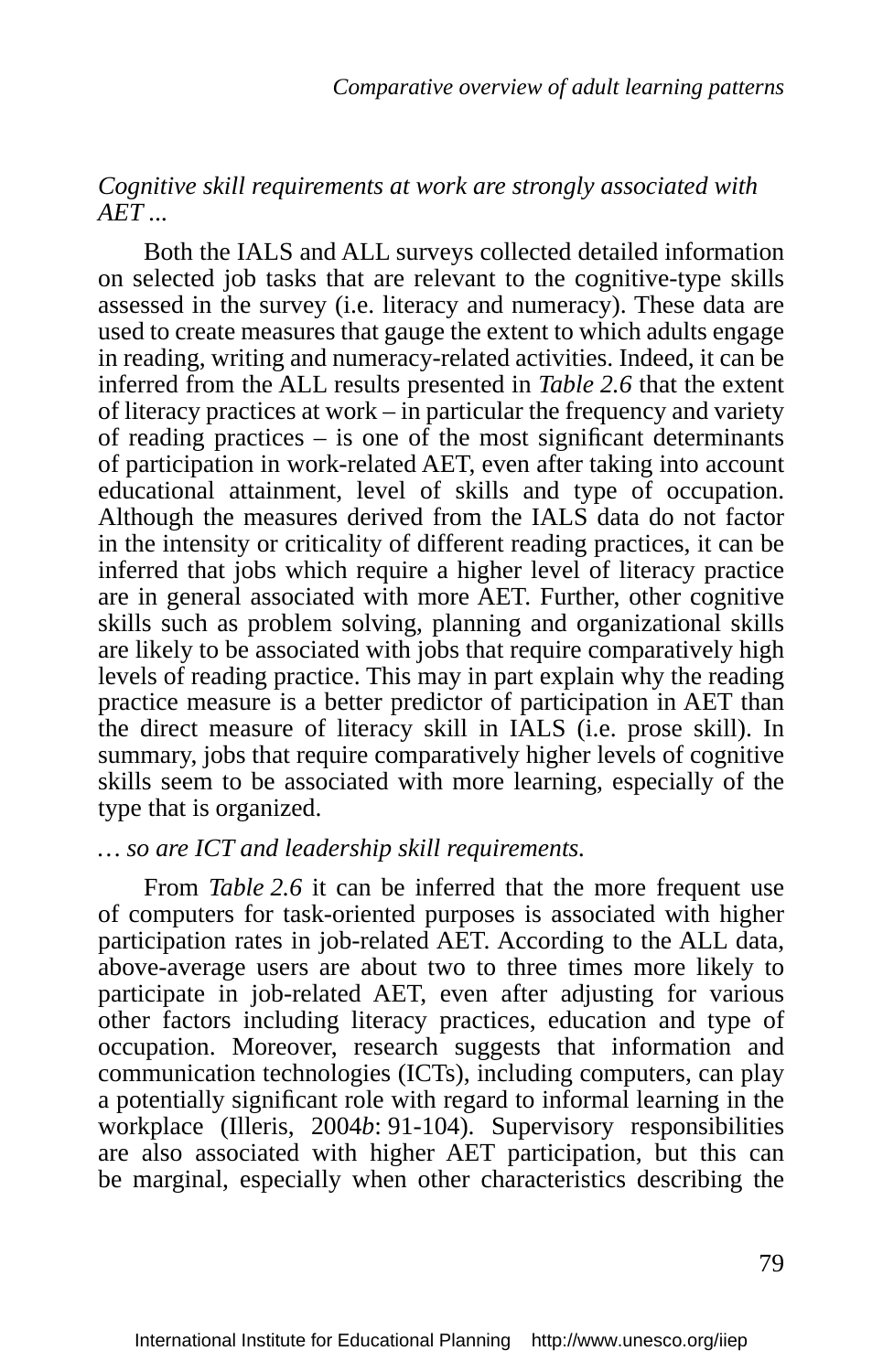| Table 2.6                       | Percentage of adults participating in job-related AET and adjusted odds ratios<br>showing the likelihood of participating in job-related AET during the year<br>preceding the interview, by various classification variables, employed populations<br>aged 16 to 65, 2003 |      |         |                 |      |        |               |      |              |        |    |               |     |    |                    |          |      |                      |        |
|---------------------------------|---------------------------------------------------------------------------------------------------------------------------------------------------------------------------------------------------------------------------------------------------------------------------|------|---------|-----------------|------|--------|---------------|------|--------------|--------|----|---------------|-----|----|--------------------|----------|------|----------------------|--------|
|                                 |                                                                                                                                                                                                                                                                           |      | Bermuda |                 |      | Canada |               |      | <b>Italy</b> |        |    | <b>Norway</b> |     |    | <b>Switzerland</b> |          |      | <b>United States</b> |        |
|                                 |                                                                                                                                                                                                                                                                           | %    | odds    |                 | $\%$ | odds   |               | $\%$ | odds         |        | %  | odds          |     | %  | odds               |          | $\%$ | odds                 |        |
| Reading engagement at work      |                                                                                                                                                                                                                                                                           |      |         |                 |      |        |               |      |              |        |    |               |     |    |                    |          |      |                      |        |
| Never                           |                                                                                                                                                                                                                                                                           | 4.75 | 1.0     |                 | 18   | 1.0    |               | 4.6  | 1.0          |        | 12 | 1.0           |     | 14 | 1.0                |          | 6.4  | 1.0                  |        |
| Rarely                          |                                                                                                                                                                                                                                                                           | 13.3 | 1.6     |                 | 27   | 1.3    |               | 6.9  | 1.0          |        | 21 | 2.5           | *** | 16 | 0.8                |          | 22   | 1.4                  |        |
| Less than once a week           |                                                                                                                                                                                                                                                                           | 31.1 | 2.4     |                 | 38   | 1.6    | *             | 22   | 2.5          | $\ast$ | 41 | 3.5           | *** | 39 | 2.0                |          | 36   | 2.5                  |        |
| At least once a week            |                                                                                                                                                                                                                                                                           | 44.5 | 3.3     | $\ast$          | 49   | 2.0    | ***           | 31   | 3.6          | ***    | 52 | 5.7           | *** | 49 | 2.4                | $\pm\pm$ | 53   | 2.8                  | $\ast$ |
| <b>Supervisory status</b>       |                                                                                                                                                                                                                                                                           |      |         |                 |      |        |               |      |              |        |    |               |     |    |                    |          |      |                      |        |
| No supervisory responsibilities |                                                                                                                                                                                                                                                                           | 28   | 1.0     |                 | 37   | 1.0    |               | 12   | 1.0          |        | 41 | 1.0           |     | 36 | 1.0                |          | 37   | 1.0                  |        |
| Supervisory responsibilities    |                                                                                                                                                                                                                                                                           | 37   | 1.3     |                 | 45   | 1.2    | $\frac{1}{2}$ | 23   | 1.5          | **     | 46 | 1.1           |     | 44 | 1.1                |          | 46   | 0.9                  |        |
| Firm size                       |                                                                                                                                                                                                                                                                           |      |         |                 |      |        |               |      |              |        |    |               |     |    |                    |          |      |                      |        |
| Less than 20                    |                                                                                                                                                                                                                                                                           | 20.3 | 1.0     |                 | 30   | 1.0    |               | 8.7  | 1.0          |        | 31 | 1.0           |     | 30 | 1.0                |          | 30   | 1.0                  |        |
| 20 to 99                        |                                                                                                                                                                                                                                                                           | 33.3 | 1.5     | $\frac{1}{2}$ % | 39   | 1.3    | **            | 9.9  | 1.0          |        | 37 | 1.2           |     | 41 | 1.3                |          | 38   | 1.3                  | $\ast$ |
| 100 to 499                      |                                                                                                                                                                                                                                                                           | 42.1 | 2.3     | ***             | 45   | 1.8    | ***           | 17   | 1.6          | $\ast$ | 50 | 1.3           |     | 45 | 1.4                | $\ast$   | 41   | 2.4                  | ***    |
| 500 to 999                      |                                                                                                                                                                                                                                                                           | 37.8 | 1.8     | $\frac{1}{2}$ % | 42   | 1.5    | **            | 12   | 1.0          |        | 51 | 1.3           |     | 34 | 0.9                |          | 43   | 2.4                  | ***    |
| 1000 and over                   |                                                                                                                                                                                                                                                                           | 45.7 | 2.6     | ***             | 46   | 1.8    | ***           | 30   | 3.3          | ***    | 54 | 1.5           | *** | 49 | 1.6                | ***      | 47   | 2.7                  | ***    |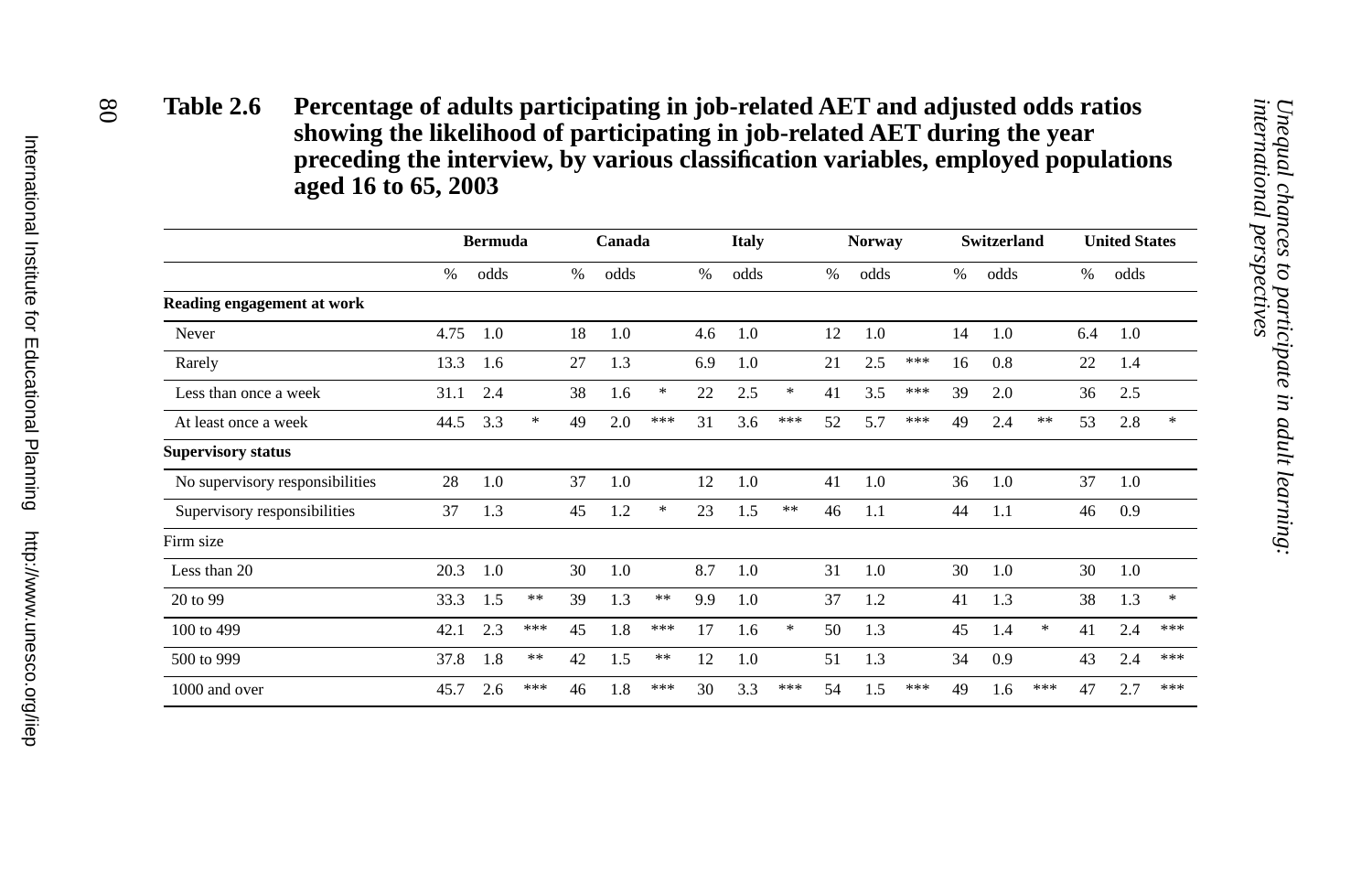| Using computers for task-oriented<br>purposes |      |     |     |    |     |     |     |     |     |    |     |     |    |     |     |    |     |     |
|-----------------------------------------------|------|-----|-----|----|-----|-----|-----|-----|-----|----|-----|-----|----|-----|-----|----|-----|-----|
| Non-user                                      | 6.53 | 1.0 |     | 15 | 1.0 |     | 4.9 | 1.0 |     | 14 | 1.0 |     | 12 | 1.0 |     | 14 | 1.0 |     |
| Below average user                            | 15.7 | 1.7 |     | 26 | 1.4 | **  | 12  | .5  |     | 27 | 1.1 |     | 23 | 1.9 |     | 20 | 1.4 |     |
| Average user                                  | 28.8 | 2.4 | *** | 40 | 2.2 | *** | 18  | 1.8 | *   | 43 | 2.0 | *** | 35 | 2.3 | **  | 40 | 2.3 | *** |
| Above average user                            | 42.8 | 2.7 | *** | 51 | 2.7 | *** | 28  | 2.3 | *** | 53 | 2.3 | *** | 52 | 3.3 | *** | 50 | 3.1 | *** |
| Super user                                    | 50.4 | 3.3 | *** | 47 | 2.2 | *** | 34  | 2.9 |     | 62 | 3.1 | *** | 35 | 1.4 |     | 62 | 4.6 | *** |

Notes:

\* p<0.10, statistically signifi cant at the 10 per cent level.

 $*$  p<0.05, statistically significant at the 5 per cent level.

\*\*\* p<0.01, statistically significant at the 1 per cent level.

Notes: Odds are also adjusted for gender, age, educational attainment, and type of occupation.

*Source:* ALL Survey, 2003.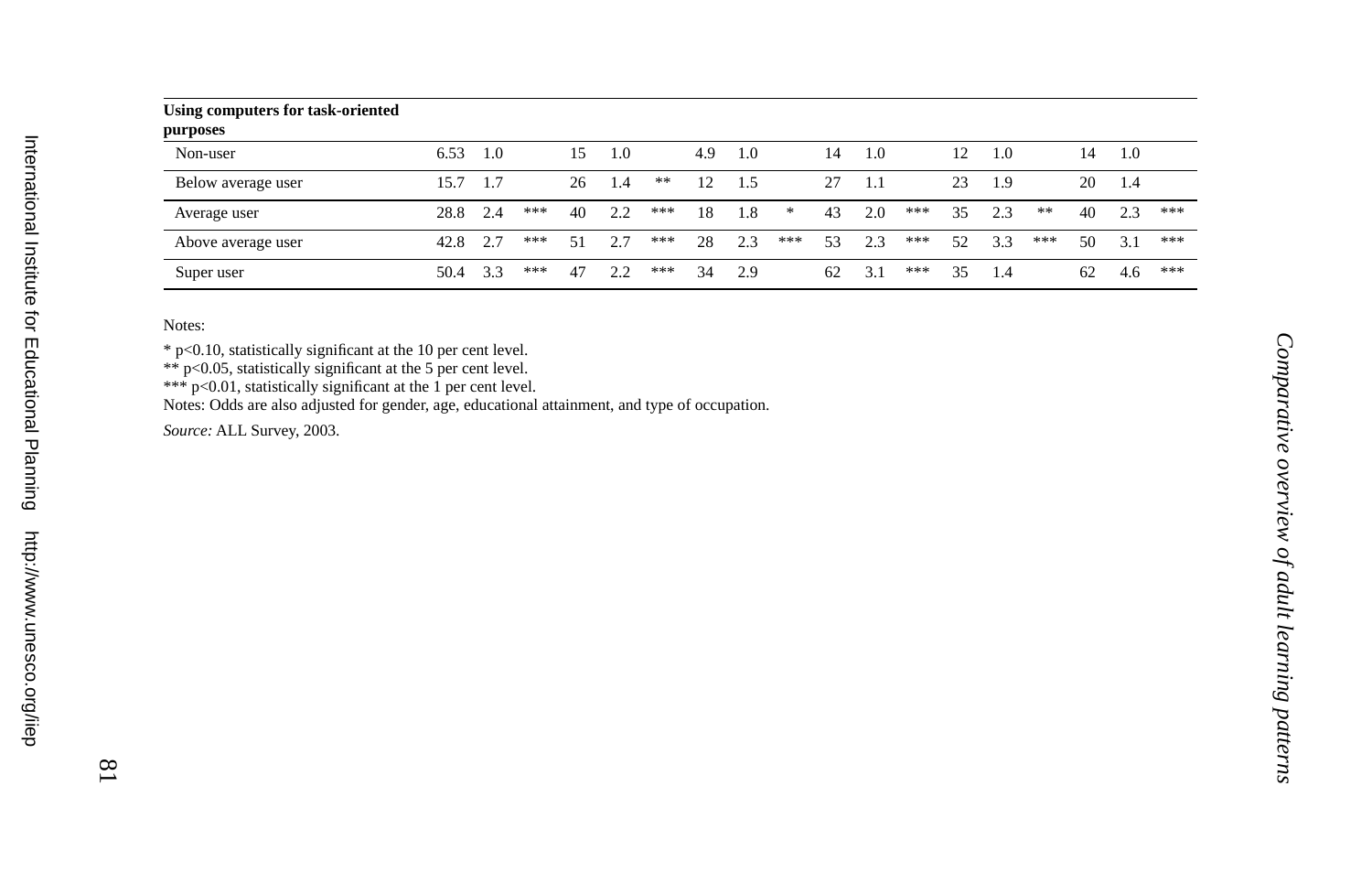*Unequal chances to participate in adult learning: international perspectives*

nature of the job are taken into account. A supervisory role is likely to reflect the leadership and communication skills required by the position. Overall, a supervisory role along with income and occupational status are factors that can be strongly linked to participation in AET.

## *The distribution of job tasks will impact the distribution of AET opportunities*

In summary, workers who are already better positioned in the labour market have more opportunities and incentives to acquire and develop competencies. Further, the way the labour market is structured, and more generally the structure of occupations and production in a particular country, is likely to bear a strong influence on the distribution of work-related adult learning. For example, flat work structures with less hierarchy in the workplace have been linked to the high-skill knowledge economy sector and a more equitable distribution of competencies. Research is needed to understand better the relationship between occupational and production structures and the distribution of AET among different countries.

## *Financial support and the incentive to invest factor*

## *Employers support a large portion of AET activity …*

Among the IALS countries, it can be seen from *Table 2.7* that on average about two out of every three persons who undertook any AET did so with at least some employer support, implying that employers are the most common source of financial support for AET. In this context, employer support includes direct expenses such as paid on- or off-the-job training, tuition, course materials, and/or travel and accommodation and other indirect expenses. This reflects a dramatic increase over the last quarter of the twentieth century, which has radically altered the landscape of AET (Boudard and Rubenson, 2003: 267). It also points to the pervasive impact of broader changes in the labour market and the forces that make people take up AET. The increase in job-related AET explains much of the rise in total AET provision since the early 1980s. For example, the proportion of adults in Sweden receiving employer support for AET increased from 17 per cent in 1975 to over 50 per cent in 2000.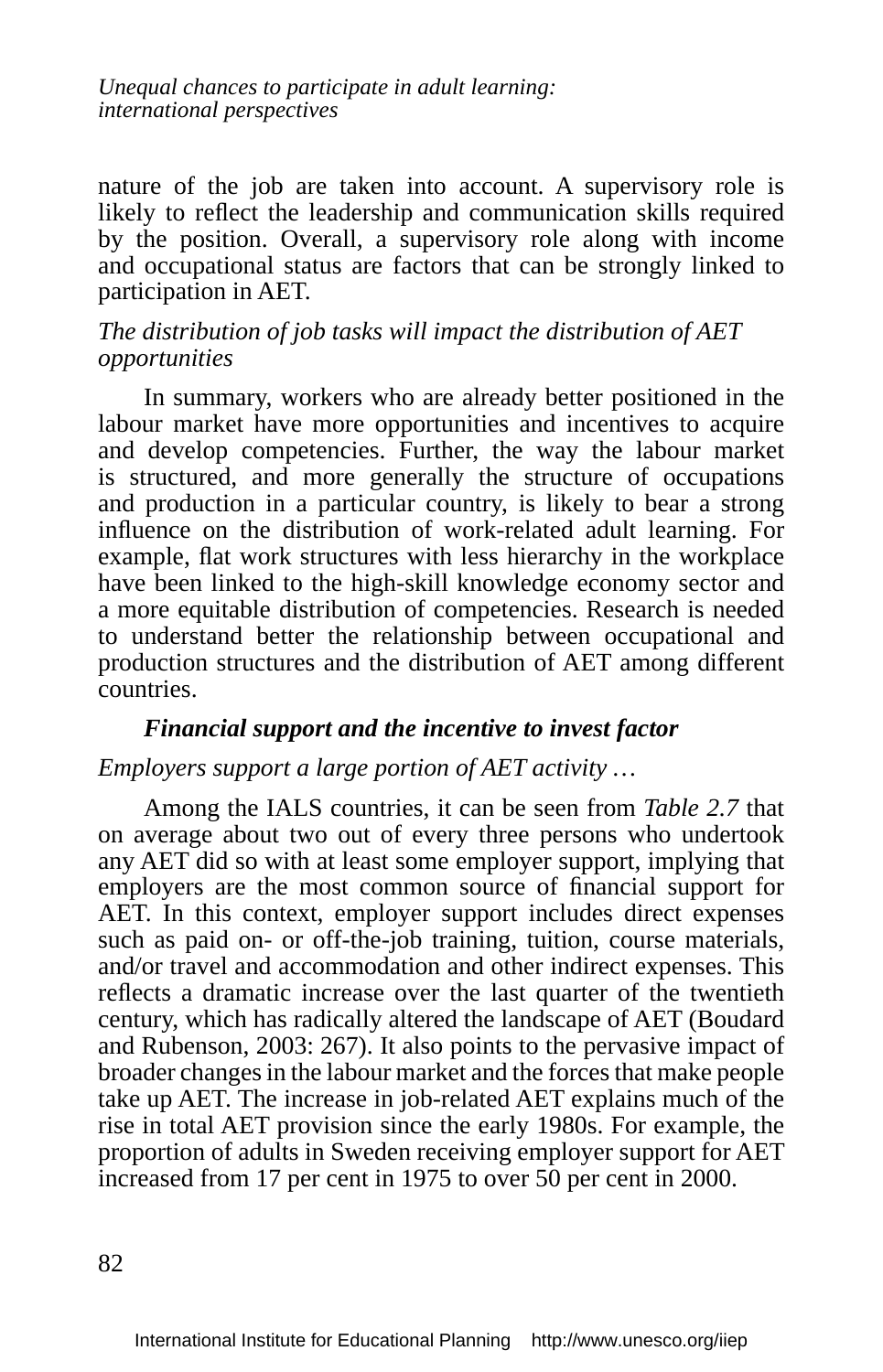#### *… and hence the long arm of the job is strong*

The *long arm of the job* is becoming longer and stronger in terms of financing as well as motivation. Along with this force however, inequality in access to AET has increased across the work hierarchy (Rubenson, 1999: 113). Moreover, participation may not always be voluntary. There are some indications that individuals are increasingly pressured to participate in job-related AET (Hight, 1998; Carré, 2000). The IALS data show that most employer-supported AET results from the initiative of the employers themselves, although it can also be seen that often it results from the initiatives of the employees, but nevertheless receives the approval and support of the employer (Tuijnman and Hellström, 2001). Additionally, the fact that many adults participate for job-related reasons even though they do not receive financial support from their employer reveals the strength of the long arm of the job.

## *Firms play an important role in AET and this depends on their characteristics, including size…*

Firms play a major role in AET and represent a large portion of the training market (OECD, 2003*a*: 51-53). Data from the Second Continuing Vocational Training Survey (CVTS2) show that over 70 per cent of firms in the majority of European countries provide support for AET (European Commission, 2002). In Greece, Italy, Portugal and Spain, the proportion is much lower, ranging from 18 to 36 per cent of firms. Given their substantial role in most countries, it is important to consider the characteristics of firms that offer training. Evidence derived from IALS shows that the participation of employed adults is strongly associated with the size of the firm in which they work. In fact, it can be inferred from the results presented in *Table 2.6* that firm size is one of the strongest determinants of participation in AET. In general, adults who work in large firms appear to receive more AET. Conversely, adults who work in small enterprises or are self-employed have the least access to AET. Possible reasons for these findings may be that large firms have more opportunities to benefit from AET, have lower unit costs of training, and greater access to credit and information (OECD, 2003*b*: 253).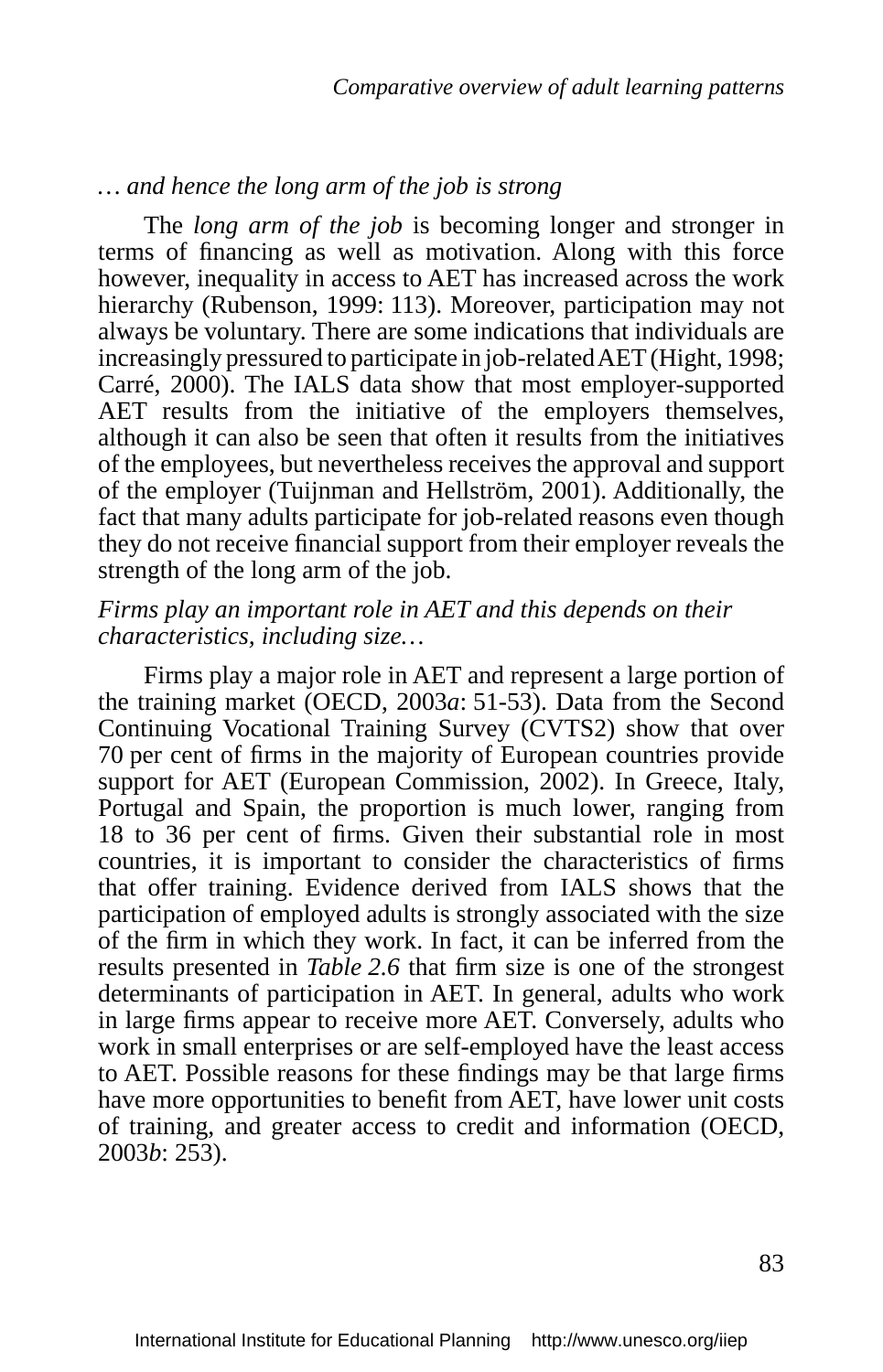*Unequal chances to participate in adult learning: international perspectives*

#### *… and fi rm practices*

Participation also depends on the characteristics of firm practices (OECD, 2003*a*: 51-53). Firms that are competing in global markets show high training activity. Similarly, firms that undergo significant technological change and/or changing work practices report the highest AET activity. This suggests that AET is strongly associated with innovation. Separately, the presence of trade unions is strongly linked to formalized approaches to training within firms (Boudard and Rubenson, 2003: 268).

## *The rationale for investing in AET is to develop competencies that have value …*

The main motivation to invest in AET is the development of competencies that have value, including personal, economic and social value. But the incentives to invest can vary between individuals and employers depending on the type of value and who it is that benefits; in principle this has implications on who should pay. Generally, the incentive for employers to invest in employees is to create economic value for the firm, whereas the incentive for individuals is to develop employability with any firm, as well as to develop competencies for other social and personal values. This has implications on the type of AET that is supported by employers.

#### *… but what value for whom has implications for who should pay for either general or specifi c AET*

According to the human capital theory (Becker, 1962; 1964) and in perfect labour market conditions, employers are only interested in paying for training that leads to the acquisition of specific skills that could be valuable to the firm, whereas individuals are also interested in developing general (or transferable) skills that are widely valued in the labour market as well as in other contexts (i.e. health, home, community and leisure). In practice however, it is difficult to distinguish between AET that is geared towards providing specific skills and that aimed at teaching general skills. Even AET that is entirely paid by the employer is likely to provide skills that are applicable in multiple contexts and transferable to other employers (OECD, 2003*b*: 246).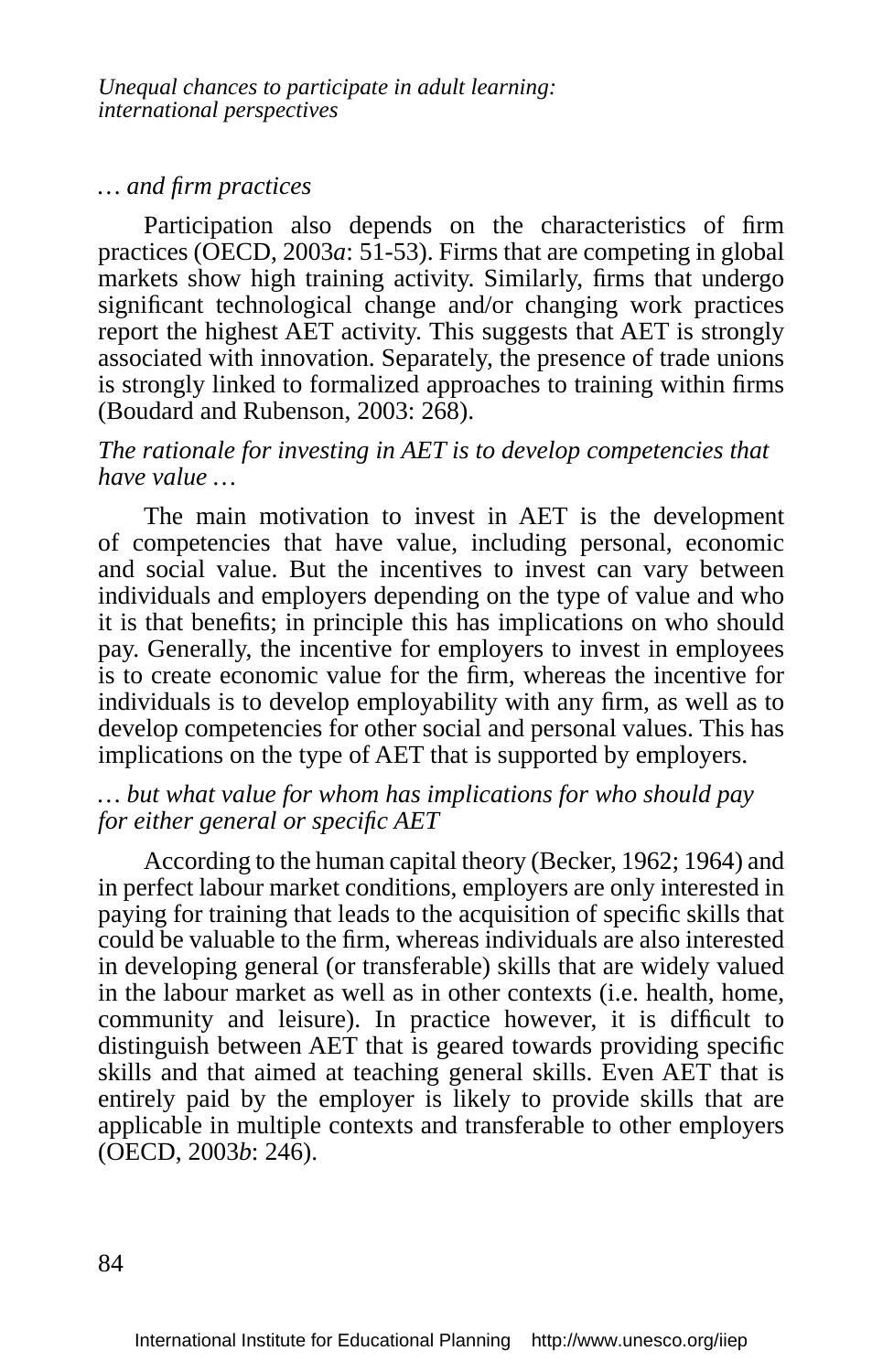## *Market imperfections distort fi rms' and individuals' decisions to invest in AET*

Moreover, several labour market imperfections may explain why firms have an incentive to pay for general training, such as when employees have little choice among alternative employers, lack of certification and, among others, asymmetric information. Otherwise, AET that develops the employability of individuals should be paid for by individuals. In line with this expectation, it can be seen from the IALS data presented in *Table 2.7* that on average self-financing is the second most common source of financial support, and in some countries it is in fact the dominant source.

## *This leads to possible under-investment and market failures associated with AET*

There is much debate over whether current levels of investment in AET are adequate among OECD countries. The potential for under-investment arises due to several market failures associated with AET, and can be linked to both employer and employee behaviour. First, labour market imperfections exist, affecting the incentives of both firms and individuals to invest. For example, if pay scales do not reflect the added value that individual employees contribute to the firm, which is created as a result of having undertaken AET, then employees will not have any incentive to invest. Separately, even firms that do invest in AET will not typically consider the benefits that may accrue to future employers. There are also other non-labour market sources of market failure, such as when individuals are not capable of borrowing money because they do not have any collateral. Individuals face credit constraints in financing their own investments in AET. Overall, evidence shows that an under-provision of AET is likely to occur in all OECD countries (see OECD, 2003*b*: 248).

## *Who receives employer support?*

The extent of employer support is linked to certain firm characteristics mentioned in the above discussion, such as firm size and practices. Given the prevalence of employer-supported training, it is also important to consider the individual characteristics of adults who do and do not receive employer support. It is not surprising that the data in *Table 2.7* display a similar pattern to the overall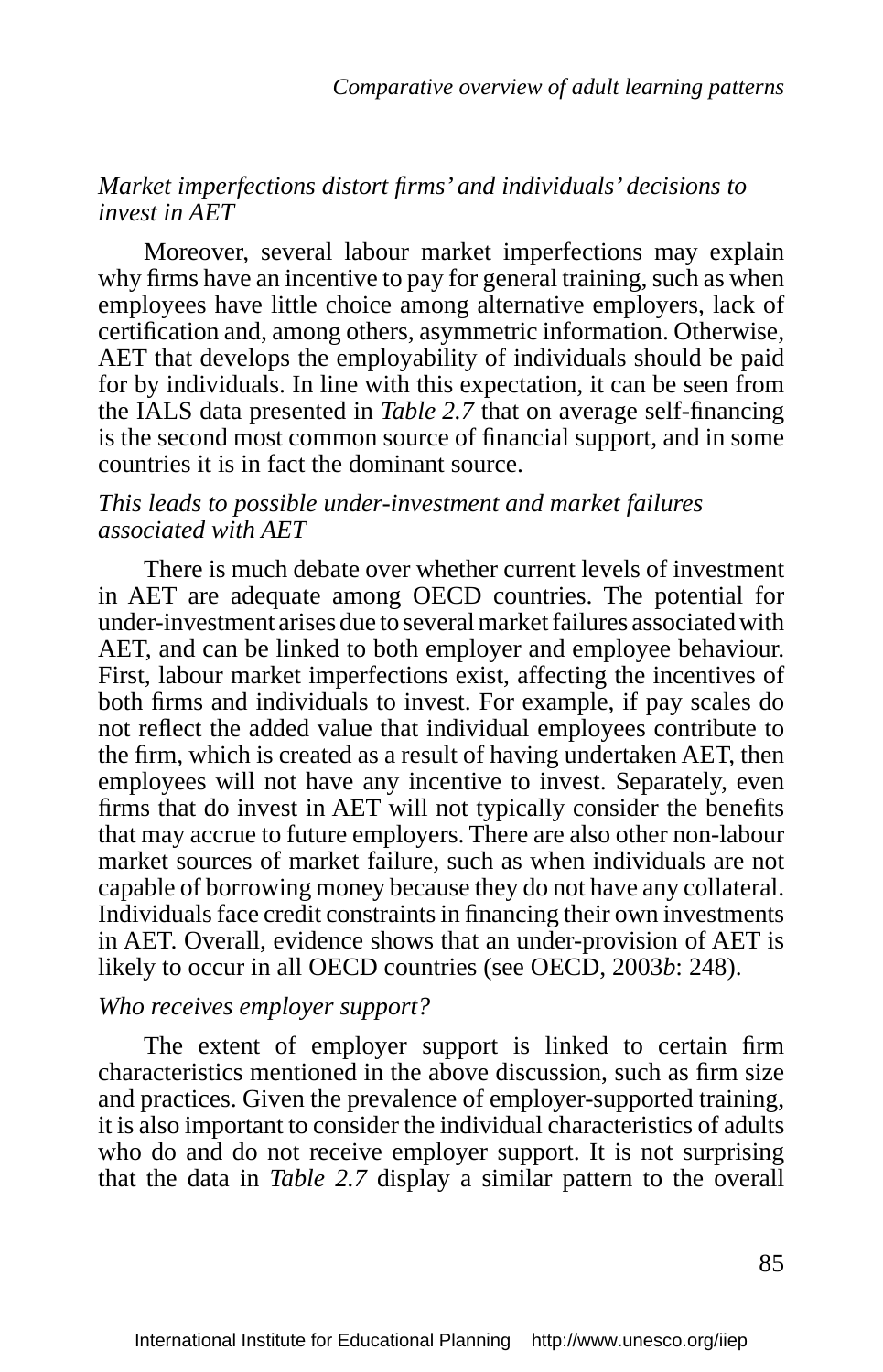| Table 2.7                      |               |                |                       |                | Percentage of participants in AET who receive financial support from various<br>sources, by various classification variables, populations aged 16 to 65, 1994-1998 |                |                |                |      |              |                      |                |    |                       |               |                    |       |                |             |       |                |               |             |                |                      |                |                |                       |                |                |                      |  |
|--------------------------------|---------------|----------------|-----------------------|----------------|--------------------------------------------------------------------------------------------------------------------------------------------------------------------|----------------|----------------|----------------|------|--------------|----------------------|----------------|----|-----------------------|---------------|--------------------|-------|----------------|-------------|-------|----------------|---------------|-------------|----------------|----------------------|----------------|----------------|-----------------------|----------------|----------------|----------------------|--|
|                                |               | Australia      |                       |                |                                                                                                                                                                    | Canada         |                |                |      | <b>Chile</b> |                      |                |    | <b>Czech Republic</b> |               |                    |       | <b>Denmark</b> |             |       | Finland        |               |             | <b>Hungary</b> |                      |                | <b>Ireland</b> |                       |                | Italy          |                      |  |
|                                |               | $\overline{2}$ | 3                     | $\overline{4}$ |                                                                                                                                                                    | $\overline{c}$ | $\overline{3}$ | $\overline{4}$ |      |              | $2 \quad 3$          |                |    | 2                     | $\mathcal{R}$ |                    |       |                | $2 \quad 3$ |       | $\overline{c}$ | 3             |             | $2 \quad 3$    | $\overline{4}$       |                | $2 \quad 3$    |                       |                |                | $2 \t3 \t4$          |  |
|                                |               |                |                       |                |                                                                                                                                                                    |                |                |                |      |              |                      |                |    |                       |               | Participation rate |       |                |             |       |                |               |             |                |                      |                |                |                       |                |                |                      |  |
| Total                          | 36.45 17 19 5 |                |                       |                | 36.92 17 18 7                                                                                                                                                      |                |                |                | 19.5 |              | 7 7                  |                | 26 | 8                     | 18            |                    | 56.89 |                | 15 35 17    | 58.35 |                | 19 36 11      | 19.8 8 11 3 |                |                      | 23.5           | $9 \quad 9$    | $\overline{4}$        | $22.57$ 10 7 7 |                |                      |  |
| Gender                         |               |                |                       |                |                                                                                                                                                                    |                |                |                |      |              |                      |                |    |                       |               |                    |       |                |             |       |                |               |             |                |                      |                |                |                       |                |                |                      |  |
| Women                          | 35            | 14             | 23                    | $\overline{5}$ | 36                                                                                                                                                                 |                | 16 21          | 6              | 20   |              | 6 <sup>9</sup>       | $\overline{3}$ | 22 | 8                     | 23            | $\overline{3}$     | 59    |                | 12 37 14    | 62    |                | 14 35 11      | 21          |                | 8 10 2               | 25             |                | $6 \t10 \t4$          | 19             |                | $10 \t11 \t7$        |  |
| Men                            | 38            |                | 20 15                 | $\overline{4}$ | 38                                                                                                                                                                 |                | 19 16 9        |                | 19   |              | $9\quad 6$           | -5             | 31 | 8                     | 14 2          |                    | 55    |                | 17 33 19    | 55    |                | 24 38 12      | 19          |                | 9 11 3               | 22             |                | 13 8 3                | 26             |                | $10 \quad 4 \quad 7$ |  |
| Age                            |               |                |                       |                |                                                                                                                                                                    |                |                |                |      |              |                      |                |    |                       |               |                    |       |                |             |       |                |               |             |                |                      |                |                |                       |                |                |                      |  |
| $16 - 25$                      | 46            | 25             | 19                    | $\mathbf{8}$   | 44                                                                                                                                                                 | 27             | 13             | 8              | 25   |              | $14 \quad 6 \quad 5$ |                | 24 |                       | $12 \quad 12$ | $\overline{2}$     | 68    |                | 15 34 26    | 70    | 35             | 23 28         | 28          |                | 1793                 | 29             |                | $10 \t12 \t5$         | 34             |                | 25 4 11              |  |
| $26 - 35$                      | 41            | 20             | 21                    | 5              | 42                                                                                                                                                                 | 19             | 23             | - 9            | 25   |              | $9 \quad 11$         | $\overline{3}$ | 34 | $\mathbf{Q}$          | 22            | 3                  | 63    |                | 16 40 19    | 70    |                | 24 44 15      | 28          |                | $10 \t16 \t5$        | 27             |                | $10 \t13 \t4$         | 28             |                | 13 10 7              |  |
| $36 - 45$                      | 40            | 18             | 24                    | $\overline{4}$ | 42                                                                                                                                                                 | 18             | 22             | - 6            | 21   |              | 6 8                  | 5              | 29 |                       | $10 \quad 21$ | $\overline{4}$     | 64    |                | 14 45 16    | 65    |                | 18 45 10      | 20          |                | $7 \t13 \t3$         | 25             | $11 \quad 9$   |                       | 25             |                | 9 11 7               |  |
| $46 - 55$                      | 31            |                | $12 \quad 17 \quad 3$ |                | 33                                                                                                                                                                 |                | 15 17 11       |                | 12   |              | $3 \quad 4$          | 5              | 30 | 6                     | 25            | $\overline{2}$     | 55    |                | 14 36 14    | 55    |                | 12 40 7       | 16          |                | $4 \quad 11 \quad 2$ | 18             | 9 <sub>7</sub> | $\overline{2}$        | 18             |                | 5 7 7                |  |
| 56-65                          | 18            | 8              | $\overline{7}$        | $\overline{c}$ | 15                                                                                                                                                                 | 7              | 8              |                |      |              | $4 \overline{3}$     |                | 9  | $\overline{2}$        | 7             |                    | 32    |                | 15 15 10    | 30    |                | 13 15 3       | 3           | 2 <sub>1</sub> | $\overline{0}$       | $\overline{9}$ |                | $\overline{3}$        | 9              | $\overline{4}$ | 2 <sub>1</sub>       |  |
| <b>Education</b>               |               |                |                       |                |                                                                                                                                                                    |                |                |                |      |              |                      |                |    |                       |               |                    |       |                |             |       |                |               |             |                |                      |                |                |                       |                |                |                      |  |
| Less than upper<br>secondary   | 24            |                | $10 \t12 \t4$         |                | 21                                                                                                                                                                 | 8              | 7              | 5              | 10   |              | $3 \quad 2$          | $\overline{3}$ | 18 | 4                     | 12            |                    | 41    |                | 10 20 13    | 36    |                | $11 \t20 \t6$ | $\tau$      |                | $3 \quad 3 \quad 1$  | 14             | $\overline{4}$ | 5 <sup>3</sup>        | 9              | $\mathcal{E}$  | $4\quad 2$           |  |
| Upper secondary                | 38            |                | 17 19 5               |                | 32                                                                                                                                                                 | 13             |                | 16 8           | 25   |              | 8 10 6               |                | 36 |                       | 12 25         | 3                  | 56    |                | 14 34 16    | 63    |                | 21 37 13      | 18          |                | $8 \t 9 \t 2$        | 28             |                | $11 \quad 11 \quad 4$ | 38             |                | 18 12 12             |  |
| Higher than upper<br>secondary | 56            | 30             | 31                    | 6              | 56                                                                                                                                                                 |                | 30 31 8        |                | 45   |              | 22 21 6              |                | 47 |                       | 19 35         | 9                  | 75    |                | 21 53 22    | 80    | 25             | 59 13         | 48          |                | 19 28 9              | 45             |                | 22 20 6               | 51             |                | 24 15 19             |  |

| <b>Table 2.7</b> | Percentage of participants in AET who receive financial support from various       |
|------------------|------------------------------------------------------------------------------------|
|                  | sources, by various classification variables, populations aged 16 to 65, 1994-1998 |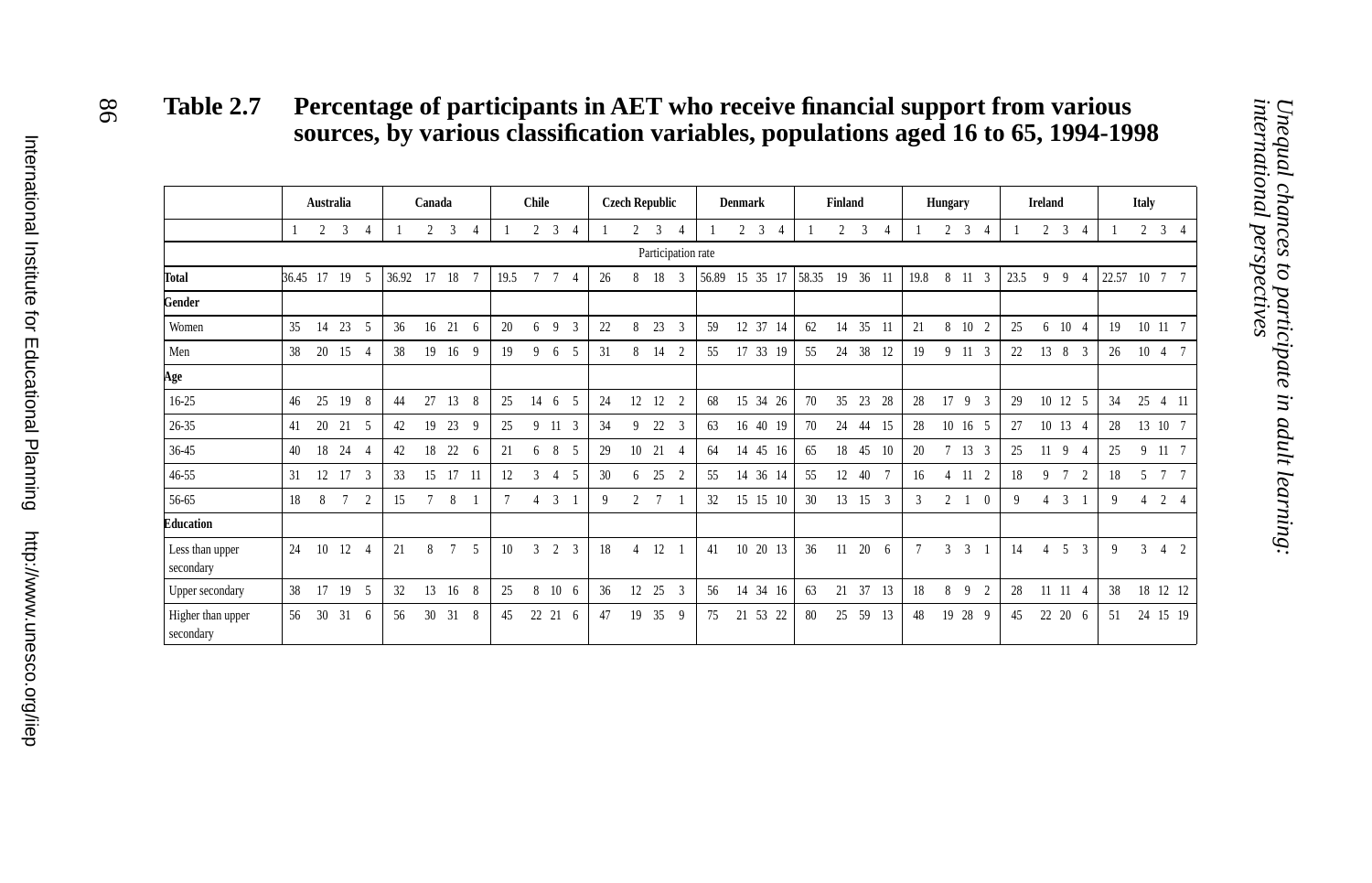| Prose literacy level    |    |    |    |              |    |    |    |              |    |   |             |          |    |    |              |                |    |             |          |    |    |             |      |    |    |               |          |        |         |               |    |   |                |
|-------------------------|----|----|----|--------------|----|----|----|--------------|----|---|-------------|----------|----|----|--------------|----------------|----|-------------|----------|----|----|-------------|------|----|----|---------------|----------|--------|---------|---------------|----|---|----------------|
| Level 1                 | 14 |    |    |              | 17 |    |    | <sup>n</sup> | 11 | 3 | 3<br>4      |          | 12 |    | $\mathbf{Q}$ |                | 23 |             |          | 21 | 6  | $\mathbf Q$ |      | 8  |    |               | $\Omega$ | $\sim$ |         |               |    | 4 | $3 \quad 2$    |
| Level 2                 | 27 | 11 | 13 | 4            | 28 |    | 14 |              | 25 |   | 10          |          | 22 |    | 17           |                | 47 |             | 27<br>14 | 42 | 12 | 25          |      | 20 | 9  | $\mathcal{R}$ | 18       | 6      |         | $\mathcal{R}$ | 22 | 8 | 8              |
| Level 3                 | 43 | 20 | 23 |              | 43 | 22 | 19 | 9            | 40 |   | 18 15<br>8  |          | 33 | 11 | 22           |                | 69 |             | 20 45 20 | 68 | 21 | 43          | 13   | 35 | 16 | 19            | 30       |        | 13 11 5 |               | 39 |   | 18 11 13       |
| Level 4/5               | 61 | 33 | 34 | 6            | 53 | 26 | 34 | 8            | 48 |   | 29 21       | 8        | 41 | 16 | 25           | 8              | 77 |             | 23 50 21 | 83 | 31 | 52          | 20   | 46 |    | 13 24 13      | 48       | 22     | 21      | -6            | 44 |   | 25 12 12       |
| Occupation              |    |    |    |              |    |    |    |              |    |   |             |          |    |    |              |                |    |             |          |    |    |             |      |    |    |               |          |        |         |               |    |   |                |
| Blue-collar low-skill   | 26 | 8  | 14 |              | 26 | 10 | 12 |              | 12 | 3 | -5          | $\gamma$ | 19 |    | 16           | $\theta$       | 42 | $10\quad21$ | 12       | 48 | 13 | 30          | -6   | 13 |    | 6             | 17       |        |         |               | 13 | 4 | 6 4            |
| Blue-collar high-skill  | 33 | 15 | 17 | $\mathbf{3}$ | 29 | 12 | 12 |              | 13 | 4 | 4           | $\gamma$ | 29 |    | 22           |                | 47 | Q           | 28<br>10 | 50 | 15 | 26          | -8   | 15 |    | 10            | 16       |        | 8       | $\mathcal{A}$ | 15 | 4 | $\overline{3}$ |
| White-collar low-skill  | 44 | 22 | 22 | 5            | 40 | 16 | 21 | n,           | 30 |   | 10 14       | 5        | 23 |    | 17           | $\overline{2}$ | 63 |             | 16 41 17 | 68 | 19 | 46          | - 11 | 25 |    | 12 12 2       | 38       |        | 15 17 6 |               | 27 |   | 12 12 4        |
| White-collar high-skill | 55 | 26 | 35 | 4            | 53 | 28 | 37 |              | 50 |   | 20 24<br>10 |          | 45 | 15 | 33           | -6             | 73 |             | 18 56 19 | 82 | 24 | 61          | 15   | 45 | 18 | 28            | 46       | 20     | 22 5    |               | 50 |   | 19 18 18       |

Notes:

1. Total AET

2. Self- or family-supported

3. Employer-supported 4. Government-supported -- indicates that data are not available.

*Source:* IALS, 1994-1998.

International Institute for Educational Planning http://www.unesco.org/iiep

http://www.unesco.org/iiep

International Institute for Educational Planning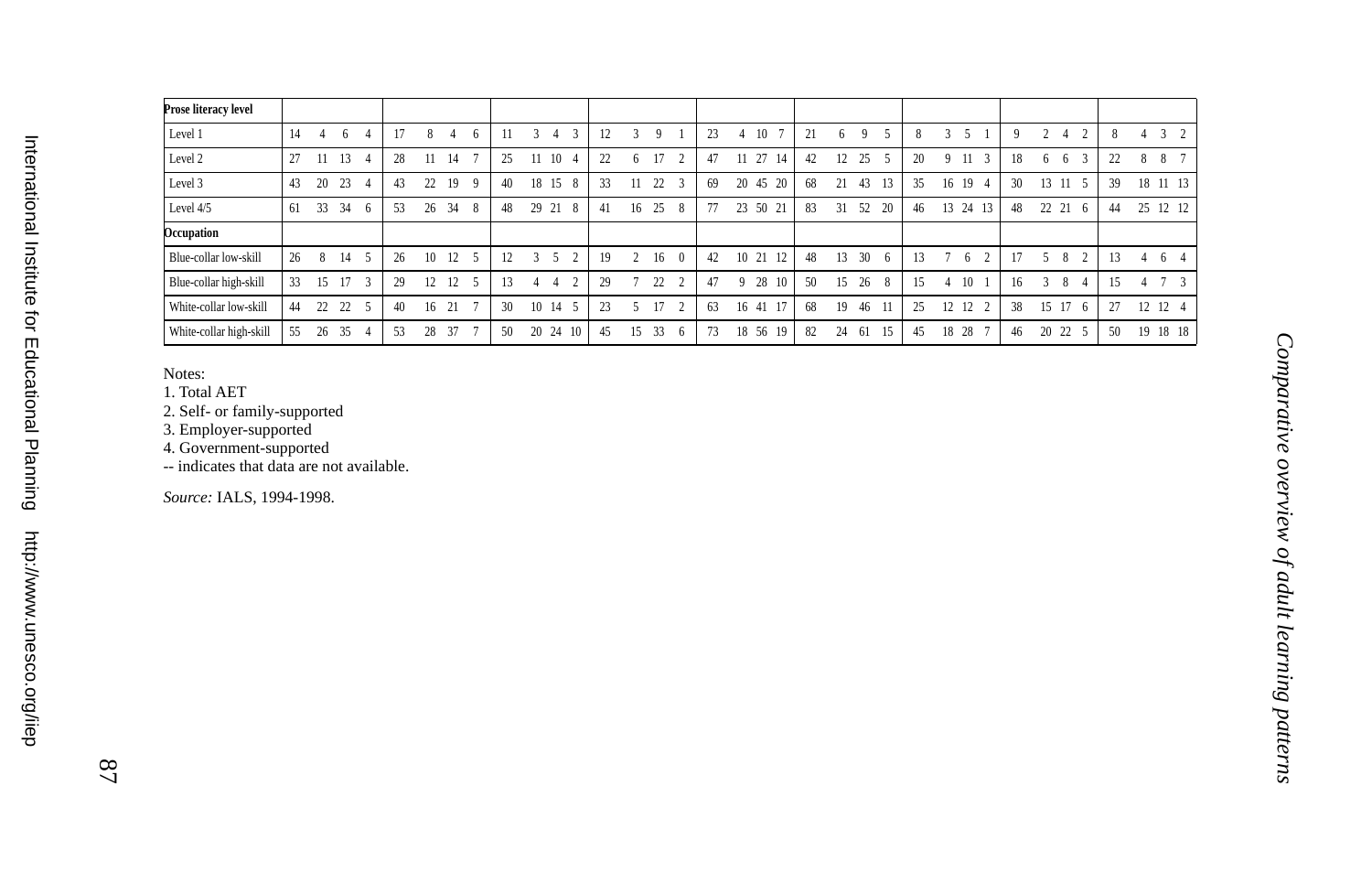|                             |              |               | <b>Netherlands</b> |                |    | <b>New Zealand</b>               |                      |     |                | <b>Norway</b>  |                |                  | Poland         |                |                |    | Slovenia           |                |                |      | Sweden                   |        |                          |               | Switzerland |                 |    |                                  | <b>United Kingdom</b> |    |    | <b>United States</b> |                |               | <b>International</b><br>average |  |
|-----------------------------|--------------|---------------|--------------------|----------------|----|----------------------------------|----------------------|-----|----------------|----------------|----------------|------------------|----------------|----------------|----------------|----|--------------------|----------------|----------------|------|--------------------------|--------|--------------------------|---------------|-------------|-----------------|----|----------------------------------|-----------------------|----|----|----------------------|----------------|---------------|---------------------------------|--|
|                             |              |               | 2 3                |                |    | $\overline{2}$<br>$\overline{3}$ |                      |     | $\overline{c}$ | $\overline{3}$ | $\overline{4}$ |                  | $\overline{c}$ | 3              |                |    | $\overline{2}$     | 3              |                |      | $2 \quad 3$              |        | $\overline{4}$           |               | $2 \quad 3$ | $\Delta$        |    | $\overline{2}$<br>$\overline{3}$ | $\overline{4}$        |    |    | $2 \quad 3$          |                |               | $2 \quad 3$                     |  |
|                             |              |               |                    |                |    |                                  |                      |     |                |                |                |                  |                |                |                |    | Participation rate |                |                |      |                          |        |                          |               |             |                 |    |                                  |                       |    |    |                      |                |               |                                 |  |
| Total                       | 37.9 18 19 4 |               |                    |                |    |                                  | 47.89 21 27 10       | 47  |                |                |                | 13 36 16 14,71 6 |                | 7              |                |    | 33,59 12 21 8      |                |                | 50,8 | $-38 -$                  |        |                          | 42.12 24 20 7 |             |                 |    |                                  | 44,98 10 32 6         |    |    | 40,7 14 26 4         |                | 35 15 23 7    |                                 |  |
| Gender                      |              |               |                    |                |    |                                  |                      |     |                |                |                |                  |                |                |                |    |                    |                |                |      | ۰.                       |        | $\overline{\phantom{a}}$ |               |             |                 |    |                                  |                       |    |    |                      |                |               |                                 |  |
| Women                       |              |               | 36 14 25           |                | 47 |                                  | 18 30 10             |     |                | 46 12 36 14    |                | 13               | 6              | $\overline{9}$ |                | 32 |                    | 12 21          | - 8            | 52   | $\overline{\phantom{a}}$ | $36 -$ |                          | 41            | 21 24 8     |                 | 44 |                                  | 8 35 6                | 41 |    | 12 29 3              |                | 36 13 26 7    |                                 |  |
| Men                         |              |               | 39 23 12 3         |                | 49 |                                  | 23 24 10             |     |                | 48 14 35 17    |                | 16               | $\tau$         | 6              |                | 35 |                    | 11 20 7        |                | 49   | $\sim$                   | 39     | $\sim$                   | 44            | 27          | 16 <sub>6</sub> | 46 |                                  | 12 29 7               | 41 |    | 15 24                | $\overline{4}$ | 37 16 21 7    |                                 |  |
| Age                         |              |               |                    |                |    |                                  |                      |     |                |                |                |                  |                |                |                |    |                    |                |                |      |                          |        |                          |               |             |                 |    |                                  |                       |    |    |                      |                |               |                                 |  |
| $16 - 25$                   | 48 25 17     |               |                    | 8              | 60 |                                  | 26 31 16             |     |                | 43 18 22 17    |                |                  | 18 12          | $\overline{4}$ |                | 43 |                    | 28 13 13       |                | 41   | $-15 -$                  |        |                          | 49            | 25          | $25 - 9$        | 51 |                                  | 11 32 11              | 33 |    | $16 \t13 \t6$        |                | 42 20 20 10   |                                 |  |
| $26 - 35$                   |              |               | 46 23 25 3         |                | 52 |                                  | 21 27 13             | 156 |                | 17 42 18       |                | 17               | $\tau$         | 9              |                | 46 |                    | 15 30 9        |                | 57   | $-43 -$                  |        |                          | 50            | 31 23 7     |                 | 51 |                                  | 11 39 6               | 47 |    | 14 32 5              |                | 43 17 28 8    |                                 |  |
| $36 - 45$                   |              |               | 40 17 24 3         |                | 51 | 23 31                            | 9                    |     |                | 52 13 43 16    |                | 18               | 5              | 12 2           |                | 39 | 9                  | 29 9           |                | 61   | $\sim$                   | $52 -$ |                          | 44            | 25          | 198             | 54 |                                  | 11 41 8               | 45 | 12 | 32 5                 |                | 41 15 29      |                                 |  |
| $46 - 55$                   | 31 12 16 3   |               |                    |                | 43 | 16 28                            | 7                    | 47  | 9              |                | 39 16          | 11               | 3              | 7              |                | 28 | $\tau$             | 18 6           |                | 57   | $\sim$                   | $50 -$ |                          | 39            | 20 20 7     |                 | 41 |                                  | 10314                 | 44 |    | 15 30 2              |                | 34 12 24 6    |                                 |  |
| 56-65                       |              | $17$ $11$ $5$ |                    | 2              | 28 | 17 11                            | 2                    | 24  | 6              | 20 9           |                | 3                |                | 2              |                | 9  | $\overline{3}$     | $\overline{4}$ | $\overline{2}$ | 35   | $\sim$                   | 28     | $\sim$                   | 25            | 15 11 4     |                 | 21 | $7\phantom{.0}$                  | 12 <sub>2</sub>       | 27 |    | $10$ $17$ $1$        |                | 18 9 10 3     |                                 |  |
| <b>Education</b>            |              |               |                    |                |    |                                  |                      |     |                |                |                |                  |                |                |                |    |                    |                |                |      |                          |        |                          |               |             |                 |    |                                  |                       |    |    |                      |                |               |                                 |  |
| Less than upper secondary   |              |               | 26 14 10           | $\overline{c}$ | 38 |                                  | 15 19 8              |     |                | 7 17 7         |                | 8                | $\overline{3}$ | $\overline{4}$ | $\overline{0}$ | 12 | 5                  | 5              | 2              | 35   | $\sim$                   | 23     | $\sim$                   | 20            | 13 8        | 3               | 34 | 24<br>$\overline{7}$             | $\overline{4}$        | 14 |    | 7                    | $\overline{2}$ | $22^{\circ}$  | 9 12 4                          |  |
| Upper secondary             |              | 44 21 21      |                    |                | 51 |                                  | 24 28 11             | 44  |                | 11 32 13       |                | 21               | 6              | 12 2           |                | 36 |                    | 13 22          |                | 52   | $\sim$                   | $37 -$ |                          | 45            | 26 22 8     |                 | 53 |                                  | 12 37 9               | 32 | 9  | 20 3                 |                | 40  16  24  7 |                                 |  |
| Higher than upper secondary | 53           |               | 23 33 6            |                | 65 |                                  | 29 41 13 65 20 53 26 |     |                |                |                | 34               |                | 18 16 2        |                | 74 |                    | 20 52 22       |                | 67   | $\sim$                   | $56 -$ |                          | 56            | 31          | 29<br>- 8       | 71 | 19                               | 52 11                 | 63 | 23 | 43                   | - 6            | 58            | 23 40 12                        |  |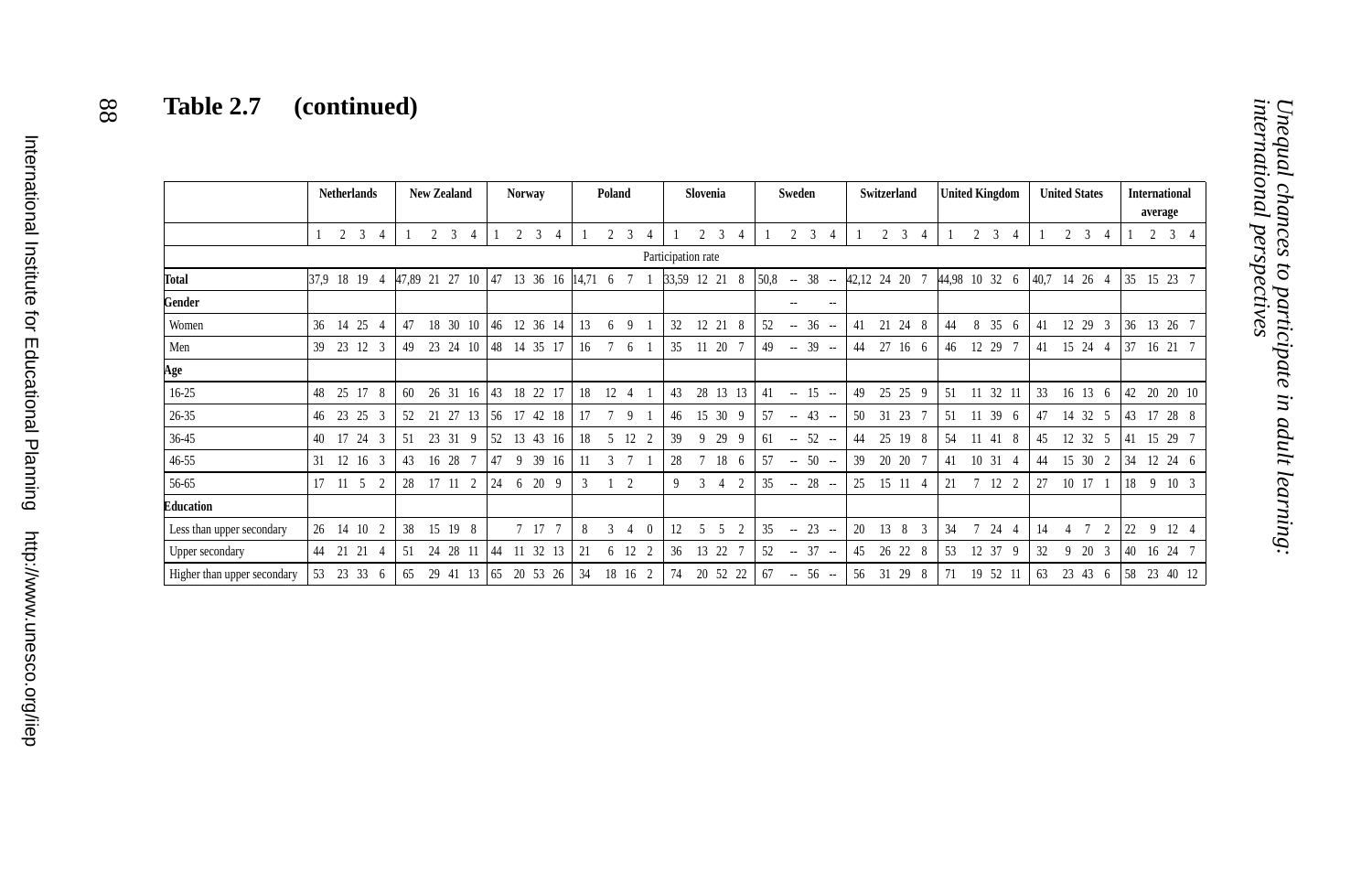| Prose literacy level    |                       |                                 |                            |                         |                            |                                                                        |                          |                                               |
|-------------------------|-----------------------|---------------------------------|----------------------------|-------------------------|----------------------------|------------------------------------------------------------------------|--------------------------|-----------------------------------------------|
| Level 1                 | 22<br>12              | 13 10<br>10 <sup>10</sup><br>30 | 8<br>15                    |                         | 8<br>29<br>15<br>6         | 17<br>22<br>$\overline{9}$<br>14<br>$\overline{\phantom{a}}$<br>$\sim$ | 13                       | 84<br>14                                      |
| Level 2                 | 30<br>14 13           | 14 20<br>36<br>8                | 10 27<br>39<br>14          | 15<br>8<br>6.           | 13 26 10<br>41<br> 41      | 30<br>36<br>19<br>17<br>$\overline{\phantom{a}}$<br>$\sim$             | 34<br>8<br>24<br>5       | 196<br>31<br>8<br>19<br>11<br>31<br>3         |
| Level 3                 | 21<br>21<br>42        | 25 32<br>10<br>56               | 40<br>16<br>51<br>14       | 10<br>12<br>23          | 39<br>22<br>62<br>52<br>15 | 40<br>52<br>26<br>30<br>$\mathbf Q$<br>$\sim$<br>$-$                   | 43<br>58<br>13<br>8      | 30 8<br>16 31<br>19<br>48<br>47               |
| Level $4/5$             | 25 31<br>54<br>-6     | 31<br>-12<br>68<br>-44          | 51<br>-22<br>21<br>64      | 28 17<br>41             | 29 43 14<br>75<br>60       | 39 28 15<br>44<br>64<br>$\sim$<br>$\sim$                               | 20<br>55 11<br>74        | 27<br>39 11<br>25 45 5<br>59<br>64            |
| Occupation              |                       |                                 |                            |                         |                            |                                                                        |                          |                                               |
| Blue-collar low-skill   | 29<br>13 16<br>$\sim$ | 24<br>36<br>9                   | 37<br>25<br>8              | $3 \quad 9$             | 5 12<br>39<br>18           | 28<br>28<br>15<br>$\overline{\phantom{a}}$                             | 28<br>37<br>$\mathbf{c}$ | 8 17 5<br>22<br>26<br>14<br>6.                |
| Blue-collar high-skill  | 40<br>12 25           | 19 22<br>8                      | 15 30<br>43<br>-14         | -6                      | 25<br>8<br>14<br>42<br>6   | 31<br>36<br>18<br>19<br>$\overline{\phantom{a}}$<br>$\sim$             | 28<br>37                 | $11 \quad 21 \quad 5$<br>29<br>22<br>30<br>6. |
| White-collar low-skill  | 22 21<br>43           | 23 31<br>54<br>$\mathbf Q$      | 35 15<br>47<br>14          | 18                      | 31<br>47<br>17<br>52       | 39<br>26 20 5<br>44<br>$\overline{\phantom{a}}$<br>$\sim$              | 13 43<br>58<br>8         | 17 27 7<br>13 28<br>44<br>42                  |
| White-collar high-skill | 18 33<br>48           | 30 48 14<br>69                  | 16 55 20<br>$\frac{1}{63}$ | 15 22<br>38<br>$\gamma$ | 18 51 16<br>68<br>68       | 59<br>32<br>30<br>56<br>-12<br>$\overline{\phantom{a}}$<br>$\sim$      | 14 56<br>69              | $21 \t43 \t10$<br>22 48<br>65<br>58<br>-5     |

Notes:

1. Total AET

2. Self- or family-supported

3. Employer-supported 4. Government-supported -- indicates that data are not available.

*Source:* IALS, 1994-1998.

International Institute for Educational Planning http://www.unesco.org/iiep

http://www.unesco.org/iiep

International Institute for Educational Planning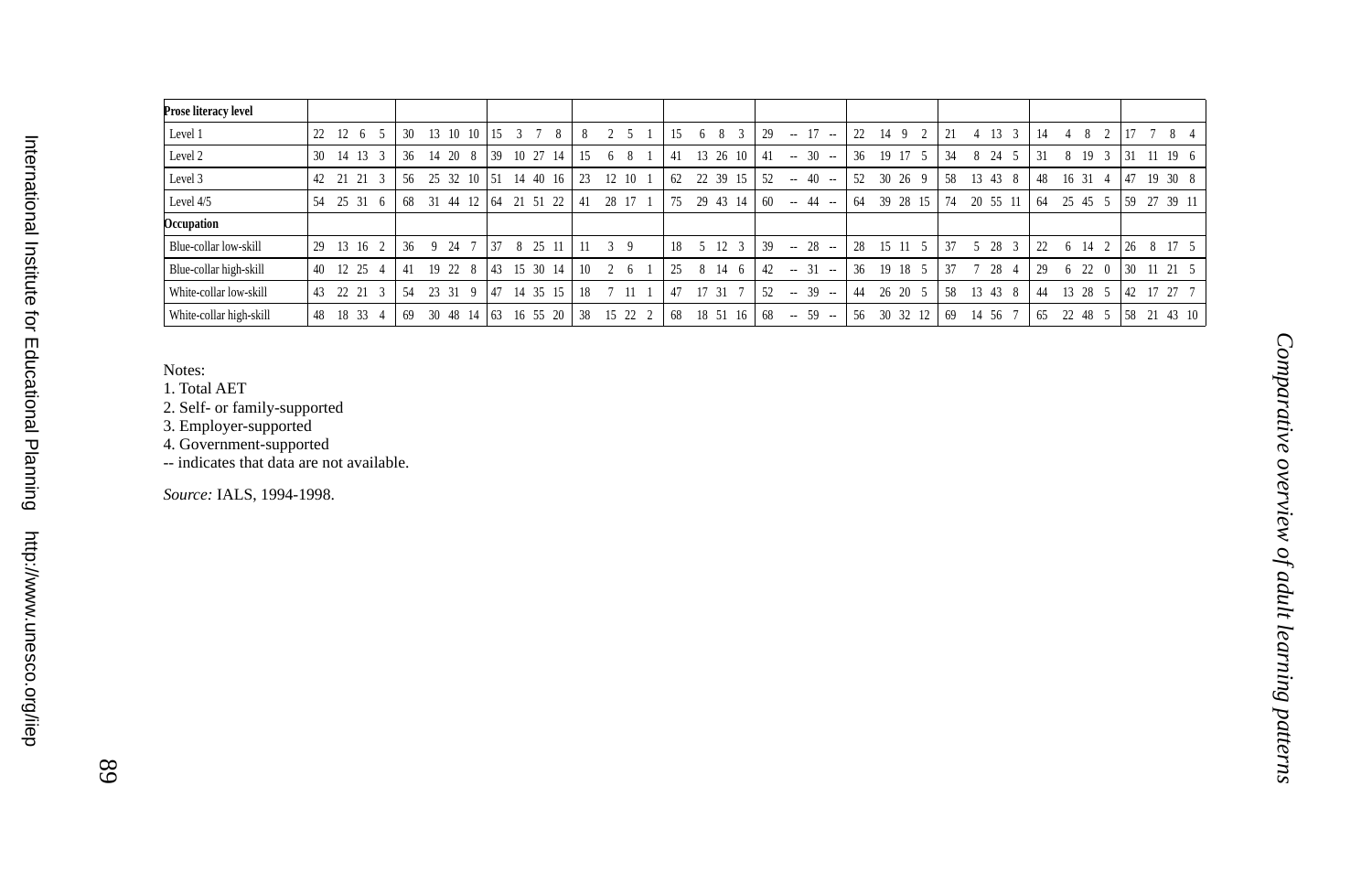participation in AET. This is because employer-supported AET makes up the majority of the total AET. Overall, workers who are older, less-educated, less-skilled and in low-skill occupations are the least likely to receive employer-sponsored AET. Accordingly, the above discussion on financial support and on incentives to invest, including market imperfections, are likely to play an important role in explaining some of these observed inequalities in AET.

## *What is the interaction between demand for and supply of employer-supported AET?*

An analysis of the interaction between demand for and supply of AET reported by the OECD (2003*b*: 249-253) is revealing in this regard. The findings are based on the IALS data and are summarized here. Women and immigrants tend to face reduced opportunities to benefit from employer-supported AET, while their demand for those opportunities is not necessarily lower than that of their counterparts. In contrast, older workers tend to show a low demand for AET, although the supply of opportunities appears to be primarily targeted towards prime-age employees. As expected, the demand for AET among those with higher levels of education appears to exceed the available supply of opportunities. On the other hand, those with higher literacy skills appear to benefit from more employer-supported opportunities. This is consistent with the suggestion that the IALS literacy measure reflects more information about individual histories than level of educational attainment, which employers use to sort more able employees into better career and training opportunities. By contrast, adults with low levels of education have a low demand. The type of occupation appears to have little influence on demand, while the supply is estimated to increase with the degree of skill intensity required on the job. Finally, the analysis also reveals that part-time and temporary workers face few opportunities for employer-supported AET, and also confirms the limited supply of opportunities for workers in small firms.

*People also invest in AET for non-economic purposes and there are social benefi ts associated with AET …*

The above discussion is to a large extent limited to AET-related market failures that are relevant to investment in competencies for the labour market. But people and society invest in AET for other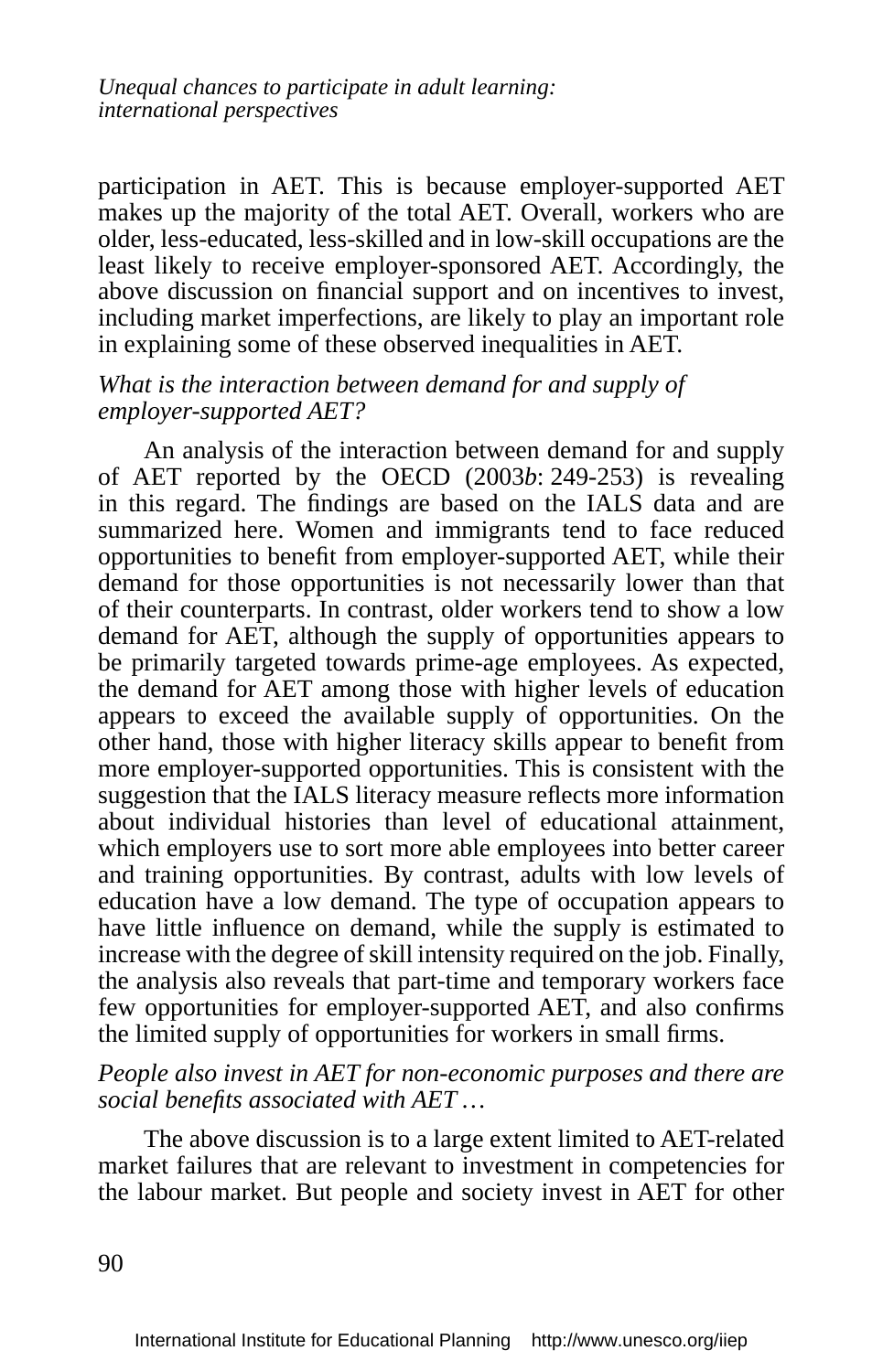purposes, such as for health as well as civic and social engagement reasons. The following is a list of social benefits that may be linked to AET: less violence and abuse; fewer accidents; fewer diseases; increased public health; political stability; social cohesion; social inclusion; better social action and democratic participation; better institutions; effective communication; transfer and dissemination of knowledge; less crime and injustice, and accordingly a well functioning economy with higher tax revenues; sustainable and quality economic growth; and possible public savings on health, security, law enforcement and the judicial system. These are potential benefits that can accrue to society as a result of investing in AET, but evidence for or against this is scarce, mostly because they are difficult, if at all possible, to measure within a coherent framework.

## *… these justify government intervention in the provision and support of AET*

In general, the benefits (or negatives) that arise but do not necessarily accrue to individuals (or firms) making decisions to invest are sometimes referred to as 'side effects'. They are *side* effects because they are not necessarily taken into account when making an investment or allocation decision. Side effects include social benefits, namely outcomes that do not necessarily benefit the decision-maker alone, but also many other persons. The presence of social benefits implies market failure and provides justification for public policies that, for example, support AET and other adult learning. Otherwise there may be an under-investment in adult learning. An important limitation that arises in this context is the imperfect information that policy-makers have regarding the full extent of social benefits associated with AET. There is considerable uncertainty regarding the existence and magnitude of payoffs to AET, and more broadly to education. Nevertheless, it is widely perceived that education and AET are associated with substantial benefits, and warrant large public subsidies. Finally, it is well accepted that questions about policy support for education and AET have to be addressed on the basis of imperfect information. But recent trends in the growth of education raise the importance for decision-makers, both public and private, to obtain access to more holistic information about the costs and benefits.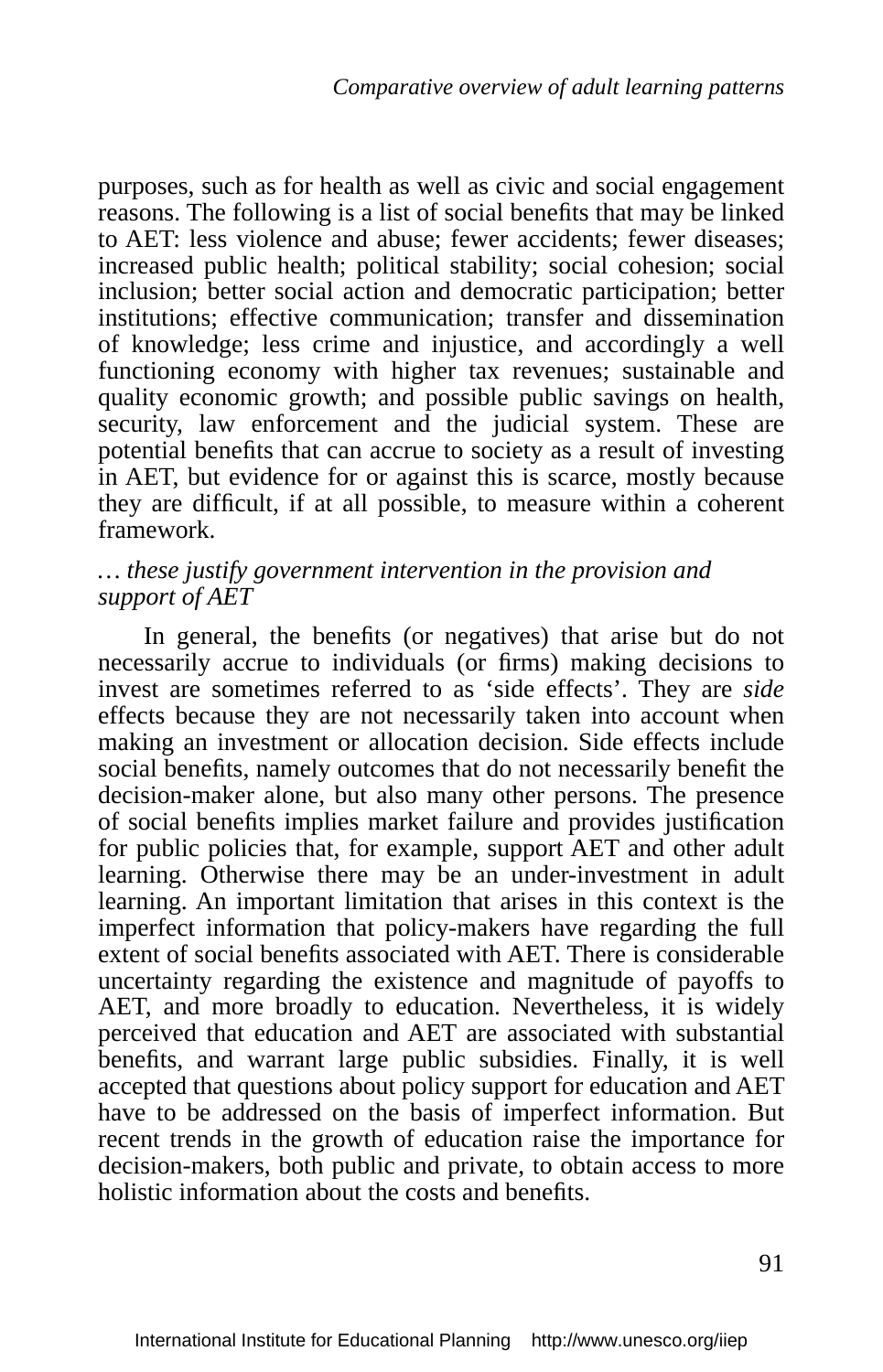*Unequal chances to participate in adult learning: international perspectives*

#### *What is the extent of government support?*

Thus, government intervention in the provision and support of AET is justified on two grounds: First, regarding the distribution and equality of access to AET opportunities; and second, to limit possible under-investment due to market failures and other externalities. The two are related, since under-investment is likely to be most prevalent among those who have the least access to AET opportunities. The extent to which governments play a role in supporting AET in various countries can be seen from *Table 2.7*. Overall, government support is the least common source of financial support. There are signs, however, that borders between public- and private-sector AET are fading. For example, firms can in some cases obtain the use of public training facilities (OECD, 2003*a*: 55-58).

#### *Who receives government support?*

The IALS data show the extent to which government support reaches adults in vulnerable groups, such as adults who are women, older, less-educated, less-skilled, or in low-skill occupations. It can be seen from *Table 2.7* that, in fact, government support tends to benefit those who already display high rates of participation, namely: younger adults; the higher-educated and higher-skilled; and those who are in white-collar high-skill occupations.

#### *Engagement in and demands placed by daily life factor*

#### *People engage in multiple contexts over the lifespan*

While the world of work forms an important part of daily life for many and is a major incentive for continued learning, people in fact engage in multiple contexts over the lifespan, including the home, family, school, community and leisure. These contexts also place demands on individuals in terms of competency requirements, and can play an important role in creating incentives for people to engage in adult learning. The need to acquire and develop various economically and socially relevant competencies, however, strongly depends on individual choices and lifestyles, which are in turn conditioned by various social and cultural practices, not to mention values. Naturally, these vary substantially across countries, regions, languages and cultures. The following paragraph considers some daily life activities that are common and/or becoming pervasive in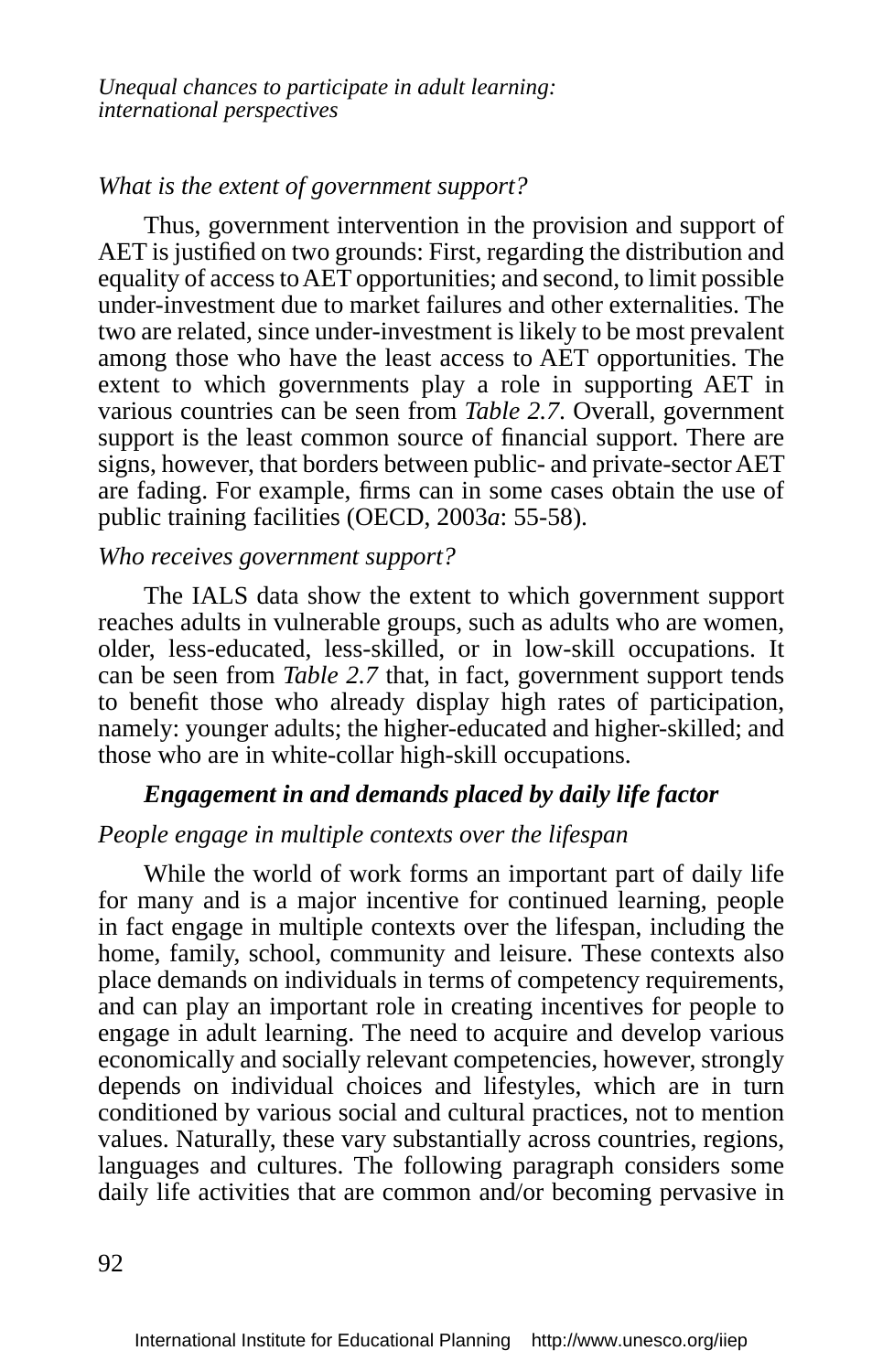most societies, including reading practices outside work, community engagement, and the use of ICTs. Some of the observed empirical associations between participation in AET and engagement in these activities are presented.

## *Engagement in and demands placed by daily life*

It can be inferred from *Table 2.8* that AET is strongly associated with reading practices. According to the ALL data, people who read less, both in terms of frequency and variety, are much less likely to participate in AET compared to those who frequently read a wide variety of materials. Differences in participation between below- and above-average readers can be two to four times lower or higher. This makes sense, since in many ways reading is part of learning. Reading can itself be considered an informal learning activity. Additionally, organized forms of learning are often text-based, which requires literacy but also develops literacy and, in turn, reading practices. It can be seen from *Table 2.8* that the relationship is identical with regard to visiting the library and bookstores. Thus, people who are interested in reading also tend to be interested in learning, including AET. A similar pattern emerges when community engagement is considered: The data show that adults who participate in AET more often also tend to participate in a wider variety of community groups and organizations. This is an indication that engagement in the community may create a need for individuals to acquire and develop competencies in AET settings.

## *Demands placed by penetration of ICTs*

Finally, the ALL data show that the use of, and attitude toward, ICTs are strongly connected to participation in AET. This is significant considering the increasingly widespread diffusion and use of ICTs, including the personal computer and the Internet. This is a fairly recent phenomenon (since the early 1990s) and while the introduction and penetration of ICTs is at different stages in different parts of the world, it is a major source of change on many fronts that has the potential to bring about continued and profound economic and social transformations. In fact, the phenomenon has brought to the fore the notion that ICT skills are necessary to function in today's world. As an example, many governments are nowadays aiming to deliver public services via the Internet, including, among others,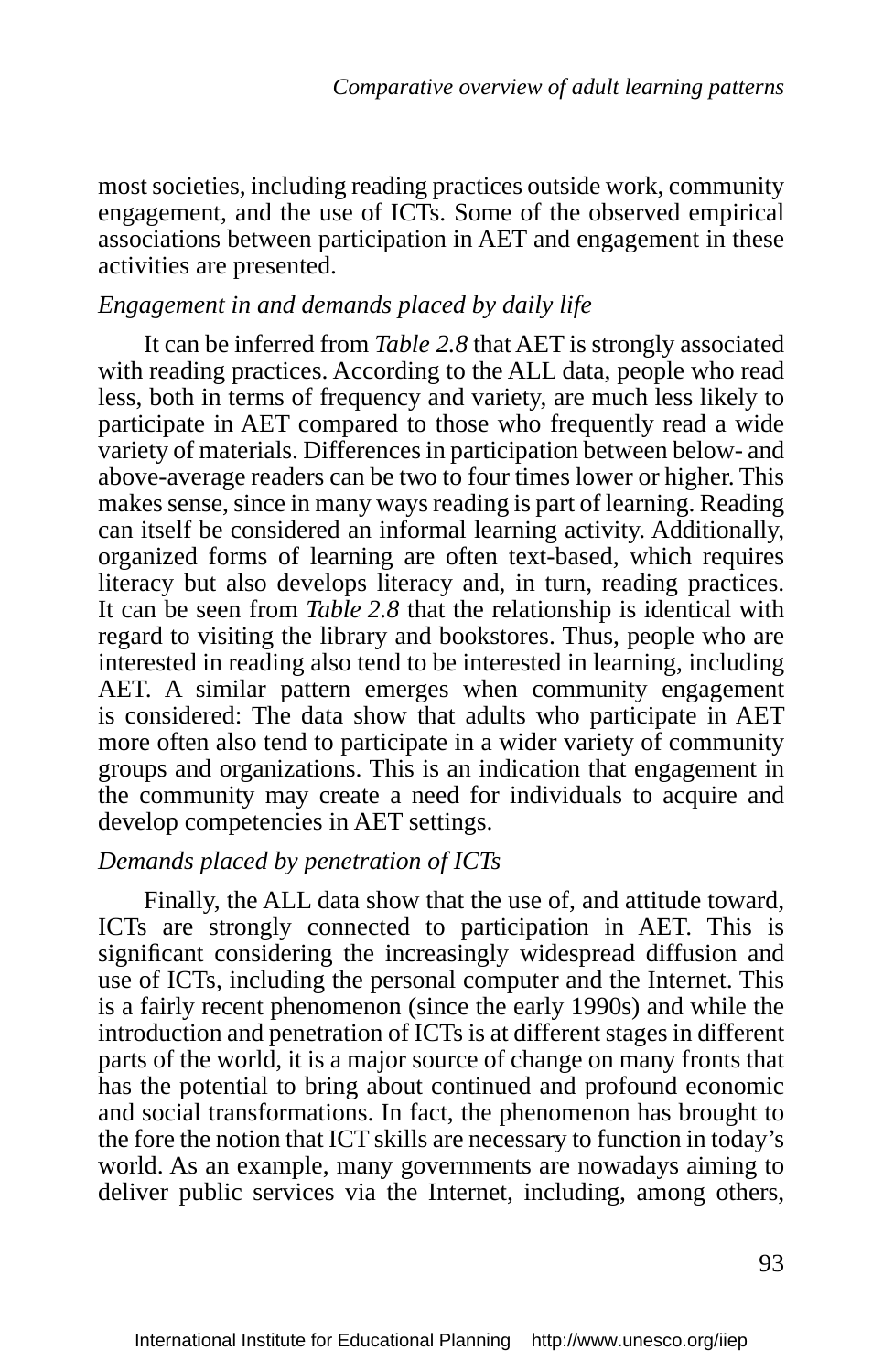*Unequal chances to participate in adult learning: international perspectives*

access to health and other welfare services. This is an example of another demand for competency created by daily life, and in which AET can play a role. It also points to a potential new mode of social exclusion.

## *Life situation, readiness and barriers factor*

## *There are a number of barriers to participation in AET*

Adults' readiness to participate in AET is strongly related to the value ascribed to learning, but readiness itself does not imply actual participation. There are a number of barriers that can lead to non-participation, even though the learner may want to participate. Research results suggest that there are three broad types of barriers as follows: (1) situational (e.g. obstacles arising from one's situation in life at a given time); (2) institutional (e.g. practices and procedures that discourage or prevent participation); and (3) dispositional (e.g. attitudes and self-perceptions about oneself as a learner) (Cross, 1981; Rubenson, 1999). In *Table 2.9* data is presented on the percentage of adults who wanted to participate in AET in the year preceding the interview, but were hampered from doing so by one of the three barriers mentioned above.

## *Adults need to see a purpose or reason for taking AET and it should be relevant to their life situation*

People first need to see a purpose or reason for participating in AET, and this presumably relates to their life situation. Generally, the underlying reasons for participating involve the desire to improve one's own life, including one's working, family and social conditions. Learners may however find their reasons for participating difficult to articulate and they might not always be aware of them all (Darkenwald and Merriam, 1982: 136; Rubenson, 2001). Further, even a temporary lack of a specific reason may be seen as a reason to participate, since the activity itself can be a way to obtain or rediscover new goals that could be pursued (Courtney, 1992: 87). In most cases, AET occurrences are likely to be linked to a perceived need to fulfil some sort of internal and/or external demands for competencies. But the manner in which demands for competencies are perceived can vary according to different lifestyles, current life situations and age (e.g. younger, older, senior).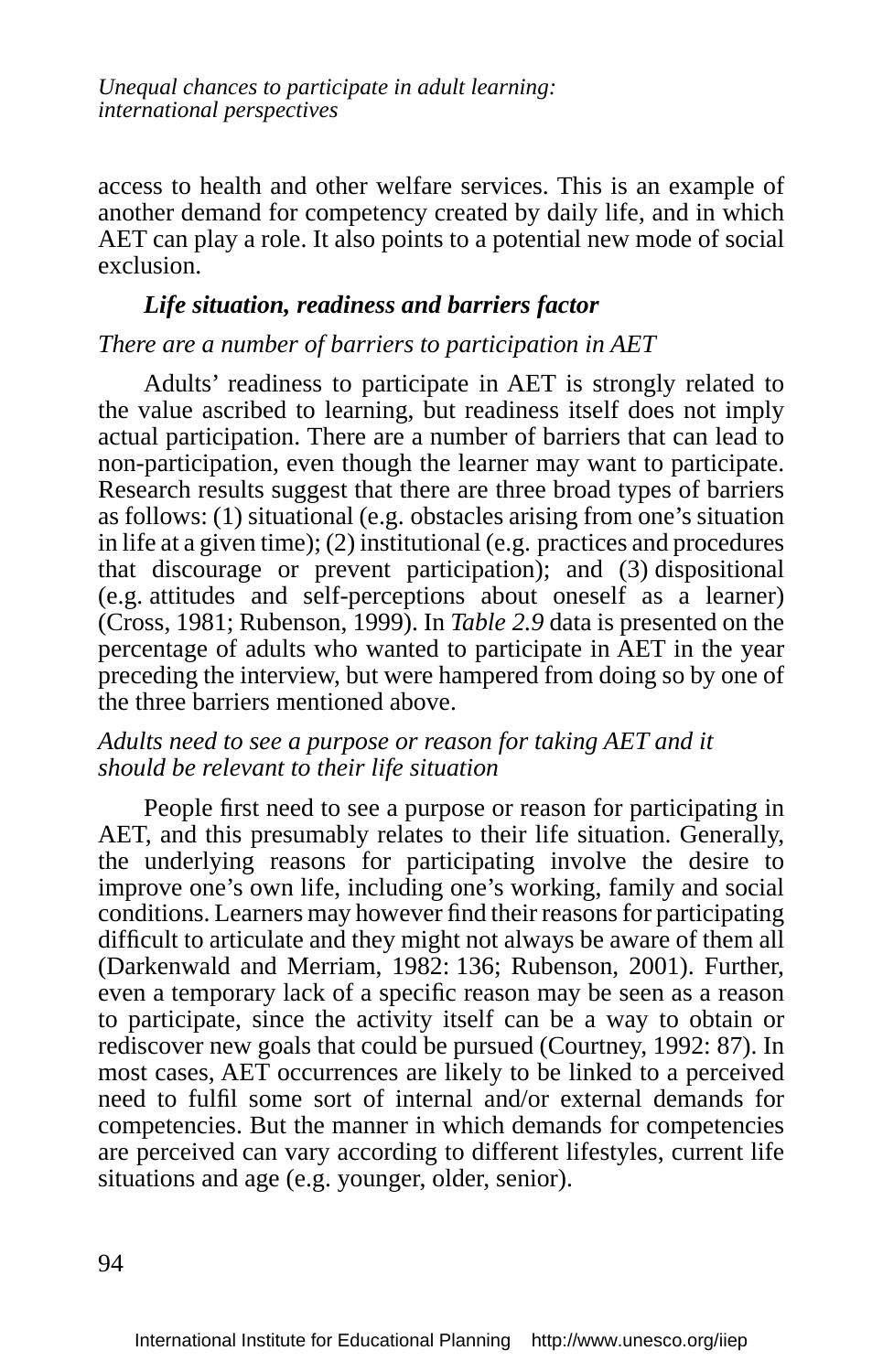## **Table 2.8 Percentage of adults participating in AET during the year preceding the interview, by various engagements in daily life, populations aged 16 to 65, 2003**

|                                                                                     | <b>Bermuda</b> | Canada | <b>Italy</b> | <b>Norway</b>      | <b>Switzerland</b> | <b>United</b><br><b>States</b> |
|-------------------------------------------------------------------------------------|----------------|--------|--------------|--------------------|--------------------|--------------------------------|
|                                                                                     |                |        |              | Participation rate |                    |                                |
| Index of frequency and variety of<br>reading in daily life                          |                |        |              |                    |                    |                                |
| Never                                                                               | $\mathbf{n}$   | 14.4   | 3.2          | $\mathbf n$        | $\mathsf{n}$       | $\mathbf{n}$                   |
| Some reading, little variety of materials                                           | 16.5           | 29.0   | 8.7          | 22.8               | 22.9               | 21.7                           |
| Average reading, average variety of<br>materials                                    | 32.0           | 41.0   | 18.1         | 39.1               | 45.2               | 44.0                           |
| Above average reading, wide variety<br>of materials                                 | 55.9           | 60.4   | 40.8         | 59.9               | 62.3               | 66.1                           |
| Index of frequency of visiting library<br>and bookstores                            |                |        |              |                    |                    |                                |
| Never                                                                               | 23.2           | 31.8   | 8.9          | 33.1               | 36.8               | 26.5                           |
| Once or twice during the year                                                       | 39.7           | 47.4   | 23.3         | 46.0               | 56.4               | 53.2                           |
| Several times during the year                                                       | 54.1           | 58.9   | 37.7         | 57.1               | 61.7               | 66.3                           |
| Monthly                                                                             | 70.7           | 64.2   | 51.6         | 69.1               | 71.4               | 69.0                           |
| Weekly                                                                              | 67.1           | 68.3   | 64.5         | 79.0               | 77.2               | 71.7                           |
| Index of variety of engagement in<br>community groups/organizations                 |                |        |              |                    |                    |                                |
| Rarely or never                                                                     | 37.1           | 43.7   | 16.8         | 45.3               | 52.0               | 41.7                           |
| Below average variety                                                               | 52.2           | 59.2   | 36.3         | 58.4               | 61.4               | 62.6                           |
| Average variety                                                                     | 63.9           | 67.7   | 40.0         | 68.8               | 70.5               | 74.6                           |
| Above average variety                                                               | 73.3           | 71.0   | 59.7         | 83.0               | 80.3               | 77.2                           |
| Index of variety of engagement in<br>community groups/organizations as<br>volunteer |                |        |              |                    |                    |                                |
| Rarely or never                                                                     | 38.3           | 44.2   | 20.4         | 50.5               | 53.3               | 45.1                           |
| Below average variety                                                               | 51.2           | 57.0   | 33.7         | 57.2               | 59.8               | 59.8                           |
| Average variety                                                                     | 58.4           | 65.9   | 39.4         | 67.6               | 66.6               | 71.3                           |
| Above average variety                                                               | 70.5           | 71.7   | 36.4         | 80.5               | 74.1               | 79.1                           |
| Index of perceived usefulness and<br>attitude toward computers                      |                |        |              |                    |                    |                                |
| Strongly negative                                                                   | n              | 37.7   | 13.9         | 34.6               | 39.5               | $\mathsf{n}$                   |
| Negative                                                                            | 29.6           | 47.3   | 31.3         | 48.1               | 56.1               | 48.6                           |
| Positive                                                                            | 57.4           | 64.1   | 41.9         | 65.1               | 68.9               | 66.9                           |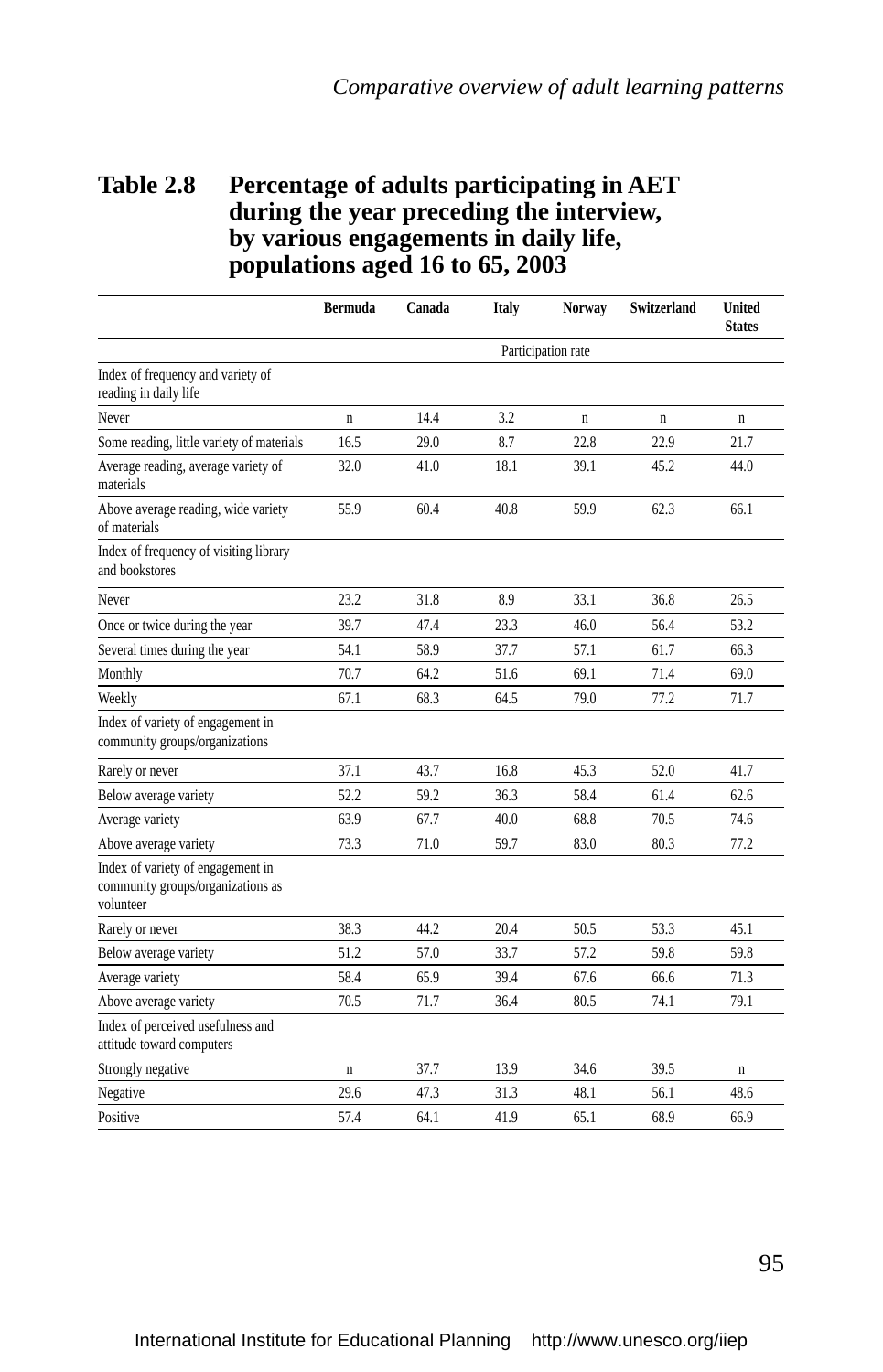|                                                                         | <b>Bermuda</b> | Canada | Italy       | Norway             | <b>Switzerland</b> | <b>United</b><br><b>States</b> |
|-------------------------------------------------------------------------|----------------|--------|-------------|--------------------|--------------------|--------------------------------|
|                                                                         |                |        |             | Participation rate |                    |                                |
| Strongly positive                                                       | 68.6           | 71.0   | 50.1        | 75.9               | 71.1               | 80.7                           |
| Index of frequency and variety of<br>Internet use                       |                |        |             |                    |                    |                                |
| Never                                                                   | 17.4           | 21.7   | 9.1         | 25.9               | 28.0               | 26.3                           |
| Some use with few purposes                                              | 48.7           | 69.8   | 45.5        | 61.3               | 66.6               | 63.2                           |
| Average use with average number of<br>purposes                          | 76.3           | 78.5   | 47.1        | 75.6               | 73.6               | 75.0                           |
| Above average use for wide diversity<br>of purposes                     | n              | n      | $\mathbf n$ | n                  | $\mathsf{n}$       | 84.3                           |
| Frequency of searching for government<br>information using Internet     |                |        |             |                    |                    |                                |
| Never                                                                   | 45.5           | 47.2   | 20.0        | 45.7               | 56.7               | 51.0                           |
| A few times a month                                                     | 65.9           | 66.2   | 40.7        | 67.0               | 68.1               | 71.2                           |
| A few times a week                                                      | 66.4           | 65.0   | 46.7        | 76.2               | 70.5               | 75.2                           |
| Daily                                                                   | 68.9           | 70.6   | 55.2        | 74.3               | 73.1               | 81.0                           |
| Frequency of searching for health<br>related information using Internet |                |        |             |                    |                    |                                |
| Never                                                                   | 40.2           | 48.1   | 21.3        | 53.2               | 57.5               | 50.6                           |
| A few times a month                                                     | 61.8           | 62.6   | 41.2        | 65.3               | 63.8               | 69.7                           |
| A few times a week                                                      | 65.1           | 65.9   | 42.4        | 75.4               | 69.9               | 63.7                           |
| Daily                                                                   | 64.5           | 55.1   | 44.3        | 89.6               | 81.6               | 74.7                           |

## **Table 2.8 (continued)**

Notes:  $n =$  unreliable estimate due to small sample size.

*Source:* ALL Survey, 2003.

## *The dominant motives related to working life situations*

In relation to working life, for instance, one's motive to participate may depend very much on one's situation, i.e. whether one is at an early or late stage of one's career. As reported in the section on *Participation in adult learning for job- versus non-job-related reasons* (p. 43), even when a variety of motives are considered, adults overwhelmingly attribute the potential benefits of learning to improving the chances of enhancing their working life conditions, such as obtaining a more desirable job or earning a higher salary. In fact, those who participate for job-related reasons indicate that a strong motivating factor is the prospect of upgrading their competencies for current as well as other tasks that may be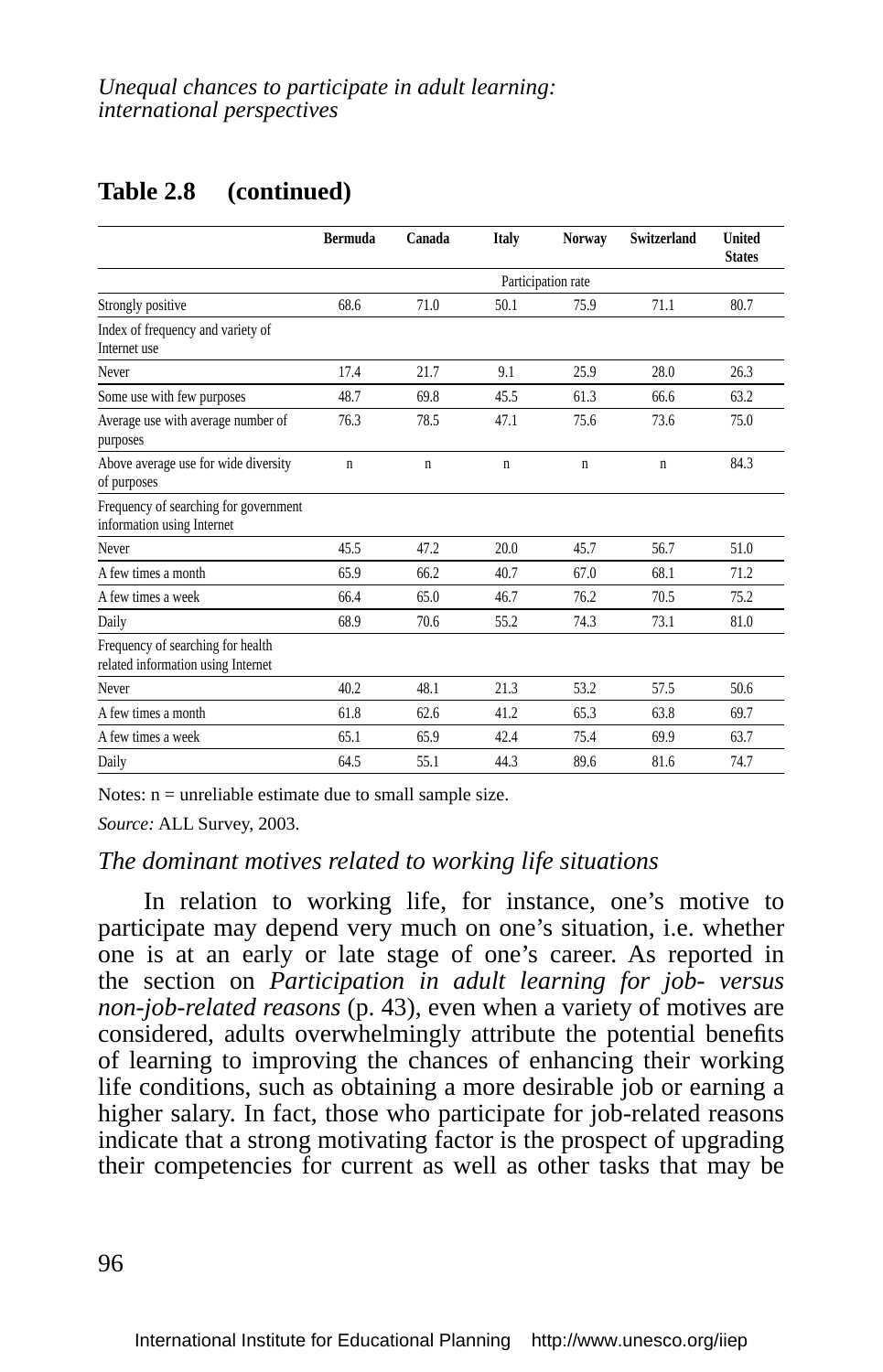involved in present or future jobs (OECD, 2003*a*; Chisholm, Larson and Mossoux, 2004: 62).

## *Different life situations of younger and older workers*

Indeed, it can be seen from the results of the Eurobarometer data presented in *Table 2.10* that job-related reasons to participate vary according to different individual characteristics such as age, gender, level of education and employment status. Young adults from the European Community who have not yet entered the labour market or are temporarily unemployed are more likely to participate to obtain formal recognition (e.g. a certificate, diploma or qualification). This is not surprising since additional recognition may increase their chances of entering or re-entering the labour market and hence their employability. Even when other factors are taken into account, adults aged 16 to 25 are about seven times more likely than late-career adults aged 55 to 64 to perceive AET as way of helping them to find a job. This falls to about four times for adults aged 25 to 34 and 2.5 times for adults aged 35 to 44. In contrast, mid-career adults aged 45 to 55 are the most likely to participate in the hope of securing their job and being better prepared to face changes in working conditions (i.e. due to the expansion of ICTs or the redefinition of job roles and tasks).

## *Different employment situations and participation*

Improving employability is especially important among adults who are unemployed or out of the labour market but would like to work. Results indicate that over six out of ten unemployed adults in the European Community participate in AET in order to increase their chances of finding a job. Similarly, four out of ten homemakers also wish to participate for this reason. Over 40 per cent of unemployed adults also report job-changing as a reason for participating, implying that they were recently employed but are now in the process of looking for another job and that they perceive AET as a way of helping them to obtain one. Separately, participating for job-advancement reasons is the most common motive reported in *Table 2.10*. Early- to mid-career-aged adults, men, those with a higher level of education and the self-employed are the most likely to report this latter reason as their motivation to participate.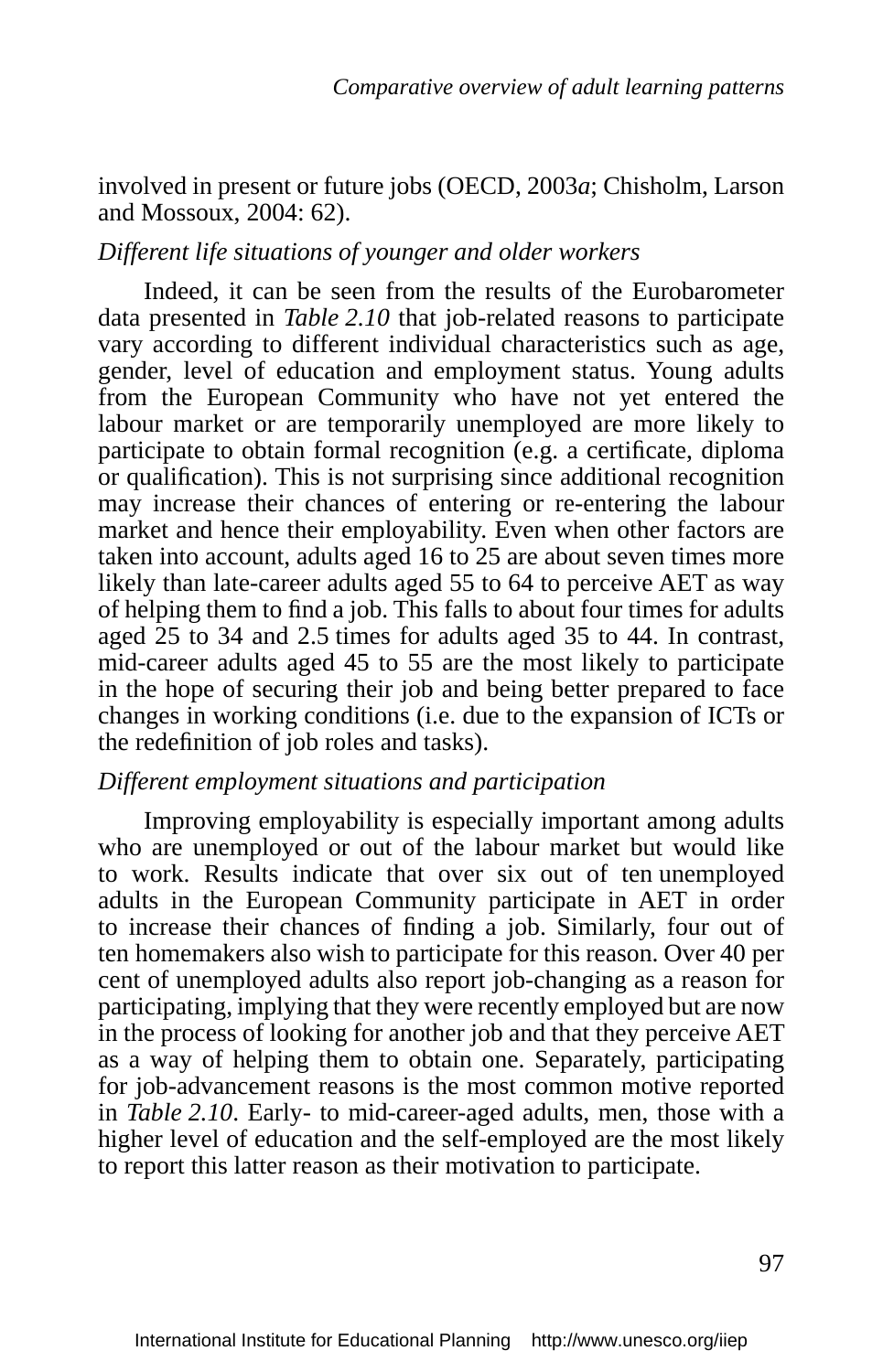| Table 2.9                  |                             |                                 |                           |                                  |                          |                                  |                          |                                  |                          |                                 | Percentage of adults who wanted/needed but were not participating in AET,<br>by various reasons, populations aged 16 to 65, 1994-1998 |                                |                          |                                |                          |                                |                          |                                  |
|----------------------------|-----------------------------|---------------------------------|---------------------------|----------------------------------|--------------------------|----------------------------------|--------------------------|----------------------------------|--------------------------|---------------------------------|---------------------------------------------------------------------------------------------------------------------------------------|--------------------------------|--------------------------|--------------------------------|--------------------------|--------------------------------|--------------------------|----------------------------------|
|                            |                             | Australia                       | <b>Belgium</b> (Flanders) |                                  | Canada                   |                                  | <b>Chile</b>             |                                  |                          | <b>Czech Republic</b>           | <b>Denmark</b>                                                                                                                        |                                | Finland                  |                                | Hungary                  |                                | <b>Ireland</b>           |                                  |
|                            | Job<br>related<br>$n=1.997$ | Non-job<br>related<br>$n=1.970$ | Job-relateo<br>$n=351$    | Non-job-<br>related<br>$n = 340$ | Job-related<br>$n=1.151$ | Non-iob-<br>related<br>$n=1.012$ | Job-related<br>$n = 774$ | Non-job-<br>related<br>$n = 798$ | lob-related<br>$n = 420$ | Non-job<br>related<br>$n = 298$ | Job-related<br>$n = 858$                                                                                                              | Non-job-<br>related<br>$n=655$ | Job-related<br>$n = 831$ | Non-job-<br>related<br>$n=767$ | Job-related<br>$n = 250$ | Non-job-<br>related<br>$n=183$ | Job-related<br>$n = 393$ | Non-job-<br>related<br>$n = 440$ |
| <b>Total</b>               | 25.1                        | 24.2                            | 15.4                      | 15.7                             | 29.6                     | 30.6                             | 27.0                     | 28.1                             | 13.6                     | 9.5                             | 30.2                                                                                                                                  | 23.2                           | 31.6                     | 29.4                           | 11.2                     | 8.0                            | 18.0                     | 19.6                             |
| <b>Situational</b>         | 59.6                        | 68.3                            | 74.9                      | 80.1                             | 64.4                     | 77.6                             | 63.5                     | 64.5                             | 75.1                     | 75.8                            | 57.4                                                                                                                                  | 67.9                           | 61.5                     | 69.8                           | 53.1                     | 60.0                           | 56.2                     | 66.9                             |
| Lack of time               | 37.6                        | 55.3                            | 54.8                      | 69.5                             | 43.9                     | 62.4                             | 41.9                     | 45.8                             | 48.7                     | 58.7                            | 27.2                                                                                                                                  | 55.1                           | 33.1                     | 52.9                           | 26.7                     | 44.1                           | 29.5                     | 43.7                             |
| Too busy at work           | 11.3                        | 8.4                             | 13.7                      | 8.1                              | 12.3                     | 15.6                             | 14.4                     | 13.4                             | 40.5                     | 42.8                            | 25.0                                                                                                                                  | 16.4                           | 20.2                     | 14.7                           | 18.0                     | 24.7                           | 12.0                     | 10.2                             |
| Family responsability      | 13.2                        | 11.7                            | 9.8                       | 14.4                             | 18.9                     | 15.4                             | 11.0                     | 15.3                             | 19.0                     | 31.5                            | 5.7                                                                                                                                   | 14.7                           | 10.2                     | 16.3                           | 12.1                     | 12.0                           | 17.3                     | 18.7                             |
| Lack of employment support | 4.9                         | 0.0                             | 4.6                       | 0.2                              | 3.8                      | 0.4                              | 7.1                      | $2.2\,$                          | 23.3                     | 9.9                             | 14.1                                                                                                                                  | 0.2                            | 14.5                     | 1.1                            | 18.5                     | 3.1                            | 3.2                      | 0.2                              |
| Institutional              | 36.9                        | 30.9                            | 19.4                      | 14.5                             | 46.5                     | 31.2                             | 43.3                     | 40.2                             | 71.8                     | 61.9                            | 31.6                                                                                                                                  | 24.9                           | 49.0                     | 35.1                           | 56.4                     | 46.9                           | 48.1                     | 34.7                             |
| No monev                   | 24.1                        | 21.7                            | 6.5                       | 5.6                              | 31.6                     | 22.1                             | 31.8                     | 29.2                             | 23.9                     | 36.8                            | 11.3                                                                                                                                  | 8.9                            | 17.3                     | 12.4                           | 39.3                     | 33.8                           | 23.7                     | 16.8                             |
| Course not offered         | 6.3                         | 3.6                             | 3.3                       | 5.0                              | 9.3                      | 4.4                              | 5.2                      | 5.3                              | 31.9                     | 16.1                            | 8.5                                                                                                                                   | 5.0                            | 21.1                     | 9.3                            | 8.0                      | 7.1                            | 17.6                     | 10.4                             |
| Lack of qualification      | 2.0                         | 0.8                             | 1.5                       | 0.5                              | 3.2                      | 0.2                              | 1.6                      | 1.2                              | 11.1                     | 5.8                             | 4.5                                                                                                                                   | 0.9                            | 2.5                      | 1.1                            | 3.0                      | 1.0                            | 2.5                      | 0.5                              |
| Inconvenient time          | 6.4                         | 5.5                             | 8.4                       | 4.0                              | 9.7                      | 6.4                              | 7.0                      | 6.7                              | 28.4                     | 28.8                            | 9.2                                                                                                                                   | 10.8                           | 14.7                     | 15.7                           | 10.9                     | 8.4                            | 7.6                      | 7.8                              |
| Dispositional              | 4.7                         | 6.3                             | 3.0                       | 2.9                              | 3.0                      | 3.6                              | 2.9                      | 4.5                              | 12.1                     | 8.8                             | 3.8                                                                                                                                   | 6.6                            | 4.4                      | 7.0                            | 5.0                      | 9.0                            | 3.7                      | 4.9                              |
| Language reasons           | 0.8                         | 0.7                             | 2.3                       | 1.6                              | 0.9                      | 0.1                              | 0.0                      | 0.0                              | 8.0                      | 3.8                             | 0.1                                                                                                                                   | 0.0                            | 0.5                      | 0.5                            | 0.6                      | 0.6                            | 0.4                      | 0.2                              |
| Health                     | 3.9                         | 5.6                             | 0.8                       | 1.7                              | 2.2                      | 3.6                              | 2.9                      | 4.5                              | 4.5                      | 5.4                             | 3.7                                                                                                                                   | 6.6                            | 3.9                      | 6.6                            | 5.0                      | 8.5                            | 3.3                      | 4.6                              |
| Other                      | 19.8                        | 11.9                            | 14.0                      | 9.6                              | 13.0                     | 6.3                              | 9.6                      | 8.6                              | 9.3                      | 10.6                            | 26.9                                                                                                                                  | 14.5                           | 14.3                     | 10.7                           | 17.7                     | 8.4                            | 0.9                      | 0.0                              |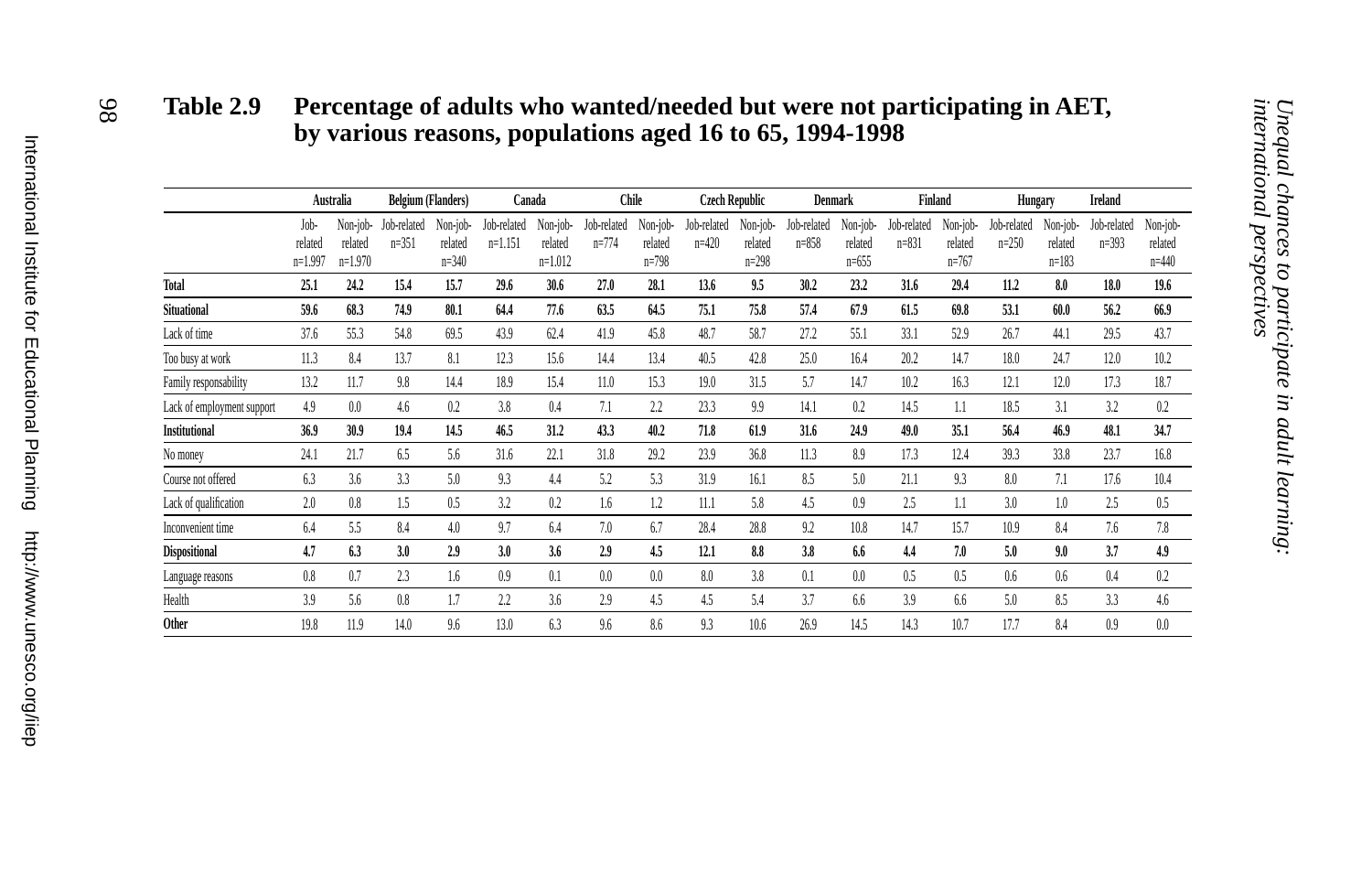**Table 2.9 (continued)**

|                            |                              | Italy                            | <b>Netherlands</b>       |                                  | <b>New Zealand</b>       |                                  | Norway (Bokmål)          |                                  | Poland                   |                                  | Slovenia                 |                                  | <b>Switzerland</b>       |                                  | <b>United Kingdom</b>    |                                  |                          | <b>United States</b>             |
|----------------------------|------------------------------|----------------------------------|--------------------------|----------------------------------|--------------------------|----------------------------------|--------------------------|----------------------------------|--------------------------|----------------------------------|--------------------------|----------------------------------|--------------------------|----------------------------------|--------------------------|----------------------------------|--------------------------|----------------------------------|
|                            | Job-<br>related<br>$n = 562$ | Non-job-<br>related<br>$n = 686$ | Job-related<br>$n = 532$ | Non-job-<br>related<br>$n = 590$ | Job-related<br>$n=1.008$ | Non-job-<br>related<br>$n = 918$ | Job-related<br>$n=1.008$ | Non-job-<br>related<br>$n = 954$ | Job-related<br>$n = 353$ | Non-iob-<br>related<br>$n = 242$ | Job-related<br>$n = 573$ | Non-job-<br>related<br>$n = 394$ | Job-related<br>$n=1.083$ | Non-job-<br>related<br>$n=1.301$ | Job-related<br>$n=1.282$ | Non-job-<br>related<br>$n=1.003$ | Job-related<br>$n = 644$ | Non-job-<br>related<br>$n = 486$ |
| Total                      | 17.4                         | 21.5                             | 18.3                     | 20.4                             | 32.0                     | 28.6                             | 30.2                     | 31.7                             | 12.2                     | 8.1                              | 22.4                     | 15.4                             | 25.2                     | 31.3                             | 22.0                     | 18.5                             | 23.2                     | 17.8                             |
| <b>Situational</b>         | 73.0                         | 79.7                             | 61.1                     | 71.9                             | 71.7                     | 79.4                             | 60.2                     | 67.6                             | 56.5                     | 62.2                             | 63.1                     | 64.8                             | 62.2                     | 76.0                             | 60.4                     | 69.5                             | 67.8                     | 76.7                             |
| Lack of time               | 53.0                         | 66.2                             | 44.2                     | 65.1                             | 50.5                     | 65.9                             | 37.8                     | 57.3                             | 35.3                     | 51.0                             | 43.0                     | 53.8                             | 44.1                     | 60.4                             | 29.3                     | 49.8                             | 44.7                     | 60.2                             |
| Too busy at work           | 33.6                         | 27.8                             | 12.0                     | 7.3                              | 40.9                     | 38.7                             | 18.7                     | 10.8                             | 14.6                     | 14.0                             | 13.6                     | 10.5                             | 15.6                     | 21.3                             | 18.8                     | 19.2                             | 17.2                     | 15.4                             |
| Family responsability      | 16.0                         | 24.9                             | 6.2                      | 8.6                              | 34.4                     | 40.1                             | 8.5                      | 8.3                              | 16.5                     | 14.6                             | 13.4                     | 15.7                             | 10.5                     | 13.0                             | 15.2                     | 18.5                             | 18.3                     | 17.3                             |
| Lack of employment support | 8.9                          | 1.6                              | 6.6                      | 0.2                              | 10.7                     | 3.0                              | 7.2                      | 0.2                              | 10.8                     | 3.4                              | 12.3                     | 3.7                              | 6.9                      | 0.8                              | 14.9                     | 1.6                              | 6.2                      | 0.1                              |
| <b>Institutional</b>       | 41.5                         | 33.2                             | 32.3                     | 22.7                             | 66.4                     | 56.8                             | 38.9                     | 26.6                             | 50.0                     | 54.7                             | 50.0                     | 46.2                             | 31.2                     | 22.6                             | 50.1                     | 34.3                             | 46.6                     | 34.3                             |
| No money                   | 18.8                         | 14.8                             | 17.9                     | 16.2                             | 39.2                     | 32.5                             | 16.9                     | 12.6                             | 32.7                     | 40.1                             | 31.2                     | 22.7                             | 14.5                     | 10.3                             | 23.2                     | 18.1                             | 34.0                     | 26.2                             |
| Course not offered         | 13.8                         | 7.0                              | 6.4                      | 3.1                              | 14.0                     | 9.0                              | 15.7                     | 7.0                              | 14.4                     | 13.3                             | 14.1                     | 17.1                             | 13.1                     | 4.1                              | 15.1                     | 6.1                              | 4.9                      | 2.4                              |
| Lack of qualification      | 4.9                          | 2.6                              | 2.5                      | 0.7                              | 8.6                      | 3.6                              | 2.3                      | 0.6                              | 1.8                      | 1.4                              | 1.6                      | 1.9                              | 1.8                      | 0.8                              | 3.7                      | 0.2                              | 1.3                      | 0.0                              |
| Inconvenient time          | 13.9                         | 12.6                             | 6.7                      | 3.8                              | 29.9                     | 29.7                             | 5.9                      | 7.3                              | 6.5                      | 5.9                              | 6.6                      | 8.5                              | 5.9                      | 9.6                              | 14.0                     | 12.9                             | 8.7                      | 6.6                              |
| Dispositional              | 2.1                          | 2.6                              | 4.2                      | 3.7                              | 6.3                      | 7.4                              | 4.3                      | 7.6                              | 4.0                      | 4.6                              | 5.1                      | 6.2                              | 4.7                      | 6.0                              | 5.8                      | 5.5                              | 2.9                      | 4.1                              |
| Language reasons           | 1.3                          | 0.0                              | 0.5                      | 0.1                              | 2.1                      | 1.6                              | 0.6                      | 0.4                              | 0.3                      | 0.4                              | 0.0                      | 0.4                              | 0.8                      | 0.9                              | 0.8                      | 0.2                              | 1.0                      | 0.4                              |
| Health                     | 0.9                          | 2.6                              | 3.7                      | 3.6                              | 4.4                      | 5.8                              | 3.8                      | 7.3                              | 3.8                      | 4.1                              | 5.1                      | 5.8                              | 3.8                      | 5.0                              | 5.0                      | 5.3                              | 1.9                      | 3.7                              |
| <b>Other</b>               | 13.3                         | 9.2                              | 12.8                     | 11.5                             | 14.8                     | 8.5                              | 14.4                     | 12.5                             | 17.4                     | 14.2                             | 4.6                      | 4.6                              | 17.1                     | 11.1                             | 11.9                     | 11.0                             | 8.2                      | 4.5                              |

*Source*: IALS, 1994-1998.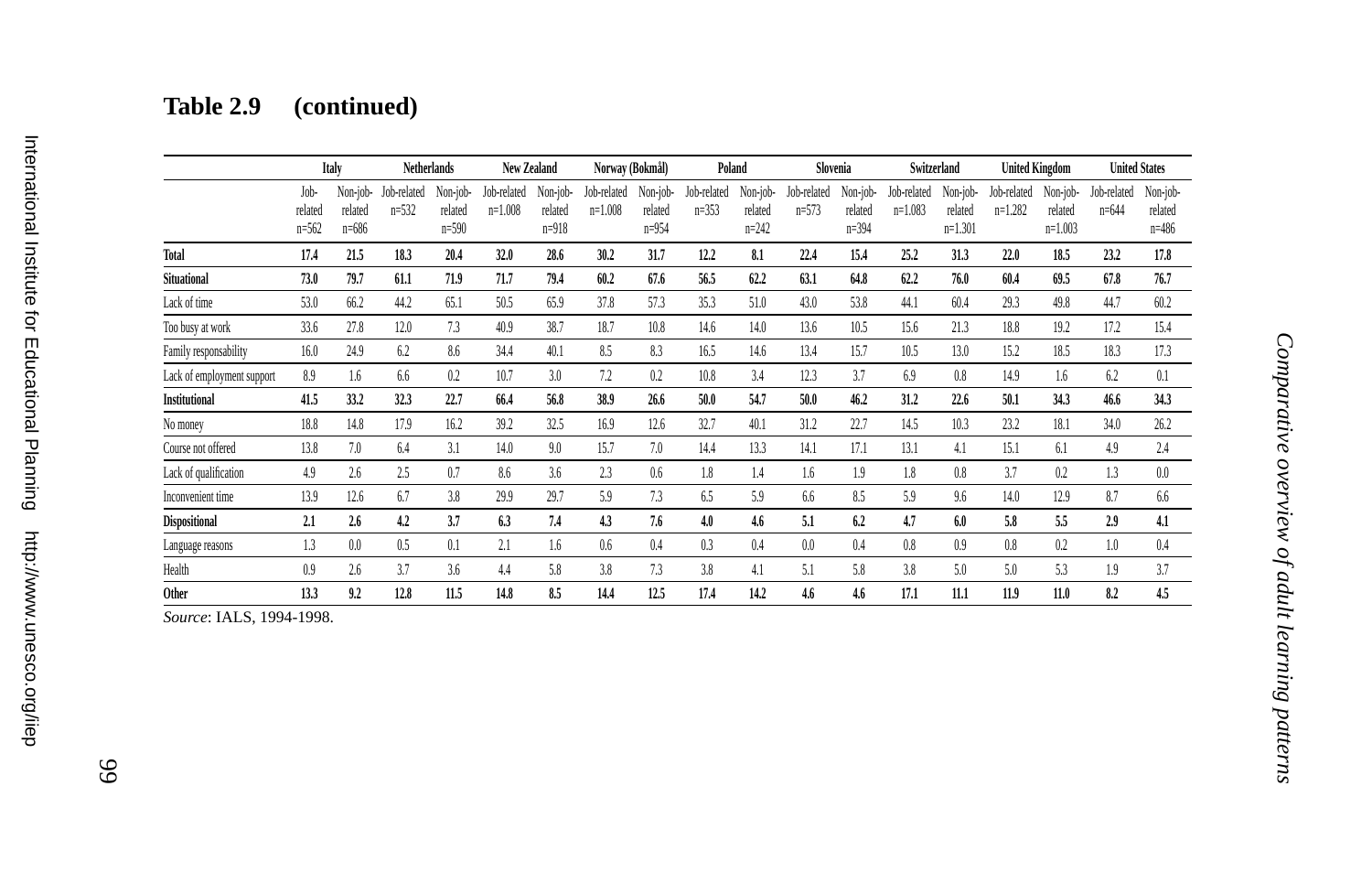| <b>Table 2.10</b>           | Percentage of adults participating in AET and adjusted odds ratios showing the<br>likelihood of participating in AET for different reasons during the year preceding<br>the interview, by various classification variables, pooled EU-15 plus Iceland and<br>Norway, population aged 16 to 64, 2003 $(1)$ |        |      |                          |     |                          |      |                          |              |                                                 |                   |                          |          |                          |        |                          |
|-----------------------------|-----------------------------------------------------------------------------------------------------------------------------------------------------------------------------------------------------------------------------------------------------------------------------------------------------------|--------|------|--------------------------|-----|--------------------------|------|--------------------------|--------------|-------------------------------------------------|-------------------|--------------------------|----------|--------------------------|--------|--------------------------|
|                             |                                                                                                                                                                                                                                                                                                           |        |      |                          |     |                          |      |                          |              | Reasons for participating in AET <sup>(3)</sup> |                   |                          |          |                          |        |                          |
|                             | Job-finding                                                                                                                                                                                                                                                                                               |        |      | Job-keeping              |     | Job-advancement          |      |                          | Job-changing |                                                 | General knowledge |                          | Personal |                          | Social |                          |
|                             | %                                                                                                                                                                                                                                                                                                         | N      | %    | adj. odds <sup>(2)</sup> | %   | adj. odds <sup>(2)</sup> | %    | adj. odds <sup>(2)</sup> | %            | adj. odds $(2)$                                 | %                 | adj. odds <sup>(2)</sup> | %        | adj. odds <sup>(2)</sup> | %      | adj. odds <sup>(2)</sup> |
| Age                         |                                                                                                                                                                                                                                                                                                           |        |      |                          |     |                          |      |                          |              |                                                 |                   |                          |          |                          |        |                          |
| 16-24                       | 10.0                                                                                                                                                                                                                                                                                                      | 1,306  | 57.0 | $6.8***$                 | 8.1 | 1.3                      | 54.0 | $0.6***$                 | 30.6         | $5.6***$                                        | 24.7              | $0.6**$                  | 29.4     | $0.3***$                 | 12.8   | 1.3                      |
| 25-34                       | 23.3                                                                                                                                                                                                                                                                                                      | 3,051  | 45.0 | 4.1***                   | 7.4 | 1.4                      | 65.1 | 0.9                      | 20.6         | $3.4***$                                        | 23.7              | $0.5**$                  | 33.8     | $0.4***$                 | 10.5   | 1.1                      |
| 35-44                       | 25.0                                                                                                                                                                                                                                                                                                      | 3, 274 | 33.3 | $2.5***$                 | 8.7 | 1.6                      | 67.6 | 1.1                      | 21.0         | $3.5***$                                        | 28.7              | $0.7*$                   | 35.5     | $0.4***$                 | 11.6   | 1.2                      |
| $45 - 55$                   | 22.2                                                                                                                                                                                                                                                                                                      | 2,903  | 22.4 | 1.5                      | 9.9 | 2.1                      | 68.4 | 1.3                      | 14.1         | $2.2**$                                         | 30.4              | 0.7                      | 47.9     | $0.7*$                   | 8.9    | 0.8                      |
| 55-64                       | 19.4                                                                                                                                                                                                                                                                                                      | 2,540  | 16.7 | 1.0                      | 3.9 | 1.0                      | 51.4 | 1.0                      | 7.3          | 1.0                                             | 38.5              | 1.0                      | 63.9     | 1.0 <sup>°</sup>         | 17.3   | 1.0                      |
| Gender                      |                                                                                                                                                                                                                                                                                                           |        |      |                          |     |                          |      |                          |              |                                                 |                   |                          |          |                          |        |                          |
| Women                       | 53.0                                                                                                                                                                                                                                                                                                      | 6.926  | 35.8 | 1.0                      | 7.1 | 0.9                      | 57.1 | $0.8**$                  | 19.0         | 1.0                                             | 30.4              | 1.1                      | 45.9     | $1.4**$                  | 14.0   | $1.5***$                 |
| Men                         | 47.0                                                                                                                                                                                                                                                                                                      | 6,148  | 36.2 | 1.0                      | 8.6 | $1.0\,$                  | 68.7 | $1.0\,$                  | 19.8         | 1.0                                             | 26.1              | 1.0                      | 34.3     | 1.0                      | 9.4    | 1.0                      |
| Education                   |                                                                                                                                                                                                                                                                                                           |        |      |                          |     |                          |      |                          |              |                                                 |                   |                          |          |                          |        |                          |
| Less than upper secondary   | 20.1                                                                                                                                                                                                                                                                                                      | 2,631  | 31.4 | 1.0                      | 8.6 | 1.0                      | 54.3 | 1.0                      | 14.4         | 1.0                                             | 26.3              | 1.0                      | 49.1     | $1.0\,$                  | 13.8   | 1.0                      |
| Upper secondary             | 47.1                                                                                                                                                                                                                                                                                                      | 6,160  | 38.8 | 0.9                      | 8.8 | 0.9                      | 60.8 | 1.1                      | 22.7         | 1.3                                             | 27.0              | 1.3                      | 36.2     | 0.8                      | 11.7   | 0.9                      |
| Higher than upper secondary | 32.8                                                                                                                                                                                                                                                                                                      | 4,283  | 33.5 | 0.9                      | 6.4 | 0.7                      | 69.2 | $1.4*$                   | 16.3         | 1.0                                             | 30.4              | $1.5*$                   | 42.0     | 1.0 <sup>°</sup>         | 10.8   | 0.9                      |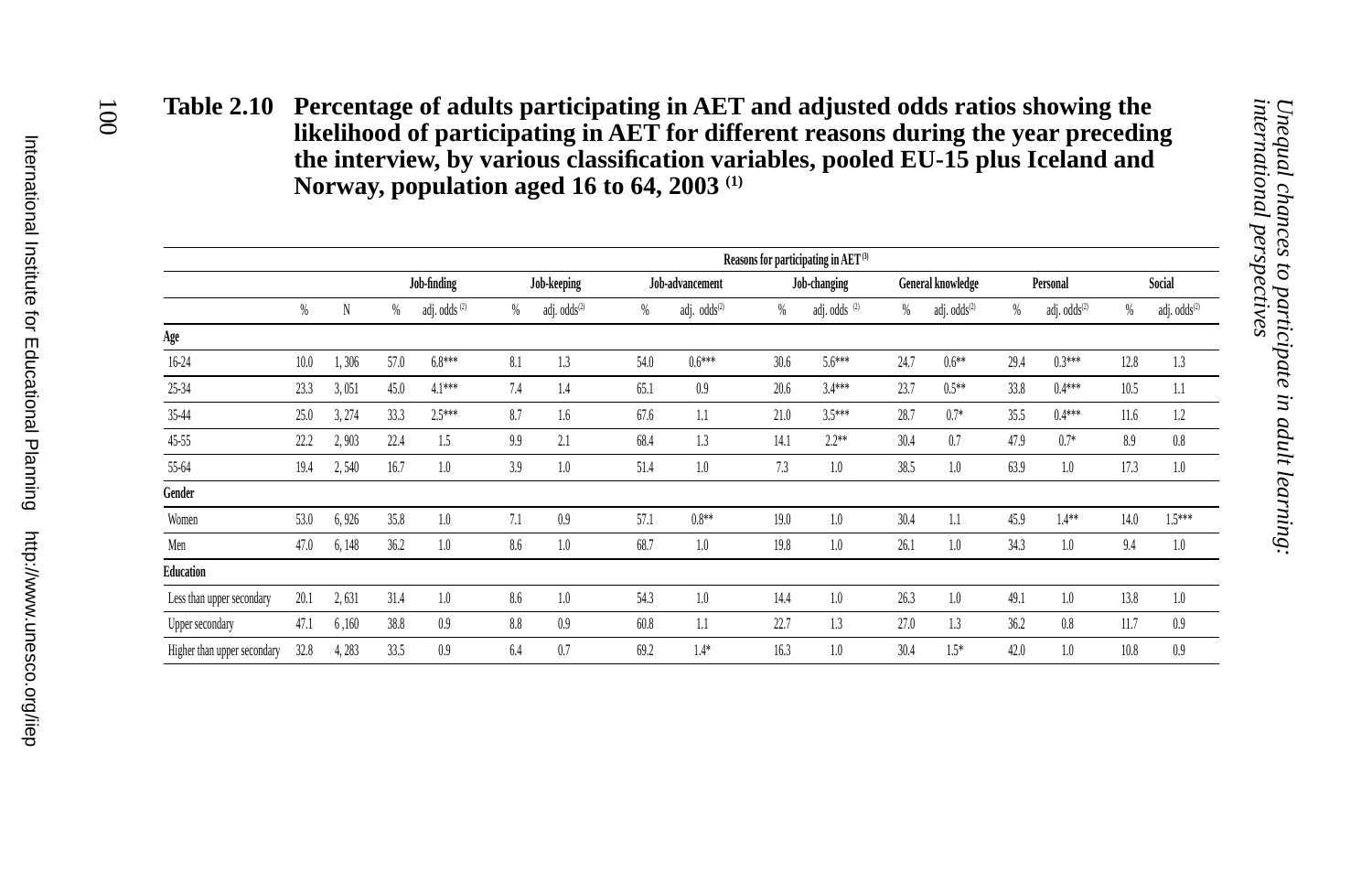| <b>Employment status</b> |            |        |      |          |                          |         |        |          |      |          |      |        |      |         |      |          |
|--------------------------|------------|--------|------|----------|--------------------------|---------|--------|----------|------|----------|------|--------|------|---------|------|----------|
| Unemployed               | 0.7<br>δ.Ι | . 131  | 65.6 |          | 6.5                      | $1.0\,$ | 37.3   | 1.0      | 43.1 | 1.0      | 26.1 |        | 31.4 | 1.0     | 15.7 | 1.0      |
| Employed                 | 58.7       | 1.676  | 33.6 | $0.3***$ | 9.9                      | $1.9*$  | 73.7   | $4.6***$ | 16.9 | $0.3***$ | 26.0 | 0.9    | 35.6 |         | 8.7  | $0.5***$ |
| Self-employed            | 10.0       | 1.313  | 28.3 | $0.3***$ | $\sim$<br>z.             | 0.4     | 67.6   | 2.9***   | 20.7 | $0.5***$ | 33.1 | 1.2    | 46.9 | $1.5*$  | 13.0 | 0.8      |
| Retired/unable to work   | 10.6       | 385    | 12.7 | $0.1***$ | $\overline{\phantom{a}}$ | 0.0     | 10.9   | $0.2***$ | 13.0 | 0.5      | 44.4 | 1.6    | 81.5 | $51***$ | 37.0 | $3.5***$ |
| Homemaker                | 12.0       | ., 569 | 43.3 | $0.4**$  | $\overline{\phantom{a}}$ | 0.00    | $\sim$ | 0.0      | 13.2 | $0.2***$ | 41.8 | $1.8*$ | 70.3 | 4.1***  | 23.1 | 1.3      |
| Total                    |            | 13,074 | 36.0 |          | 7.9                      |         | 63.2   |          | 18.4 |          | 28.1 |        | 39.8 |         | 11.6 |          |

(1) Estimates are based on the respondents representing the adult population aged 16-64, excluding those who are still full-time students.

(2) The variables included in the adjusted odds models are age, gender, education, employment status and country of residence.

(3) **Job-fi nding**: to obtain a certifi cate, diploma or qualifi cation; to get a job. **Job-keeping**: to be less likely to lose my job / to be less likely to be forced into retirement. **Job-advancement**: to be able to do my job better; to be able to take greater responsabilities / increase my chances of promotion. **Job-changing**: to change the type of work I do altogether, including starting my own business; to improve my chances of getting another job, including one which will suit me better. **General knowledge**: to increase my general knowledge. **Personal**: to better enjoy my free time / retirement; to better manage my everyday life; to achieve more personal satisfaction. **Social**: to meet new people.

 $*$  p $< 10$   $**$  p $> 0.05$   $***$  p $< 01$  level of statistical significance.

*Source*: Eurobarometer, 2003.

International Institute for Educational Planning http://www.unesco.org/iiep

http://www.unesco.org/iiep

International Institute for Educational Planning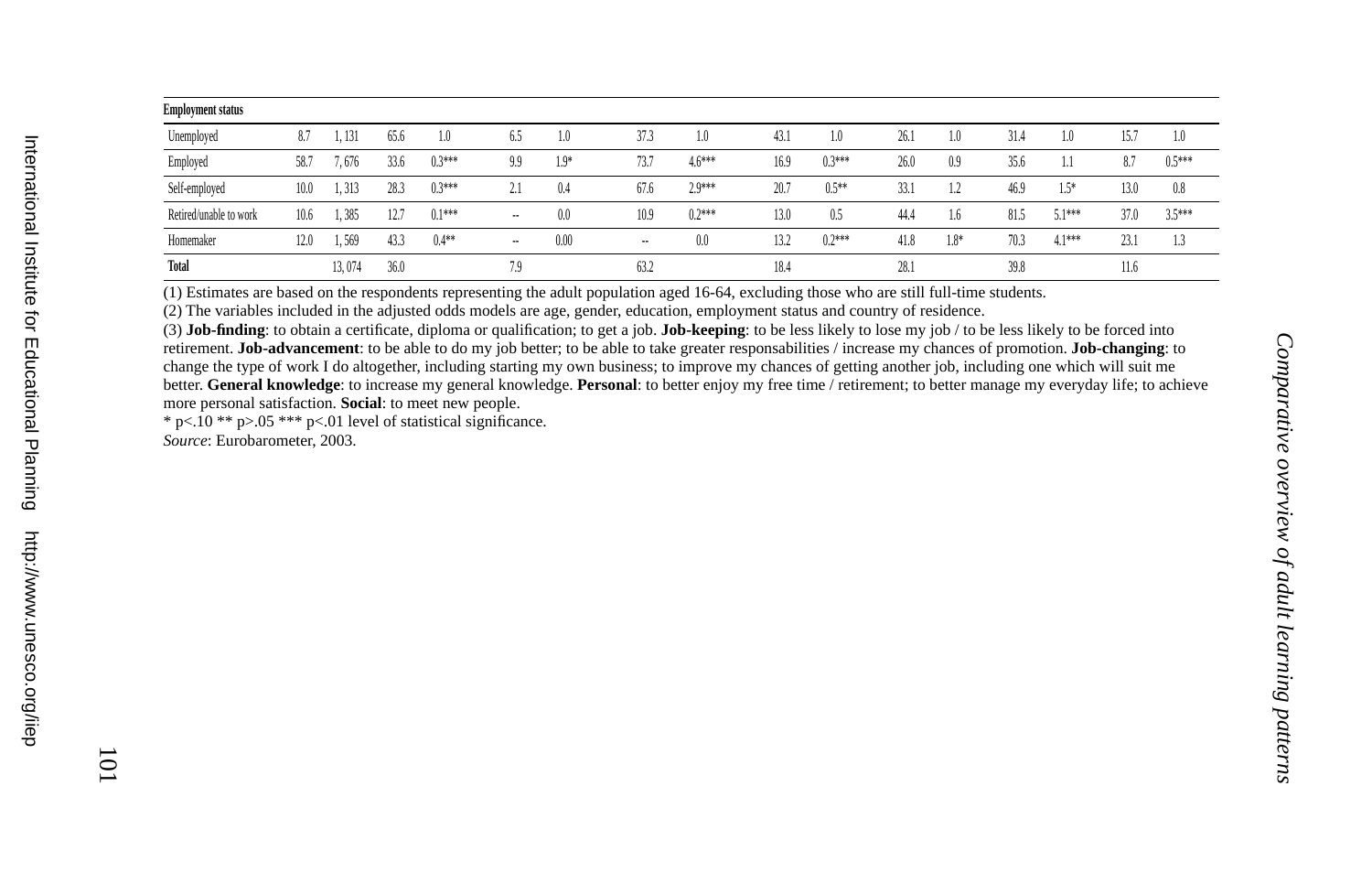*Unequal chances to participate in adult learning: international perspectives*

## *Other important motives related to life situations that are not work-related*

The data presented in *Table 2.10* shows the extent to which adults participate for reasons related to other spheres of life, such as personal and social development. While the IALS findings reported in the section on *Participation in adult learning for job- versus nonjob-related reasons* (p. 43) indicate the dominance of the former over the latter, it was also stated that whatever the reasons, they are often interrelated, and participating for one reason does not preclude the application of what is learned in other contexts. Further, it was suggested that the Eurobarometer data allow for a more detailed picture of the underlying motives behind individual decisions to participate. From *Table 2.10*, it can be inferred that adults participate for reasons of developing their general knowledge, achieving greater personal satisfaction, better enjoying their free time or retirement, as well as better managing their everyday life, almost to the same extent as helping them to find a job. But the reasons are not necessarily mutually exclusive, since people were asked to provide up to three motives for participating. Additionally, pursuing social goals such as meeting new people, while less common, is reported on average by about one out of every ten adults.

Motives for participating for non-job-related reasons also depend on the life situation; for example, nearly 50 per cent of adults aged 44 to 55 and 60 per cent of those aged 55 to 64 in the European Community attribute greater importance to improving their general knowledge. Women tend to show a higher interest in participating for non-job-related reasons. Finally, it is not surprising that adults who are not in the labour market (e.g. those unable to work, retirees or homemakers) are especially likely to perceive AET as a way to accomplish personal and social goals. This highlights the need to investigate better the AET needs of certain groups, including the over-65 age group.

## *Participation in AET is related to life changes.*

Closely connected to the life situation are life changes that occur over the lifespan, including those that occur in private as well as public life, such as getting married, having a child, starting work, getting divorced, retirement, etc. Research suggests that such changes can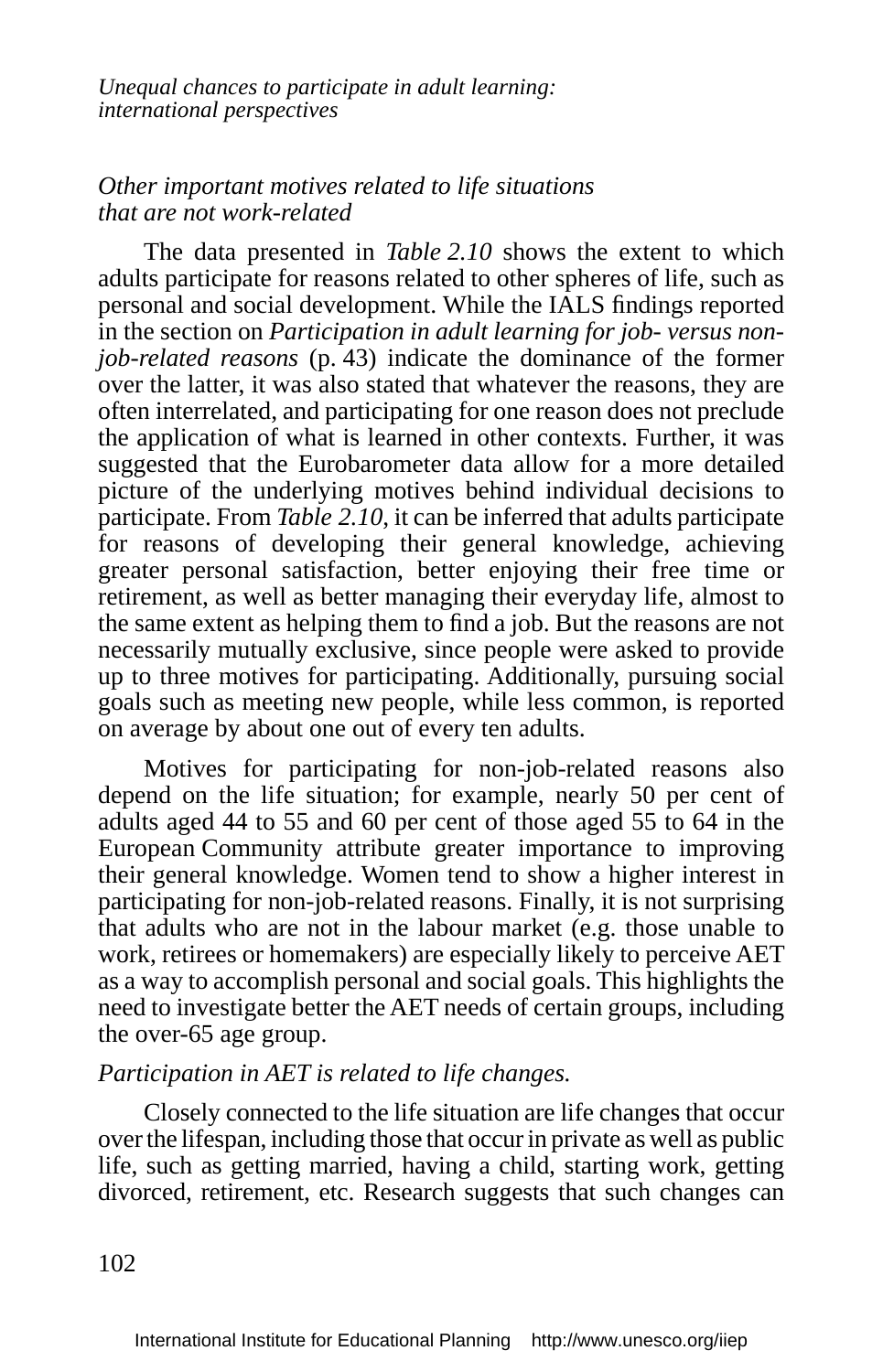## **Table 2.11 Percentage of adults participating in AET and adjusted odds ratios showing the likelihood of participating in AET for different reasons during the year preceding the interview, by recent changes occurred in life, pooled EU-15 plus Iceland and Norway, 2003 (1)**

|                                     |      |       |      |                   |                             |      |          | Reasons for participating in AET <sup>(2)</sup> |      |          |                             |
|-------------------------------------|------|-------|------|-------------------|-----------------------------|------|----------|-------------------------------------------------|------|----------|-----------------------------|
|                                     |      |       |      | Job-related goals |                             |      |          | Personal goals                                  |      |          | Social goals                |
|                                     | %    | N     | $\%$ | odds              | adj.<br>odds <sup>(3)</sup> | %    | odds     | adj.<br>odds <sup>(3)</sup>                     | %    | odds     | adj.<br>odds <sup>(3)</sup> |
| A. Population aged 16-64            |      |       |      |                   |                             |      |          |                                                 |      |          |                             |
| Change of job <sup>(4)</sup>        | 30.0 | 3825  | 93.9 | $3.3***$          | $1.8**$                     | 48.3 | $0.6***$ | $0.7***$                                        | 4.5  | 1.3      | 1.1                         |
| Career break (5)                    | 10.9 | 1410  | 85.7 | 0.9               | 1.0                         | 57.1 | 0.9      | 1.0                                             | 5.8  | $1.6***$ | 1.2                         |
| Loss of job $(6)$                   | 6.2  | 801   | 92.1 | $1.8*$            | $3.3*$                      | 50.4 | 0.8      | 1.0                                             | 4.5  | 1.2      | 0.7                         |
| B. Population aged 16 and over      |      |       |      |                   |                             |      |          |                                                 |      |          |                             |
| Retirement <sup>(7)</sup>           | 5.8  | 942   | 26.0 | $0.1***$          | 1.0                         | 92.0 | 8.8***   | 1.0                                             | 4.4  | 1.3      | 1.2                         |
| Looking after someone full-time (8) | 12.9 | 2076  | 79.1 | 0.8               | 1.2                         | 68.2 | $1.6**$  | $1.4*$                                          | 5.3  | $1.6***$ | $1.4*$                      |
| Community engagement <sup>(9)</sup> | 8.1  | 1 304 | 76.7 | $0.7**$           | 0.9                         | 68.8 | $1.7**$  | $1.5***$                                        | 11.2 | $4.0***$ | $4.0***$                    |

Notes:

(1) Estimates exclude those who are still full-time students

(2) Job-related goals: to obtain a certificate; diploma or qualification; to get a job; to be less likely to lose my job / to be less likely to be forced into retirement; to be able to do my job better; to be able to ake greater responsabilities / increase my chances of promotion; to change the type of work I do altogether, including starting my own business; to improve my chances of getting another job, including one which will suit me more. Personal goals: to increase my general knowledge; to better enjoy my free time / retirement; to better manage my everyday life; to achieve more personal satisfaction. Social goals: to meet new people. (3) The variables included in the adjusted odds models are age, gender, education, employment status and country of residence.

(4) Reference category: no change of job (odds = 1)

(5) Reference category: no career break (odds =  $1$ )

(6) Reference category: no loss of job (odds = 1)

(7) Reference category: no retirement (odds =  $1$ )

 $(8)$  Reference category: no looking after someone full-time (odds = 1)

(9) Reference category: no community engagement (odds = 1)

 $*$  p<.10 \*\* p>.05 \*\*\* p<.01 level of statistical significance.

*Source*: Eurobarometer, 2003.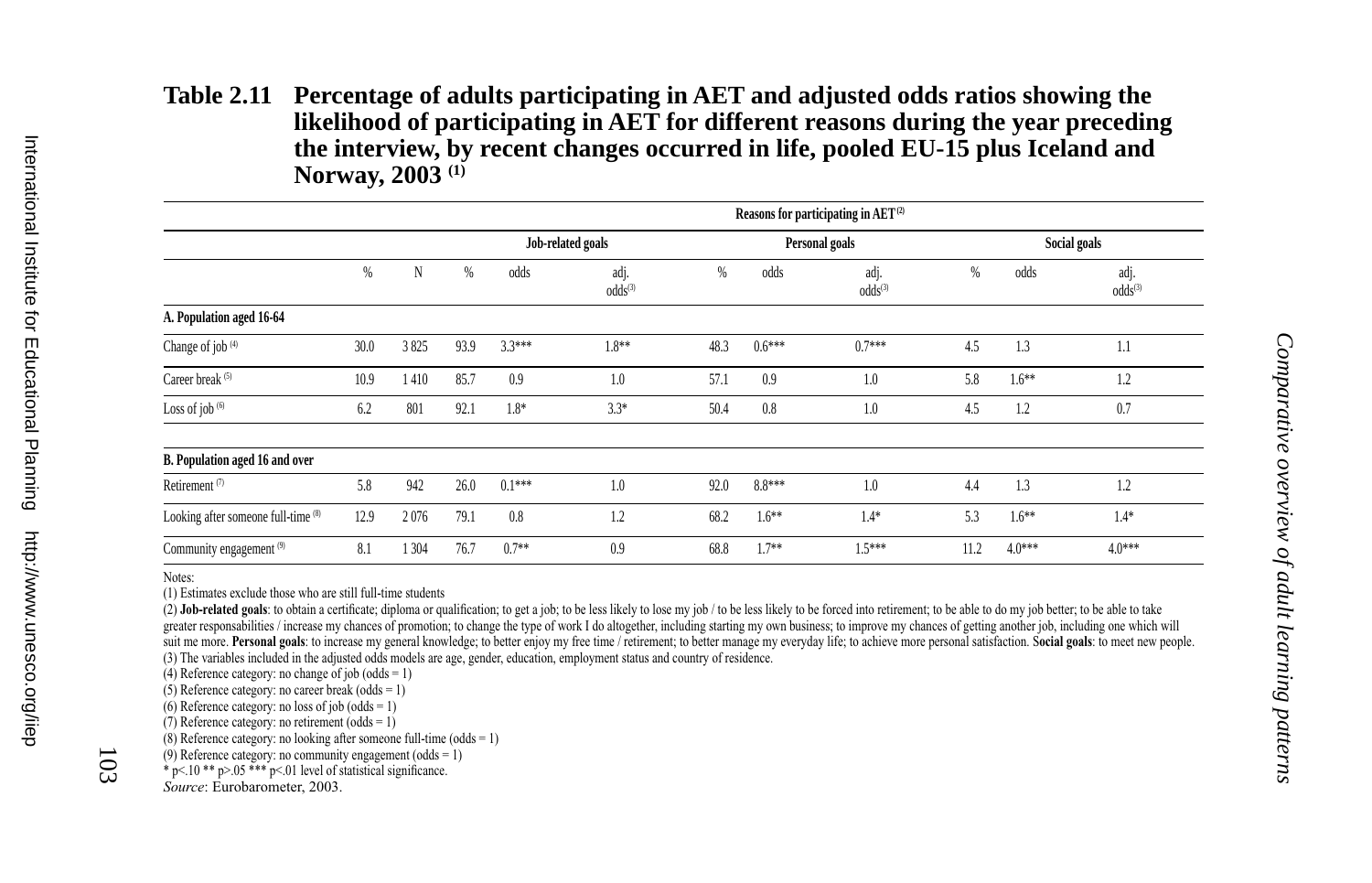have substantial impacts on individuals' motivations for participating in AET (Merriam,  $\overline{1994}$ ; 2005). Specific life events, such as moving to a new job, getting married or divorced, moving to a new location, or recovering from personal injuries or illness have been found to affect adults' decisions to participate (Aslanian, 2001).

The Eurobarometer data allow for further exploration of these relationships. *Table 2.11* indicates that specific life events occurring during the two years preceding the interview could have had an impact on the motives of the interviewees to participate in AET. Life changes related to employment are very common and include moving to a new or different job, with a progression or regression in career terms, as well as starting a different career or becoming self-employed, not to mention the loss of a job without being able to find a new one. Adults faced with such recent changes are more likely to view AET as an opportunity to improve the conditions of their working life. In particular, even after adjusting for gender, age, level of education and employment status, results indicate that those who have recently lost  $\hat{a}$  job and are having difficulty re-entering the labour market are more likely to engage in job-related AET than those who are employed. In contrast, older, recently-retired adults as well as those who have started looking after someone on a full-time basis (i.e. a child, or a sick or elderly relative) are more likely to participate for non-job-related reasons, especially those associated with pursuing personal goals such as better enjoying and managing everyday life.

## *Lack of time is a major situational barrier.*

The time available for learning or the time that adults set aside for learning depends on their life situation. In general, lack of time is a major barrier to participating in AET (OECD, 2003*b*: 253). Indeed, according to the IALS data presented in *Table 2.9*, it is the most significant barrier reported by adults. Although reported as a situational barrier in the table, it may also be considered an institutional barrier, since the scheduling of AET provision has implications on the availability of individuals. Further, from a situational point of view, reasons for non-participation due to 'lack of time' can be problematic because it is a vague concept (Rubenson, 1999; 2001). For example, the value ascribed to learning will affect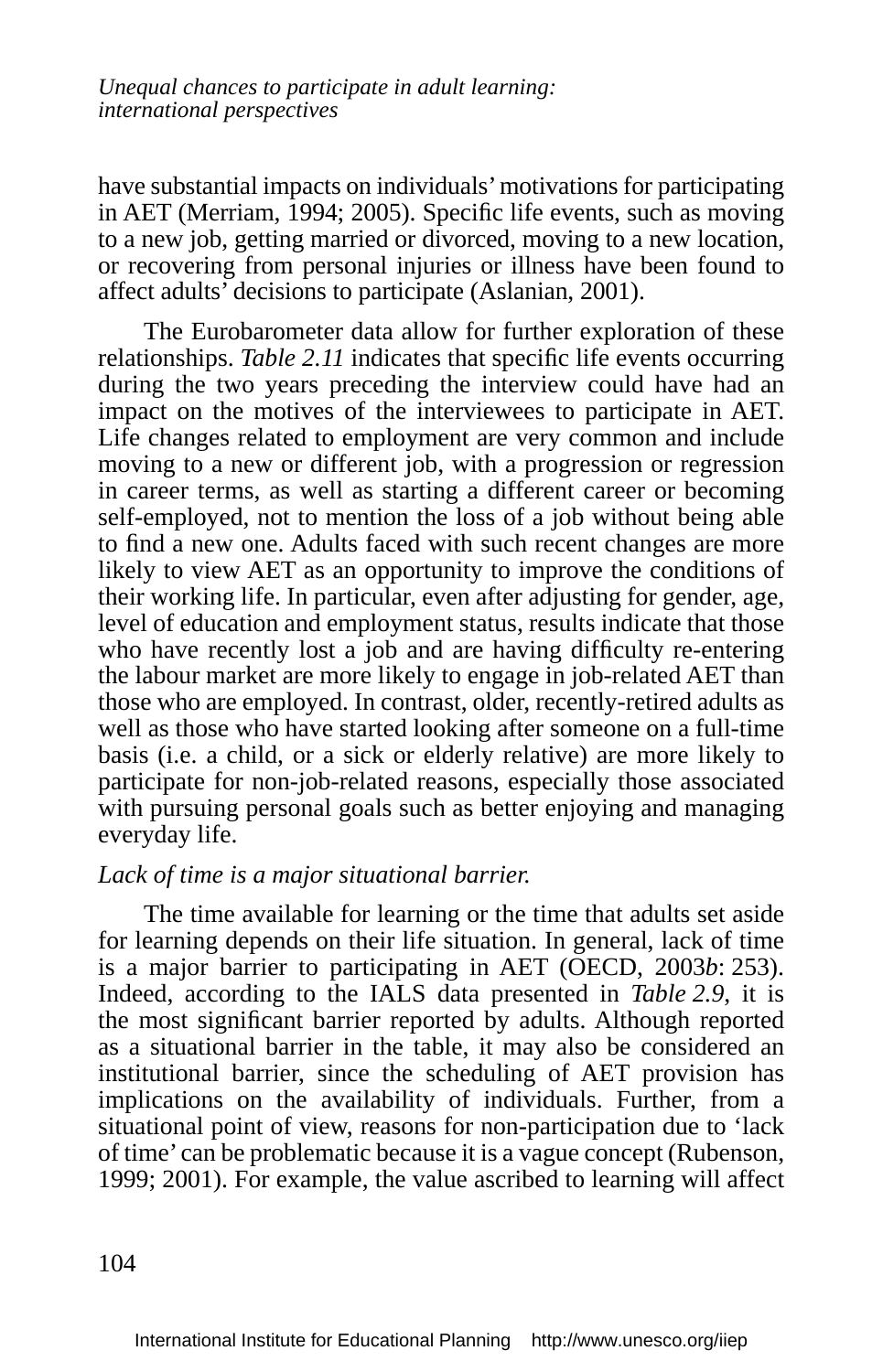a person's perception of whether they have time for it or not. Thus, it is a matter of setting priorities in one's life. Overall, such a reply does not allow for a clear understanding of the reasons why people do not have time to participate.

## *Balancing time between work and family life and learning*

In contrast, a busy workload and family responsibilities are more telling barriers that are associated with time constraints. *Table 2.9* shows that these are also commonly reported barriers. In general, women tend to report family responsibilities as a barrier more often than men (OECD, 2003*b*).

## *Adults receiving external support are more likely to engage in AET.*

Turning attention to institutional barriers, the broader social and external environments play an important role in facilitating or obstructing participation (Darkenwald and Merriam, 1982: 144). For example, many adults who would like to participate do not do so because of lack of support, both in a financial and nonfinancial sense. The section on *Financial support and incentive to invest factor* (page 77) underscores the point that a lack of external economic support (i.e. from employers or government), especially for disadvantaged groups, is a significant barrier to participation in AET. Among many IALS countries, as can be seen in *Table 2.9*, the response 'no money' is the second most common reason stated for not participating in a course.

## *The AET supply does not always suit the needs of adult learners.*

It is also important for educational planners to recognize that the AET opportunities available may not always suit the learner, which can lead to a different set of institutional barriers. Overall, there is a tendency in many countries to place a strong emphasis on the standardization of AET provision in order to offer equal access opportunities. At the same time, very little attention has been paid to diversified AET provision that is better suited to the variety of adult learning needs (OECD, 2005).

## *There can be a mismatch between the demand and the supply.*

In particular, under- or overestimation of learning needs, or in other words a mismatch between the demand for learning and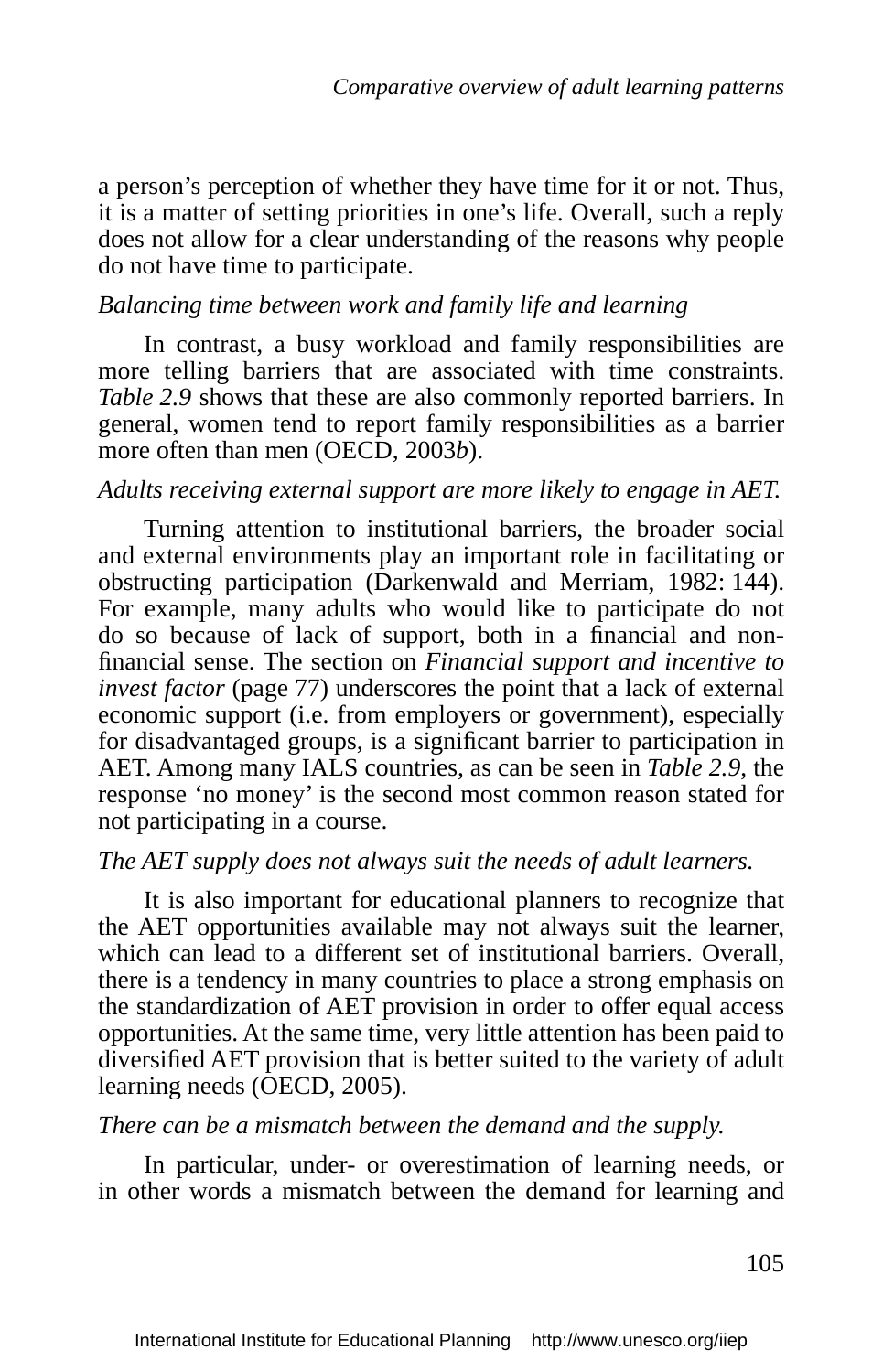the supply of learning opportunities, can occur. In the case of underestimation, actual needs may be at a higher level than what is offered, but due to lack of recognition of prior learning, adults may be required to participate at a lower level than is necessary. This is particularly the case of AET efforts that focus on homogeneous provision aimed at an extended audience, rather than heterogeneous provision that is target-oriented. In general, an underestimation of the heterogeneity of adult learners when planning AET provision can lead to non-participation (OECD, 2005). For example, the content of the programmes may not be sufficiently attractive for many adults, there may be an inappropriate time schedule, or the location of provision may not be convenient. This is common among ad hoc learning programmes or schemes that are tailored for specific target groups, but do not take into account heterogeneity within groups.

In the case of overestimation, actual needs may be lower than what is required. This may involve a conflict between the external demands for or pressure to take AET and the value attributed by the individual to specific competencies. The conflict is exacerbated when the potential benefits of learning are not perceived as relevant by the learners in relation to their current life situation. Separately, in addition to having different needs, adults learn in different ways. According to the Eurobarometer data, some adults ascribe higher value to learning that occurs informally rather than in formal settings (Chisholm *et al.*, 2004). For example, adults who have had bad pedagogical experiences in formal settings (i.e. compulsory schooling) are more likely to stay away and ascribe higher value to other ways of learning.

In view of the new urgency to develop a better understanding of why some adults participate and others do not, more attention should be paid to better defining the specific learning needs of individuals as well as recognizing the impact of non-formal and informal learning on overall participation in adult learning (Rubenson, 2001).

## *Dispositional barriers*

Finally, there is a set of dispositional barriers that play a crucial role. These relate to a low readiness to learn, particularly with regard to a lack of cognitive and non-cognitive competencies that are thought to be important for engaging in further learning.

106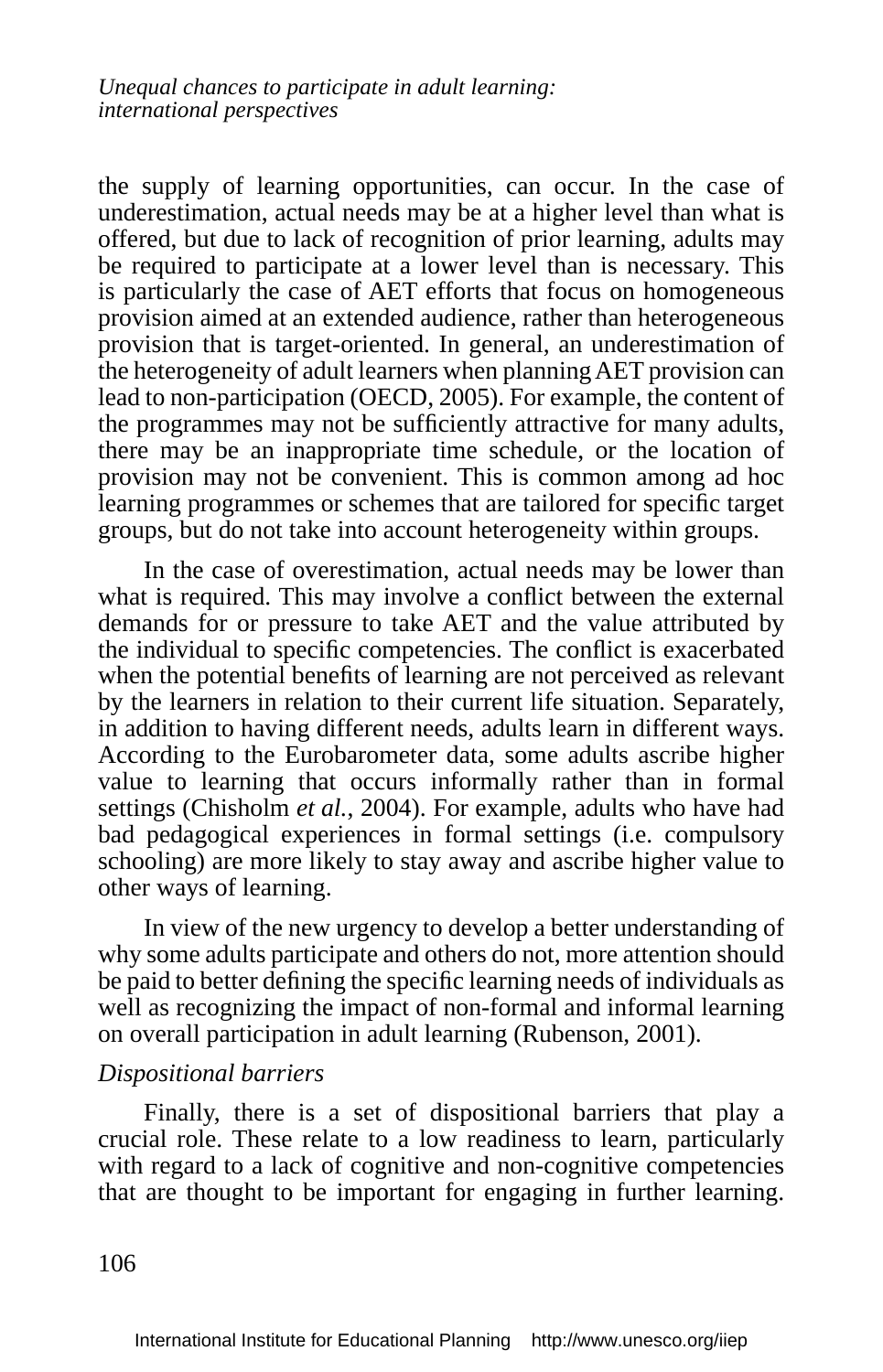For example, low self-confidence in one's learning capacities can be a major barrier to participation. It was suggested in the above discussion that low levels of education and skills could be linked to a low readiness to learn, and hence dispositional barriers. This issue is more complex however, since together, knowledge, skills and dispositions relate to the concept of competencies (Rychen and Salganik, 2003). Accordingly, more attention should be paid to understanding better the relationship between personal dispositions, competencies and learning behaviours.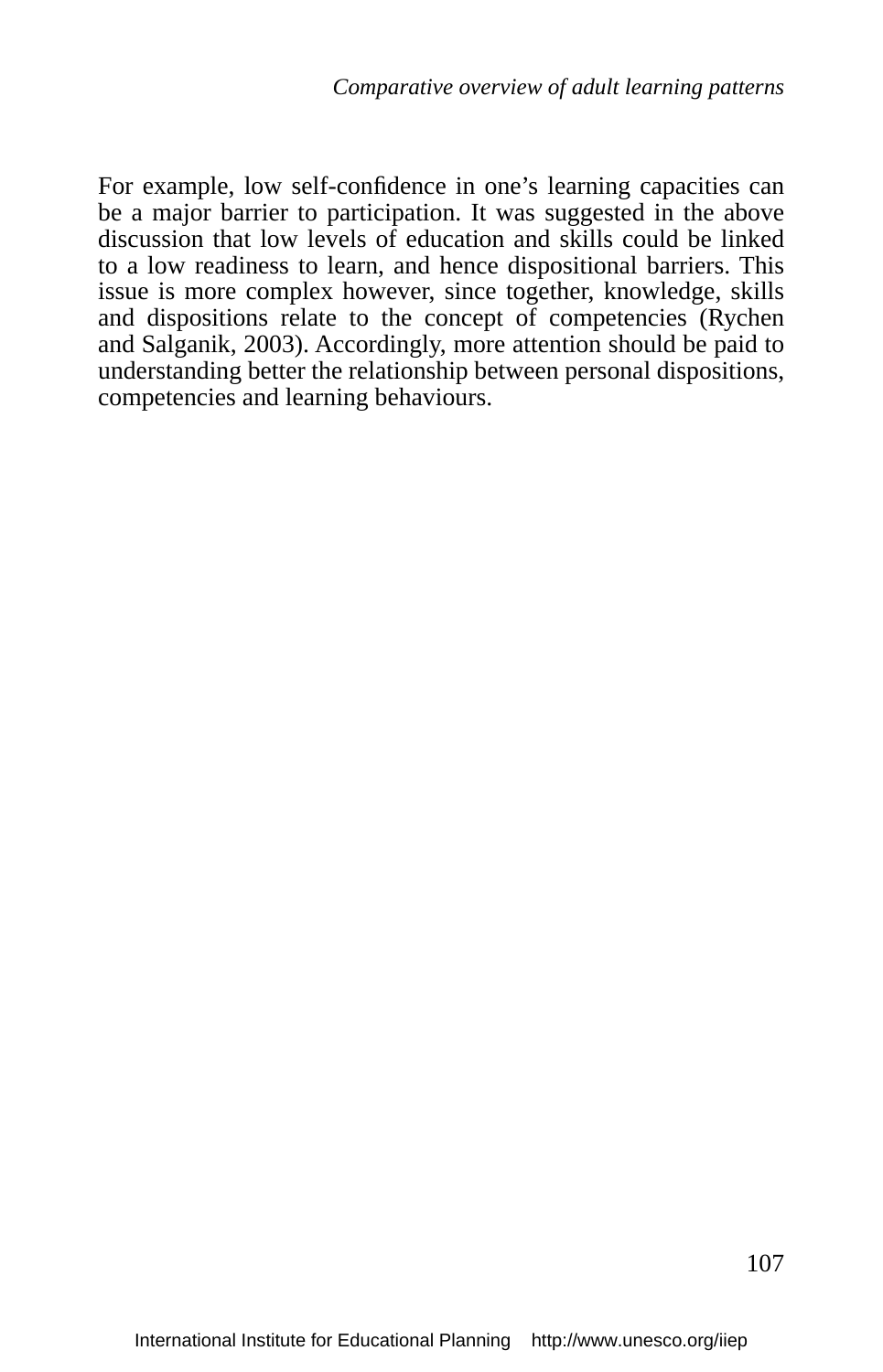# III. Conclusions and implications for research and policy

# *Principal fi ndings*

A comparative analysis of adult learning patterns is only possible among a limited number of countries, namely developed countries. This is because there is a lack of a comparative information base for developing and middle-income countries. For countries that have comparative data available, the main findings regarding patterns of overall participation in adult learning are as follows:

- Different countries show very different participation rates, according to which they can be divided into four groups: those with a participation rate (i) close to or exceeding 50 per cent; (ii) between 35 and 50 per cent; (iii) from 20 to 35 per cent; and (iv) below 20 per cent.
- A more comprehensive measure of AET, which factors in the incidence and duration of occurrences, reveals that some countries follow a more extensive model of AET provision, in which a fairly low volume is provided to a large number of adults, while other countries follow a more intensive model in which AET provision is concentrated on a small number of people.
- In all countries, the primary motive for participating in AET is job-related. At the same time, it is clear that there are multiple and interrelated motives for participating, and therefore it is not so easy to distinguish between motives that are either job-related or non-job-related.
- Higher education is playing an increasingly important role in adult learning. Thus, the degree to which higher education systems are open to non-traditional students can play a significant role in explaining differences in AET participation among countries.
- Adult popular education makes up a significant portion of the overall participation rate in Nordic countries, which in part explains why they show the highest rates among all the countries considered. This includes folk high schools and adult education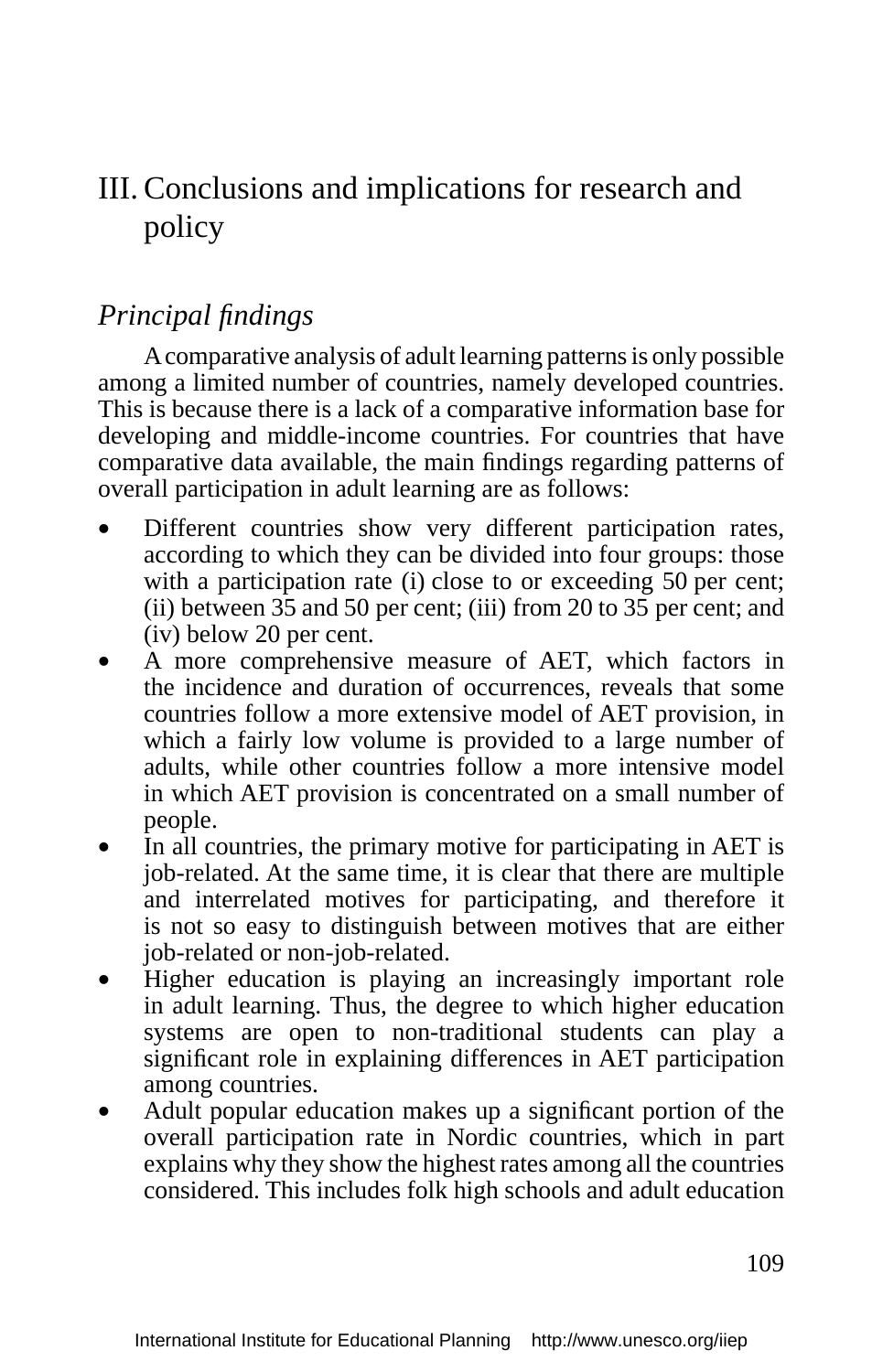associations, which lie at the crossroads between civil society and the state. The alternative role that adult popular education plays in comparison to job-related learning appears to offset inequalities in participation for some groups, particularly older adults.

- It is difficult to assess changes in AET activity over time precisely, because consistent and reliable data for this purpose are rare. In any case, it is safe to say that there has been a general trend of increasing participation in AET over the last 25 years, and that this has been primarily driven by an increasing realization of the economic benefits of investing in people for productive reasons.
- Informal learning covers a broad range of activities that are difficult to capture, but carefully distinguishing among the informal learning activities collected by the ALL survey reveals that general non-specific learning experiences are nearly universal, while learning experiences involving the use of certain tools (i.e. literacy, numeracy, computers) in an interactive way, and engagement in a variety of specific contexts, are strongly related to one's prior level of formal education.

The main findings regarding patterns of who is and who is not participating in adult learning are as follows:

- In general, those who are women, older, come from poor socio-economic backgrounds, are less-educated, less-skilled, are in low-skill jobs or are unemployed, and/or are immigrants are the least likely to participate in AET. Membership of more than one group exacerbates observed inequalities.
- On the whole, gender differences are small for the countries considered, but this partly depends on level of formal education. Overall, in countries where women tend to have lower levels of formal education compared to men, women will be less likely to participate in adult learning. This is partly because formal education plays an important role in preparing adults for further learning. Furthermore, compared to men, employer support tends to be a less common source of financing for women.
- Patterns of inequality are very similar within countries, but the degree of inequality among countries differs substantially. This suggests that specific policy initiatives related to the distribution

110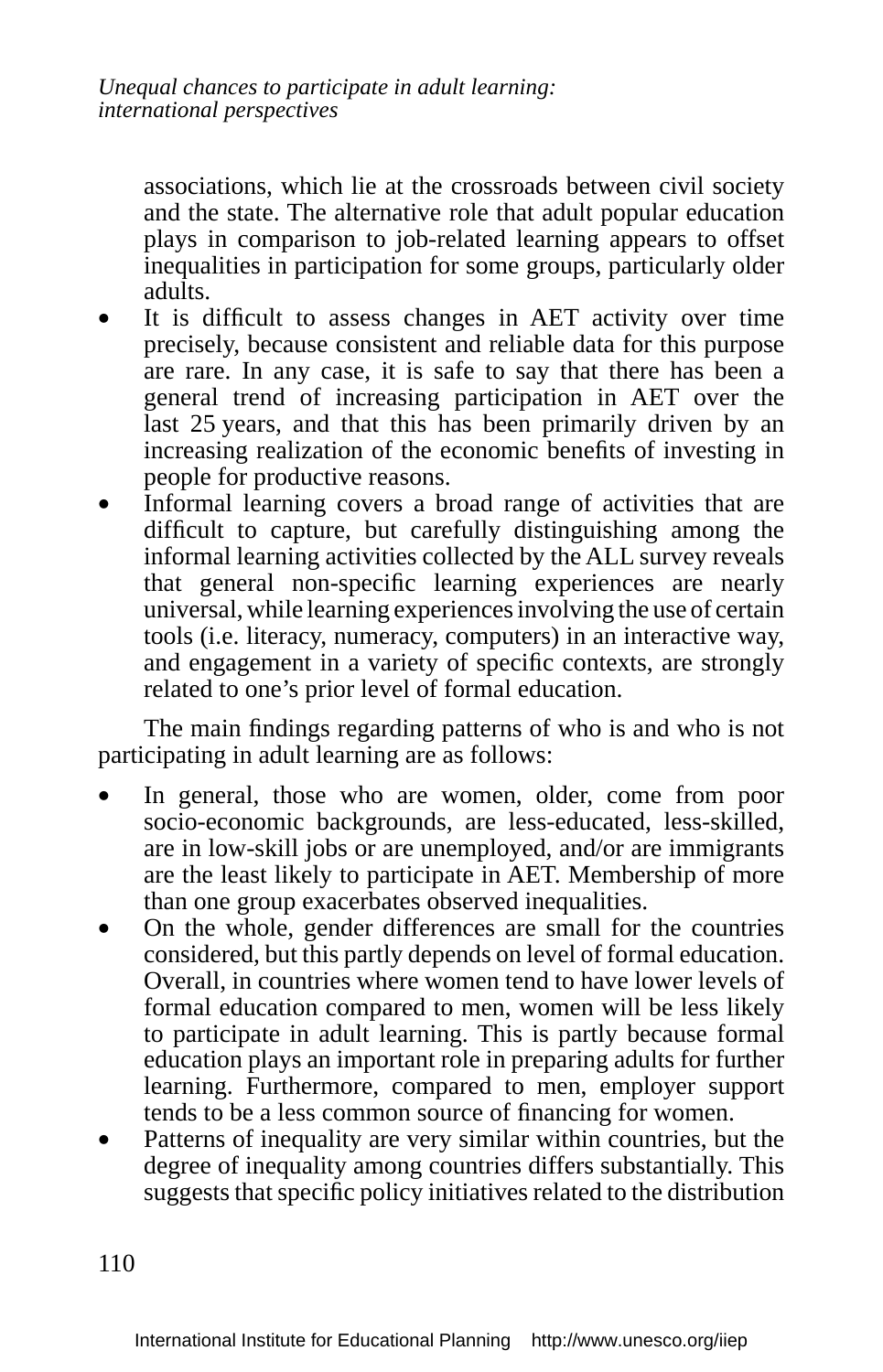of adult learning, as well as the socio-political and socio-cultural contexts more broadly, matter. Countries with policies targeted toward fair distribution of access to adult learning opportunities among various groups also tend to exhibit greater equality in chances to participate.

- Differences between younger and older adults are substantial in every country: Older people are much less likely to participate in AET. Among the most salient explanations for this observed pattern are the economic disincentives to pursue AET at an older age, a lower readiness to learn among those with limited work and life experiences, and the fact that the supply of learning opportunities may not meet the needs of older adults. On the other hand, older adults with varied cumulative experiences may possess a different set of cognitions, motivations and interests which are related to a higher readiness to pursue new learning experiences.
- Similarly, differences between the less-educated and higher-educated are also substantial in all cases: Lower-educated adults are much less likely to participate in AET. Some explanations for this observed pattern are a limited readiness to learn because education is seen as a way of preparing people for further learning, and the differing life situations of people with different educational backgrounds.
- The significance of education as a socio-economic marker helps to reveal that in many countries there is a strong connection between home background, educational attainment and further learning. This points to a cycle of intergenerational reproduction of inequalities that are strongly linked to lifelong learning processes. Those who have higher levels of formal education, and hence a greater likelihood of engaging in further learning, exhibit a tendency to pass this on to their children. In general, families with higher levels of education tend to play a strong role in helping their children secure resources for continued learning and development. However, countries that do display more success in equalizing the distribution of formal education across socio-economic divisions also seem to be more capable of breaking this cycle. This is because access to formal education, even among those whose parents may have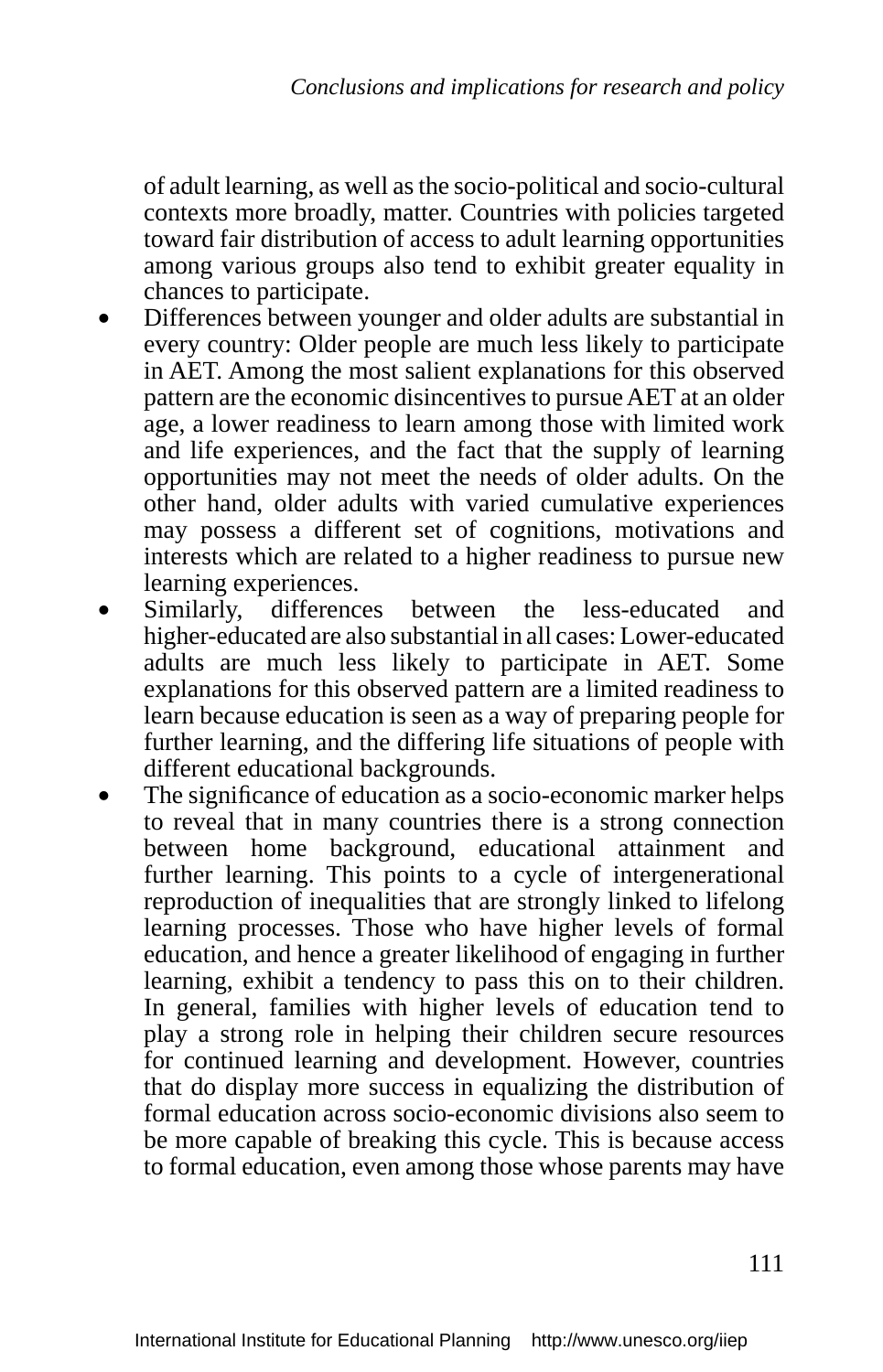low levels of education, can compensate or reinforce the role of the family.

• Adults with observed lower levels of literacy skills are much less likely to participate in AET. Literacy, as measured in IALS, is defined in terms of a mode of adult behaviour, namely the extent to which an adult is able to use printed and written information to function in society, to achieve one's goals, and to develop one's knowledge and potential. Possible explanations for this pattern are similar to those ascribed to educational differences, but literacy skills help to reveal a better understanding of differential access to employer-supported AET.

The main findings regarding some of the major motivating factors that can help explain better the observed inequalities in AET participation are as follows:

- Working life is a substantial mediator of observed inequalities in adult learning. First, employers play a central role in the education and training market. Second, the nature of the workplace and the demands it makes on the use of knowledge and skills greatly influence adults' readiness to actively engage in AET.
- Adults who work in larger firms are more likely to participate in AET. Possible reasons for this may be that large firms have greater opportunities to benefit from AET, lower unit costs of training, greater access to credit and information, and increased flexibility in work organization. Moreover, firms that compete globally and experience technological change, including changes in work practices, report the highest training activity. High-performing firms invest in AET to remain competitive and successful.
- Demands placed by the nature of the job are a driving factor explaining participation. Adults who work in jobs that require higher levels of cognitive skills to handle tasks, such as reading and the use of computers, are the most likely to participate in AET. Further, these types of jobs also provide more opportunity for informal learning.
- Employers support a large portion of AET. The support tends to be directed to younger and mid-career-aged adults who are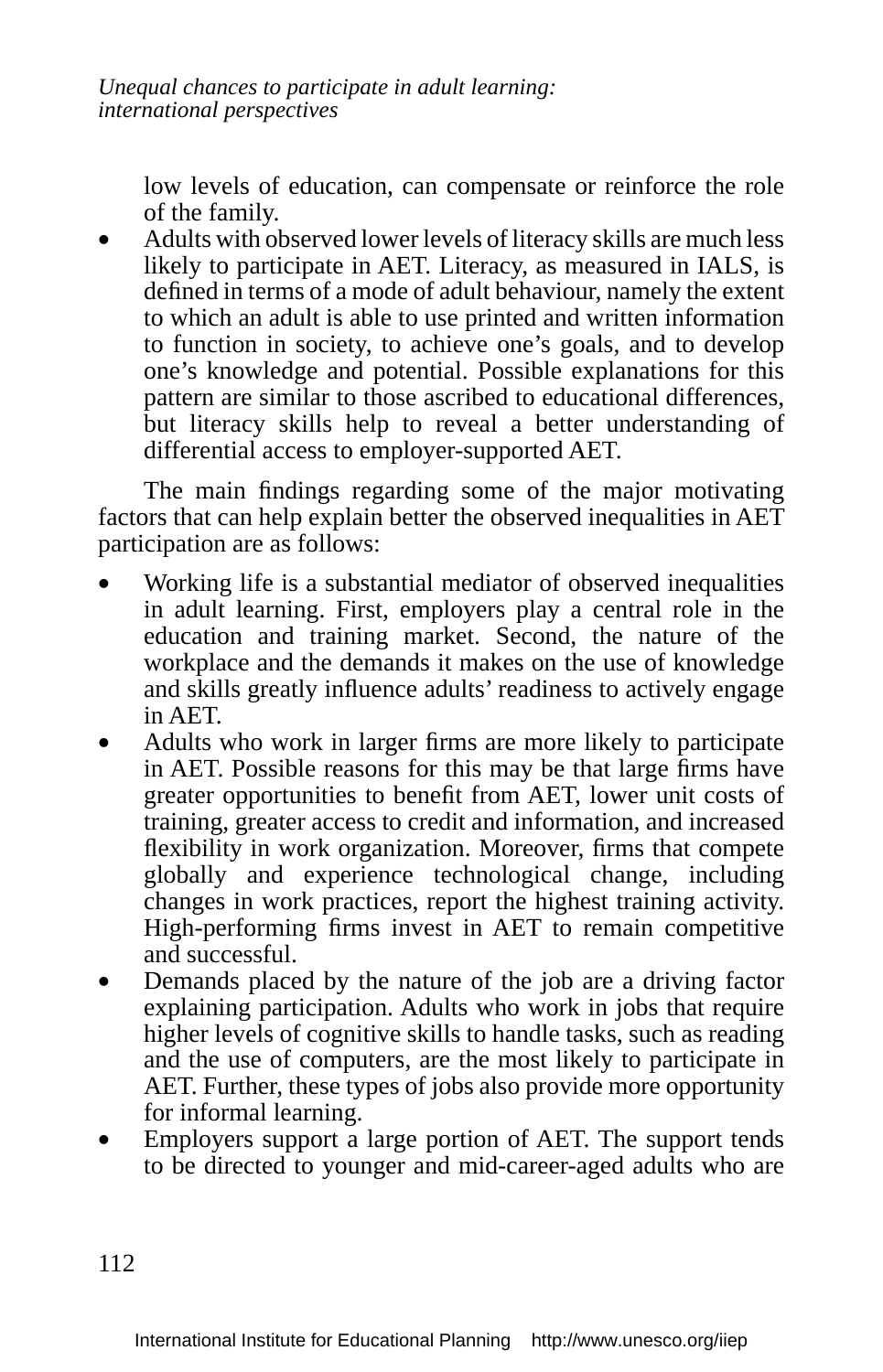highly-educated and skilled. This reflects the overall pattern of inequality regarding who participates.

- Individuals also support a large part of their AET. This is mostly for job-related reasons and in particular to enhance their employability and increase their career prospects.
- Government support is the least common source of financing, and overall it does not tend to reach vulnerable groups such as adults who are women, older, less-educated, less-skilled, and/ or are in low-skill occupations. Few countries have effective structures in place to support the hard-to-reach.
- The demands of daily life are also an important factor associated with participation. In general, adults who often read a wide variety of materials, often use computers and the Internet for multiple purposes and engage in the activities of a wide variety of community groups are the most likely to participate in AET.
- A structural analysis of the distribution across different segments of the population reveals that the greatest barrier to participation in AET for a large segment of the population is a perception that further learning is of little or no practical use.
- Even among adults who would like to participate in AET. many do not because they face a number of different barriers: situational, institutional and dispositional.

# *Some implications*

# *Basis for public intervention in the planning of AET provision*

Public intervention in the planning of AET provision and government support for adult learners relates more generally to two major aims of educational policy, although these are subject to intense debate.

First, interventions can be justified on the grounds of alleviating inequalities of opportunity as well as social and economic conditions among groups in society. This is subject to the debate of how best to distribute learning opportunities, and hence their associated outcomes according to societies' concern for human welfare and goals, such as the attainment of equity and social cohesion.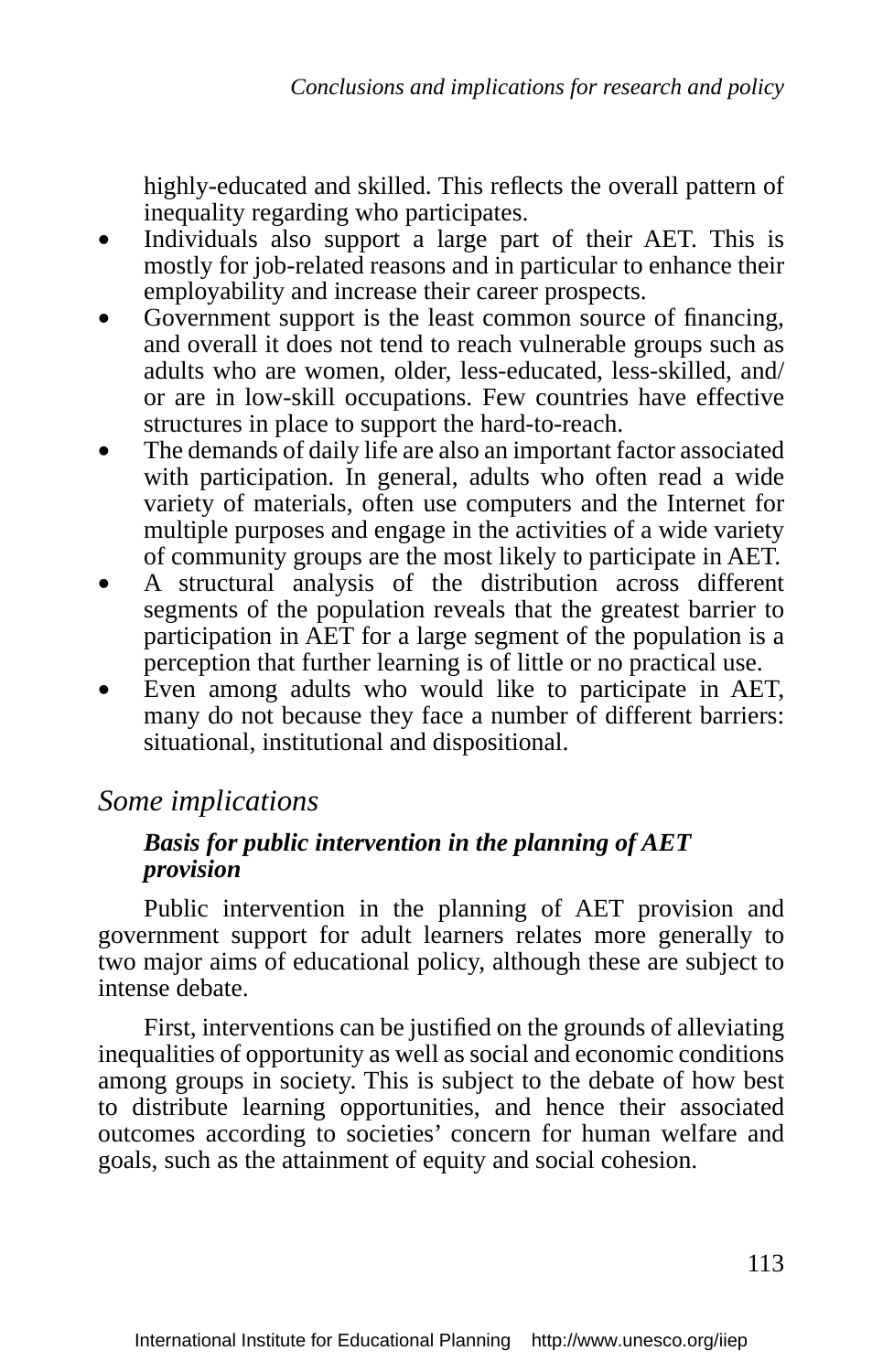*Unequal chances to participate in adult learning: international perspectives*

Second, interventions can be justified on the grounds of making the most efficient and effective use of available resources. This is subject to the debate on how best to reach an optimal amount of investment in learning, and hence an appropriate balance of costs and benefits. The latter aim of educational policy is primarily related to the concern for economic conditions, while the former arises from the wider concern for human and social conditions. The two aims, however, are strongly related. For example, it was suggested above that the problem of under-investment and hence market failure is likely to be most prevalent among those who have least access to AET opportunities.

Governments face major challenges in extending lifelong learning to the least qualified. With knowledge, skills and, more broadly, competencies becoming increasingly important in firms' recruitment and screening practices, less-skilled adults, young as well as old, are at risk of being routinely excluded from the labour market. Disadvantaged groups tend not to participate in AET, which could otherwise improve their life situation. They also often find themselves in contexts (at or outside work) that do not stimulate a readiness to engage in learning.

## *What are the approaches to financing AET?*

While a first best approach to addressing market failures and observed inequalities would be structural reforms such as, for example, redefining public-private sector boundaries in the AET sector, there are many reasons why this is not possible or advisable (OECD, 2003*b*). First, many of the failures are due to natural imperfections that are difficult to overcome and no viable strategies have yet been devised. Second, some imperfections do not relate solely to training outcomes, and thus reforms should not be undertaken without careful consideration of the relevant trade-offs. This means that a carefully co-ordinated approach across policy sectors, both private and public, is necessary. Accordingly, the OECD (2003*b*) suggests that a second-best approach is to increase incentives to invest in AET through tax and institutional arrangements that favour cost sharing among individuals, firms and governments – known as co-financing schemes. These are schemes that channel resources from at least two parties among employers,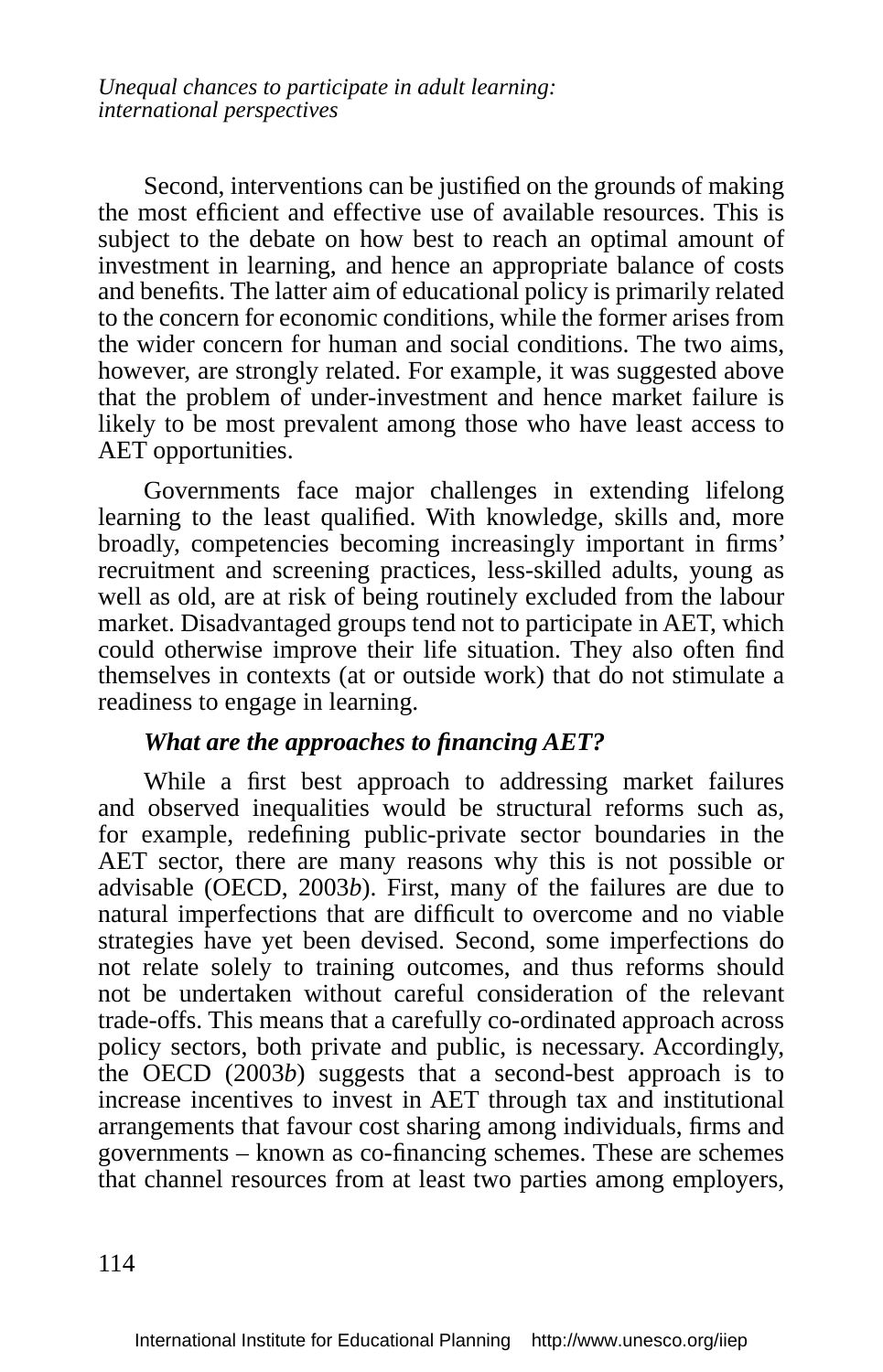employees and governments. They can be designed so as to increase incentives to invest in human capital for employers, for individuals, or for both. These can include, among others: tax arrangements; grant schemes; pay-back clauses; apprenticeships; working-time and training-time accounts; loan schemes; tax incentives for individuals; subsidies to individuals; individual learning accounts; training leave; and leave for part-time study (see OECD, 2001; 2003*b*; 2003*c* for details on different national models of public and private financing of adult education).

Beyond promoting well-designed co-financing arrangements, the OECD (2005) highlights several other conditions that are crucial to facilitating the participation of less-skilled adults, in which governments can play a useful role. These include: creating the structural preconditions necessary for raising the benefits of adult learning; improving delivery and quality control; and ensuring policy co-ordination and coherence. A contentious conclusion of the OECD report (2005), however, is that due to the non-conclusive evidence on the overall impact of market failures, adult learning policy ought to focus primarily on schemes that minimize public financing and have potentially large pay-offs. The OECD recommendation is written as follows:

 "Regulatory and institutional arrangements that are conducive to enhancing investments by firms and individuals, while limiting public financing, are key within this type of strategy" (OECD, 2005: 11).

By contrast, interpretation of the findings presented in this booklet suggests that there is a strong role for the public sector, that is if the objective of lifelong learning for all is to be taken seriously and the evidence on market failures, although imperfect, is to be acknowledged. In general, there appears to be a lack of willingness in policy circles to directly address the implications of 'the long arm of the job' and the increasing impact of employer-sponsored AET on the distribution of learning opportunities. A common position is that it is not feasible to expect the public purse to cover the new demands and that the private sector, as well as individuals, must somehow contribute toward the total learning effort. It has been shown in this booklet that the extent and role of employer support, and who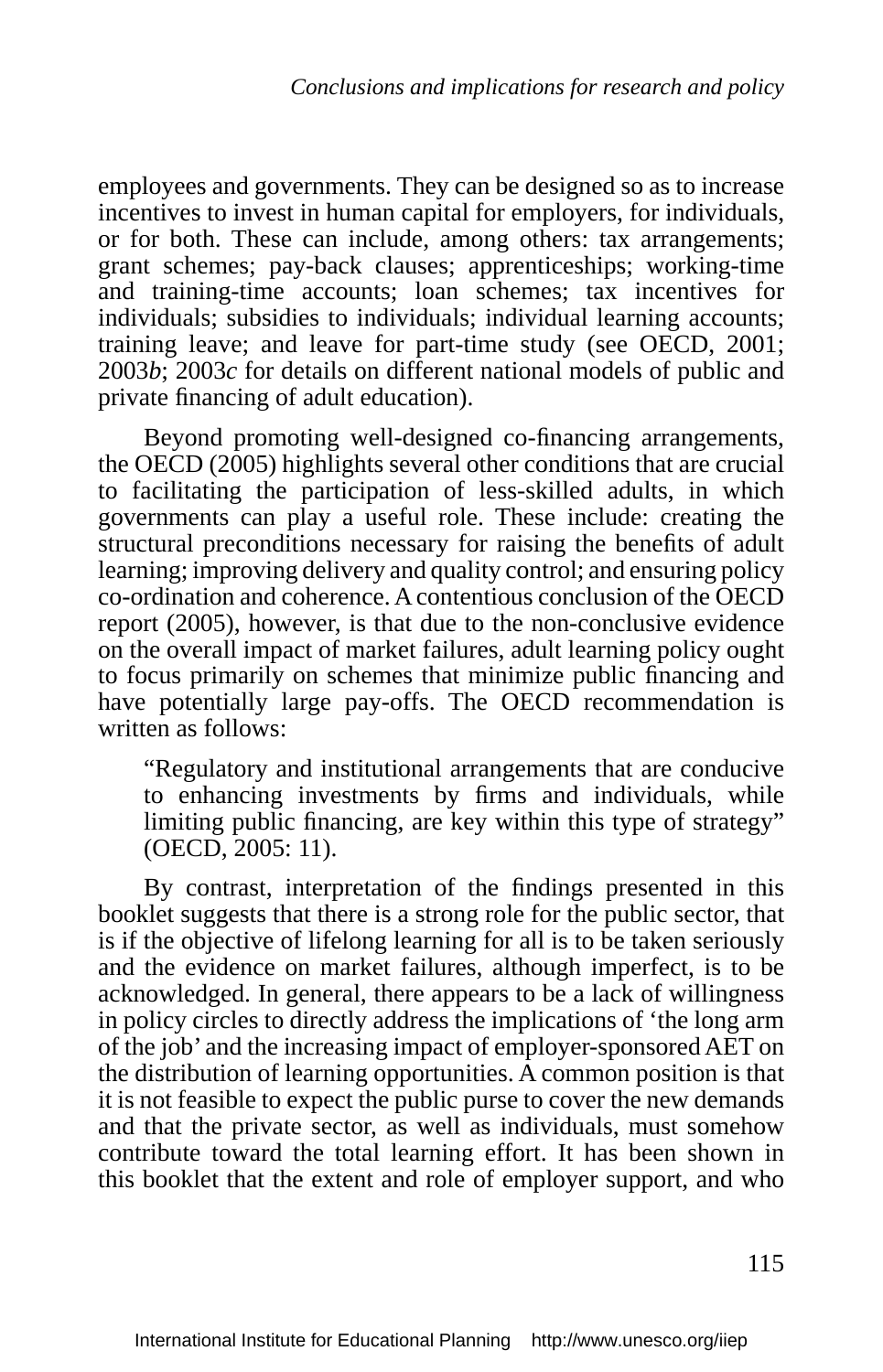obtains it, clearly indicates that the OECD recommendation quoted above will not be sufficient to reduce inequalities in the distribution of learning. Additionally, the results indicate that a polarization of the demands made on literacy skills at work also results in a polarization in the distribution of learning opportunities.

## *Interplay between the private and public sectors needed to plan for AET provision*

Overall, the message emerging from the information base regarding adult learning is that a fruitful strategy for lifelong learning for all is as much an issue of labour market policy as it is of educational policy. Thus, strong interplay between the public and private sectors is necessary. The evolving nature of employment is changing the long-established division of roles between the public and private sectors. Another distinction that has dissolved is the one between taking AET for job- and non-job-related reasons – each contributes to the other. Further, findings on the perceived usefulness of participation indicate a blurring of the boundaries between company- or industry-specific training and general education.

One factor that complicates matters further is that employers, particularly in North America, seldom contribute to the general education of those with limited literacy skills as defined in the IALS study. This leaves the public sector with the task of providing an adequate foundation for learning to a large segment of adult populations who, according to the IALS study, have inadequate literacy skills.

# *Funding regime and responding to demands*

The data on government support and participation reveal that public funding can have a substantial impact on the participation of those least likely to enrol in AET opportunities. At the same time, there is evidence to suggest that unless there is earmarked funding for target groups, even AET initiatives and programmes with pronounced ambitions to reach the disadvantaged actually provide a service that corresponds better to the demands of the advantaged. This is a result of existing funding regimes not compensating for the increased costs involved in recruiting the disadvantaged. At a time when government policies seek to increase efficiency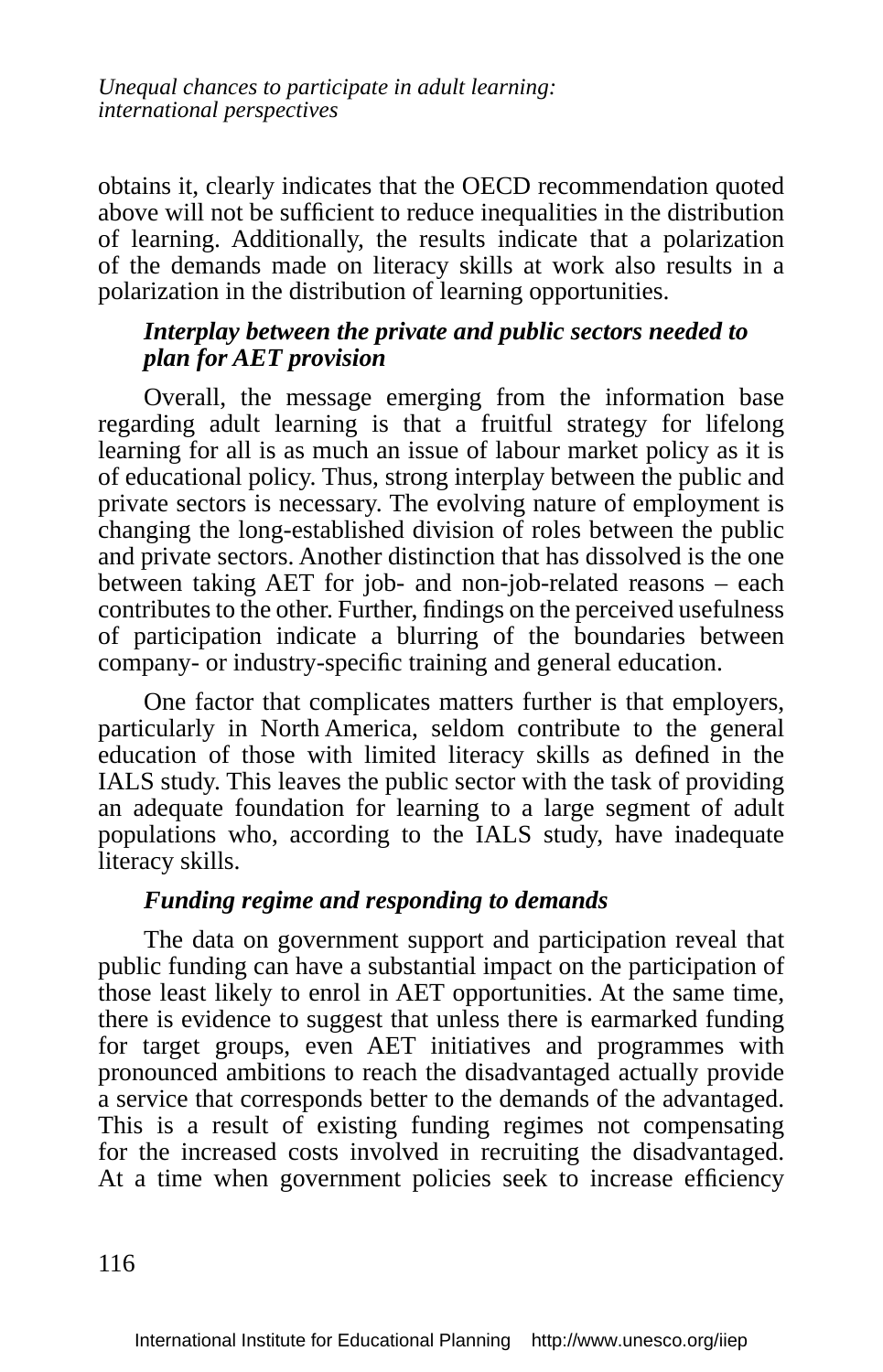through the adoption of a more market-oriented approach and outcomes-based funding, there is a growing likelihood that AET initiatives/programmes will target those easiest to recruit and most likely to succeed.

From this perspective, the comparatively successful recruitment of the less well-educated in the Nordic countries is a result not of public funding as such, but of the availability of targeted funding for recruiting disadvantaged groups. Nordic AET-related policies over the last 25 years show that general policies have limited effects on the recruitment of disadvantaged groups, because it is the advantaged groups who end up consuming more than their fair share of the resources. Instead, it has been earmarked funding for targeted strategies, like outreach and special study aid, which have been the most successful. These measures are based on the assumption that certain groups must use a certain proportion of the funds made available. The most significant challenge is to stimulate the demands among those groups for which the measure is taken.

Separately, looking at the provision of AET, several reviews of national education policy have sent a strong message about the present and future importance of the role played by the voluntary sector in delivering AET (OECD, 1990; 1995), although it requires state support. The reviews found that this sector is more flexible and adapts to new demands faster than the formal system. Moreover, it seems to reach adults who otherwise would not enrol in AET. This form of AET could be of potential importance, not only for civil society but also for the economy. However, the integration of the voluntary sector into a comprehensive AET policy can be successful only if direct state intervention is avoided. As long as the goals for which state funding is received are fulfilled, the sector must be left to fend for itself. This 'hands-off' requirement might however be perceived as a threat by the state bureaucracy, which seems to deter funding and acts as a barrier.

## *The need for integration of policies across policy sectors*

Finally, there is a need for policy-makers to adopt a more holistic view of social functioning that allows for the formulation of more well-integrated policies across education and other policy domains. For example, even though research suggests that there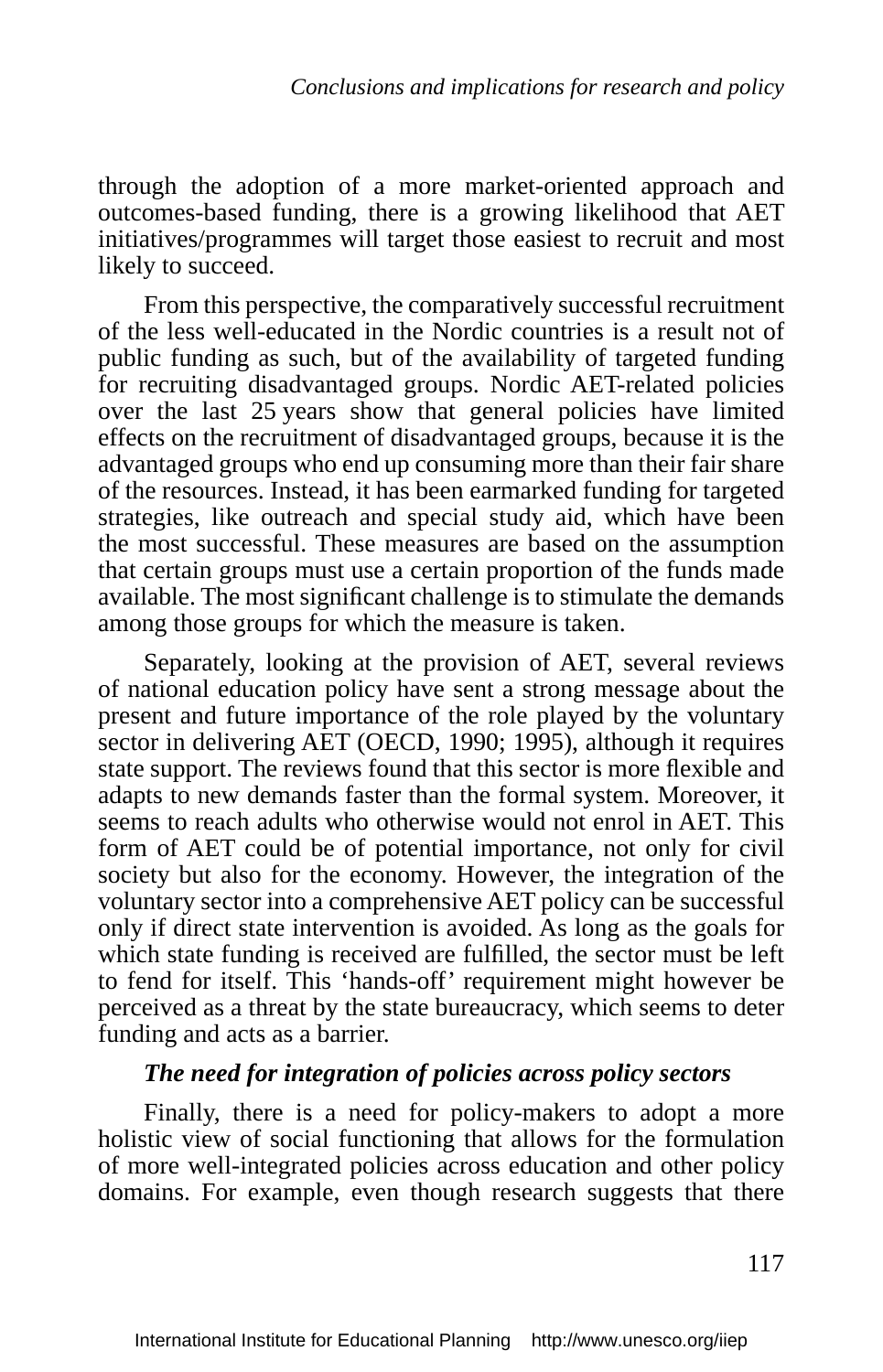*Unequal chances to participate in adult learning: international perspectives*

are a number of possible channels that link education and health outcomes, and that there is evidence of sizeable differences in health and access to health-related resources for those with different levels of education, there is little co-ordination of efforts between education and health policies. In general, it would seem important for government spending departments to understand better the potential savings resulting from policy interventions that are related to investments in learning.

# *Issues for further research*

## *Improving the information base*

It is important to improve the information base regarding adult learning. In particular, the myriad of ways of organizing the total learning effort, including formal education and AET systems, should be linked to learning outcomes, including competencies and living conditions, and in turn this needs to be linked to policy choices. The overarching research question is: "How do different learning contexts affect different learning outcomes?"

Other questions include: "Which mechanisms are more relevant for early development compared to the possible impact of later interventions?" "Is later intervention merely compensatory, with little chance of making a difference? Or could there be a possibility for good timing later on?" Research results suggest that there is an imperfect correlation between education and directly assessed skills such as the literacy and numeracy skills assessed in IALS (OECD and HRDC, 1997; OECD and Statistics Canada, 2000, 2005), which indicates a gap between the competencies acquired from formal schooling and the actual competencies embodied in individuals. For this reason, further research is needed to understand the nature and extent of the substitutes and complements to more traditional schooling contexts. To study these questions properly, a longitudinal data set, which is derived from a survey that collects observations from the same persons at multiple points in time, is ideally needed, and in particular a comparative information base that provides measures for all three lifewide learning dimensions over time (Tuijnman, 1989). *Figure 3.1* illustrates how such a research design could look. This design would have the potential to assess the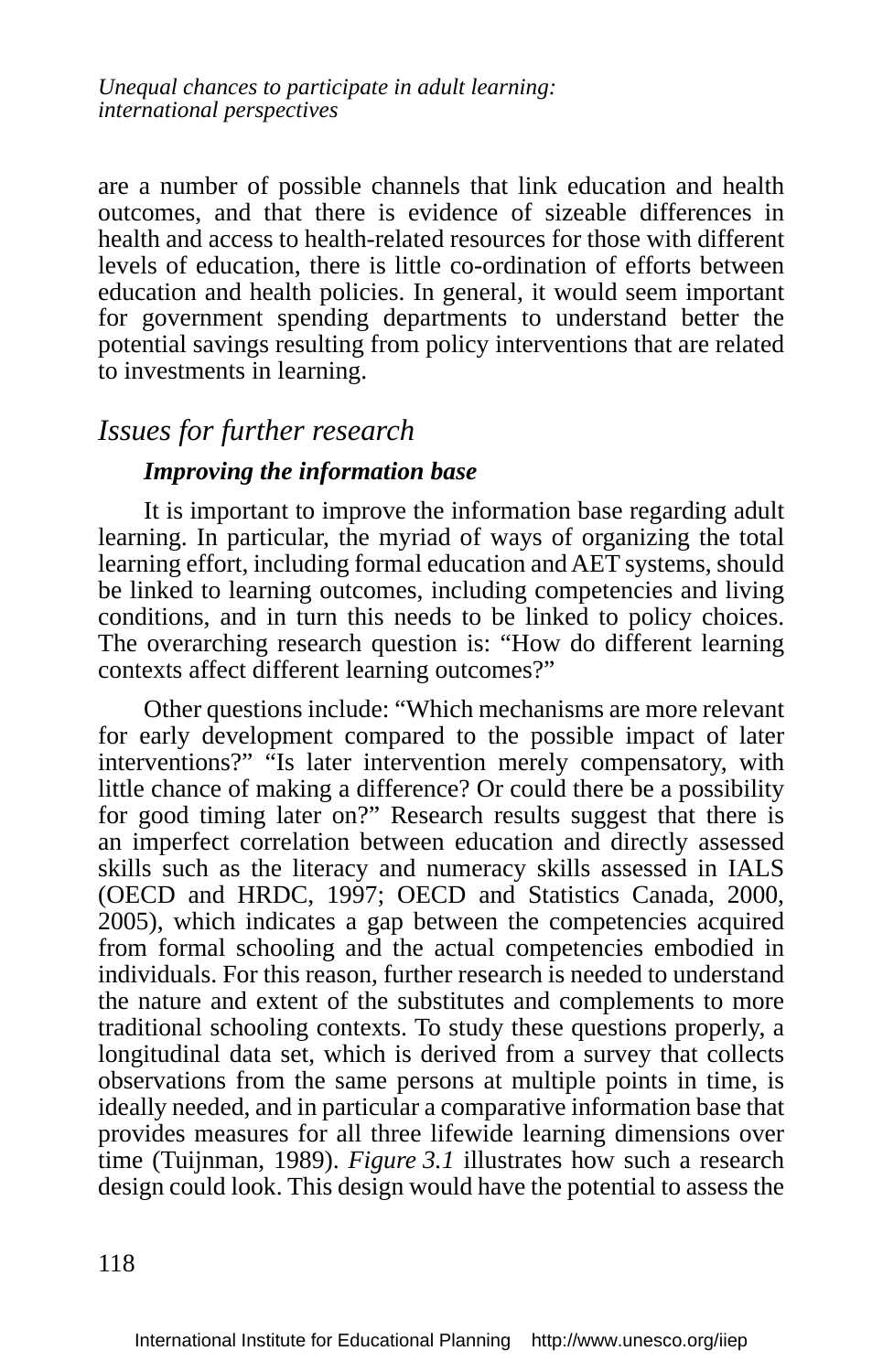cumulative and interactive effects of learning in multiple contexts over the lifespan, as well as the effects of timing and persistence of learning interventions. *Figure 3.2* links multiple learning contexts to the possible benefits of learning.

Comparative data is preferred for various reasons: First, this is because assessing cross-country differences in the many ways in which learning systems are organized, and relating these to learning outcomes, enables policy-makers to assess the comparative strengths and weaknesses in their country's past, current and prospective efforts. Second, because cross-country variation in policies and institutional settings is greater than intra-country variation, a comparative information base can in principle provide more policy-relevant data and analysis than a compilation of national assessments that are not comparable.

In order to understand better the impact of policy settings and choices from an international comparative perspective, it is also essential to collect comparative data on system-level features, including those that are relevant to education, labour market and welfare policies. This would require the development of standards for defining and categorizing characteristics of different systems in a comparable manner. Finally, there also needs to be better links between surveys that are relevant to the different policy sectors. For example, a common module of adult learning could be implemented in labour market, skills, social capital, and many other types of surveys.



**Figure 3.1 Lifelong learning contexts**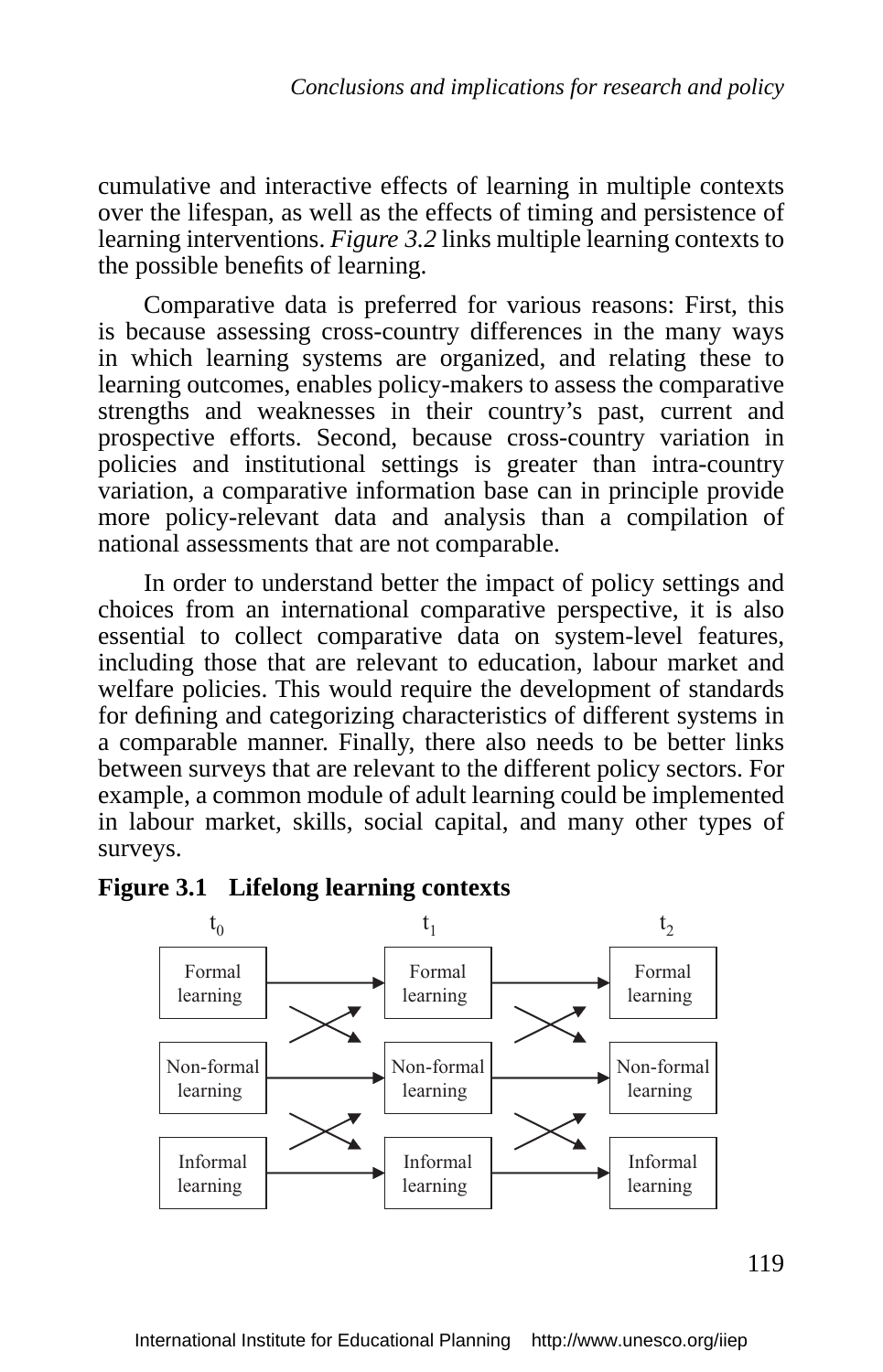*Unequal chances to participate in adult learning: international perspectives*



#### **Figure 3.2 Benefits of learning**

#### *Better understanding the relationship between formal education structures and adult learning*

In connection with the comparative system-level data, research is needed to understand the relationship between institutional features of formal education systems, such as the degree of stratification and vocational specificity of pathways, and the extent and distribution of AET among different countries. For example, countries with education systems that feature very limited permeability between different tracks and continue to maintain dead-end tracks, especially at lower levels of the system, are likely to have lower participation rates in AET. It was also suggested that the degree to which higher education systems are open to 'non-traditional' students can play a significant role in explaining differences in AET participation among countries.

## *Better understanding the relationship between occupational and industrial structures and adult learning*

Similarly, research is needed to understand better the relationship between occupational and production structures and the distribution of AET in different countries. This is because the way the labour market is structured and, more generally, the structure of occupations and production in a particular country are likely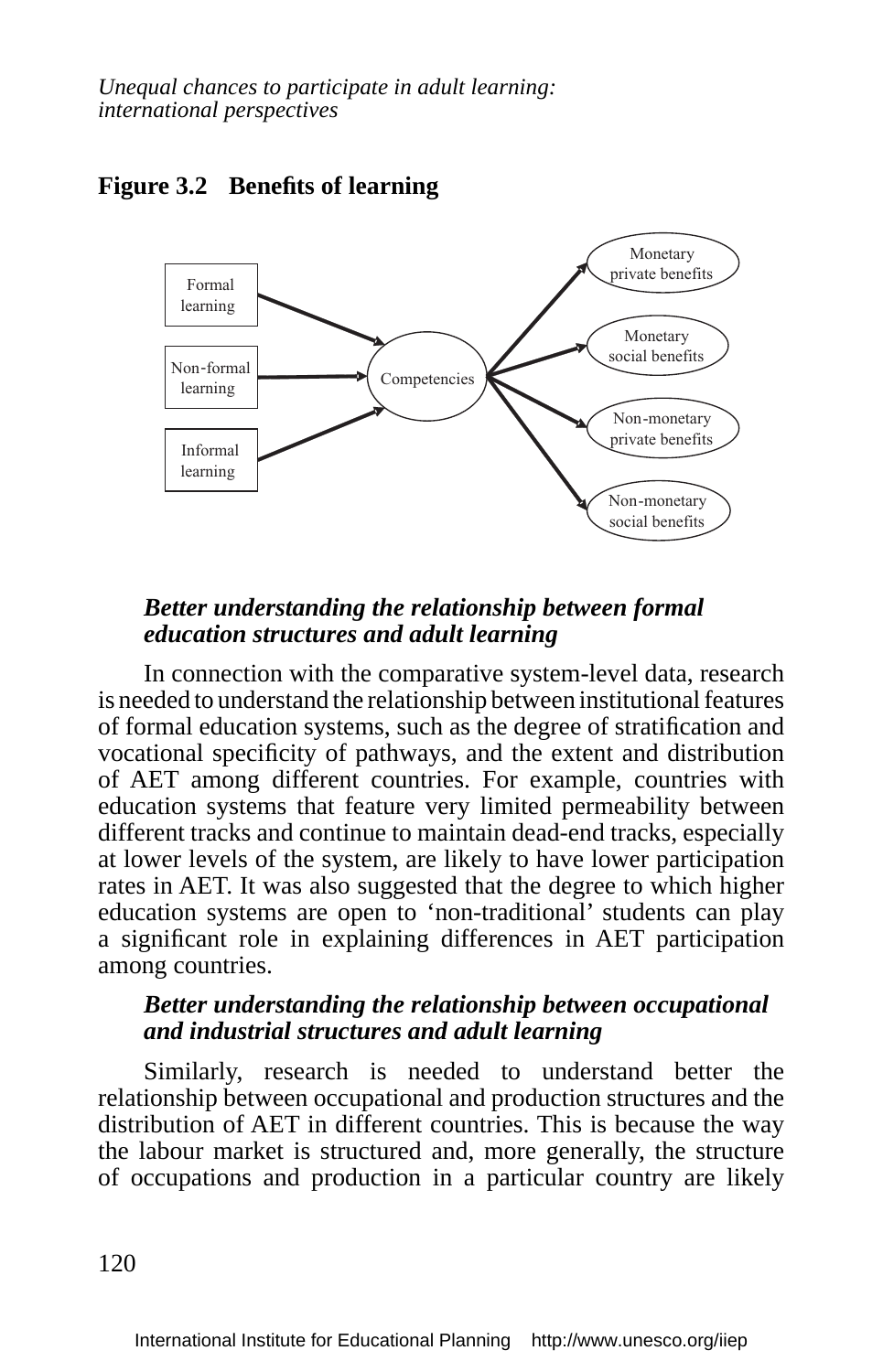to bear a strong influence on the distribution of job-related adult learning. For example, flat work structures with less hierarchy in the workplace have been linked to the high-skill knowledge economy sector and a more equitable distribution of competencies.

# *Better understanding market failures and their implications for inequality*

Finally, more research is needed to understand better the nature of market failures related to learning. Market imperfections that may relate to learning outcomes are likely to have complex implications that spill over into other policy sectors, and thus reforms should not be undertaken without careful consideration of the relevant trade-offs. More specific information is necessary to devise viable strategies to overcome market failures and hence optimize the allocation and distribution of resources invested in the total learning effort.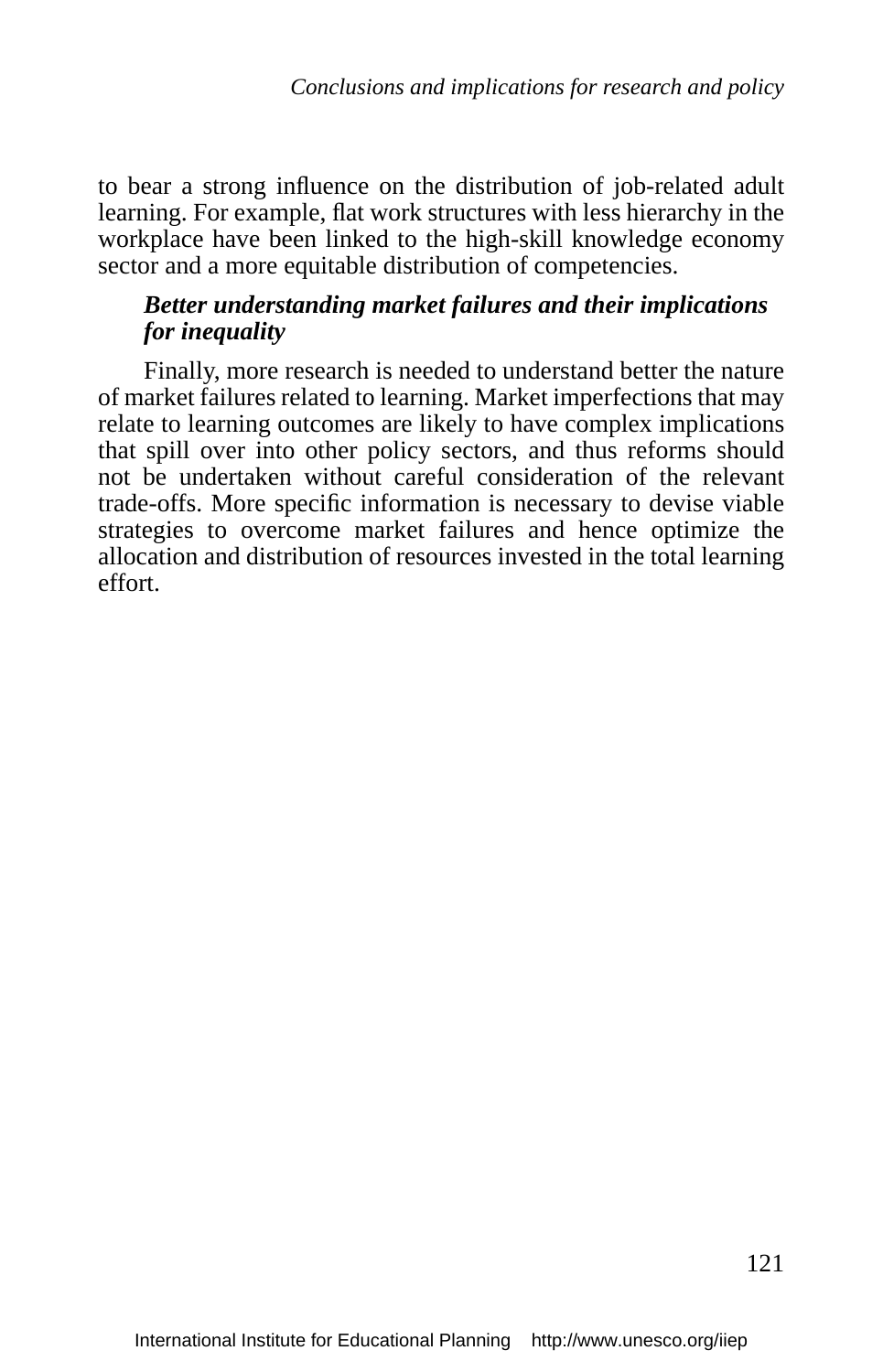# References

- Aslanian, C.B. 2001. *Adult students today*. New York: The College Board.
- Åberg, R. 2002. "Överutbilding ett arbetsmarknadspolitiskt problem". In: K. Abrahamson, L. Abrahamsson, T. Björkman, P.E. Ellström and J. Johansson (Eds.), *Utbildning kompetenses och arbete*, pp. 41-62. Lund: Studentlitteratur.
- Becker, G.S. 1962. "Investment in human capital: a theoretical analysis". In: *Journal of Political Economy*, *70*(5-2), S9-S49.
- Becker, G.S. 1964 (revised in 1975 and 1993). *Human capital: a theoretical and empirical analysis with special references to education*. Chicago: University of Chicago Press.
- Béjaoui, A. 2000. *L'évolution de la prime associée aux qualifi cations et son implication quant aux changements de la structure des salaires*. Montreal: University of Montreal.
- Boothby, D. 1999. *Literacy skills, the knowledge content of occupations and occupational mismatch*. Working Paper, Applied Research Branch, Human Resource Development Canada, Hull, Quebec.
- Boudard, E. 2001. *Literacy proficiency, earnings and recurrent training: a ten country comparative study*. Stockholm: Institute of International Education.
- Boudard, E.; Rubenson, K. 2003. "Revisiting major determinants of participation in adult education with a direct measure of literacy skills". In: *International Journal of Educational Research*, *39*(3), 265-280.
- Carré, P. 2000. "Motivation in adult education: from engagement to performance". In: *Proceedings of the 41st Annual Adult Education Research Conference*, pp. 66-70. Vancouver: University of British Columbia.
- CERI. 1973. *Recurrent education: a strategy for lifelong learning*. Paris: OECD.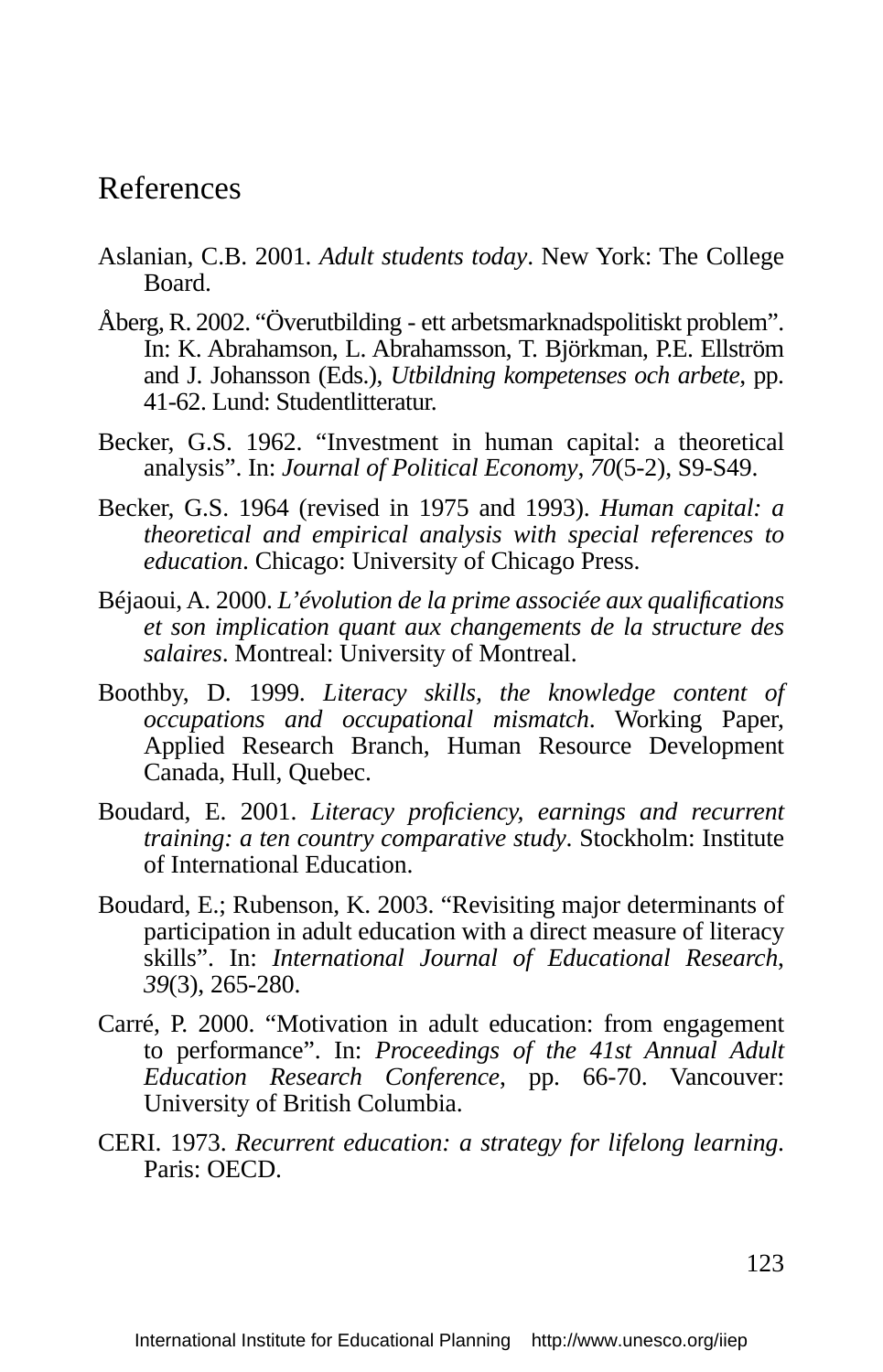- Chisholm, L.; Larson, A.; Mossoux, A.-F. (Ed. CEDEFOP). 2004. Lifelong learning: citizens' views in close-up: findings from *a dedicated Eurobarometer survey*. Luxemburg: Office for Official Publications of the European Communities.
- Colley, H.; Hodkinson, P.; Malcolm, J. 2002. *Non-formal learning: mapping the conceptual terrain*. A consultation report. Retrieved in December 2005 from: [http://www.infed.org/archives/e-texts/](http://www.infed.org/archives/e-texts) colley\_informal\_learning.htm.
- Coulombe, S.; Tremblay, J.F.; Marchand, S. 2004. *Literacy scores, human capital and growth across fourteen OECD countries*. Ottawa: Statistics Canada, catalogue no. 89-552-XPE, no.11.
- Courtney, S. 1992. *Why adults learn: towards a theory of participation in adult education*. New York: Routledge.
- Cross, K.P. 1981. *Adults as learners: increasing participation and facilitating learning*. San Francisco: Jossey-Bass.
- Darkenwald, G.G.; Merriam, S.B. 1982. *Adult education: foundations of practice*. New York: Harper and Row.
- Dave, R.H. (Ed.). 1976. *Foundations of lifelong education*. Oxford: Pergamon Press.
- Desjardins, R. 2004. *Learning for well being: studies using the International Adult Literacy Survey*. Stockholm: Stockholm University.
- Ellström, P.-E. 2001. "Integrating learning and work: conceptual issues and critical conditions". In: *Human Resource Development Quarterly*, *12*(4), 421-435.
- Esping-Andersen, G. (Ed.). 1996. *Welfare states in transition: national adoptions in global economies*. London: Sage.
- European Commission. 2000. *A memorandum on lifelong learning*. Luxembourg: European Communities. Retrieved in April 2006 from:

[http://europa.eu.int/comm/education/policies/lll/life/memoen.pdf.](http://europa.eu.int/comm/education/policies/lll/life/memoen.pdf)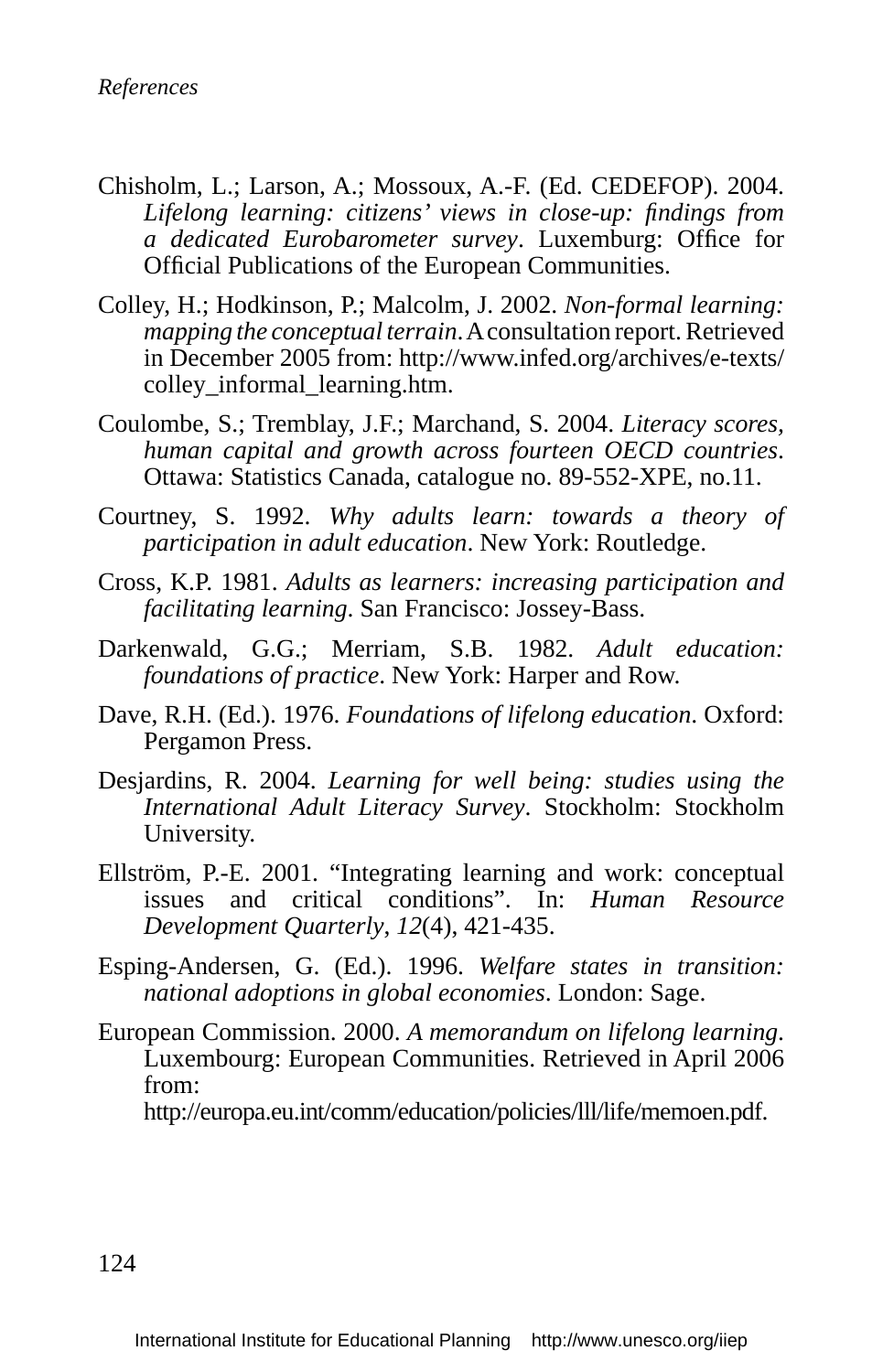- European Commission. 2001. *Communication: making a European area of lifelong learning a reality*. Luxembourg: European Communities. Retrieved in April 2006 from: http: //europa.eu.int/comm/education/policies/lll/life/index\_en.html.
- European Commission. 2002. *European social statistics: continuing vocational training survey detailed tables (CVTS2 – Data 1999)*. Luxembourg: European Communities.
- Faure, E. *et al*. 1972. *Learning to be: the world of education today and tomorrow*. Paris: UNESCO.
- Feinstein, L.; Hammond, C. 2004. "The contribution of adult learning to health and social capital". In: *Oxford Review of Education*, *30*(2), 199-221.
- Hight, J.E. 1998. "Young worker participation in post-school education and training". In: *Monthly Labor Review*, *121*(6), 14-21, June.
- Hosmer, D.W.; Lemeshow, S. 1989. *Applied logistic regression*. New York: John Wiley and Sons.
- Husén, T. 1999. "Reflections on recurrent education and lifelong learning". In: A. Tuijnman and T. Schuller (Eds.), *Lifelong learning policy and research: proceedings of an international symposium*, pp. 33-42. London: Portland Press.
- Illeris, K. 2004*a*. *Adult education and adult learning*. Copenhagen: Roskilde University Press.
- Illeris, K. 2004*b*. *Learning in working life*. Copenhagen: Roskilde University Press.
- Jele, D. 2005. *Political economy of literacy in development*. Unpublished PhD Thesis, University of British Columbia, Vancouver.
- Maynard, R.A.; McGrath, D.J. 1997. "Structure, fertility and child welfare". In: J.R. Behrman and N. Stacey (Eds.), *The social benefits of education*, pp. 125-174. Ann Arbor: University of Michigan Press.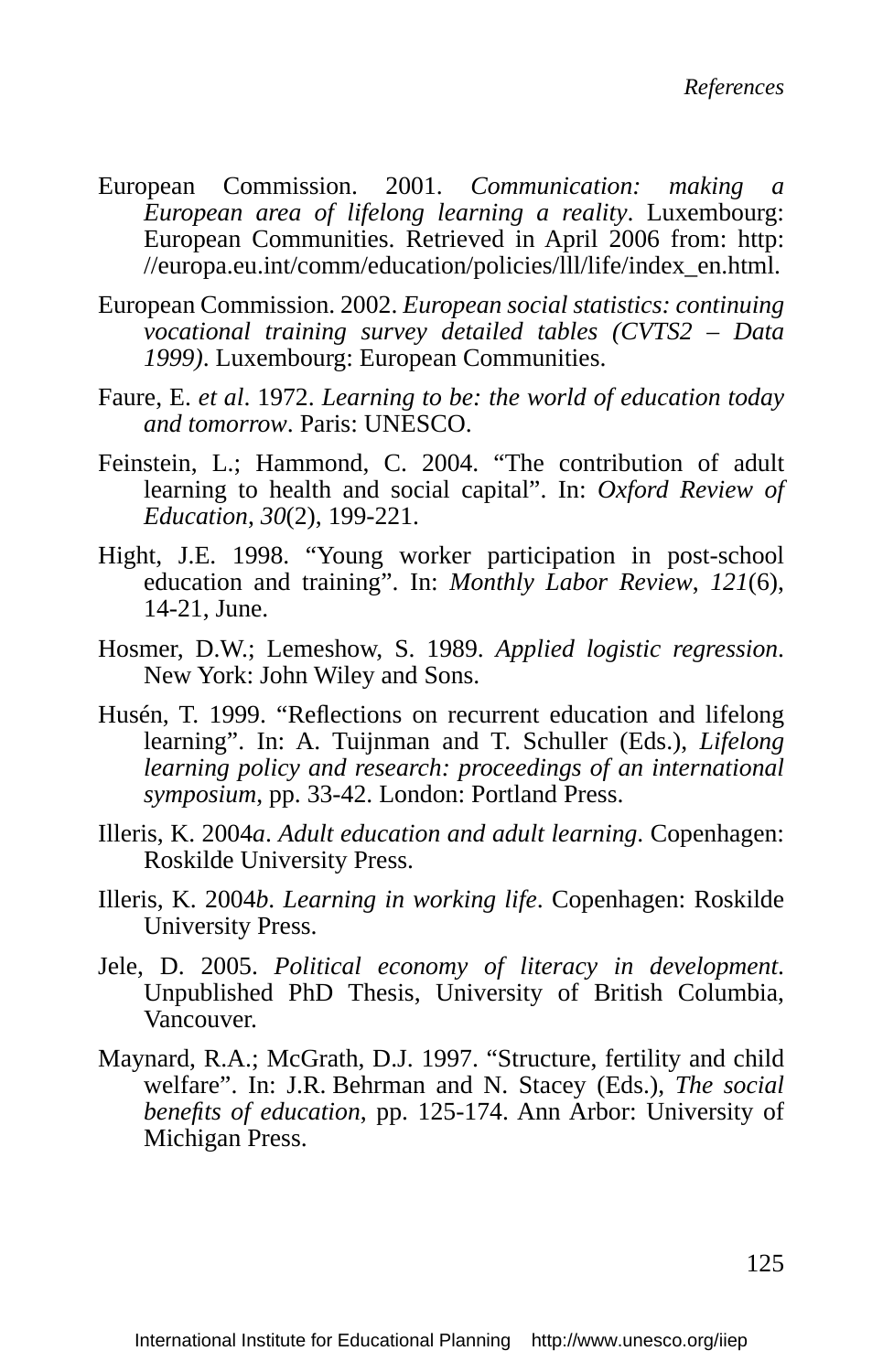- Merriam, S.B. 1994. "Learning and life experience: the connection in adulthood". In: J.D. Sinnott (Ed.), *Interdisciplinary handbook of adult lifespan learning*, pp. 74-89. Westport, CT: Greenwood Publishing Group.
- Merriam, S.B. 2005. "How adult life transitions foster learning and development". In: M.A. Wolf (Ed.), *New directions for adult and continuing education*, pp. 3-14. New York: John Wiley & Sons.
- OECD. 1990. *Review of national policies for education: Norway*. Paris: OECD.
- OECD. 1995. *Review of national policies for education: Hungary*. Paris: OECD.
- OECD. 1999. *Employment outlook*. Paris: OECD.
- OECD. 2001. *Education policy analysis*. Paris: OECD.
- OECD. 2003*a*. *Beyond rhetoric: Adult learning policies and practices*. Paris: OECD.
- OECD. 2003*b*. *Employment outlook*. Paris: OECD.
- OECD. 2003*c*. *Education policy analysis*. Paris: OECD.
- OECD. 2004. *Employment outlook*. Paris: OECD.
- OECD. 2005. *Promoting adult learning*. Paris: OECD.
- OECD; HRDC. 1997. *Literacy skills for the knowledge society: second results of the International Adult Literacy Survey*. Paris: OECD; Hull: HRDC.
- OECD; Statistics Canada. 2000. *Literacy in the information age: fi nal report of the International Adult Literacy Survey*. Paris: OECD; Ottawa: Statistics Canada.
- OECD; Statistics Canada. 2005. *Learning a living: first results of the Adult Literacy and Life Skills Survey*. Paris: OECD; Ottawa: Statistics Canada.
- Oxenham, J.; Diallo, A.H.; Katahoire, A.R.; Petkova-Mwangi, A.; Sall, O. 2002. *Skills and literacy training for better livelihoods: a review of approaches and experiences*. Africa Region Human

126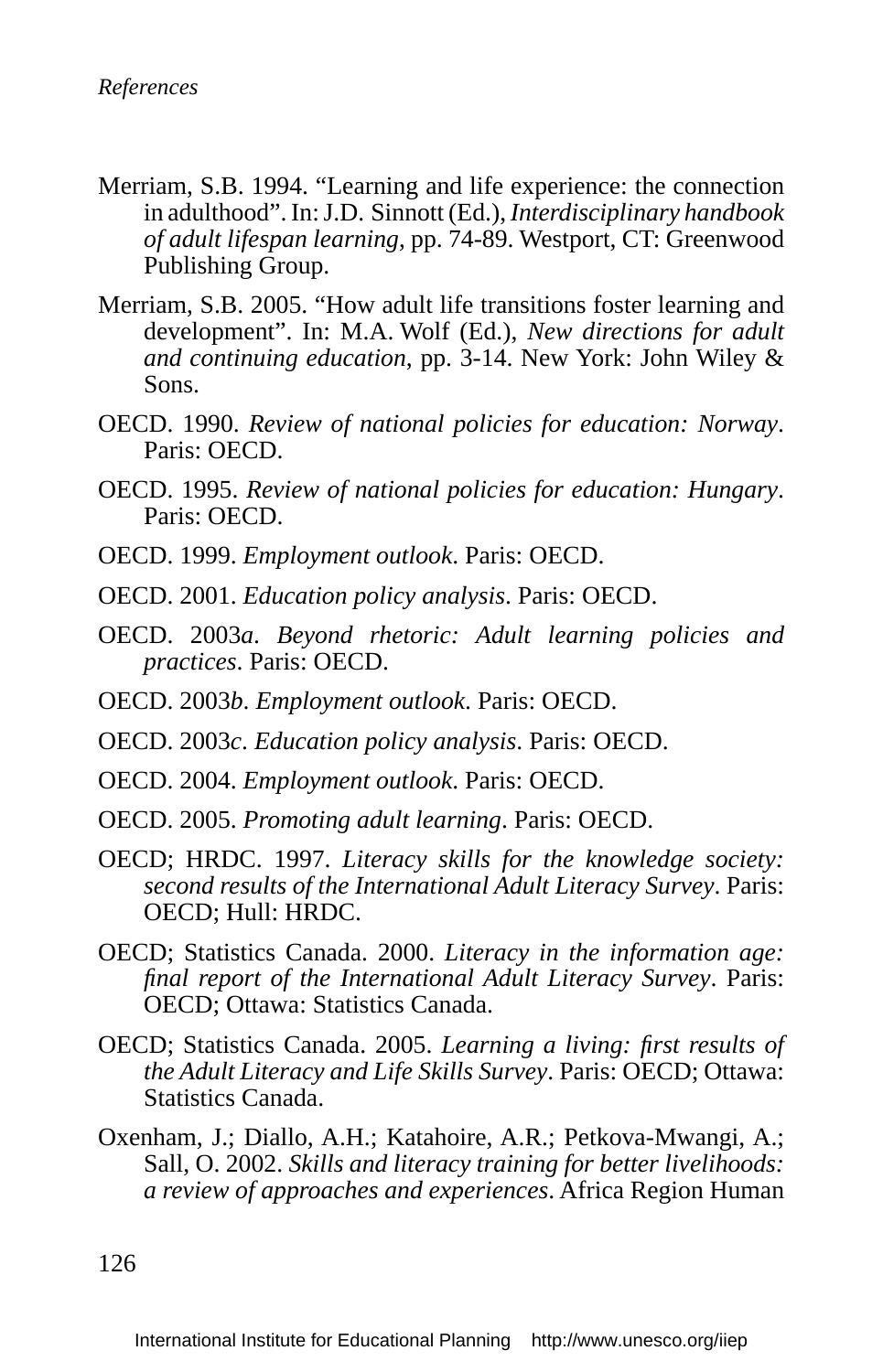Development Working Paper Series. Washington, DC: World Bank.

- Rubenson, K. 1999. "Supply of lifelong-learning opportunities". In: A. Tuijnman and T. Schuller (Eds.), *Lifelong learning policy and research: proceedings of an international symposium*, pp. 109-120. London: Portland Press.
- Rubenson, K. 2001. *Measuring motivation and barriers in the Adult Education and Training Survey: a critical review*. Paper prepared for the Applied Research Branch, Human Resources Development Canada.
- Rubenson, K. 2005. "Social class and adult education policy". In: T. Nesbit (Ed.), *Class concerns: adult education and social class*. San Francisco: Jossey-Bass.
- Rubenson, K.; Schuetze, H. (Eds.). 2000. *Transition to the knowledge society: policies and Strategies for Individual Participation and Learning*. Vancouver: UBC Institute for European Studies Press.
- Rychen, D.S.; Salganik, L.H. (Eds.). 2003. *Key competencies for a successful life and a well-functioning society*. Göttingen: Hogrefe & Huber.
- Schuller, T. 1999. "A research agenda for lifelong learning". In: A. Tuijnman and T. Schuller (Eds.), *Lifelong learning policy and research: proceedings of an international symposium*, pp. 23-32. London: Portland Press.
- Svensson, L.; Ellström, P.-E.; Åberg, C. 2004. "Integrating formal and informal learning at work". In: *Journal of Workplace Learning*, *16*(8), 479-491.
- Tuijnman, A.C. 1989. *Recurrent education, earnings, and wellbeing: a fifty-year longitudinal study of a cohort of Swedish men*. Stockholm: Almqvist & Wiksell International.
- Tuijnman, A.C. 1999. "Research agenda for lifelong learning: a report by the Task Force of the International Academy of Education". In: A. Tuijnman and T. Schuller (Eds.), *Lifelong learning policy and research: proceedings of an international symposium*, pp. 1-22. London: Portland Press.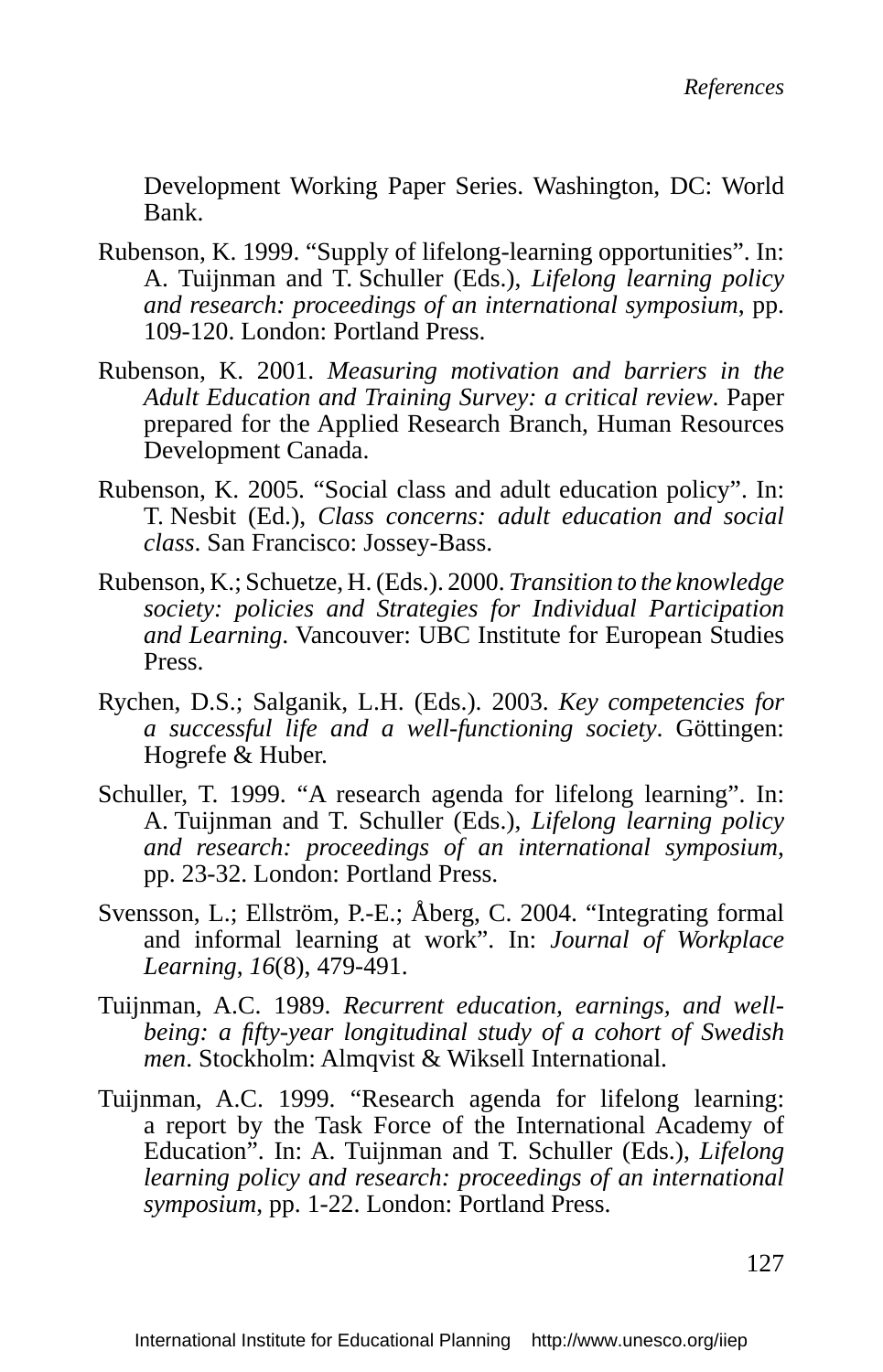- Tuijnman, A.C.; Hellström, Z. 2001. *Curious minds: Nordic adult education compared*. Copenhagen: Nordic Council of **Ministers**
- Van der Kamp, M. 1999. "New demands for lifelong-learning opportunities". In: A. Tuijnman and T. Schuller (Eds.), *Lifelong learning policy and research: proceedings of an international symposium*, pp. 97-108. London: Portland Press.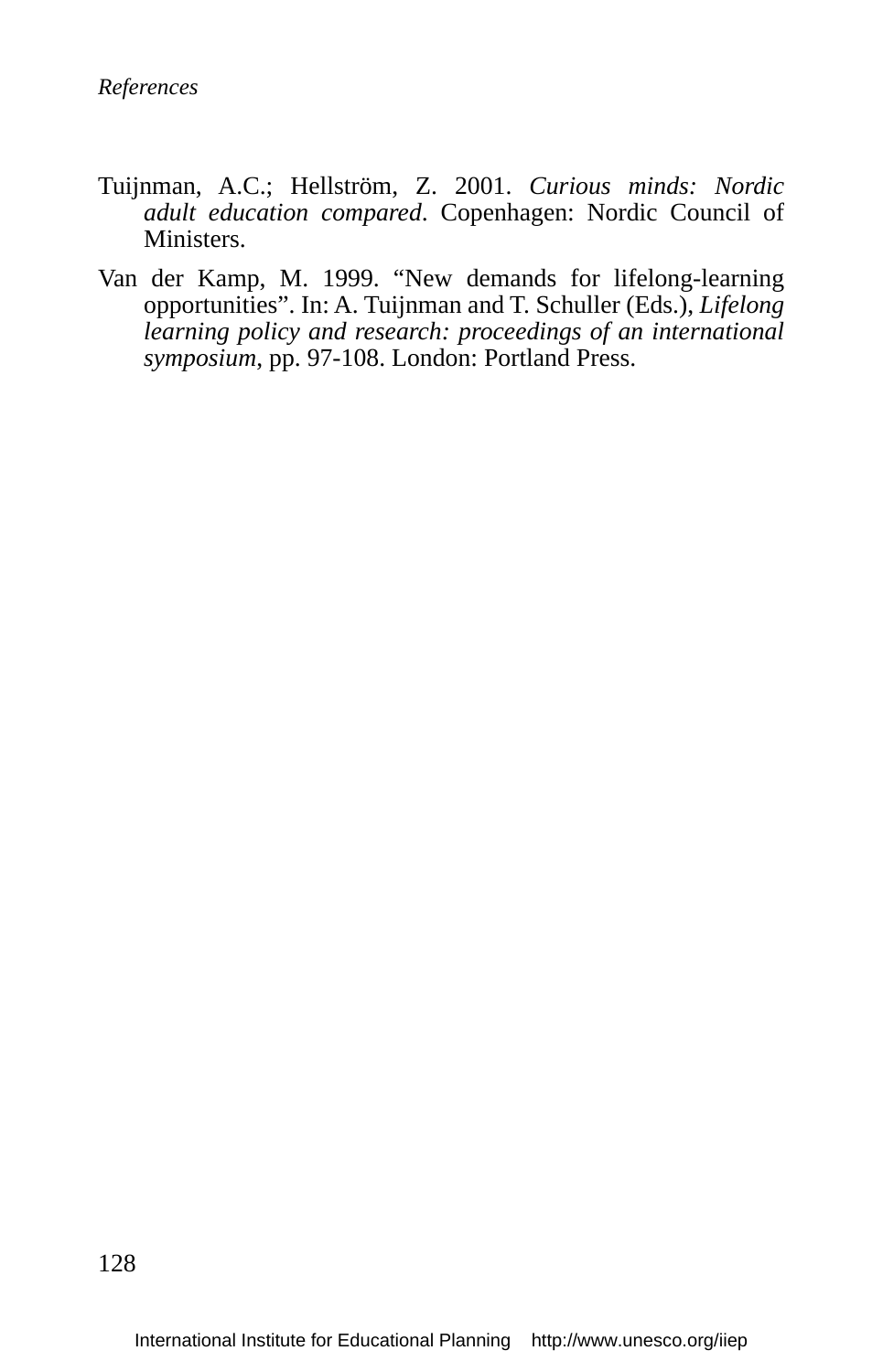## IIEP publications and documents

More than 1,200 titles on all aspects of educational planning have been published by the International Institute for Educational Planning. A comprehensive catalogue is available in the following subject categories:

*Educational planning and global issues* General studies – global/developmental issues

*Administration and management of education* Decentralization – participation – distance education – school mapping – teachers

*Economics of education*

Costs and financing – employment – international co-operation

*Quality of education*

Evaluation – innovation – supervision

*Different levels of formal education* Primary to higher education

*Alternative strategies for education*

Lifelong education – non-formal education – disadvantaged groups – gender education

Copies of the Catalogue may be obtained on request from: IIEP, Communication and Publications Unit [info@iiep.unesco.org](mailto:info@iiep.unesco.org)  Titles of new publications and abstracts may be consulted at the following web site: [www.unesco.org/iiep](http://www.unesco.org/iiep)